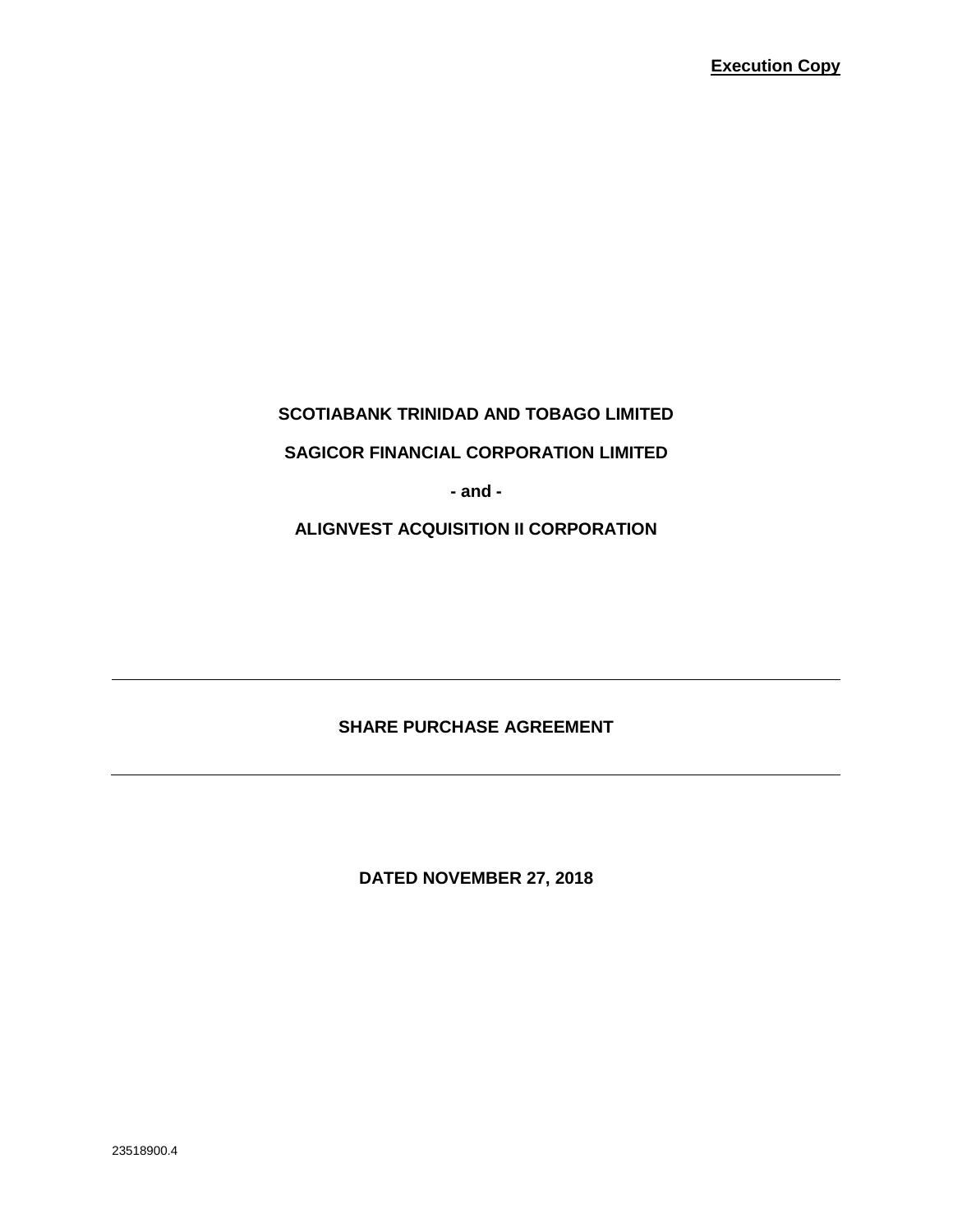## **TABLE OF CONTENTS**

#### **ARTICLE 1 INTERPRETATION**

| 1.1 |     |  |  |
|-----|-----|--|--|
| 1.2 |     |  |  |
| 1.3 |     |  |  |
| 1.4 |     |  |  |
| 1.5 |     |  |  |
| 1.6 |     |  |  |
| 1.7 |     |  |  |
|     | (1) |  |  |
|     | (2) |  |  |
|     | (3) |  |  |
|     | (4) |  |  |
|     | (5) |  |  |
|     | (6) |  |  |
|     | (7) |  |  |
|     | (8) |  |  |
| 1.8 |     |  |  |

## **ARTICLE 2 PURCHASE OF SHARES**

| (1) |  |  |
|-----|--|--|
| (2) |  |  |
| (3) |  |  |
|     |  |  |
|     |  |  |
|     |  |  |
|     |  |  |
|     |  |  |
|     |  |  |
|     |  |  |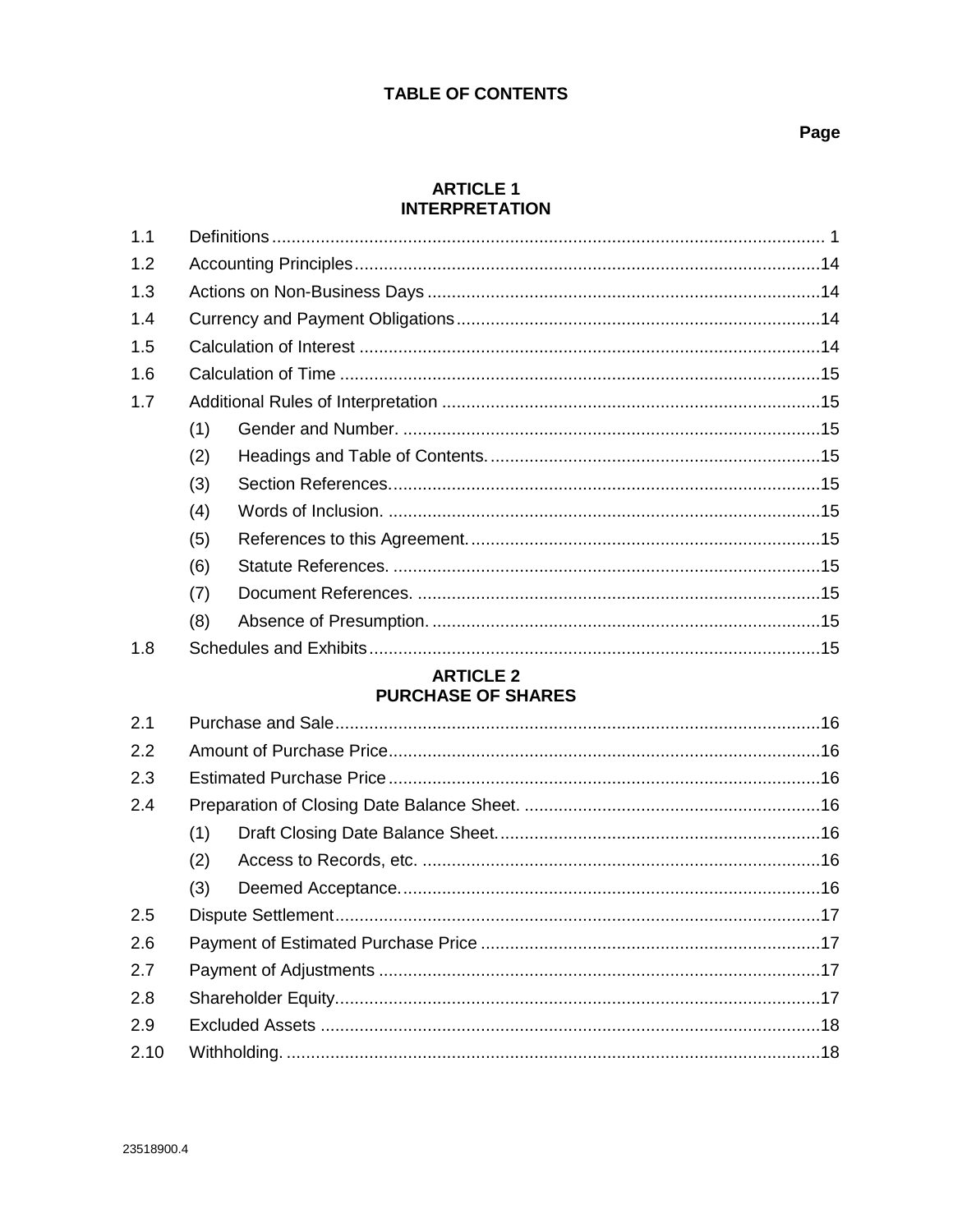## Page

## **ARTICLE 3 REPRESENTATIONS AND WARRANTIES**

| 3.1 |      |     |
|-----|------|-----|
|     | (1)  |     |
|     | (2)  |     |
|     | (3)  |     |
|     | (4)  |     |
|     | (5)  |     |
|     | (6)  |     |
|     | (7)  |     |
|     | (8)  |     |
|     | (9)  |     |
|     | (10) |     |
|     | (11) |     |
|     | (12) |     |
|     | (13) |     |
|     | (14) |     |
|     | (15) |     |
|     | (16) |     |
|     | (17) |     |
|     | (18) |     |
|     | (19) |     |
|     | (20) |     |
|     | (21) |     |
|     | (22) |     |
|     | (23) |     |
|     | (24) |     |
|     | (25) | .31 |
|     | (27) |     |
|     | (28) |     |
| 3.2 |      |     |
|     | (1)  |     |
|     | (2)  |     |
|     | (3)  |     |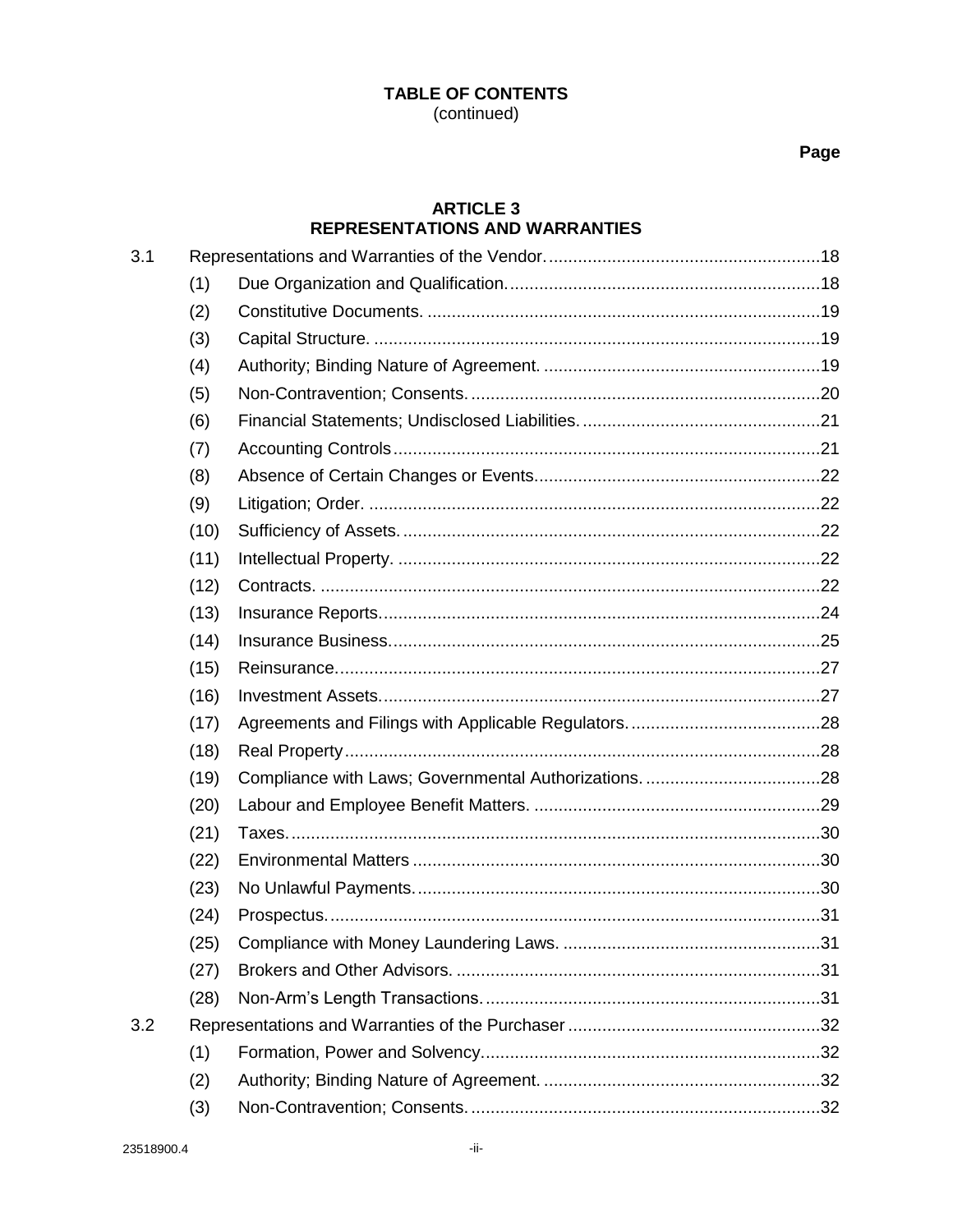## Page

|     | (4) |  |
|-----|-----|--|
|     | (5) |  |
| 3.3 |     |  |
|     | (1) |  |
|     | (2) |  |
|     | (3) |  |
|     | (4) |  |
| 3.4 |     |  |

# **ARTICLE 4**

# **CLOSING ARRANGEMENTS**

#### **ARTICLE 5 CONDITIONS OF CLOSING**

| 5.1 |     |  |  |
|-----|-----|--|--|
|     | (1) |  |  |
|     | (2) |  |  |
|     | (3) |  |  |
|     | (4) |  |  |
|     | (5) |  |  |
|     | (6) |  |  |
|     | (7) |  |  |
|     | (8) |  |  |
|     | (9) |  |  |
| 5.2 |     |  |  |
| 5.3 |     |  |  |
|     | (1) |  |  |
|     | (2) |  |  |
|     | (3) |  |  |
|     | (4) |  |  |
|     | (5) |  |  |
|     | (6) |  |  |
|     | (7) |  |  |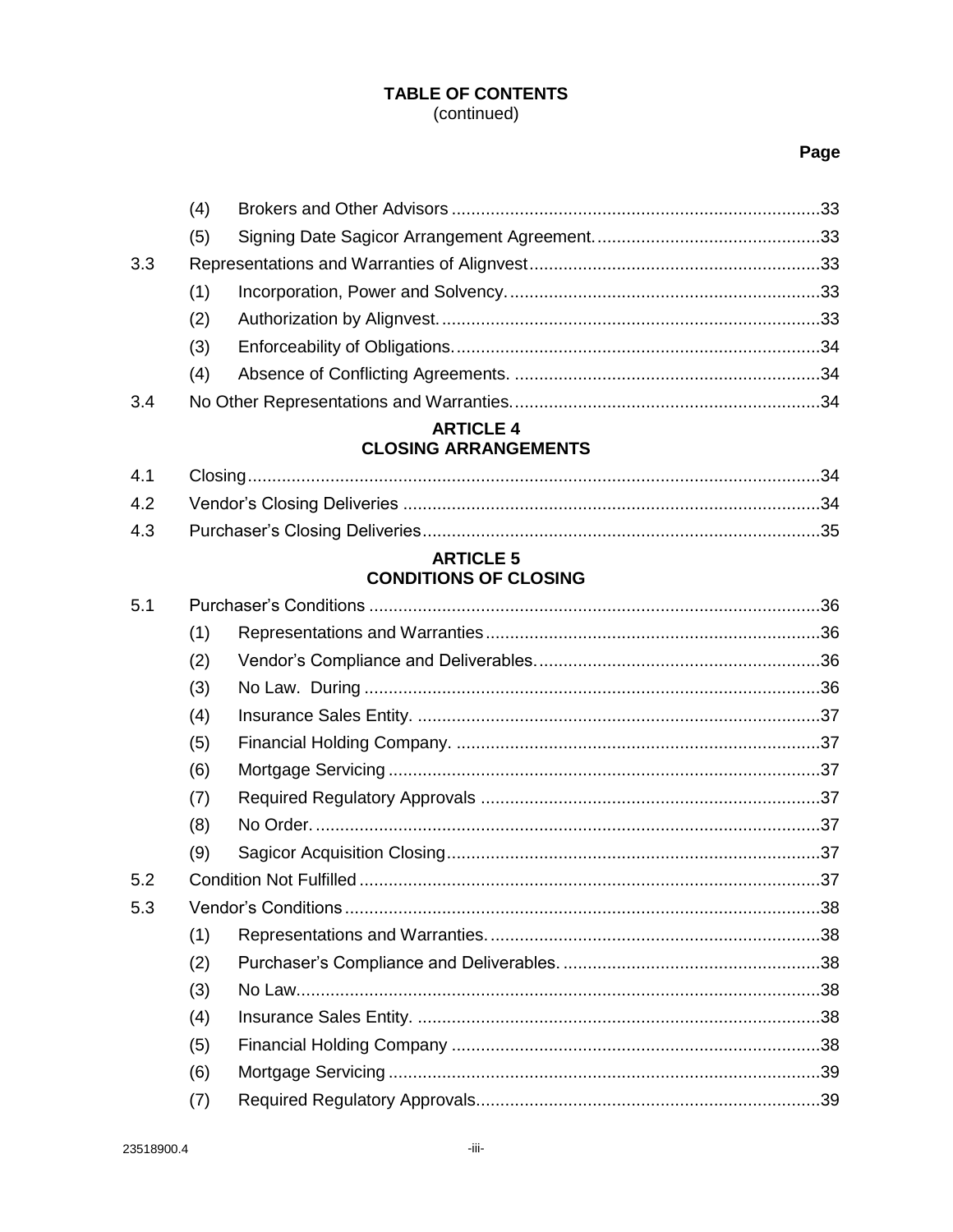## Page

|      | (8) |                                                                               |  |
|------|-----|-------------------------------------------------------------------------------|--|
|      | (9) |                                                                               |  |
| 5.4  |     |                                                                               |  |
|      |     | <b>ARTICLE 6</b>                                                              |  |
|      |     | <b>INDEMNIFICATION</b>                                                        |  |
| 6.1  |     |                                                                               |  |
| 6.2  |     |                                                                               |  |
| 6.3  |     |                                                                               |  |
| 6.4  |     |                                                                               |  |
| 6.5  |     | Time Limits for Claim Notice for Breach of Representations and Warranties and |  |
|      | (1) |                                                                               |  |
|      | (2) |                                                                               |  |
| 6.6  |     |                                                                               |  |
|      | (1) |                                                                               |  |
|      | (2) |                                                                               |  |
| 6.7  |     |                                                                               |  |
| 6.8  |     |                                                                               |  |
| 6.9  |     |                                                                               |  |
| 6.10 |     |                                                                               |  |
| 6.11 |     |                                                                               |  |
| 6.12 |     |                                                                               |  |
| 6.13 |     |                                                                               |  |
|      | (1) |                                                                               |  |
|      | (2) | Respective Rights on Indemnifying Party's Assumption of Control45             |  |
|      | (3) |                                                                               |  |
|      | (4) |                                                                               |  |
| 6.14 |     |                                                                               |  |
| 6.15 |     |                                                                               |  |
| 6.16 |     |                                                                               |  |
|      |     | <b>ARTICLE 7</b>                                                              |  |

## **COVENANTS**

| 7.1 |  |
|-----|--|
| 7.2 |  |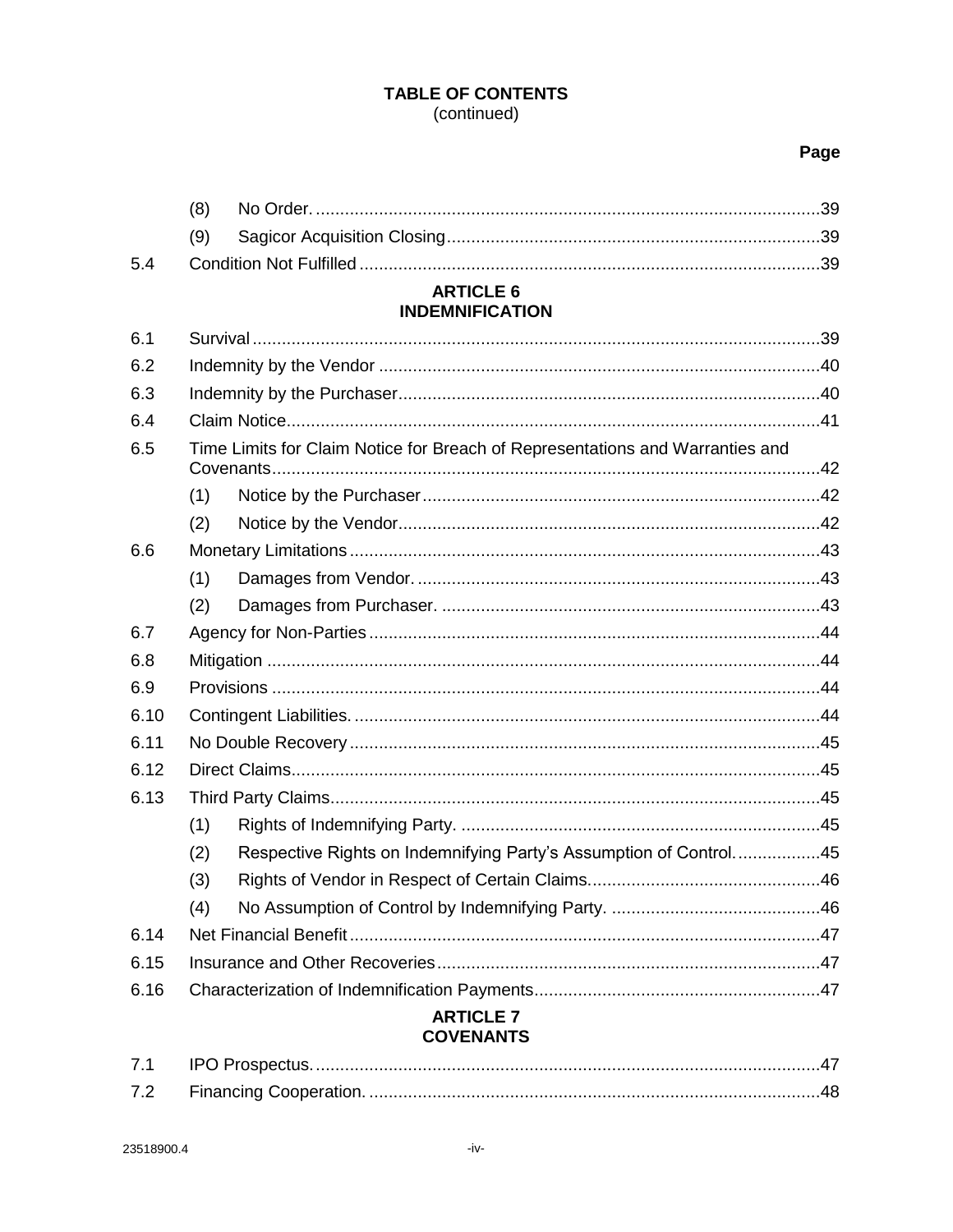## Page

| 7.3  |     |                                                                              |  |
|------|-----|------------------------------------------------------------------------------|--|
| 7.4  |     |                                                                              |  |
| 7.5  |     |                                                                              |  |
| 7.6  |     |                                                                              |  |
| 7.7  |     |                                                                              |  |
|      | (1) |                                                                              |  |
|      | (2) |                                                                              |  |
|      | (3) | Requirements and Restrictions with respect to Required Regulatory Approvals. |  |
|      | (4) |                                                                              |  |
| 7.8  |     |                                                                              |  |
| 7.9  |     |                                                                              |  |
| 7.10 |     |                                                                              |  |
|      | (1) |                                                                              |  |
|      | (2) |                                                                              |  |
|      | (3) |                                                                              |  |
|      | (4) |                                                                              |  |
|      | (5) |                                                                              |  |
|      | (6) |                                                                              |  |
|      | (7) |                                                                              |  |
| 7.11 |     |                                                                              |  |
| 7.12 |     |                                                                              |  |
|      | (1) |                                                                              |  |
|      | (2) |                                                                              |  |
|      | (3) |                                                                              |  |
| 7.13 |     |                                                                              |  |
| 7.14 |     |                                                                              |  |
| 7.15 |     |                                                                              |  |
| 7.16 |     |                                                                              |  |
|      |     | <b>ARTICLE 8</b><br><b>TERMINATION</b>                                       |  |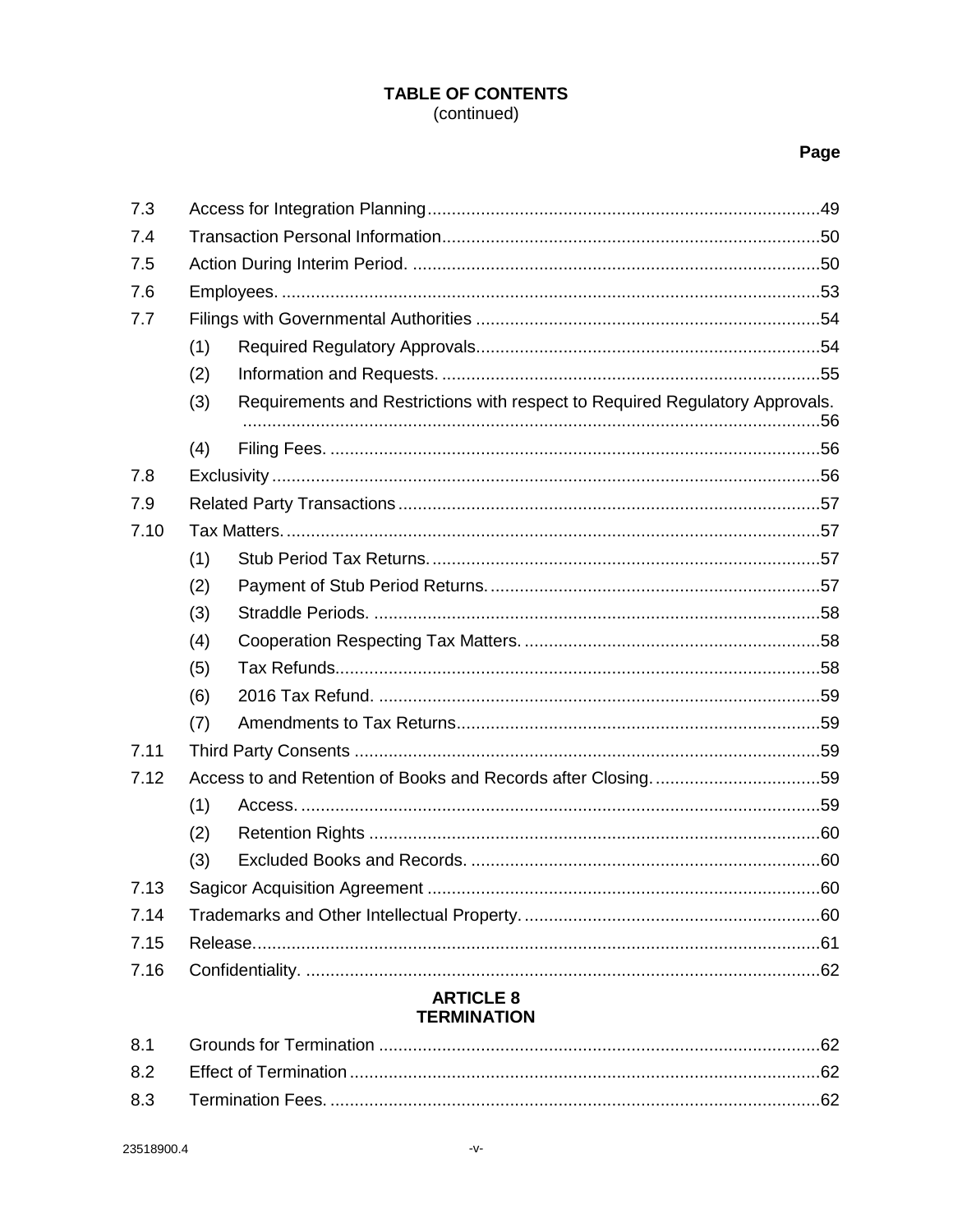Page

#### **ARTICLE 9 RESTRICTIVE COVENANTS**

#### **ARTICLE 10 GENERAL**

| 10.1  |     |  |  |
|-------|-----|--|--|
| 10.2  |     |  |  |
| 10.3  |     |  |  |
| 10.4  |     |  |  |
|       | (1) |  |  |
|       | (2) |  |  |
|       | (3) |  |  |
| 10.5  |     |  |  |
| 10.6  |     |  |  |
| 10.7  |     |  |  |
| 10.8  |     |  |  |
| 10.9  |     |  |  |
| 10.10 |     |  |  |
| 10.11 |     |  |  |
| 10.12 |     |  |  |
| 10.13 |     |  |  |
| 10.14 |     |  |  |
| 10.15 |     |  |  |
| 10.16 |     |  |  |
| 10.17 |     |  |  |

## **EXHIBITS**

| A | <b>Distribution Agreement Term Sheet</b>                |
|---|---------------------------------------------------------|
| B | Form of Resignation and Release                         |
| C | <b>Transition Services Agreement Term Sheet</b>         |
| D | Form of Termination and Release (Enterprise Agreements) |
|   |                                                         |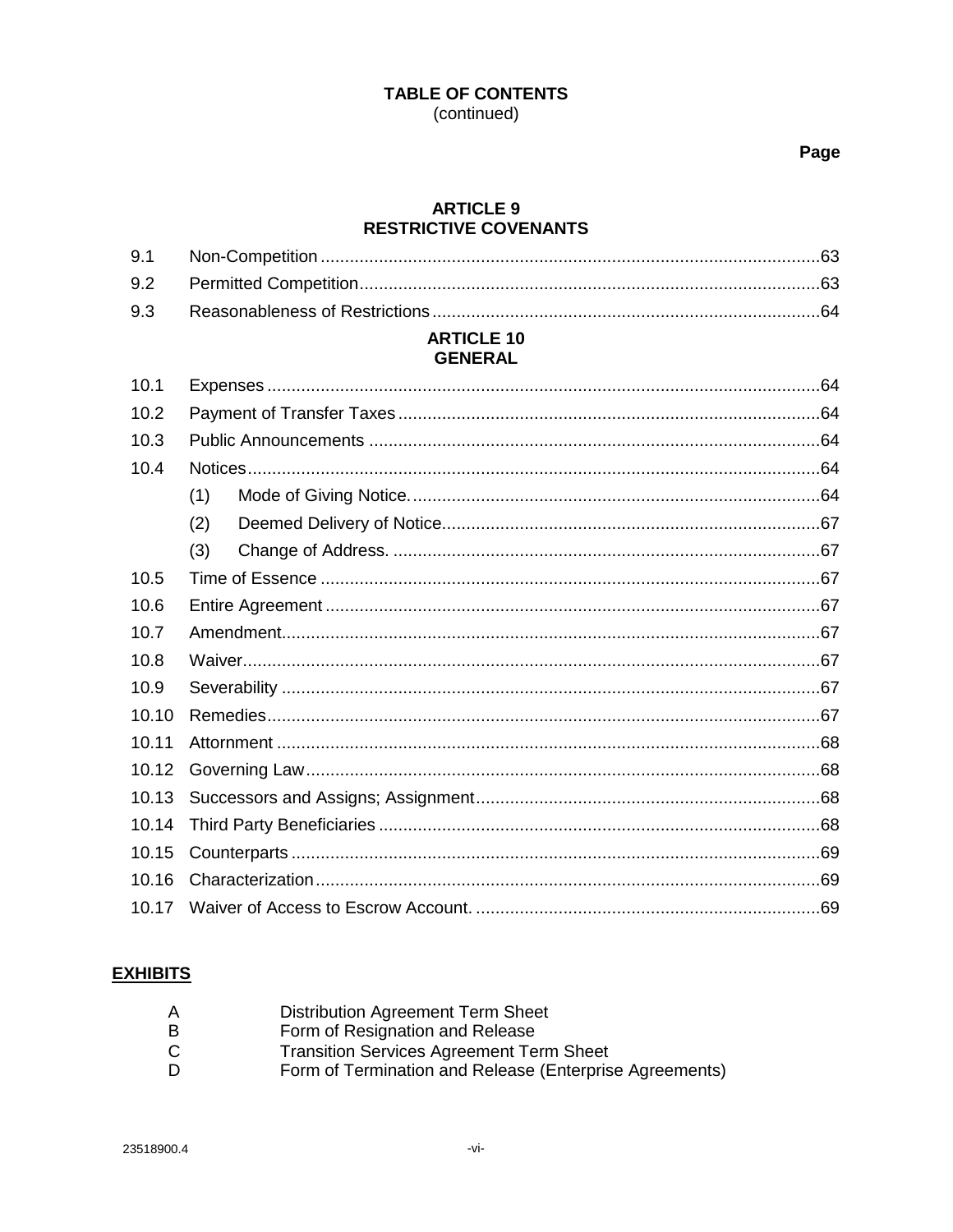**Page**

#### **SCHEDULES**

- [1.1\(](#page-8-0)a) Budgets
- [1.1\(](#page-8-0)b) Excluded Intellectual Property
- [1.1\(](#page-8-0)c) Permitted Liens
- [2.4](#page-23-0) Closing Date Excess Capital
- [3.1\(3\)](#page-26-0) Capital Structure
- [3.1\(5\)](#page-27-0) Non-Contravention; Consents
- [3.1\(6\)](#page-28-0) Financial Statements; Undisclosed Liabilities
- **Accounting Controls**
- [3.1\(9\)](#page-29-0) Litigation; Order
- [3.1\(10\)](#page-29-0) Sufficiency of Assets
- [3.1\(12\)](#page-29-0) Material Contracts
- [3.1\(14\)](#page-32-0) Insurance
- [3.1\(15\)](#page-34-0) Reinsurance
- [3.1\(16\)](#page-34-0) Investment Assets
- [3.1\(17\)](#page-35-0) Applicable Regulator Agreements
- [3.1\(19\)](#page-35-0) Compliance with Laws; Governmental Authorizations
- [3.1\(20\)](#page-36-0) Labour and Employment
- [3.1\(21\)](#page-37-0) Taxes
- [3.1\(25\)](#page-38-0) Money Laundering Compliance
- [3.1\(27\)](#page-38-0) Brokers
- [3.1\(28\)](#page-38-0) Non-Arm's Length Transactions
- [3.2\(3\)](#page-39-0) Regulatory Approvals
- [3.2\(4\)](#page-40-0) Brokers
- [4.2\(j\)](#page-42-0) Terminated Agreements
- [4.2\(k\)](#page-42-0) Vendor's Closing Deliveries
- [4.3\(f\)](#page-43-0) Purchaser's Closing Deliveries
- [5.1\(7\)](#page-44-0) Required Regulatory Approvals
- [7.5](#page-57-0) Interim Period Actions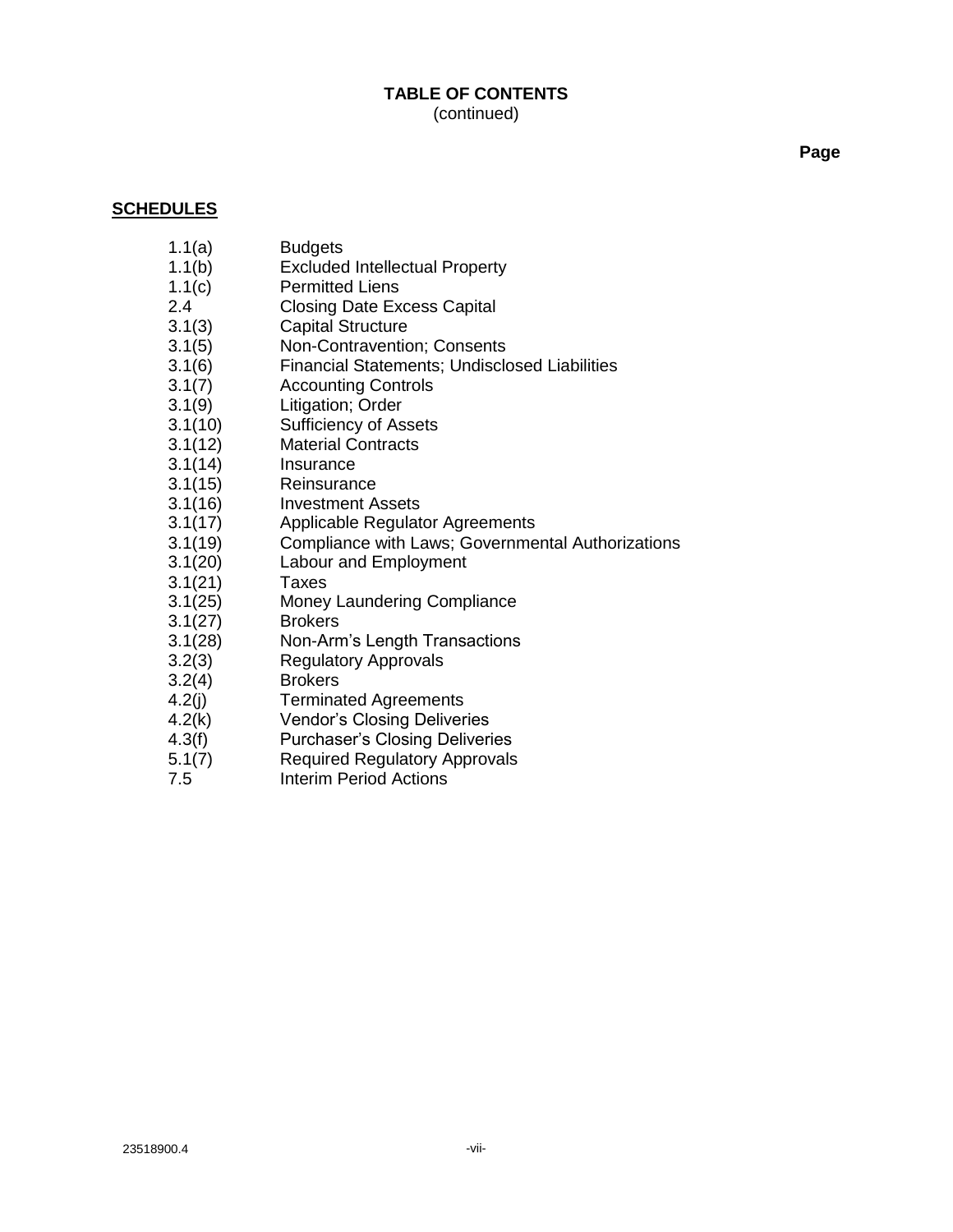#### **SHARE PURCHASE AGREEMENT**

This Share Purchase Agreement dated November 27, 2018 is made

<span id="page-8-0"></span>B E T W E E N

#### **SCOTIABANK TRINIDAD AND TOBAGO LIMITED** (the "**Vendor**")

#### **SAGICOR FINANCIAL CORPORATION LIMITED** (the "**Purchaser**" or "**Sagicor**")

- and -

#### **ALIGNVEST ACQUISITION II CORPORATION** ("**Alignvest**")

#### **RECITALS**

WHEREAS, the Vendor is the registered and beneficial owner of the Shares; and

WHEREAS, the Purchaser is willing to purchase, and the Vendor is willing to sell, the Shares on and subject to the terms and conditions contained in this Agreement.

For good and valuable consideration, the receipt and adequacy of which are hereby acknowledged by each Party, the Parties agree as follows:

#### **ARTICLE 1 INTERPRETATION**

#### **1.1 Definitions**. In this Agreement:

"**2016 Tax Refund**" means the sum of thirty-six million five hundred and eighty-eight thousand one hundred and fourteen (36,588,114) Trinidad and Tobago Dollars representing the tax refund due the Corporation on account of an overpayment of tax on a special dividend paid by the Corporation to the Vendor from its long term insurance business during its year of income 2016.

"**2016 Tax Refund Contest**" has the meaning set out in Section [7.10\(6\).](#page-66-0)

"**Acquisition Proposal**" means any offer, proposal or indication of interest (other than an offer, proposal or indication of interest by the Purchaser, Alignvest or their respective Affiliates) contemplating or otherwise relating to any transaction or series of related transactions involving any: (a) merger, consolidation, share exchange, business combination, issuance of securities, direct or indirect acquisition of securities, recapitalization, tender offer, exchange offer or other similar transaction in which: (i) a Person or group of Persons directly or indirectly acquires beneficial or record ownership of securities representing more than 25% of the outstanding shares of any class of voting securities of the Corporation; or (ii) the Corporation issues securities representing more than 25% of the outstanding shares of any class of voting securities of the Corporation;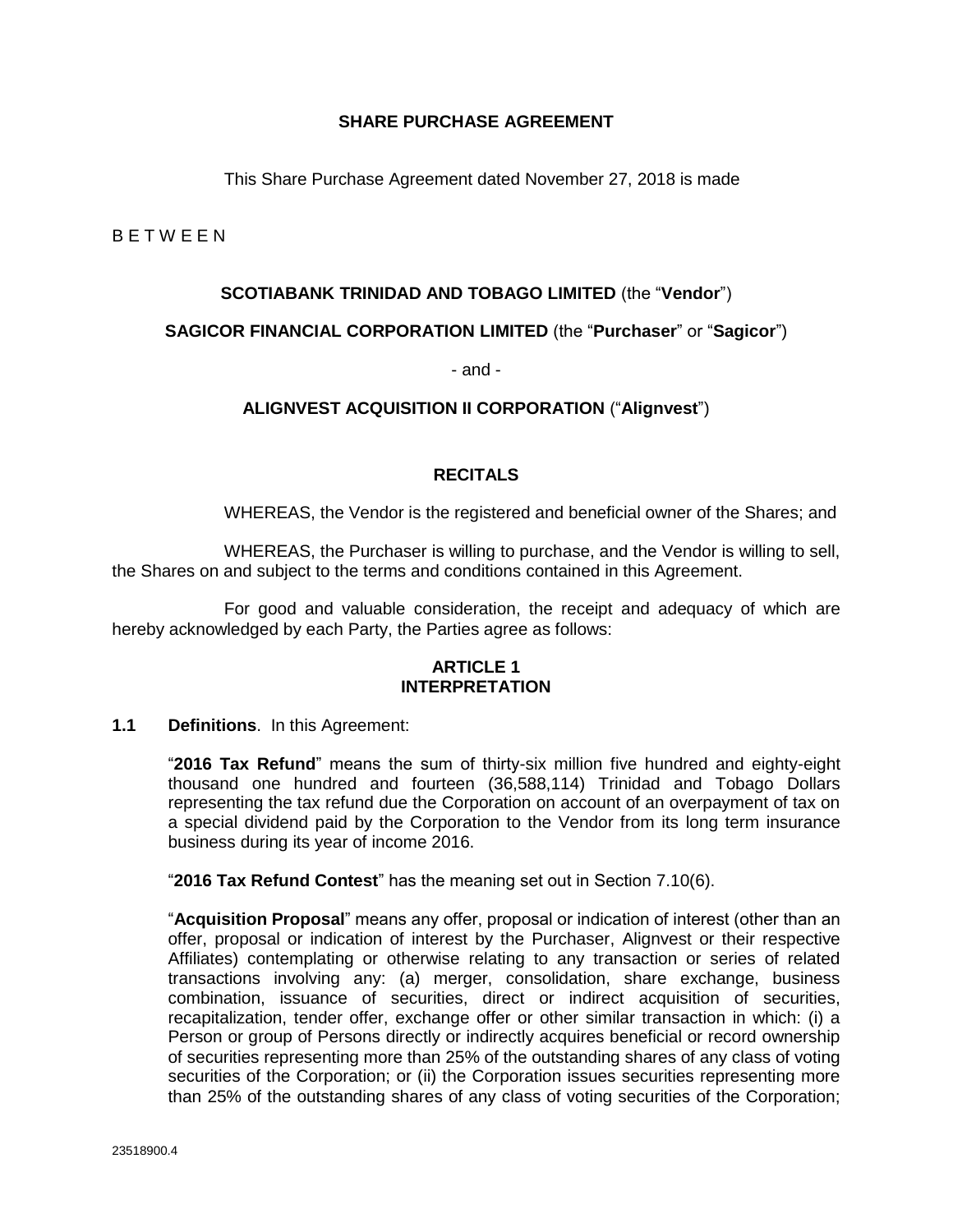(b) sale, lease, license, exchange, transfer, acquisition or disposition of any assets that constitute or account for: (i) 25% or more of the consolidated net revenues of the Corporation, consolidated net income of the Corporation or consolidated book value of the Corporation; or (ii) 25% or more of the fair market value of the assets of the Corporation; or (c) liquidation or dissolution of the Corporation; provided, however, that any actions, proposals or similar procedural steps taken by the Corporation or which the Corporation is subject to in order to reduce the Corporation's available capital to an amount equal to Closing Date Target Capital shall not constitute an "Acquisition Proposal".

**"Adjustment Date"** means the fifth Business Day after the Closing Date Excess Capital is finally determined in accordance with Sections [2.4](#page-23-0) or [2.5,](#page-24-0) as the case may be.

**"Affiliate"** means, with respect to any Person, any other Person who directly or indirectly controls, is controlled by, or is under direct or indirect common control with, such Person, and includes any Person in like relation to an Affiliate. A Person shall be deemed to "**control**" another Person if such Person possesses, directly or indirectly, the power to direct or cause the direction of the management and policies of such other Person, whether through the ownership of voting securities, by contract or otherwise; and the term "**controlled**" shall have a similar meaning.

**"Agreement"** means this Share Purchase Agreement and all the Exhibits and the Schedules attached hereto.

**"Alignvest"** has the meaning set out in the preamble hereto.

**"Alignvest Class A Shares"** means the class A restricted voting shares in the capital of Alignvest.

**"Alignvest Class B Shares"** means the class B shares in the capital of Alignvest.

**"Alignvest Common Shares"** means the common shares in the capital of Alignvest, and include where applicable common shares in the capital of Alignvest following the Alignvest continuance under the laws of Bermuda.

**"Alignvest Confidentiality Agreement"** means that certain Non-Disclosure Agreement effective as of April 11, 2018 by and between Alignvest Management Corporation and The Bank of Nova Scotia.

**"Alignvest Securities Authorities"** means, collectively, the Alberta Securities Commission, British Columbia Securities Commission, Manitoba Securities Commission, Financial and Consumer Services Commission of New Brunswick, Office of the Superintendent of Securities Service Newfoundland and Labrador, Office of the Superintendent of Securities of Northwest Territories, Nova Scotia Securities Commission, Nunavut Securities Office, Ontario Securities Commission, Office of the Superintendent of Securities of Prince Edward Island, Financial and Consumer Affairs Authority of Saskatchewan and the Office of the Yukon Superintendent of Securities.

**"Alignvest Shareholders"** means (a) prior to the Sagicor Acquisition Closing, the registered or beneficial holders of the Alignvest Shares; and (b) at and after the Sagicor Acquisition Closing, the registered and/or beneficial holders of the Alignvest Common Shares.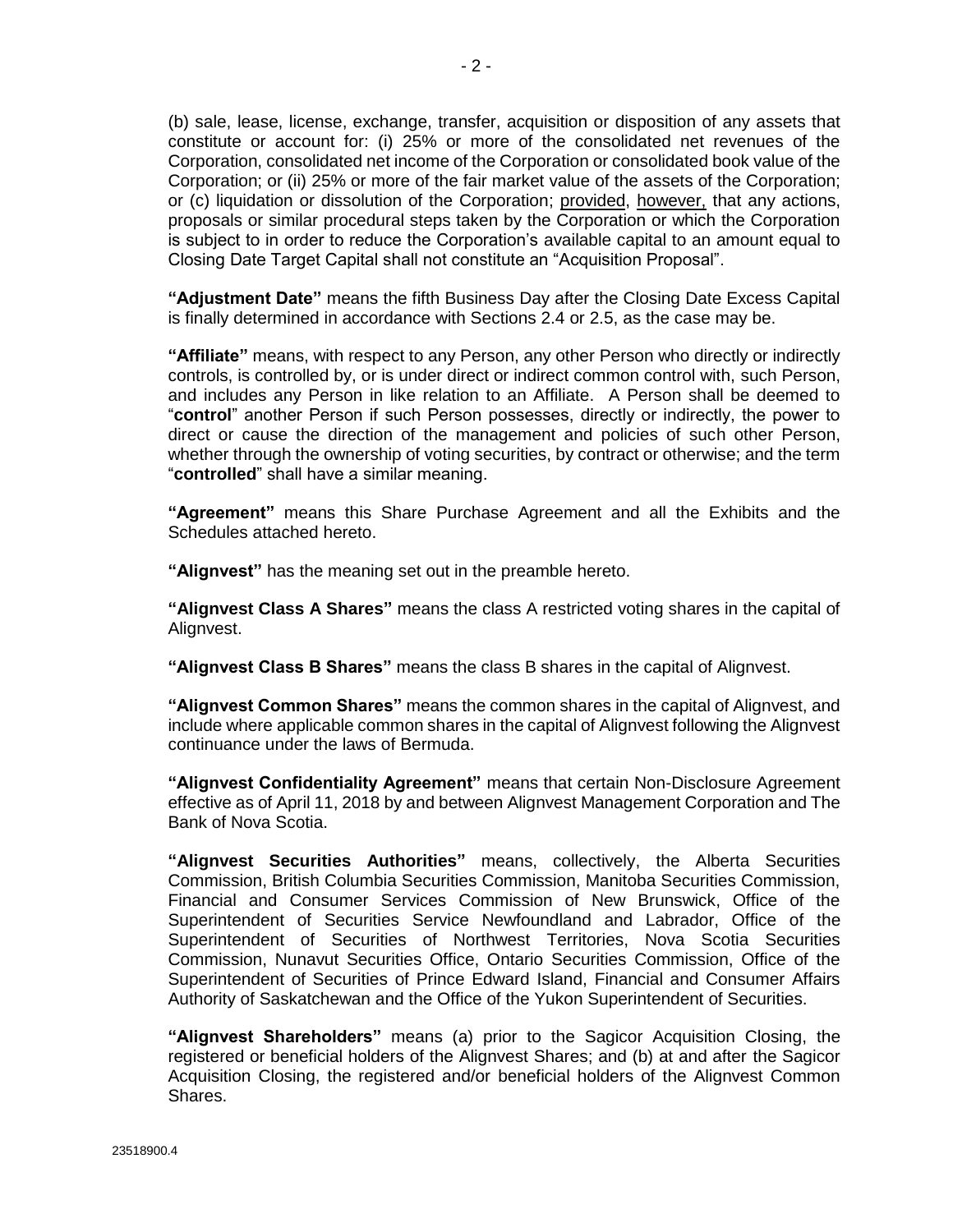**"Alignvest Shares"** means the Alignvest Class A Shares and the Alignvest Class B Shares.

**"Anti-Money Laundering Laws"** has the meaning set out in Section [3.1\(25\).](#page-38-0)

**"Applicable Law"** means any federal, state, local, municipal, provincial, foreign or other law, statute, constitution, principle of common law, resolution, ordinance, code, edict, consent order, consent decree, decree, Order, judgment, rule, regulation, ruling, directive, regulatory guidance, agreement or requirement issued, enacted, adopted, promulgated, implemented or otherwise put into effect by or with or under the authority of any Governmental Authority.

**"Applicable Regulator"** means any Governmental Authority charged with the supervision or regulation of insurance or insurance holding companies.

**"Associate"** has the meaning set forth in the *Securities Act* (Ontario).

**"Audited Financial Statements"** means the annual audited financial statements of the Corporation for the fiscal years ended October 31, 2017, October 31, 2016 and October 31, 2015, which are attached as Schedule [3.1\(6\).](#page-28-0)

**"Available Capital"** means the "Available Capital" as defined in and calculated in accordance with the MCCSR.

**"Balance Sheet Date"** means October 31, 2018.

**"Bankruptcy and Equity Exception"** has the meaning set out in Section [3.1\(4\)\(b\).](#page-27-0)

**"Base Required Capital"** means the "Base Required Capital" as defined and calculated in accordance with the MCCSR.

**"Books and Records"** means, whether in paper or electronic form, all books, records, files and papers of the Corporation, including financial records, employment records, and the minute and share certificate books of the Corporation, to the extent maintained by the Corporation, but excluding for greater certainty the Excluded Books and Records.

**"Budgets"** means the capital budgets attached as Schedule [1.1\(](#page-8-0)a).

**"Business"** means the provision of life, accident, health, unit-linked insurance, insurance annuities, creditor life protection, and pension savings plans, as currently carried on by the Corporation.

**"Business Day"** means any day except Saturday, Sunday or any day on which banks are generally not open for business in either the Toronto, Ontario or Port of Spain, Trinidad and Tobago.

**"Business Practices"** means the business practices in connection with the selling, marketing and distribution of Insurance Contracts.

**"Central Bank"** means the central bank of the jurisdiction where the Corporation carries on business, being The Central Bank of Trinidad and Tobago.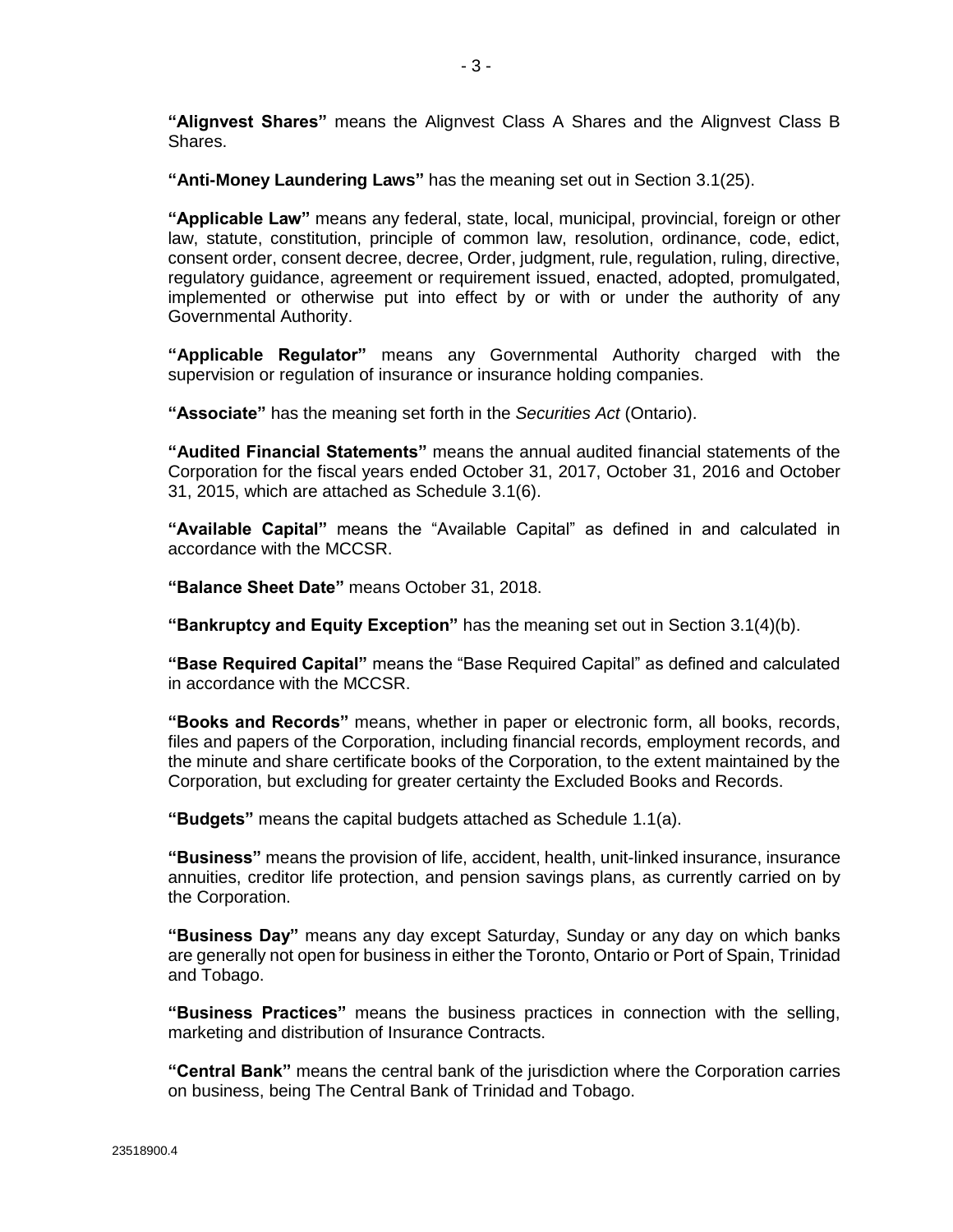**"Claim"** has the meaning set out in Section [10.17.](#page-76-0)

**"Claim Notice"** has the meaning set out in Section [6.4.](#page-48-0)

**"Closing"** means the completion of the purchase and sale of the Shares in accordance with the provisions of this Agreement.

**"Closing Date"** means the date agreed to by the Vendor and the Purchaser that is as soon as practicable after the Sagicor Acquisition Closing but is no earlier than 30 days after the Sagicor Acquisition Closing, assuming the satisfaction or waiver of the last of the conditions set forth in [Article 5](#page-43-0) to be satisfied or waived (other than those conditions that by their nature are to be satisfied at the Closing, but subject to the satisfaction or waiver of such conditions), unless the Vendor and the Purchaser otherwise agree in writing.

**"Closing Date Balance Sheet"** means the balance sheet of the Corporation as at 12:01 a.m. on the Closing Date, prepared in accordance with IFRS, consistently applied with those principles used in the preparation of the Financial Statements, as finally determined in accordance with the provisions of Sectio[n 2.4](#page-23-0) or [2.5,](#page-24-0) as the case may be.

**"Closing Date Base Required Capital"** means the Base Required Capital of the Corporation on the Closing Date as calculated in accordance with the MCCSR, as may finally be determined in accordance with the provisions of Sections [2.4](#page-23-0) o[r 2.5,](#page-24-0) as the case may be.

**"Closing Date Excess Capital"** means the amount, calculated on the basis set out in the sample calculation set forth on Schedule [2.4,](#page-23-0) whether positive or negative, equal to (a) the Closing Date Total Capital Available, minus (b) the Closing Date Target Capital.

"**Closing Date Shareholder Equity**" means the amount of total assets minus the total liabilities of the Corporation as shown on the Closing Date Balance Sheet.

**"Closing Date Target Capital"** means an amount equal to 150% of the Closing Date Base Required Capital.

**"Closing Date Total Capital Available"** means the amount of Available Capital of the Corporation on the Closing Date as calculated in accordance with the MCCSR, as finally determined in accordance with the provisions of Sectio[n 2.4](#page-23-0) or [2.5,](#page-24-0) as the case may be.

**"Closing Time"** means the time of Closing on the Closing Date provided for in Section [4.1.](#page-41-0)

**"Confidentiality Agreements"** means the Alignvest Confidentiality Agreement and the Sagicor Confidentiality Agreement.

**"Consent"** means any consent or approval from any Person that is required in respect of or pursuant to the terms of any Contract in connection with the sale of the Shares to the Purchaser on the terms contemplated in this Agreement, but does not include the Regulatory Approvals.

**"Constitutive Documents"** means memorandum of association, memorandum of continuance or articles of incorporation, amalgamation, or continuation, by-laws,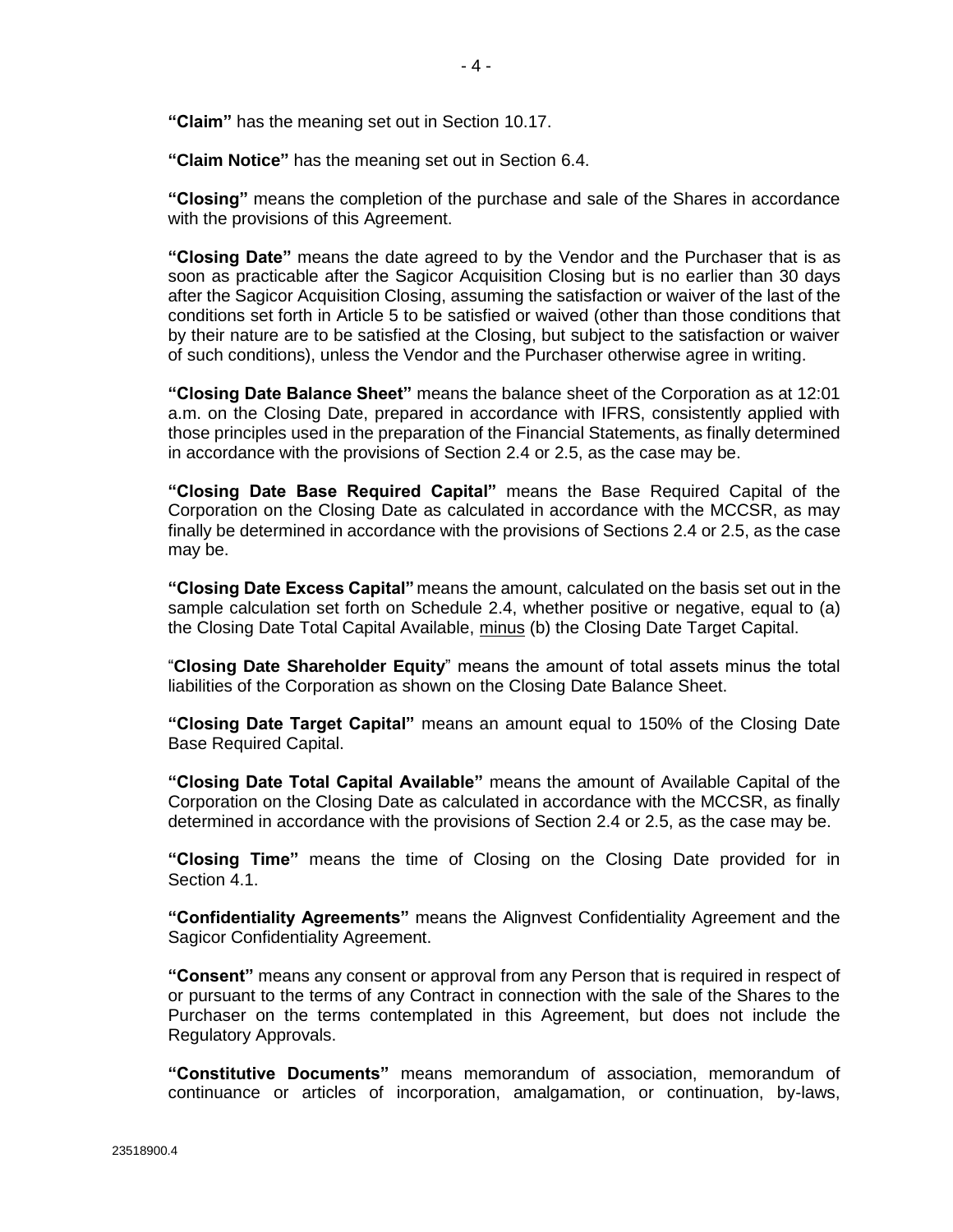constitution, limited liability company agreement or certificate of formation, as applicable, and all amendments to such memorandum of association, memorandum of continuance or articles, bye-laws, limited liability company agreement or certificate.

**"Contracts"** means any contract, agreement, lease (including, each Lease), understanding or arrangement to which the Corporation is a party.

**"Corporation"** means ScotiaLife Trinidad and Tobago Limited, a corporation incorporated under the laws of the Republic of Trinidad and Tobago.

**"Corporation Securities"** has the meaning set out in Section [3.1\(3\)\(c\).](#page-26-0)

**"Damages"** means any loss, damage, claim, settlement, award, fine, penalty, fee (including reasonable legal fees), charge, cost or expense actually incurred by an Indemnified Party; provided, however, that Damages shall not include (a) lost profits, opportunity costs, diminution in value, damages based upon a multiple of earnings or similar financial measure, or consequential, incidental, special, or indirect damages, unless in each case any of the foregoing are reasonably foreseeable, and (b) aggravated, exemplary or punitive damages, unless they are actually awarded against the Corporation.

**"Data Room"** means the electronic documentation site established by Intralinks on behalf of the Vendor in respect of the Corporation and the Business, as at noon (Eastern Time) on the date immediately prior to the date of this Agreement.

**"Direct Claim"** has the meaning set out in Section [6.4.](#page-48-0)

**"Distribution Agreement"** has the meaning set out in Sectio[n 4.2\(h\).](#page-42-0)

**"Distribution Agreement Term Sheet"** has the meaning set out in Sectio[n 4.2\(h\).](#page-42-0)

**"Effect"** means any change, effect, event, fact, development, occurrence or circumstance.

**"Employee"** means an individual who is employed by the Vendor and provides services to the Corporation, whether on a full-time or part-time basis, pursuant to a secondment arrangement between the Vendor and the Corporation.

**"Employee Liabilities"** means any and all liability for benefits, salary, wages, bonuses, commissions, vacation pay and other compensation relating to the employment of employees and other liabilities in respect of the employment of employees or the cessation of such employment.

**"Employee Plans"** has the meaning set out in Section [3.1\(20\)\(b\).](#page-36-0)

**"Environmental Law"** means any Applicable Law relating to pollution or protection of the environment or natural resources or human exposure to Hazardous Materials.

**"Escrow Account**" means the escrow account of Alignvest established and maintained by the Escrow Agent, which holds in escrow the gross proceeds of the initial public offering of the Alignvest Class A restricted voting units, including the gross proceeds of the overallotment option.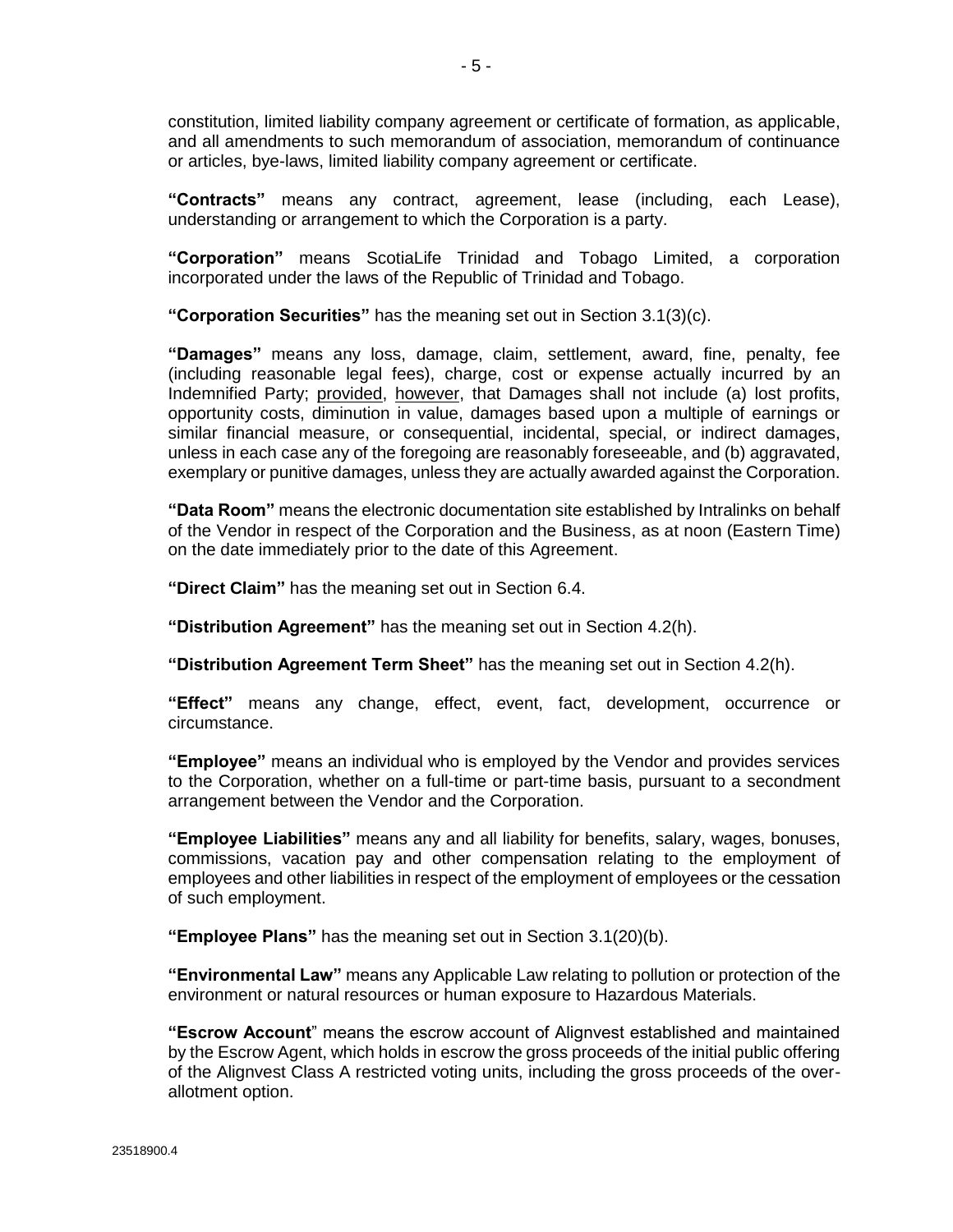"**Escrow Agent**" means TSX Trust Company, and its successors and permitted assigns.

**"Estimated Purchase Price"** has the meaning set out in Sectio[n 2.3.](#page-23-0)

**"Excluded Books and Records"** means all the books and records of the Vendor and those books and records of the Corporation that are not exclusively or primarily related to the Business, including: (a) all books and records relating to the preparation for and negotiation of the transactions contemplated herein and in the Transaction Agreements, other than resolutions and minutes of meetings of the directors of the Corporation, (b) all internal correspondence and memoranda, valuations, regulatory filings and returns, investment banking presentations and offers received from Persons other than the Purchaser in connection with the transactions contemplated by this Agreement, and (c) records that, by their nature, contain content that is co-mingled with content pertaining to Affiliates of the Vendor or to head office operations.

**"Excluded Intellectual Property"** means the Vendor Marks and the Intellectual Property described in Schedule [1.1\(](#page-8-0)b).

**"Excluded Services"** means the following head office services currently provided to the Business by the Bank of Nova Scotia or its Affiliates: legal services, tax services, finance services, audit services, human resource services, marketing services, compliance services and accounting services.

**"Financial Statements"** means, collectively, the Audited Financial Statements and the Unaudited Financial Statements.

**"Governmental Authority"** means any: (a) country, nation, state, commonwealth, province, territory, county, municipality, district or other jurisdiction of any nature; (b) federal, state, provincial, local, municipal, foreign or other government; (c) governmental authority of any nature (including any governmental division, department, agency, commission, instrumentality, organization, body or entity and any court or other tribunal), including, for greater certainty, a Securities Authority; (d) any quasi-governmental or private body exercising any regulatory, expropriation or taxing authority under or for the account of any of the foregoing; (e) applicable stock exchanges; (f) applicable Central Bank; or (g) applicable self-regulatory organizations, including, if applicable, the Investment Industry Regulatory Organization of Canada and the Financial Industry Regulatory Authority.

"**Governmental Authorization**" means any consent, approval, permit, license, certificate, franchise, permission, variance, waiver, clearance, registration, qualification or authorization issued, granted, given or otherwise made available by or under the authority of any Governmental Authority or pursuant to any Law.

**"Hazardous Materials"** means any materials or wastes that are listed or defined in relevant form, quantity, concentration or condition as hazardous substances, hazardous wastes, hazardous materials, extremely hazardous substances, toxic substances, pollutants, contaminants or terms of similar import under any applicable Environmental Law.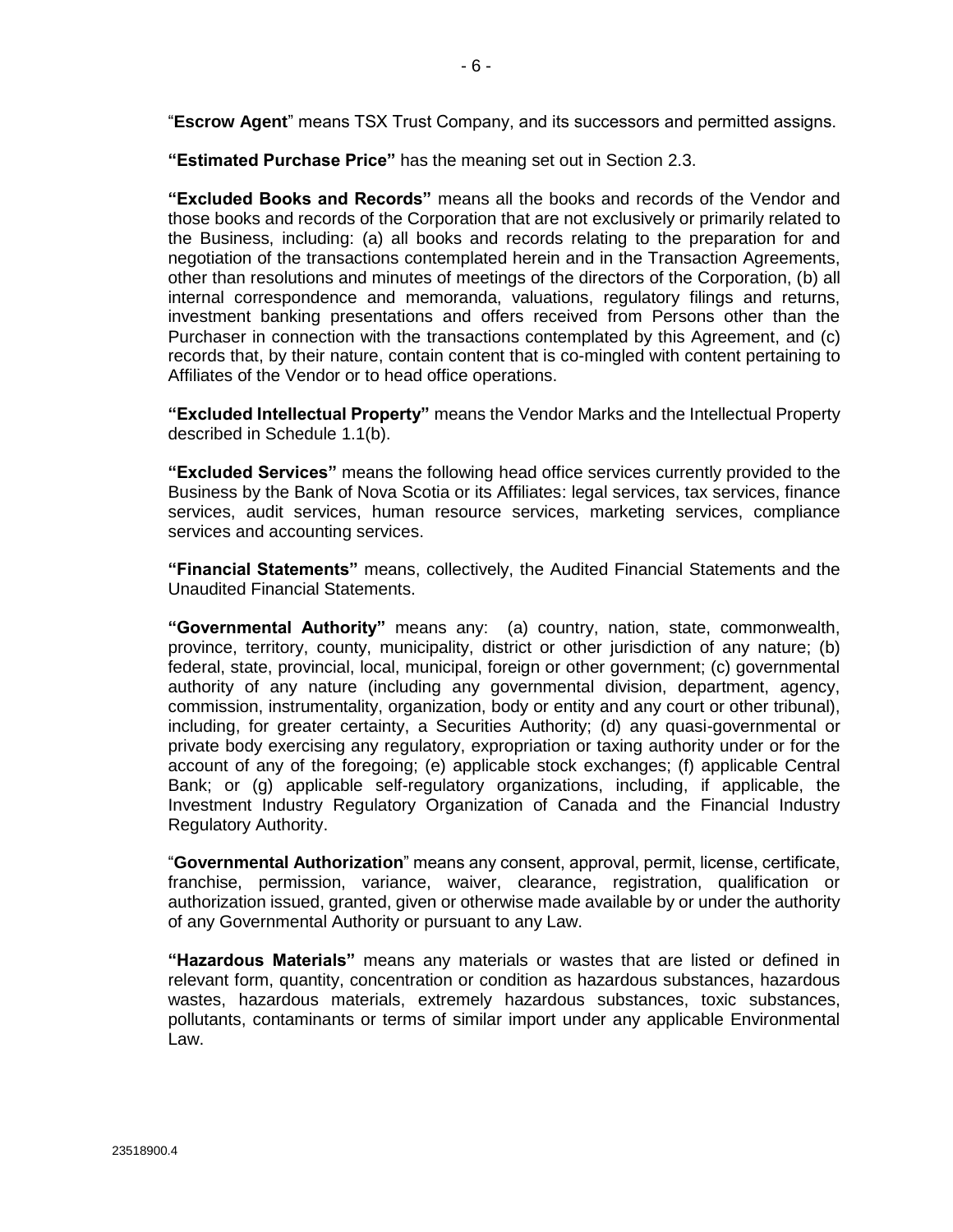**"IFRS"** means International Financial Reporting Standards (IFRS) promulgated by the International Accounting Standards Board (IASB), together with its pronouncements thereon from time to time, and applied on a consistent basis.

**"Indemnified Party"** means a Person whom the Vendor or the Purchaser, as the case may be, is required to indemnify unde[r Article 6.](#page-46-0)

**"Indemnifying Party"** means, in relation to an Indemnified Party, the Party that is required to indemnify such Indemnified Party under [Article 6.](#page-46-0)

**"Independent Accountant"** has the meaning set out in Section [2.5.](#page-24-0)

**"Insurance Contract"** means any insurance policy or contract, or any annuity contract or certificate, in each case, together with all policies, binders, slips, certificates, participation agreements, applications, supplements, endorsements, riders and ancillary agreements in connection therewith, issued, written or assumed by the Corporation.

**"Insurance Laws"** has the meaning set out in Section [3.1\(13\)\(a\).](#page-31-0)

**"Intellectual Property"** has the meaning set out in Section [3.1\(11\).](#page-29-0)

**"Interim Period"** means the period from the date of this Agreement to the Closing Time.

**"Investment Assets"** has the meaning set out in Sectio[n 3.1\(16\)\(a\).](#page-34-0)

"**IPO Underwriters**" means Scotia Capital Inc., Citigroup Global Markets Canada Inc., BMO Nesbitt Burns Inc., TD Securities Inc., and UBS Securities Canada.

**"Knowledge of the Vendor"** or **"Vendor's Knowledge"** or any other similar knowledge qualification relating to the Vendor's awareness, means the actual knowledge of the following individuals: the President of the Corporation, and the Chief Financial Officer and Chief Administrative Officer of the Vendor, in each case after reasonable inquiry of such officers and members of senior management reasonably expected to have knowledge of the relevant subject matter.

**"Law"** has the meaning set out in the definition of **"Applicable Law"**.

**"Lease"** means any lease, sublease, sub-sublease, license and other agreement under which the Corporation leases, subleases, licenses, uses or occupies (in each case whether as landlord, tenant, sublandlord, subtenant or by other occupancy arrangement), or has the right to use or occupy, now or in the future, any real property.

**"Licence"** means any licence, permit, authorization or approval issued or granted to, conferred upon, or otherwise created for, the Corporation by any Governmental Authority.

**"Lien"** means any lien, mortgage, hypothec, or other security interest, or encumbrance, which affects, by way of a conflicting ownership interest, the right, title or interest in or to any particular property.

**"Market Conduct Claims"** means any written notice of material non-compliance with Applicable Law received from a Governmental Authority, any written notice of material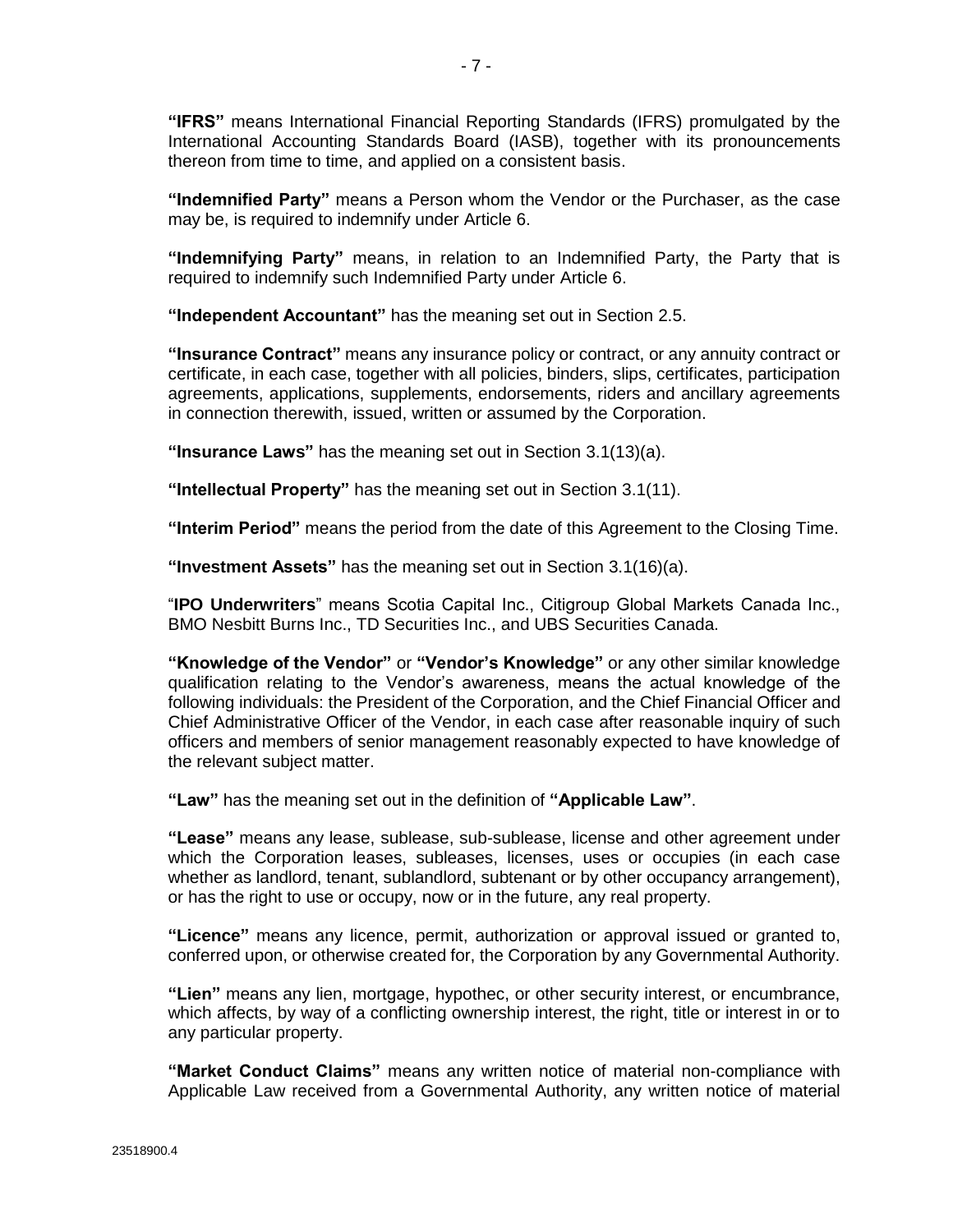non-compliance with Applicable Law received from a customer, any Proceeding, or any other complaint to which, in each case, meaningful consideration has been given by the general counsel or head of compliance of the Corporation, or any Proceeding in progress or, to the Knowledge of the Vendor, threatened against or relating to the Corporation that, with respect to any of the foregoing, relates in material part to: (a) the misrepresentation or failure of the Corporation to accurately describe the nature, provisions, financial elements or benefits of an Insurance Contract; or (b) the violation of Applicable Law relating to the sale, marketing or servicing of an Insurance Contract.

**"Material Adverse Effect"** means any Effect that, individually or in the aggregate with all other Effects, has had or would reasonably be expected to have a material adverse effect on the business, financial condition or results of operations of the Corporation; provided, however, that no Effect relating to, arising out of or in connection with or resulting from any of the following shall be deemed to constitute or contribute to a Material Adverse Effect: any Effect arising out of or resulting from (a) general economic, credit, capital or financial markets or political conditions in any part of the world, including with respect to interest rates or currency exchange rates, or general business, labor, tax or regulatory conditions, or any outbreak or escalation of hostilities, acts of war (whether or not declared), military actions or any act of sabotage or terrorism; (b) general changes or developments in the industries in which the Corporation operates; (c) any hurricane, tornado, earthquake, changes in weather, health crisis, flood, natural disaster, act of God or other comparable events; (d) any change or proposed change in Applicable Law or IFRS or interpretations or enforcement thereof or changes in the regulatory accounting requirements applicable to the industries in which the Corporation operates and which is announced, proposed, approved, implemented or enacted on or after the date hereof; (e) any failure by the Corporation to meet internal, published or other budgets, projections, estimates, predictions or forecasts for any period (it being understood that the causes underlying such failure may be taken into account in determining whether a Material Adverse Effect has occurred); (f) any action taken or omission by the Corporation at the Purchaser's or its Affiliates' or their respective Representatives' written request or any action expressly required by the terms of this Agreement, or the failure to take any action expressly prohibited by, the terms of this Agreement if not consented to by the Purchaser in writing after being requested; (g) the execution and delivery of this Agreement or the consummation of the transactions contemplated hereby or by the Transaction Agreements, or the public announcement or pendency thereof, including, in each case, the identity of the Purchaser, any circumstances related to the Purchaser or its Affiliates or their respective Representatives or any breach by the Purchaser of any of the terms hereof; or (h) the expiration or termination of any Contract in the Ordinary Course of Business at the expiration or termination thereof in accordance with its terms; provided that in the cases of clauses (a), (b) or (d), such Effect may be taken into account if and to the extent that it materially and disproportionately affects the Corporation as compared with other participants in the industries in which the Corporation operates (in which case the incremental materially disproportionate impact or impacts may be taken into account in determining whether there has been, or is reasonably expected to be, a Material Adverse Effect).

**"Material Contract"** has the meaning set out in Section [3.1\(12\).](#page-29-0)

**"MCCSR"** means the Guideline A -- Minimum Continuing Capital and Surplus requirements, as most recently promulgated by the Office of the Superintendent of Financial Institutions (Canada) on or prior to December 31, 2017, subject to any variations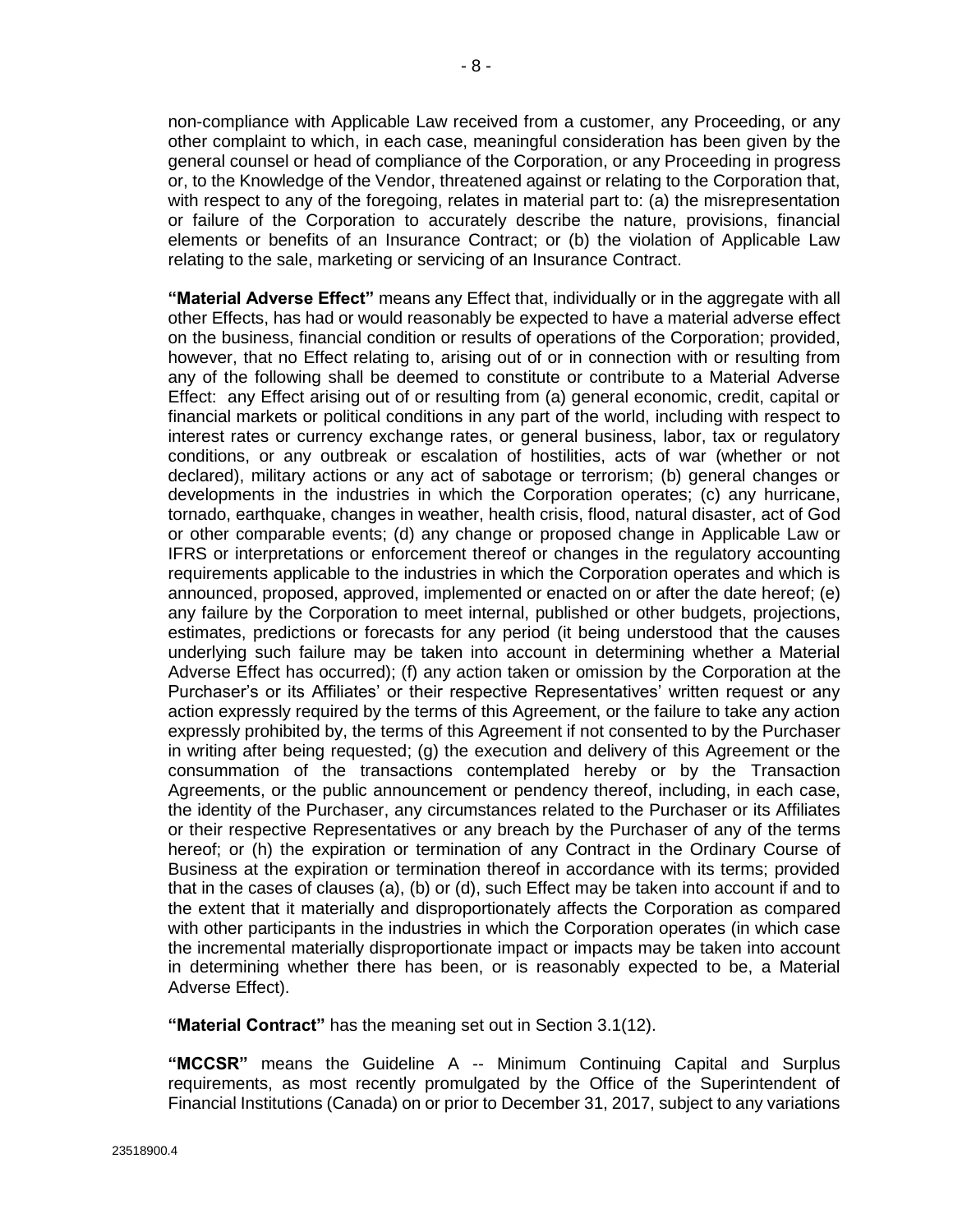required by Applicable Law (other than Canadian Laws adopted in respect of the period after Jan. 1, 2018), and utilized by the Corporation in the Ordinary Course of Business and, to the extent applicable, in accordance with Applicable Law (other than Canadian Laws adopted in respect of the period after Jan. 1, 2018) to measure the adequacy of its capital.

**"Notional Interest Adjustment"** means an amount equal to the interest that would be payable on a notional principal amount equal to the amount, if any, by which the Purchase Price exceeds the Estimated Purchase Price or the amount, if any, by which the Estimated Purchase Price exceeds the Purchase Price, as applicable, based on a notional annual interest rate equal to the Prime Rate from the Closing Date to the Adjustment Date.

**"Offered Employees"** has the meaning set out in Section [7.6\(1\).](#page-60-0)

**"Order"** means any order, writ, assessment, decision, injunction, decree, judgment, ruling, award, settlement or stipulation issued, promulgated or entered into by or with any Governmental Authority.

**"Ordinary Course of Business"** means, with respect to an action taken by a Party, that such action (a) is consistent with the past practices of such Party; and (b) is taken in the ordinary course of the operations of the business of such Party (in the case of the Corporation, it being understood that the Corporation is engaged in the Business in the ordinary course).

**"Outside Date"** means June 30, 2020, or such other date as the Parties mutually agree to in writing.

**"Party"** means a party to this Agreement and any reference to a Party includes its successors and permitted assigns and **"Parties"** means every Party.

#### **"Permitted Liens"** means:

- (a) Liens for Taxes and utilities that in each case are not yet due or are not in arrears or, so long as such amounts are expressly reserved for and reflected in the Financial Statements, being contested in good faith by appropriate proceedings;
- (b) construction, mechanics', carriers', workers', repairers', storers' or other similar Liens (inchoate or otherwise) if in the aggregate they are not material to the Business;
- (c) minor title defects or irregularities, minor unregistered easements or rights of way, restrictions in the original grant from the state and other minor unregistered restrictions affecting the use of Real Property if such restrictions have been complied with and are not, in the aggregate, material;
- (d) easements, covenants, rights of way and other restrictions if registered, provided that they have been complied with and are not, in the aggregate, material;
- (e) registered agreements with municipalities or public utilities if they: (i) have been complied with or adequate security has been furnished to secure compliance; and (ii) are not, in the aggregate, material; and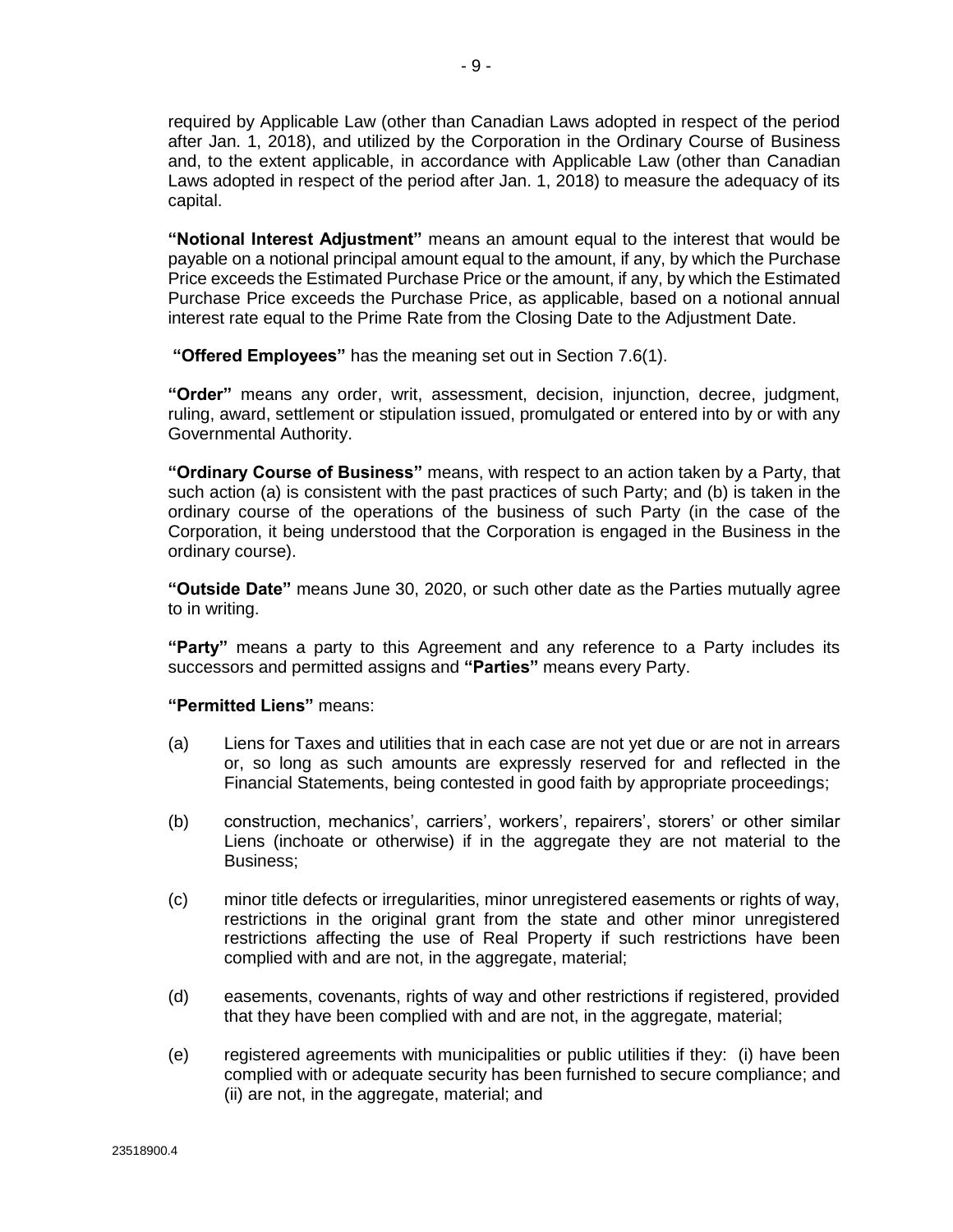$(f)$  the Liens listed in Schedule [1.1\(](#page-8-0)c).

**"Person"** is to be broadly interpreted and includes an individual, a corporation, a partnership, a trust, an unincorporated organization, a Governmental Authority, and the executors, administrators or other legal representatives of an individual in such capacity.

**"Personal Information"** means any information about an identifiable natural person.

**"Pre-Closing Tax Period"** means a taxation year or other fiscal period that ends on or before the Closing Time.

**"Pre-Closing Taxes"** means all liabilities for Taxes of the Corporation for (a) Pre-Closing Tax Periods, (b) the portion of any Straddle Period that ends immediately prior to the Closing Date.

**"Pre-Closing Transfer"** has the meaning set out in Section [7.6\(5\).](#page-61-0)

**"Prime Rate"** means the prime rate of interest per annum quoted by The Bank of Nova Scotia from time to time as its reference rate of interest for Canadian Dollar demand loans made to its commercial customers in Canada and which The Bank of Nova Scotia refers to as its "prime rate", as such rate may be changed from time to time.

**"Privacy Law"** means any Applicable Law applicable to the Corporation or its Business that regulates the collection, use, disclosure or protection of Personal Information.

**"Proceeding"** means any action, suit, claim (or counterclaim), cause of action, charge, complaint, litigation, arbitration, mediation, grievance, proceeding (including any civil, criminal, administrative, investigative or appellate proceeding), hearing, audit, examination or investigation commenced, brought, conducted or heard by or before any court or other Governmental Authority or any arbitrator or arbitration or mediation panel, or any administrative or supervisory action taken by a Governmental Authority.

**"Producer"** means the agents, sub-agents, brokers, wholesale brokers, independent contractors, consultants, producers or other Persons who sell the Insurance Contracts.

"**Prospectus**" means the non-offering preliminary prospectus and/or final prospectus of Alignvest, and any amendment thereto, as the context requires, containing disclosure regarding the completion of the Sagicor Arrangement Agreement, the Corporation or the Vendor (including historical financial statements of the Corporation) and related matters, as Alignvest's "Qualifying Acquisition" (as such term is defined in the Sagicor Arrangement Agreement).

**"Purchase Price"** has the meaning set out in Section [2.2.](#page-23-0)

**"Purchaser"** has the meaning set out in the preamble hereto.

**"Purchaser Fundamental Representations"** means Sections [3.2\(1\),](#page-39-0) [3.2\(2\), 3.2\(3\),](#page-39-0) [3.2\(4\), 3.3\(1\), 3.3\(2\),](#page-40-0) and [3.3\(3\).](#page-41-0)

**"Purchaser Indemnified Parties"** means the Purchaser, the Affiliates of the Purchaser and after Closing, the Corporation, and their respective directors and officers.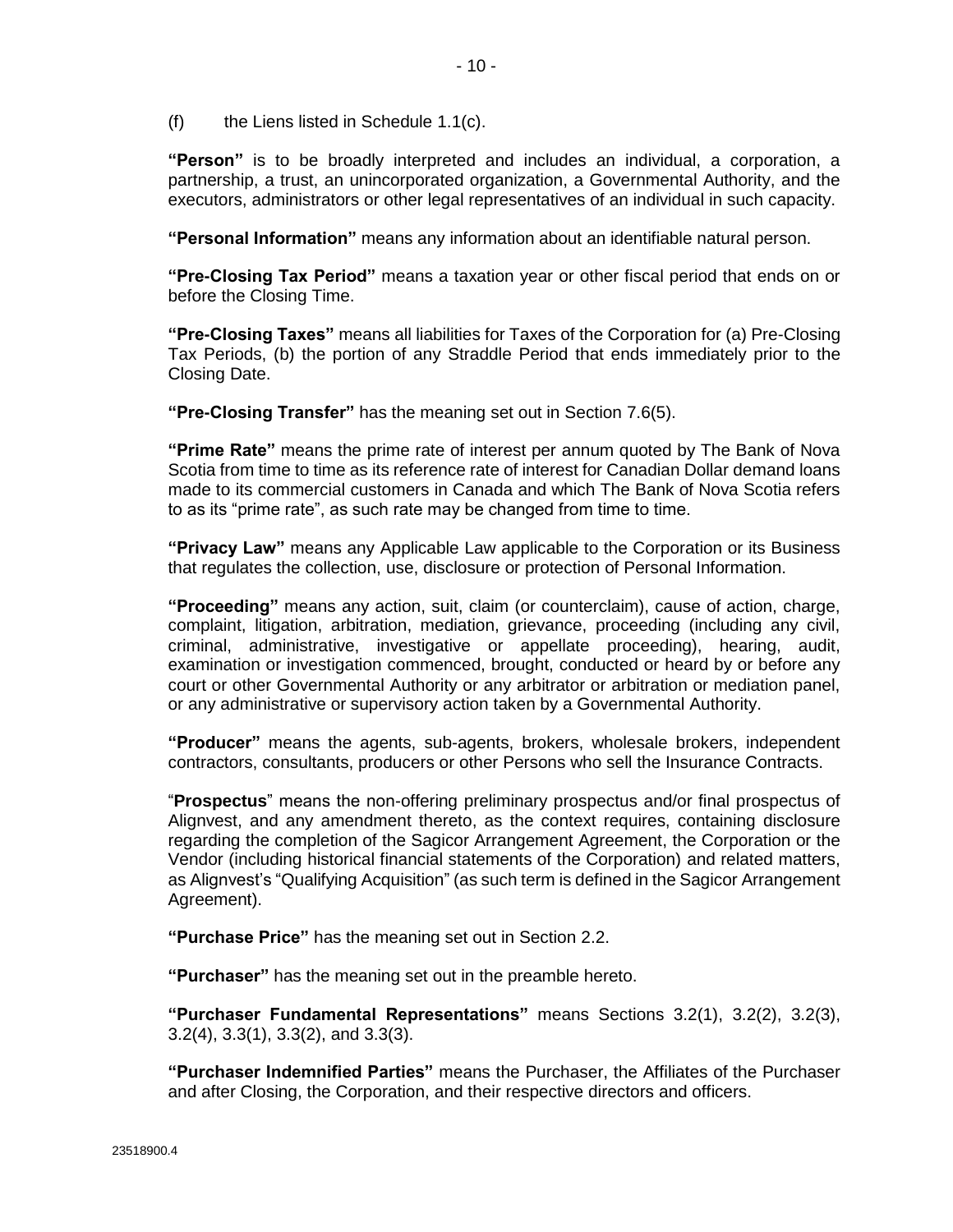**"Purchaser Material Adverse Effect"** has the meaning set out in Section [3.2\(3\)\(a\).](#page-39-0)

**"Real Property"** means the properties to which the Leases pertain.

**"Regulatory Approval"** means any approval, consent, Order, authorization, notice, permit, licence, waiver or acknowledgement that is required from any Governmental Authority pursuant to Applicable Law in connection with the transactions contemplated by this Agreement or any Transaction Agreement, or which is otherwise necessary to permit the Parties to perform their obligations under this Agreement or any Transaction Agreement.

**"Reinsurance Contracts"** has the meaning set out in Section [3.1\(15\).](#page-34-0)

**"Release"** means any release, spill, emission, leaking, pumping, emitting, discharging, injecting, escaping, leaching, dumping, disposing or migrating into or through the environment.

**"Releasees"** has the meaning set out in Section [7.15\(1\).](#page-68-0)

**"Releasing Parties"** has the meaning set out in Section [7.15\(1\).](#page-68-0)

**"Reports of the Appointed Actuary"** means the report of any appointed actuary for the Corporation for each of the fiscal years ended October 31, 2017, October 31, 2016, and October 31, 2015.

**"Representative"** when used with respect to a Person means each director, officer, employee, consultant, financial adviser, legal counsel, accountant and other agent, adviser or representative of that Person.

**"Required Regulatory Approvals"** has the meaning set out in Sectio[n 5.1\(7\).](#page-44-0)

**"Required Statements"** has the meaning set out in Sectio[n 3.1\(13\)\(a\).](#page-31-0)

**"Reserves"** means all reserves and other liabilities for claims, benefits, losses (including incurred but not reported losses and losses in the course of settlement), expenses and unearned premiums arising under or in connection with an Insurance Contract.

**"Restricted Business"** has the meaning set out in Section [9.1.](#page-70-0)

**"Restricted Period"** means the period commencing on the Closing Date and ending on the date that is the third anniversary of the Closing Date.

**"Sagicor"** has the meaning set out in the preamble hereto.

**"Sagicor Acquisition Closing"** means the occurrence of the "Effective Time", as such term is defined in the Sagicor Arrangement Agreement.

**"Sagicor Arrangement Agreement"** means that certain Arrangement Agreement, dated as of the date hereof, by and between Alignvest and Sagicor.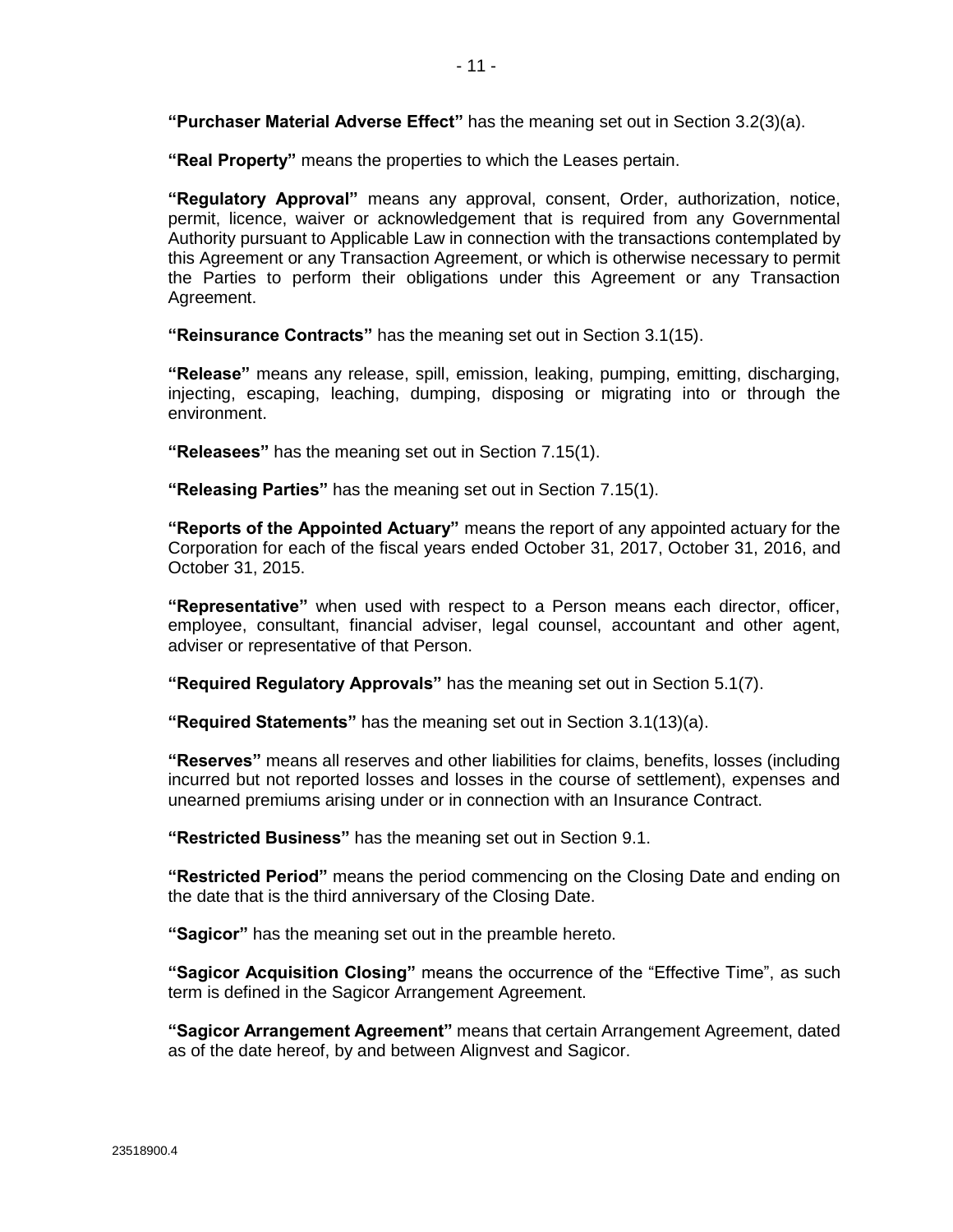**"Sagicor Confidentiality Agreement"** means that certain Non-Disclosure Agreement effective on or around April 12, 2018 by and between Sagicor and The Bank of Nova Scotia.

**"Sanctioned Country"** has the meaning set out in Section [3.1\(26\).](#page-38-0)

**"Sanctions"** has the meaning set out in Section [3.1\(26\).](#page-38-0)

**"Schedules"** means the Disclosure Schedules that have been delivered by the Vendor to the Purchaser and the Purchaser to the Vendor simultaneously with the execution of this Agreement.

**"Scotia Information"** shall mean, at a given moment in time, such information that has been designated as "Scotia Information" in a certificate of a duly authorized officer of the Vendor that has been delivered to the Purchaser, for inclusion in the Prospectus.

**"Seconded Employees"** means an individual who is or was at any time employed by the Vendor and provides or provided at any time services to the Corporation pursuant to a secondment arrangement between the Vendor and the Corporation.

**"Securities Authority"** means the Governmental Authority having jurisdiction to enforce Alignvest Securities Laws or Vendor Securities Laws, as applicable.

"**Shareholder Equity Adjustment**" means the amount, calculated on the basis set out in the sample calculation set forth on Schedule [2.4,](#page-23-0) whether positive or negative, equal to 0.35 multiplied by ((a) the Closing Date Shareholder Equity, minus (b) the Closing Date Excess Capital, minus (c) the Target Shareholder Equity).

**"Shares"** has the meaning set out in Section [3.1\(3\)\(b\).](#page-26-0)

**"Signing Date Sagicor Arrangement Agreement**" means the Sagicor Arrangement Agreement as in effect on the date hereof, without regard to any subsequent amendments or supplements thereto.

**"Straddle Period"** means a taxation year or fiscal period that includes, but does not begin or end on, the Closing Date.

**"Stub Period Returns"** has the meaning set out in Sectio[n 7.10.](#page-64-0)

"**Target Shareholder Equity**" means an amount equal to \$21,900,000.

**"Tax Returns"** means all returns, reports, declarations, elections, notices, filings, information returns, and statements in respect of Taxes that are filed or required to be filed with any applicable Governmental Authority, including all amendments, schedules, attachments or supplements thereto.

**"Taxes"** means, with respect to any Person, all supranational, national, federal, provincial, state, local or other taxes, including income taxes, branch taxes, profits taxes, capital gains taxes, gross receipts taxes, windfall profits taxes, value added taxes, general consumption taxes, severance taxes, ad valorem taxes, property taxes, capital taxes, asset taxes, net worth taxes, production taxes, sales taxes, use taxes, licence taxes,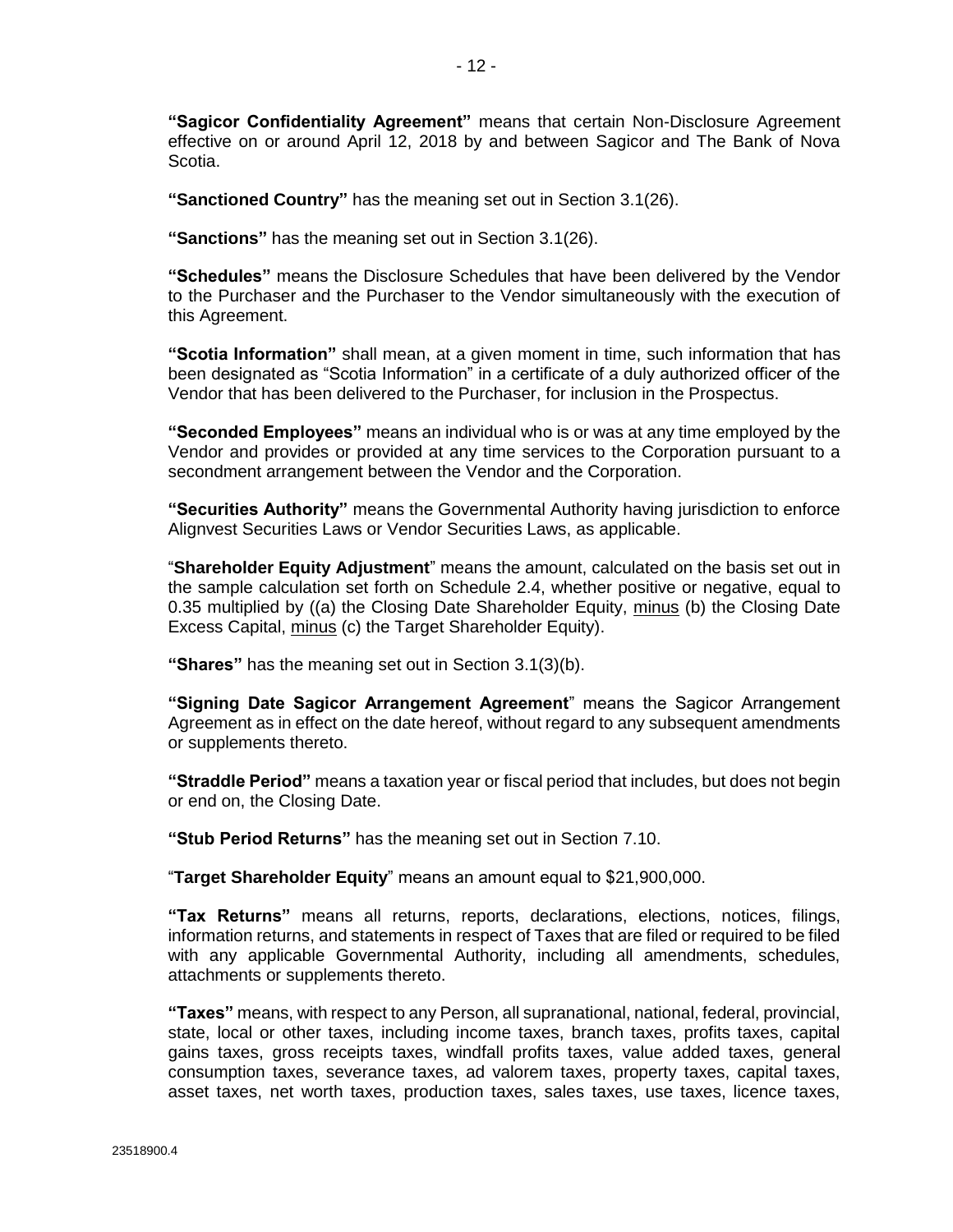excise taxes, franchise taxes, environmental taxes, transfer taxes, withholding or similar taxes, payroll taxes, employment taxes, employer health taxes, employee health surcharge taxes, government pension plan premiums and contributions, social security premiums, workers' compensation premiums, employment/unemployment insurance or compensation premiums and contributions, stamp duty or stamp taxes, occupation taxes, premium taxes, alternative or add-on minimum taxes, customs duties or other taxes of any kind whatsoever imposed or charged by any Governmental Authority and any instalments in respect thereof, interest, penalties, or additions with respect thereto and any interest in respect of such additions or penalties, and whether disputed or not with any Governmental Authority, and "**Tax**" means any one of such Taxes.

**"Termination and Release Agreements"** has the meaning set out in Section [4.2\(j\).](#page-42-0)

"**Termination Fee**" means \$2,880,000.

"**Termination Fee Event**" means either: (a) the occurrence of an "Expense Reimbursement Event" or "Termination Fee Event" pursuant to the Signing Date Sagicor Arrangement Agreement where a termination fee or expense reimbursement amount becomes payable by or is payable to Sagicor pursuant to the Signing Date Sagicor Arrangement Agreement; or (b) either Alignvest or Sagicor waiving their right to a "Termination Fee" or "Expense Reimbursement" under the Signing Date Sagicor Arrangement Agreement pursuant to the occurrence of a "Termination Fee Event" or "Expense Reimbursement Event" having occurred pursuant to the Sagicor Arrangement Agreement.

"**Third Party Claim**" has the meaning set out in Section [6.4.](#page-48-0)

"**Trademarks**" means trademarks, service marks, trade dress, logos, brand names, trade names, domain names, corporate names, any other indicia of source or origin, and all registrations and applications for registration, together with the goodwill symbolized by any of the foregoing.

**"Transaction Agreements"** means the Distribution Agreement, the Transition Services Agreement and the Termination and Release Agreement.

"**Transaction Personal Information**" means any Personal Information in the possession, custody or control of the Corporation or the Vendor at or before the Closing Time, including Personal Information about Employees, independent contractors, suppliers, customers, directors, officers or shareholders of the Corporation that is disclosed to the Purchaser or any Representative of the Purchaser.

"**Transition Services Agreement**" has the meaning set out in Sectio[n 4.2\(i\).](#page-42-0)

**"Trinidad and Tobago Dollars"** means the lawful currency of the Republic of Trinidad and Tobago**.**

**"TSA Term Sheet"** has the meaning set out in Sectio[n 4.2\(i\).](#page-42-0)

**"Unaudited Financial Statements"** means the unaudited financial statements of the Corporation for the 12 months ended October 31, 2018.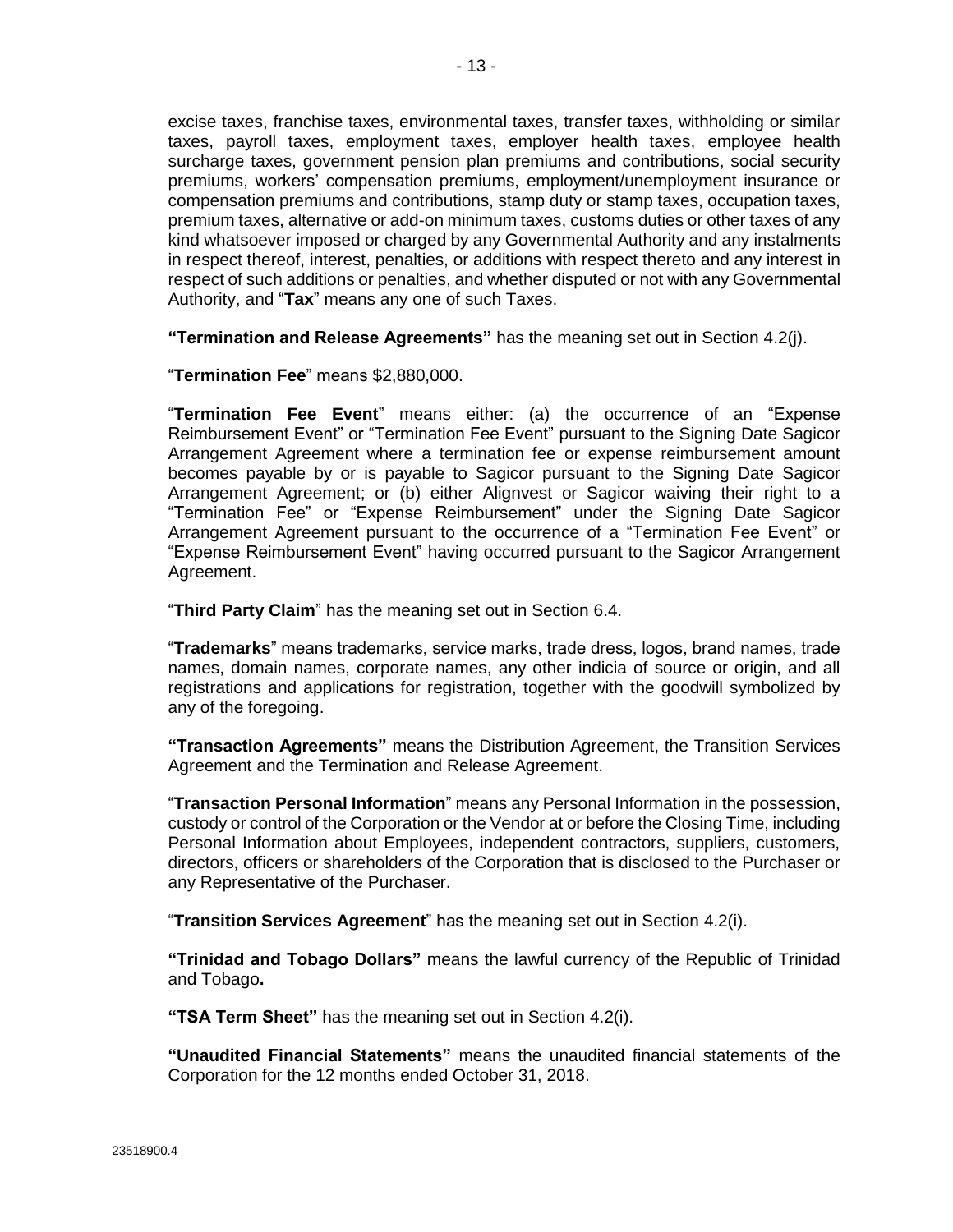**"United States Dollars"** means the lawful currency of the United States of America.

**"Vendor"** has the meaning set out in the preamble hereto.

"**Vendor Fundamental Representations**" means the representations and warranties of the Vendor in Sections [3.1\(1\)\(a\), 3.1\(1\)\(b\),](#page-25-0) [3.1\(3\), 3.1\(4\),](#page-26-0) and [3.1\(27\).](#page-38-0)

**"Vendor Indemnified Parties"** means the Vendor, the Affiliates of the Vendor (other than, after Closing, the Corporation) and their respective directors and officers.

"**Vendor Marks**" means (a) "Scotiabank", the flying S " $\overline{\bullet}$ ", "BNS", "Scotia", and "Bank of Nova Scotia", (b) any other Trademarks owned by Vendor or any of its Affiliates (other than the Corporation), and/or (c) any name, mark or design incorporating, referencing, combining or that is similar to any of the foregoing terms or designs.

**"Vendor Securities Laws"** means all the securities laws of Trinidad and Tobago, and the rules, regulations and policies of the Trinidad and Tobago Securities Exchange Commission.

**1.2 Accounting Principles.** Whenever in this Agreement reference is made to generally accepted accounting principles, such reference shall be deemed to be to IFRS, applicable as at the date on which such principles are to be applied or on which any calculation or determination is required to be made in accordance with generally accepted accounting principles.

**1.3 Actions on Non-Business Days.** If any payment is required to be made or other action (including the giving of notice) is required to be taken pursuant to this Agreement on a day which is not a Business Day, then such payment or action shall be considered to have been made or taken in compliance with this Agreement if made or taken on the next succeeding Business Day.

**1.4 Currency and Payment Obligations**. Except as otherwise expressly provided in this Agreement:

(1) all dollar amounts referred to in this Agreement are stated in United States Dollars;

(2) any payment contemplated by this Agreement shall be made by wire transfer of immediately available funds to an account specified by the payee, or, if authorized by the payee, by certified cheque or by any other method that provides immediately available funds;

(3) except in the case of any payment due on the Closing Date, any payment due on a particular day must be received by and be available to the payee not later than 2:00 p.m. on the due date at the payee's address for notice under Section [10.4](#page-71-0) or such other place as the payee may have specified in writing to the payor in respect of a particular payment, and any payment made after that time shall be deemed to have been made and received on the next Business Day; and

(4) References to time hereunder shall refer to Eastern Time.

**1.5 Calculation of Interest.** In calculating interest payable under this Agreement for any period of time, the first day of such period shall be included and the last day of such period shall be excluded.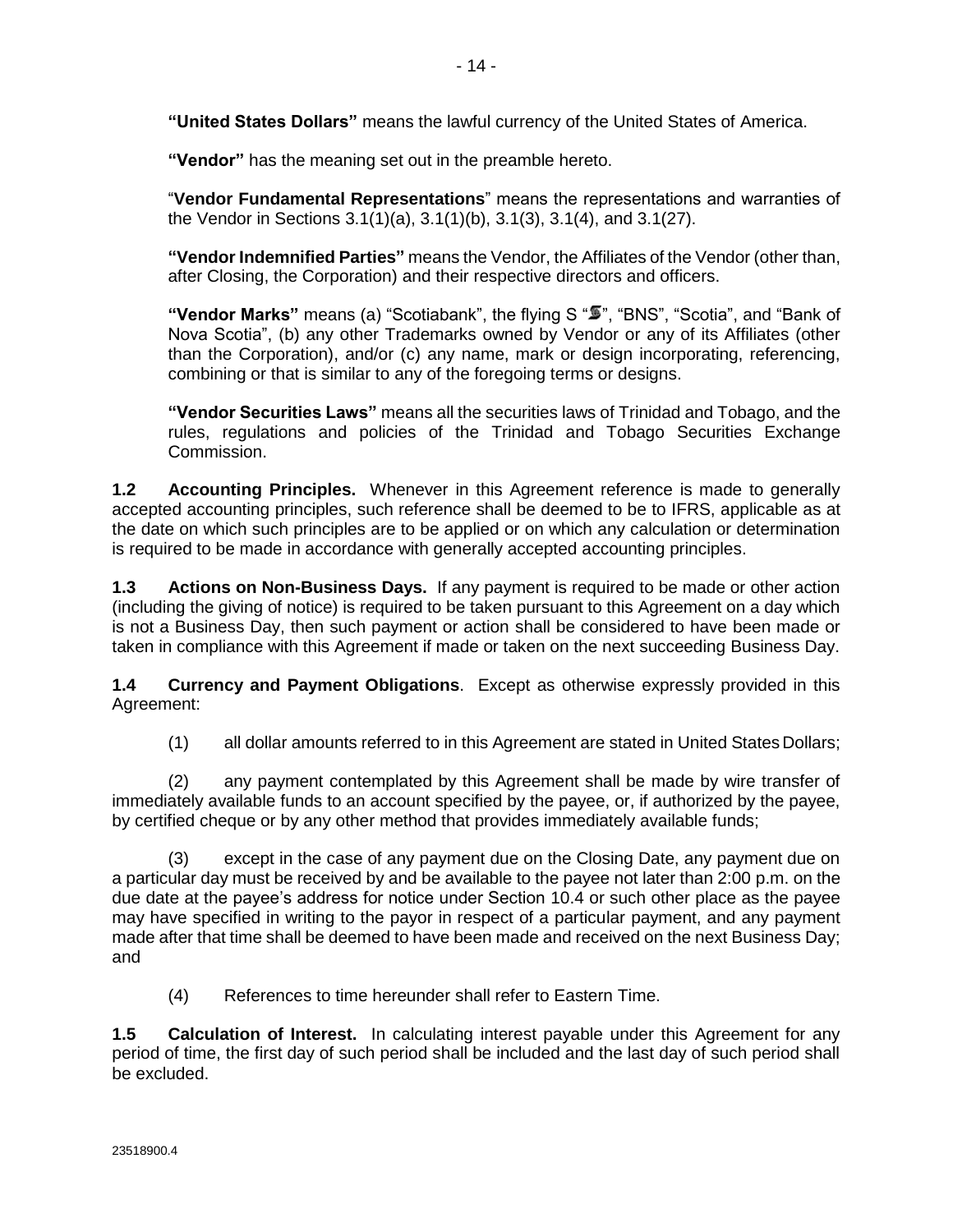**1.6 Calculation of Time.** In this Agreement, a period of days shall be deemed to begin on the first day after the event which began the period and to end at 5:00 p.m. Toronto time on the last day of the period. If any period of time is to expire hereunder on any day that is not a Business Day, the period shall be deemed to expire at 5:00 p.m. Toronto time on the next succeeding Business Day.

## **1.7 Additional Rules of Interpretation**.

(1) *Gender and Number.* In this Agreement, unless the context requires otherwise, words in one gender include all genders and words in the singular include the plural and vice versa.

(2) *Headings and Table of Contents.* The inclusion in this Agreement of headings of Articles and Sections and the provision of a table of contents are for convenience of reference only and are not intended to be full or precise descriptions of the text to which they refer.

(3) *Section References.* Unless the context requires otherwise, references in this Agreement to Articles, Sections, Schedules or Exhibits are to Articles or Sections of this Agreement, and Schedules or Exhibits to this Agreement.

(4) *Words of Inclusion.* Wherever the words "include", "includes" or "including" are used in this Agreement, they shall be deemed to be followed by the words "without limitation" and the words following "include", "includes" or "including" shall not be considered to set forth an exhaustive list.

(5) *References to this Agreement.* The words "hereof", "herein", "hereto", "hereunder", "hereby" and similar expressions shall be construed as referring to this Agreement in its entirety and not to any particular Section or portion of it.

(6) *Statute References.* Unless otherwise indicated, all references in this Agreement to any statute include the regulations thereunder, in each case as amended, re-enacted, consolidated or replaced from time to time and in the case of any such amendment, re-enactment, consolidation or replacement, reference herein to a particular provision shall be read as referring to such amended, re-enacted, consolidated or replaced provision.

(7) *Document References.* All references herein to any agreement (including this Agreement), document or instrument mean such agreement, document or instrument as amended, supplemented, modified, varied, restated or replaced from time to time in accordance with the terms thereof and, unless otherwise specified therein, includes all schedules and exhibits attached thereto.

(8) *Absence of Presumption.* The Parties acknowledge that each Party and its counsel have reviewed and revised this Agreement and that no rule of construction to the effect that any ambiguities are to be resolved against the drafting Party shall be employed in the interpretation of this Agreement or any amendments hereto.

**1.8 Schedules and Exhibits.** The Schedules, and the Exhibits attached hereto, are incorporated in this Agreement by reference and deemed to be a part hereof. Unless the context otherwise requires, words and expressions defined in this Agreement will have the same meanings in the Schedules and the interpretation provisions set out in this Agreement apply to the Schedules. Unless the context otherwise requires, or a contrary intention appears, references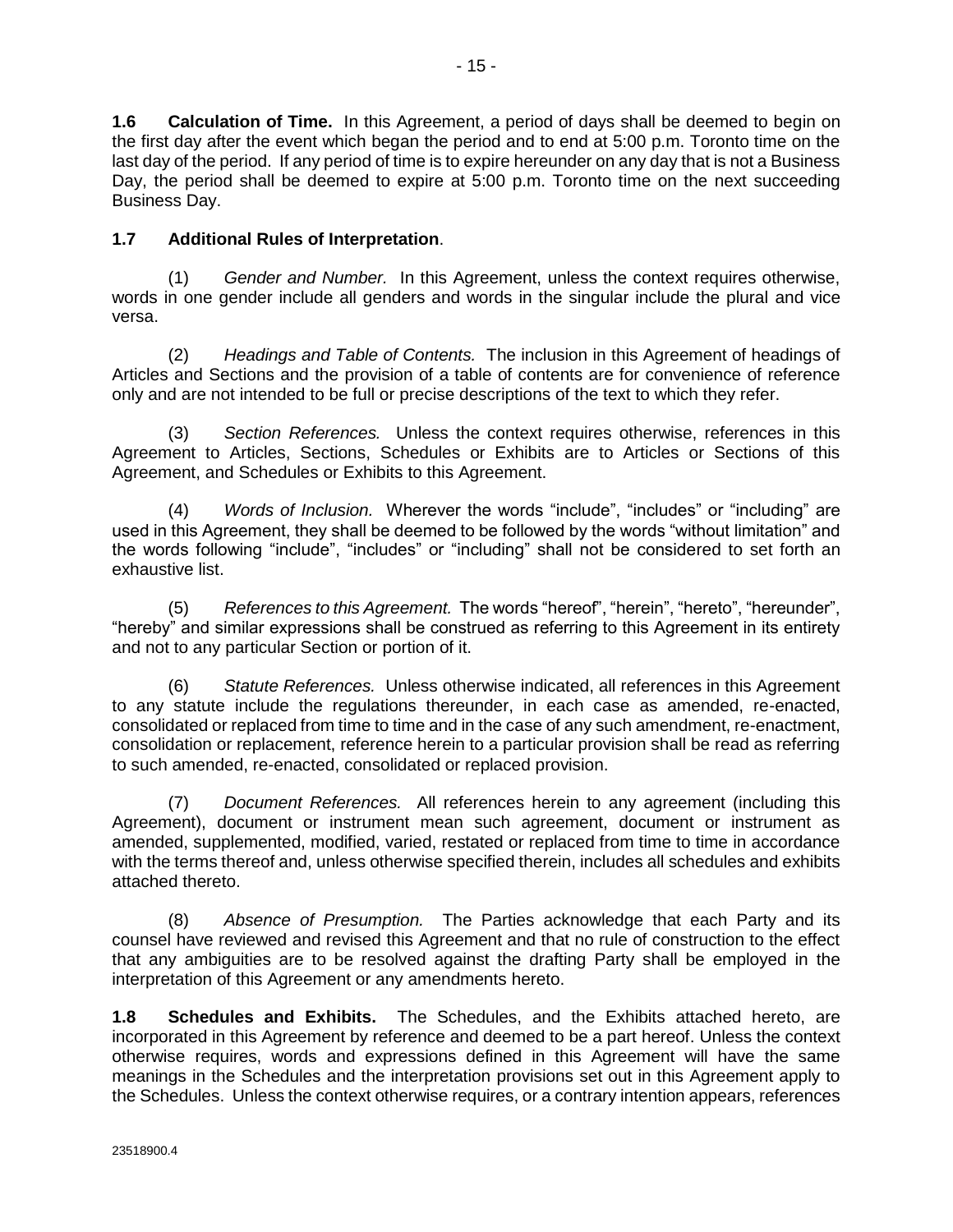<span id="page-23-0"></span>in the Schedules to a designated Article, Section, or other subdivision refer to the Article, Section, or other subdivision, respectively, of this Agreement. The numbering of the Schedules corresponds with the numbering of Sections of this Agreement. Any matter disclosed in any Schedule shall be considered disclosed also for other Schedules for which it is reasonably apparent that such matter is pertinent to the other Schedules. The Schedules and all information contained in them is confidential and may not be disclosed to any other Person except as permitted pursuant to this Agreement.

#### **ARTICLE 2 PURCHASE OF SHARES**

**2.1 Purchase and Sale**. At the Closing Time, on and subject to the terms and conditions of this Agreement, the Vendor shall sell to the Purchaser, and the Purchaser shall purchase from the Vendor, the Shares.

**2.2 Amount of Purchase Price**. The aggregate price payable by the Purchaser to the Vendor for the Shares (the **"Purchase Price"**) is: \$96,000,000 plus the Closing Date Excess Capital, if the Closing Date Excess Capital is positive, or minus the absolute value of the Closing Date Excess Capital, if the Closing Date Excess Capital is negative, payable as provided in Sections [2.6](#page-24-0) and [2.7.](#page-24-0)

**2.3 Estimated Purchase Price**. No less than five Business Days prior to the Closing Date, the Vendor shall provide to the Purchaser a written estimate of the Closing Date Excess Capital (including an estimate of Closing Date Total Capital Available and Closing Date Target Capital), such estimates to be based on an internally prepared balance sheet of the Corporation. The estimate of Closing Date Excess Capital shall be added to (to the extent it is positive), or the absolute value thereof subtracted from (to the extent the Closing Date Excess Capital is negative), as applicable, the amount of \$96,000,000 and the result shall be the "**Estimated Purchase Price**".

#### **2.4 Preparation of Closing Date Balance Sheet.**

(1) *Draft Closing Date Balance Sheet.* Promptly after the Closing Date, the Vendor shall prepare a draft of the Closing Date Balance Sheet and a draft calculation of Closing Date Excess Capital, which shall be delivered to the Purchaser no later than the  $90<sup>th</sup>$  day following the Closing Date.

(2) *Access to Records, etc.* During the period from the Closing Date until the Adjustment Date, the Purchaser shall give the Vendor and its Representatives such assistance and access to the Books and Records as the Vendor and its Representatives may request in order to enable them to undertake and complete the preparation of the draft Closing Date Balance Sheet and any further diligence in respect of the Closing Date Excess Capital and the Shareholder Equity Adjustment.

(3) *Deemed Acceptance.* If the Purchaser does not give a notice of objection in accordance with Section [2.5,](#page-24-0) the Purchaser shall be deemed to have accepted the draft Closing Date Balance Sheet and draft calculation of the Closing Date Excess Capital prepared by the Vendor which shall be final and binding on the Parties and the draft calculation of Closing Date Excess Capital shall constitute the Closing Date Excess Capital for purposes of this Agreement immediately following the expiry date for the giving of such notice of objection.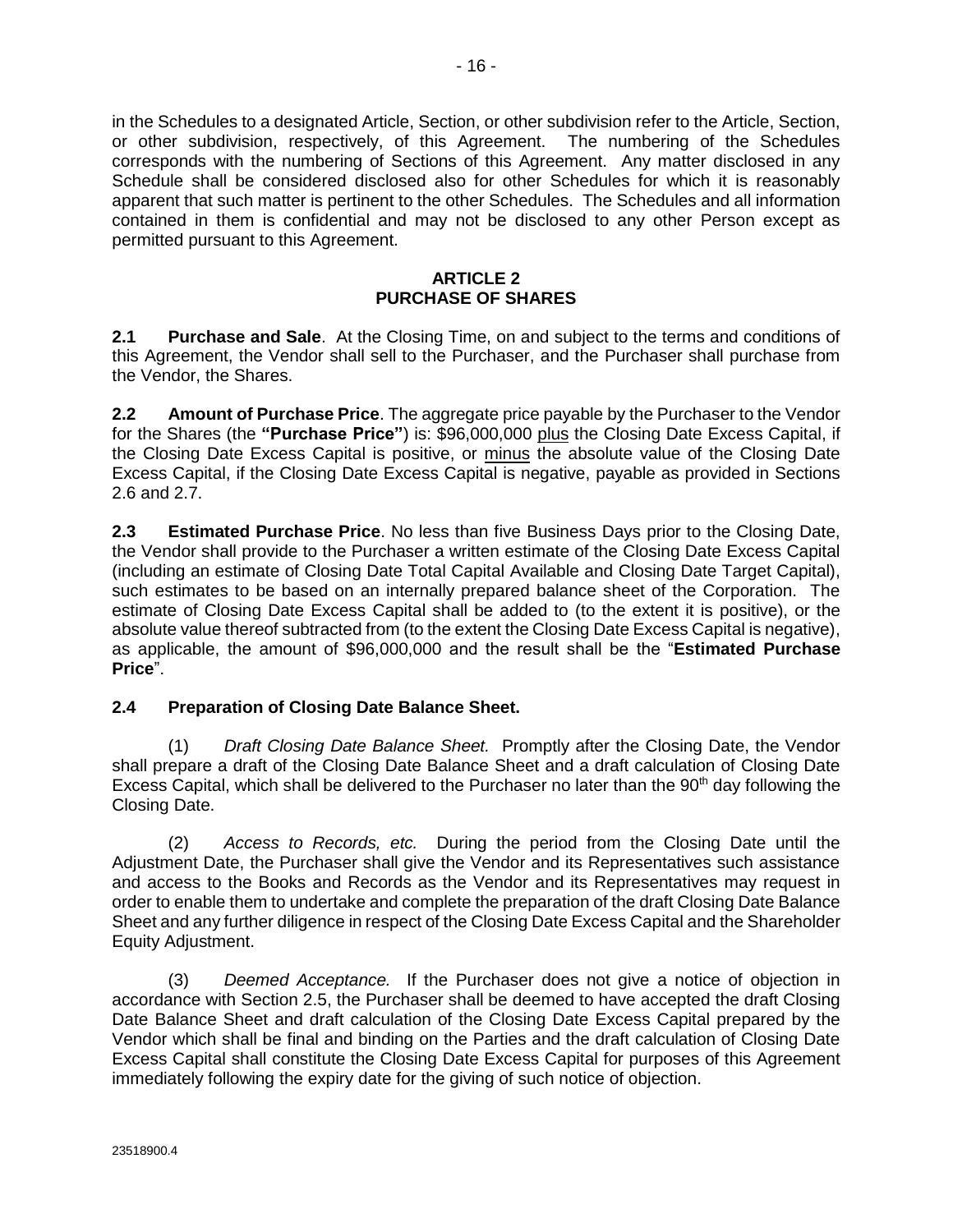<span id="page-24-0"></span>**2.5 Dispute Settlement**. The Purchaser may object to all or part of the draft Closing Date Balance Sheet or the draft calculation of Closing Date Excess Capital prepared pursuant to Section [2.4,](#page-23-0) but only to the extent the draft Closing Date Balance Sheet or the draft calculation of Closing Date Excess Capital are not complete and correct or were not prepared in accordance with this [Article 2.](#page-23-0) In the event of such an objection, the Purchaser shall give notice, which must be received by the Vendor no later than 30 days after delivery of the draft Closing Date Balance Sheet. Any such notice given by the Purchaser shall set forth in detail the particulars of such objection. The Parties shall then use reasonable efforts to resolve such objection for a period of 30 days following the receipt by the Vendor of such notice. If the matter is not resolved by the end of such 30 day period, then the dispute with respect to such objection shall be submitted by the Parties to the Toronto office of the accounting firm of Deloitte LLP (the **"Independent Accountant"**). The Independent Accountant shall, as promptly as practicable (but in any event within 45 days following the submission to it of the dispute), make a determination of the Closing Date Excess Capital, based solely on written submissions of the Parties given by them to the Independent Accountant and any other information that is reasonably requested from such Parties by the Independent Accountant. The submissions of each Party to the Independent Accountant shall be disclosed to the other Party and each other Party shall be afforded a reasonable opportunity to respond thereto. The decision of the Independent Accountant as to the Closing Date Excess Capital shall be final and binding upon the Parties and shall constitute the Closing Date Excess Capital for purposes of this Agreement. Except in the case of fraud or manifest error, the Parties each acknowledge and agree that it does not have a right to appeal a decision of the Independent Accountant made pursuant to this Section 2.5. The Purchaser and the Vendor shall each pay one-half of the fees and expenses of the Independent Accountant with respect to the resolution of the dispute.

**2.6 Payment of Estimated Purchase Price**. The Purchaser shall pay the Estimated Purchase Price to the Vendor (or as directed by the Vendor) at the Closing Time by wire transfer of immediately available funds.

**2.7 Payment of Adjustments**. On the Adjustment Date (a) the Purchaser shall pay to the Vendor the amount, if any, by which the Purchase Price exceeds the Estimated Purchase Price plus the Notional Interest Adjustment or (b) the Vendor shall pay to the Purchaser the amount, if any, by which the Estimated Purchase Price exceeds the Purchase Price plus the Notional Interest Adjustment.

**2.8 Shareholder Equity.** Within 90 days following the Closing, the Vendor shall prepare a draft calculation for the Shareholder Equity Adjustment. The Purchaser shall be given an opportunity to review and dispute the draft Shareholder Equity Adjustment, and the provisions of Section [2.4](#page-23-0) and Section 2.5 shall apply to the review and dispute of the Shareholder Equity Adjustment mutatis mutandis, except, in the case of the draft calculation for the Shareholder Equity Adjustment, the Purchaser shall have 60 days to review such draft calculation for the Shareholder Equity Adjustment. Once the Shareholder Equity Adjustment is finally determined (and no longer in dispute) in accordance with the terms of this Agreement: (a) the Purchaser shall pay to the Vendor the amount, if any, by which the Shareholder Equity Adjustment exceeds the Target Shareholder Equity; or (b) the Vendor shall pay to the Purchaser the amount, if any, by which the Target Shareholder Equity exceeds the Shareholder Equity Adjustment. Such payment shall be made five (5) Business Days after the date on which the Shareholder Equity Adjustment is finally determined (and no longer in dispute). In respect of any payments to be made pursuant to this Section 2.8, an additional amount in respect of interest shall be added to such payments calculated using an annual interest rate equal to the Prime Rate from the Closing Date to the date the Shareholder Equity Adjustment is paid.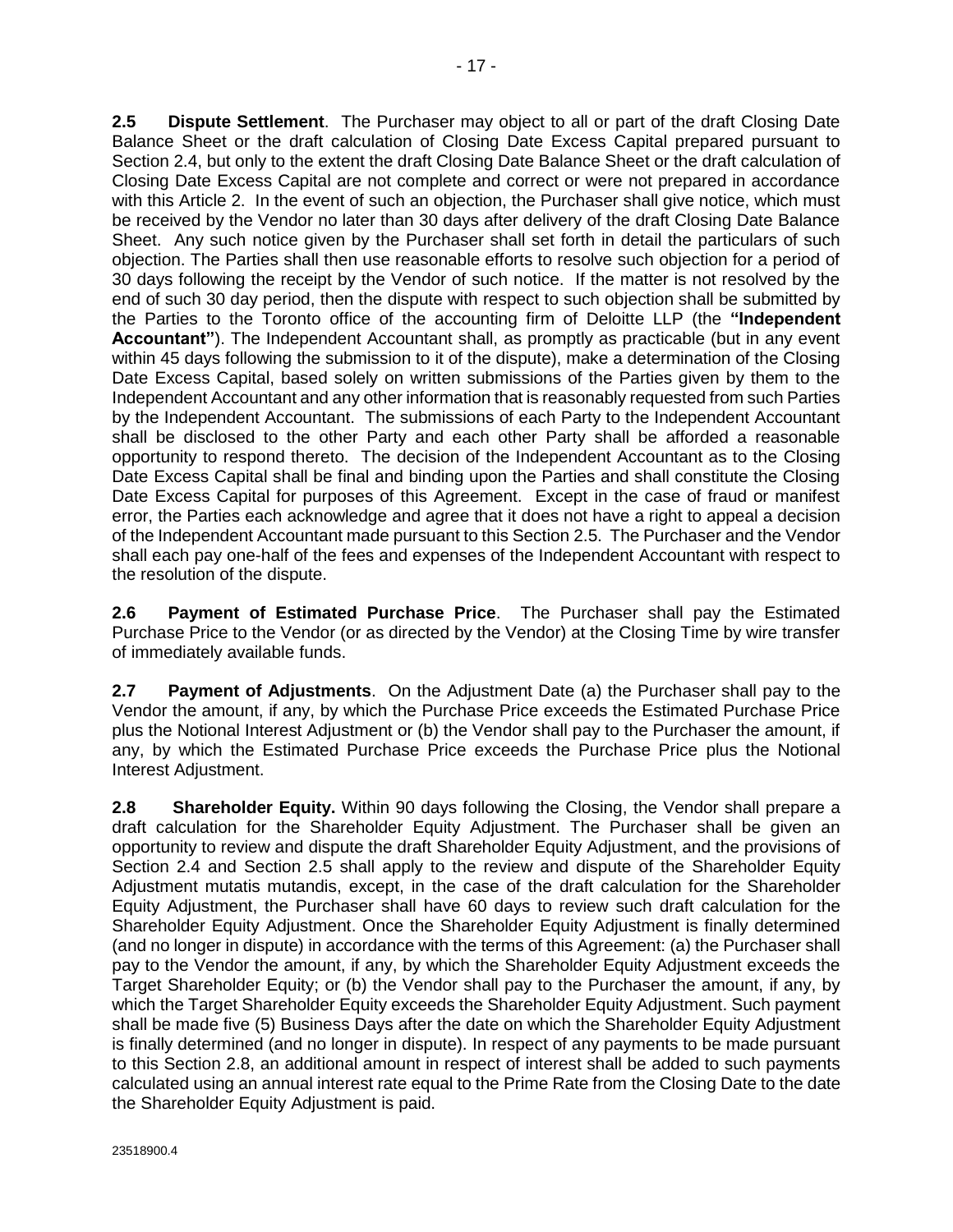<span id="page-25-0"></span>**2.9 Excluded Assets**. The Purchaser acknowledges and agrees that, except as specifically provided for in this Agreement or any Transaction Agreement, the Purchaser is not acquiring, and following the Closing the Corporation shall not have, any rights in any Excluded Books and Records or Excluded Intellectual Property.

**2.10 Withholding.** All payments made by the Purchaser to the Vendor pursuant to this Agreement shall be made free and clear of any withholding or deduction on account of Taxes, except to the extent the Purchaser is required to make such deduction or withholding pursuant to Applicable Law. To the extent that any amount is required to be withheld or deducted by the Purchaser in respect of any payment to the Vendor hereunder pursuant to Applicable Law, then the Purchaser shall (i) notify the Vendor in writing at least five (5) Business Days prior to the date such amounts are required to be withheld or deducted of its intent to deduct or withhold such amounts and the legal basis for such deduction or withholding, and (ii) reasonably cooperate with the Vendor and its Affiliates to, and provide a reasonable opportunity for the recipient of the payment to provide forms or other evidence that would, mitigate, reduce or eliminate such deduction or withholding. To the extent that any such amounts are so deducted, withheld and timely remitted, such amounts will be treated for all purposes of this Agreement as having been paid to the Vendor. The Parties acknowledge and agree that no amount is required to be deducted or withheld by the Purchaser on account of Taxes under Applicable Law in effect as of the date hereof respect of the payments to be made pursuant to thi[s Article 2.](#page-23-0)

#### **ARTICLE 3 REPRESENTATIONS AND WARRANTIES**

**3.1 Representations and Warranties of the Vendor.** As a material inducement to the Purchaser's entering into of this Agreement and completing the transactions contemplated by this Agreement and acknowledging that the Purchaser is entering into this Agreement in reliance upon the representations and warranties of the Vendor set out in this Section 3.1, the Vendor represents and warrants to the Purchaser as follows:

- (1) *Due Organization and Qualification.*
- (a) The Vendor is a company incorporated, organized and subsisting under the Applicable Laws of the jurisdiction of its incorporation. No Proceeding has been taken or authorized by the Vendor or, to the Knowledge of the Vendor, by any other Person, with respect to the bankruptcy, insolvency, liquidation, dissolution or winding up of the Vendor.
- (b) The Corporation is duly incorporated, organized and existing under the Applicable Laws of Trinidad and Tobago. The Corporation has all requisite corporate power and authority to conduct the Business in the manner in which the Business is currently being conducted.
- (c) The Corporation is duly qualified or licensed to do business and is in good standing (where such concept is recognized under Applicable Law) in each jurisdiction where the nature of the Business requires such qualification or license, including all necessary insurance licenses (and it is "fit and proper" under such licenses), except where the failure to be so qualified or licensed or to be in good standing (where such concept is recognized under Applicable Law), would not reasonably be expected to have, individually or in the aggregate, a Material Adverse Effect.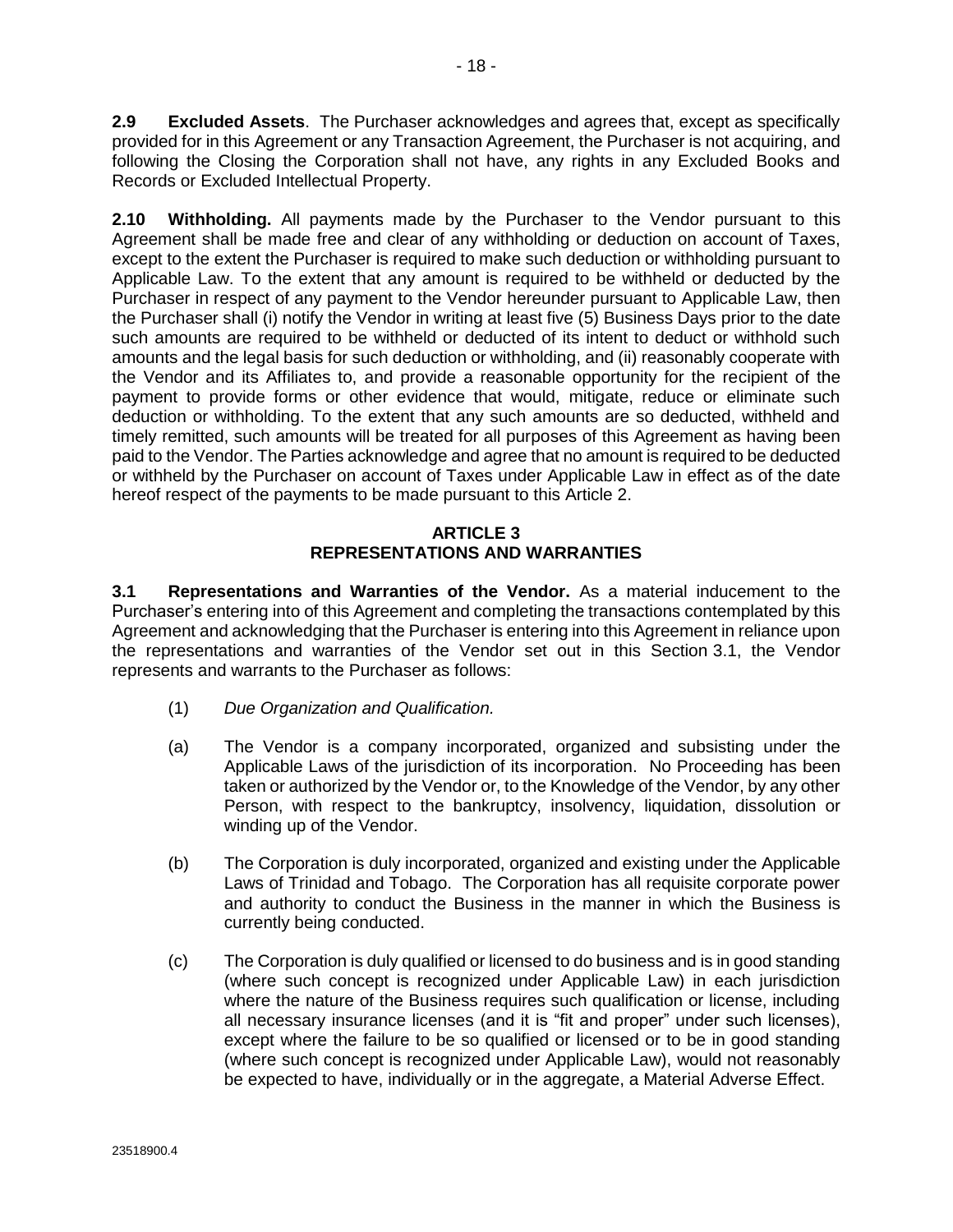<span id="page-26-0"></span>(d) The Corporation does not have a direct or indirect equity interest in any other Person (other than with respect to ownership of Investment Assets that individually are not controlled by the Corporation).

(2) *Constitutive Documents.* The Vendor has made available to the Purchaser accurate and complete copies of the Constitutive Documents of the Corporation. Except as would not, individually or in the aggregate, reasonably be expected to have a Material Adverse Effect, the Corporation is not in violation of its applicable Constitutive Documents.

- (3) *Capital Structure*.
- (a) The authorized share capital of the Corporation consists of an unlimited number of ordinary shares.
- (b) (i) 60 million ordinary shares of the Corporation are issued and outstanding (the "**Shares**"); (ii) zero ordinary shares in the capital stock of the Corporation are held as treasury shares; and (iii) there are no instruments convertible into ordinary shares that are issued and outstanding. All of the Shares have been duly authorized, validly issued and fully paid and not subject to, or issued in violation of, any preemptive right or Applicable Law. Except as set forth on Schedule 3.1(3)(b), there is no Contract relating to the voting or registration of, or restricting any Person from purchasing, selling, pledging or otherwise disposing of (or granting any option or similar right with respect to), any shares (including the Shares) of capital stock of the Corporation. The Vendor is not under any obligation or bound by any Contract pursuant to which it may become obligated to repurchase, redeem or otherwise acquire any issued and outstanding shares in the capital stock of the Corporation.
- (c) Other than as set forth in Schedule  $3.1(3)(c)$ , there are: (i) no issued and outstanding shares in the capital stock of the Corporation or other equity or voting interests in the Corporation; (ii) no issued and outstanding securities of the Corporation convertible into or exchangeable for shares of, or other equity or voting interest in, the Corporation; (iii) no outstanding options, warrants, restricted share units, rights or other commitments or agreements to acquire from the Corporation, or that obligate the Corporation to issue, any shares of, or other equity or voting interest in, or any securities convertible into or exchangeable for shares in the capital stock of the Corporation, or other equity or voting interest in the Corporation; (iv) no obligations of the Corporation to grant, extend or enter into any subscription, warrant, right, convertible or exchangeable security, or other similar agreement or commitment relating to any shares in the capital stock of the Corporation or other equity or voting interest in the Corporation (the items referred to in clauses (i), (ii), (iii) and (iv), being referred to collectively as "**Corporation Securities**"); and (v) no other obligations by the Vendor to make any payments based on the price or value of the Corporation Securities.
- (d) All of the Shares are owned beneficially and of record by the Vendor, free and clear of any Liens.
- (4) *Authority; Binding Nature of Agreement.*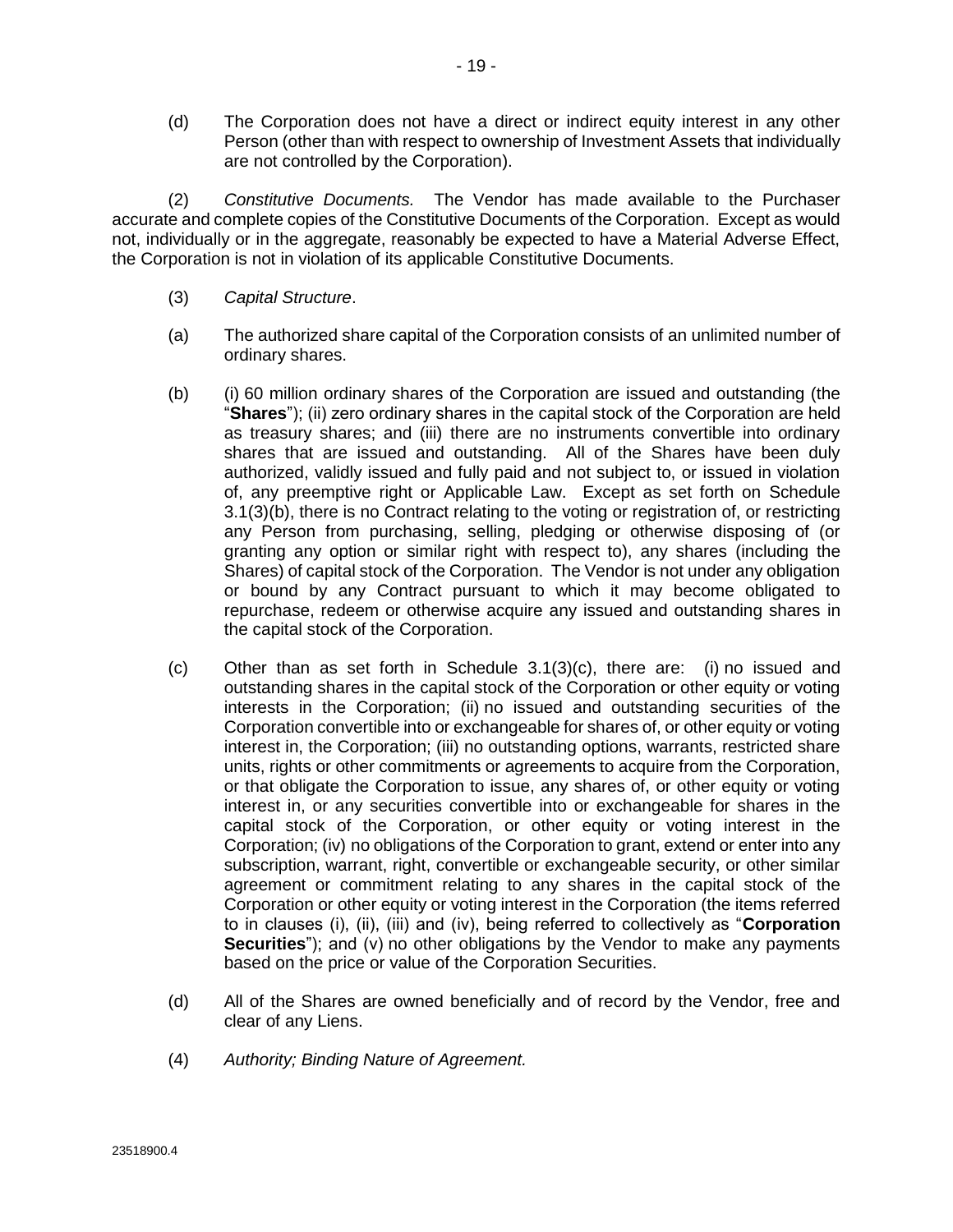- <span id="page-27-0"></span>(a) The Vendor has all requisite corporate power and authority to enter into this Agreement and the Transaction Agreements and to perform its obligations hereunder and thereunder. The execution, delivery and performance by the Vendor of this Agreement and the consummation of the transactions completed hereby, including pursuant to the Transaction Documents, have been duly authorized by any necessary action on the part of board of directors of the Vendor.
- (b) Other than obtaining the approval of its board of directors (which has been obtained), no other corporate proceedings on the part of the Vendor are necessary to authorize, adopt or approve, as applicable, this Agreement or to consummate the transactions contemplated hereby. Assuming this Agreement constitutes the valid and binding obligation of the Purchaser, this Agreement constitutes the valid and binding obligation of the Vendor, enforceable against the Vendor in accordance with its terms, subject to: (i) bankruptcy, insolvency, fraudulent transfer, reorganization, moratorium and other similar Laws of general application relating to or affecting creditors' rights; and (ii) general equitable principles, including specific performance and injunctive and other forms of equity relief (clauses (i) and (ii), collectively, the "**Bankruptcy and Equity Exception**").
- (5) *Non-Contravention; Consents.*
- (a) Except as set forth on Schedule 3.1(5)(a), the execution and delivery of this Agreement by the Vendor does not, and the consummation of the transactions contemplated by this Agreement and compliance with the provisions of this Agreement will not, in the case of each of the following clauses (i), (ii) and (iii), assuming compliance, approval, satisfaction, completion and acceptance (as applicable) with respect to all of the matters and requirements referred to in Section 3.1(5)(b): (i) violate or conflict with Vendor's Constitutive Documents; (ii) violate or conflict with any Applicable Law applicable to the Corporation or any of its properties or assets; or (iii) violate, conflict with or result in a breach of, constitute a default (or an event that, with notice or lapse of time or both, would constitute a default) under, result in the termination of, accelerate the performance required by the Corporation under, result in the creation of any Lien upon any of the properties or assets of the Corporation under, or give rise to any obligation to obtain any Regulatory Approval or third-party Consent under any of the terms, conditions or provisions of any Governmental Authority or Material Contract to which the Corporation is a party except, with respect to clause (iii), such failures to comply, conflicts, violations, triggering of payments, terminations, accelerations, Liens, encumbrances, notices, authorizations, Consents, approvals, breaches or defaults that would not reasonably be expected to have, individually or in the aggregate, a Material Adverse Effect.
- (b) No declaration, filing or registration with, or notice to, or authorization, permit, Consent or approval of, any Governmental Authority is required to be obtained or made by or with respect to the Vendor or the Corporation in connection with the execution and delivery of this Agreement by the Vendor or the consummation by the Vendor of the transactions contemplated hereby except for (i) the Regulatory Approvals set forth on Schedule 3.1(5)(b); (ii) such Consents or approvals as are required to be obtained by the Purchaser or its Affiliates or as a result of the identity of the Purchaser or its Affiliates; or (iii) where the failure to make such declaration, filing, delivery or registration or notifications to obtain such authorization, permits,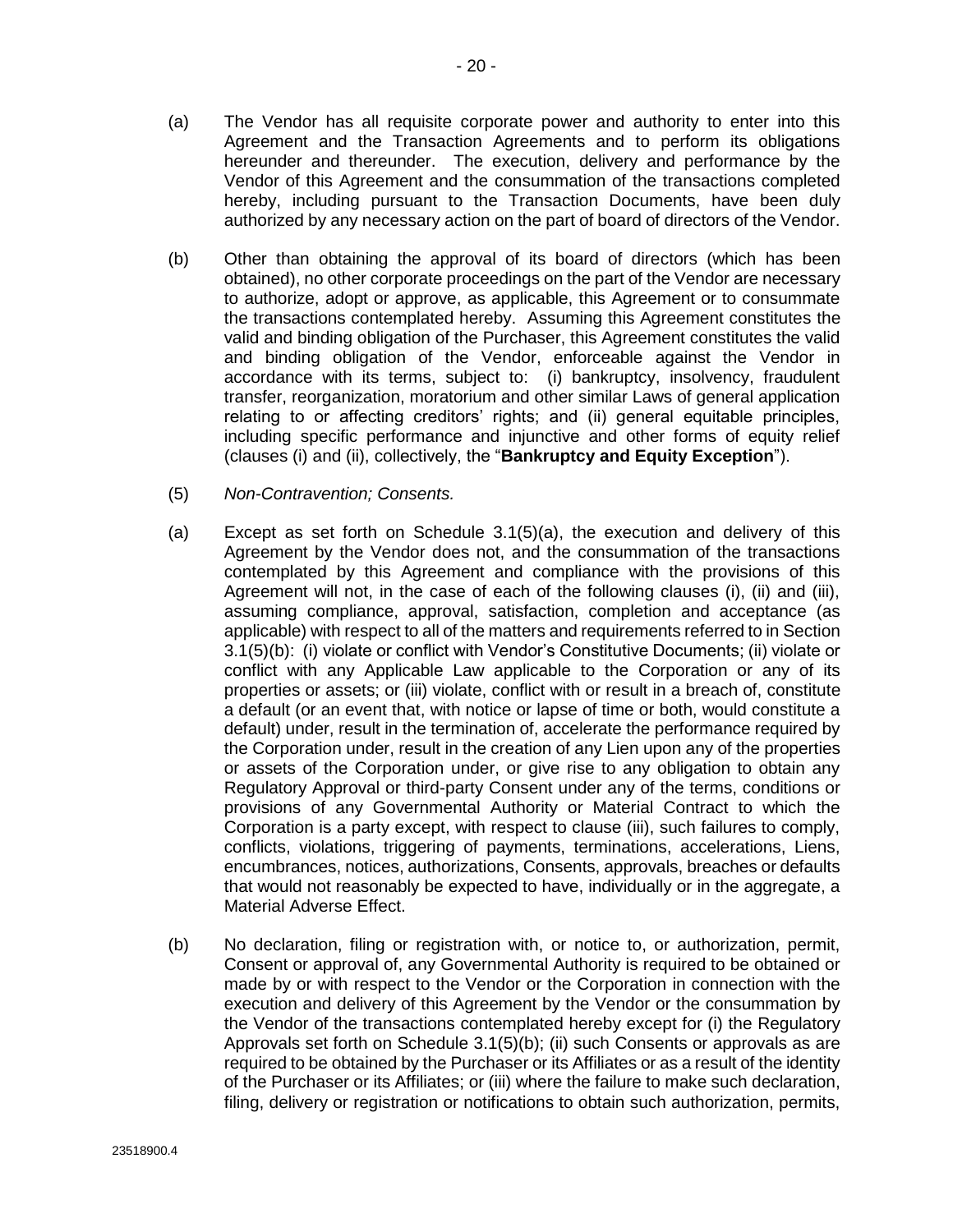Consents or approvals would not, individually or in the aggregate, reasonably be expected to, individually or in the aggregate, have a Material Adverse Effect.

- <span id="page-28-0"></span>(6) *Financial Statements; Undisclosed Liabilities.*
- (a) The Financial Statements: (i) were prepared in all material respects in accordance with IFRS applied on a consistent basis throughout the periods covered (except  $(x)$  as may be indicated in the notes to such financial statements, or  $(y)$  for the fact that the unaudited financial statements may not contain footnotes and other presentation items and are subject to normal year-end adjustments); and (ii) fairly present in all material respects the financial position of the Corporation as of the respective dates thereof and the results of operations and cash flow of the Corporation for the periods covered thereby. Since the Balance Sheet Date, there has been no material change in the Corporation's financial accounting policies, methods or practices. True and complete copies of the Financial Statements are attached as Schedule 3.1(6).
- (b) The Corporation does not intend to correct or restate, nor to the Knowledge of the Vendor, is there any basis for any correction or restatement of, any aspect of the Financial Statements.
- (c) There are no material off-balance sheet transactions, arrangements, obligations (including contingent obligations) or other relationships of the Corporation with other Persons.
- (d) The Corporation does not have any liabilities or obligations of any kind whatsoever, whether accrued, contingent, absolute, determined, determinable or otherwise of the Corporation required to be recorded or reflected on or reserved for or disclosed in a balance sheet of the Corporation, including the notes thereto, under IFRS, other than liabilities or obligations that: (i) are reflected or recorded on the balance sheet of the Corporation (including in the notes thereto) as of the Balance Sheet Date; (ii) were incurred since the Balance Sheet Date in the Ordinary Course of Business and would not reasonably be expected to have, individually or in the aggregate, a Material Adverse Effect; (iii) are incurred in connection with the transactions contemplated by this Agreement; (iv) have been discharged or paid in full prior to the execution of this Agreement; or  $(v)$  are permitted by this Agreement or disclosed on Schedule 3.1(6)(d).

(7) *Accounting Controls*. Except as set forth in Schedule 3.1(7), the Corporation makes and keeps records and books of account in reasonable detail that fairly present, in all material respects, all business transactions, maintains systems of internal accounting controls sufficient to provide reasonable assurance regarding the reliability of financial reporting and the preparation of financial statements for external purposes in accordance with IFRS, including internal accounting controls sufficient to provide reasonable assurance that (a) transactions are executed in accordance with management's general or specific authorizations; (b) transactions are recorded as necessary to permit preparation of financial statements in conformity with IFRS and to maintain asset accountability; (c) access to assets is permitted only in accordance with management's general or specific authorization; and (d) the recorded accountability for assets is compared with the existing assets at reasonable intervals and appropriate action is taken with respect to any differences.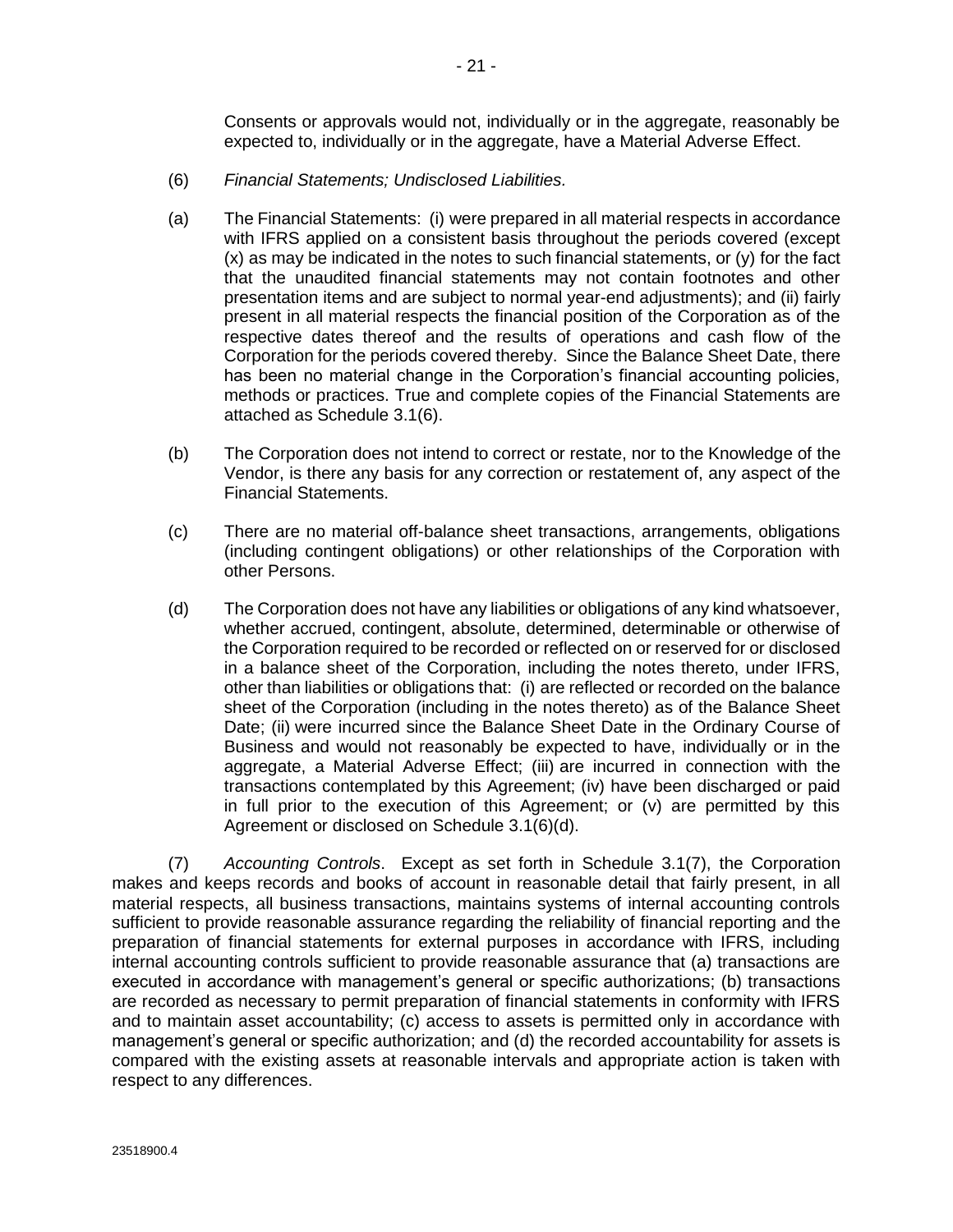<span id="page-29-0"></span>(8) *Absence of Certain Changes or Events.* From the Balance Sheet Date to the date of this Agreement, except for actions taken in connection with the execution and delivery of this Agreement and the transactions contemplated hereby, the Business has been conducted in all material respects in the Ordinary Course of Business. Since the Balance Sheet Date, there has not been any Material Adverse Effect.

(9) *Litigation; Order.* Except as set forth on Schedule 3.1(9), there are no Proceedings pending or, to the Vendor's Knowledge (it being understood that, with respect to any Proceeding that is an audit, examination or investigation, any representation herein shall be deemed to be to Vendor's Knowledge), threatened in writing against the Corporation or any of its properties or assets (including any Proceeding including the Corporation and/or the Vendor in relation to the Seconded Employees) that resulted in, or would reasonably be expected to result in, individually or in the aggregate, a Material Adverse Effect. The Corporation (and/or the Vendor, in respect of Seconded Employees) is not subject to any Order, whether temporary, preliminary or permanent, which would reasonably be expected to have, individually or in the aggregate, a Material Adverse Effect.

(10) *Sufficiency of Assets.* Except (a) for the Excluded Services, (b) for the Excluded Intellectual Property, (c) for the assets identified on Schedule 3.1(10), and (d) as contemplated as a result of the actions taken in connection with and activities pursued pursuant to the Transaction Agreements, the assets owned or leased by the Corporation (including Investment Assets) and any rights provided for in the Transition Services Agreement include all rights and property necessary to enable the Corporation to conduct the Business after the Closing: (i) as reflected and disclosed in the Financial Statements; and (ii) substantially in the same manner as it was conducted prior to the Closing.

(11) *Intellectual Property*. To the Knowledge of the Vendor (a) the Corporation owns or has the right to use all intellectual property rights (including patents, Trademark rights (including rights in Trademarks, service marks, Trademark registrations, service mark registrations, and other protectable source indicators), copyrights, trade secrets, and similar rights in proprietary or confidential information) (collectively, but excluding the Excluded Intellectual Property, "**Intellectual Property**") that are used in and material to the conduct of the Business as currently conducted; (b) the Corporation's conduct of the Business does not infringe, misappropriate or otherwise violate any Intellectual Property of any Person and the Corporation has not received any written notice of any claim that the Corporation has infringed upon, misappropriated or otherwise violated any Intellectual Property of any Person, except, in each of the foregoing, as, if determined adversely to such Person, would not reasonably be expected, individually or in the aggregate, to have a Material Adverse Effect; and (c) the Intellectual Property owned by and material to the conduct of the business of the Corporation is not being infringed, misappropriated or otherwise violated by any Person.

- (12) *Contracts.*
- (a) Schedule 3.1(12)(a) contains a list as of the date of this Agreement of each Reinsurance Contract and each other Contract (other than Insurance Contracts and any Contracts that relate to the acquisition, disposition or custody of Investment Assets), in each case, pursuant to which the Corporation (or the Vendor in respect of Employees) has any executory rights or obligations that (collectively, the "**Material Contracts**"):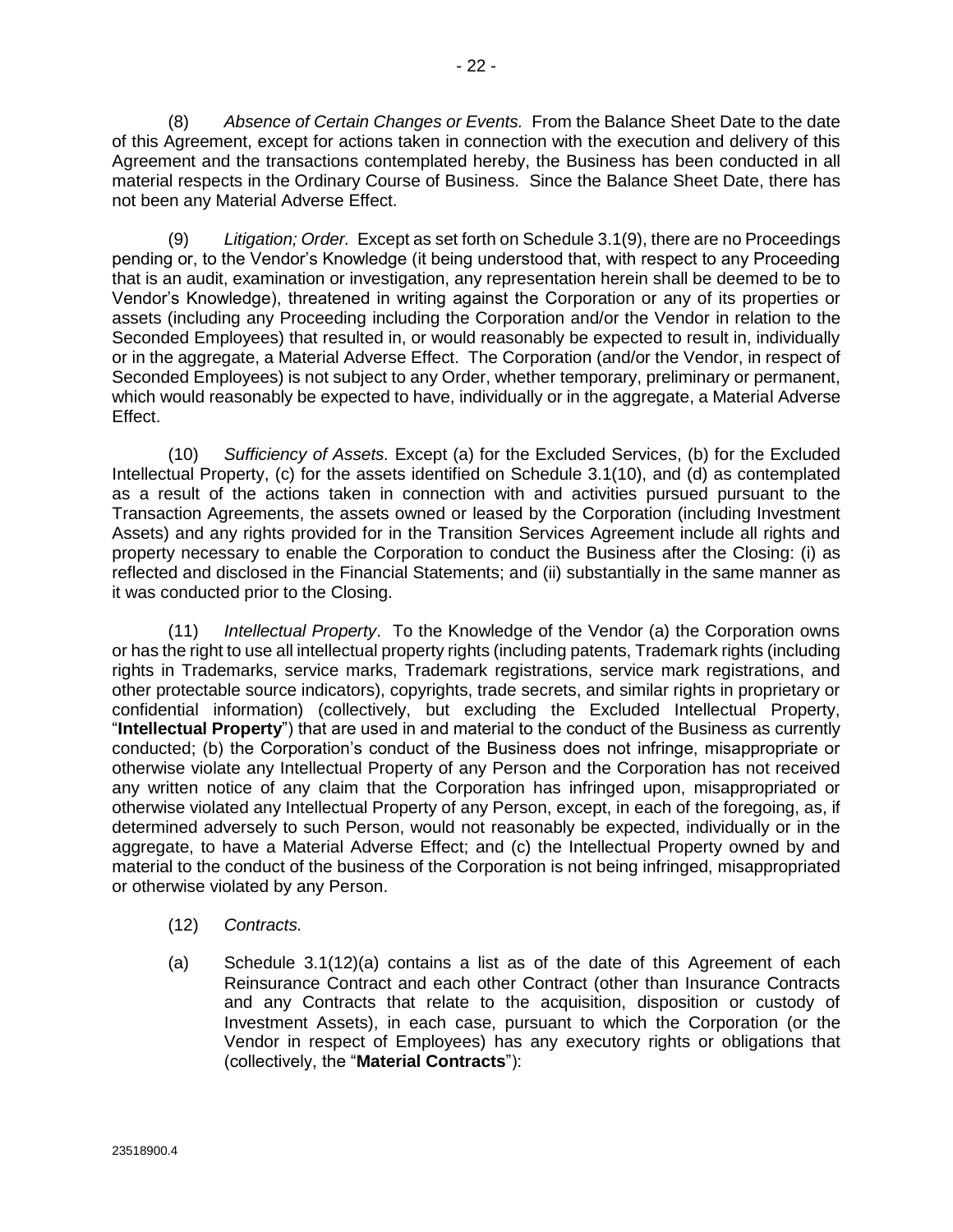- (ii) creates a partnership or joint venture, in each case except for Investment Assets;
- (iii) is an agreement with any officer, director, Employee or independent contractor or Producer in each case with a base salary of \$100,000 (or the equivalent in another currency as of the Agreement Date) or greater, other than (A) any employment letter that sets forth the terms of an "at will" employment arrangement; or (B) an Employee Plan;
- (iv) restricts the Corporation from engaging, soliciting, or competing with any Person in, or provides a third party with exclusivity rights in respect of, any line of business or in any geographic area;
- (v) is with an Affiliate (including The Bank of Nova Scotia) of the Corporation;
- (vi) is an agreement of guarantee, support, assumption or endorsement of the payment obligations or indebtedness for borrowed money of any other Person;
- (vii) is a note, debenture, bond, letter of credit, loans or other Contract for or evidencing indebtedness for borrowed money incurred by the Corporation;
- (viii) is a Contract for capital expenditures in excess of the aggregate amount of capital expenditures in the Budgets;
- (ix) is an investment management agreement with any third party in respect of the Investment Assets;
- (x) requires the Corporation to maintain a minimum rating issued by a credit rating agency that would give rise to any violation, breach or default by the Corporation thereunder, or that would permit any modification, acceleration or termination thereof, in the event of any ratings downgrade of, the Corporation; or
- (xi) is a collective bargaining agreement (or similar labour Contract).
- (b) The Vendor has made available to the Purchaser complete and accurate copies of each Material Contract.
- (c) Each Material Contract is valid and binding on the Corporation and, to the Vendor's Knowledge, each other party thereto and is enforceable against the Corporation in accordance with its terms, except where: (i) such enforceability may be limited by bankruptcy, insolvency, reorganization, preference, fraudulent transfer, moratorium or other similar Laws relating to or affecting the rights and remedies of creditors and by general principles of equity regardless of whether enforcement is considered in a Proceeding in equity or Law; or (ii) the failure to be valid, binding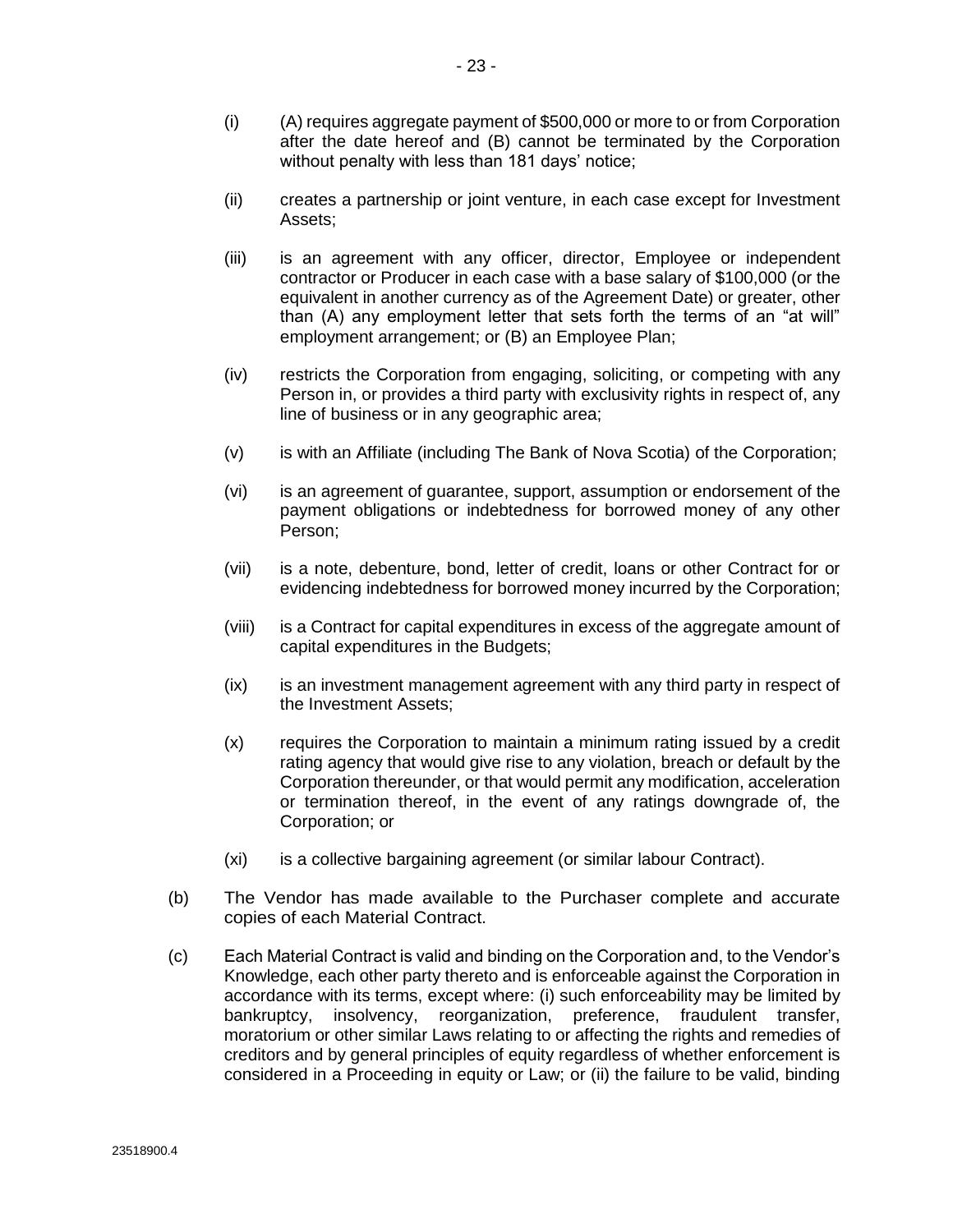or enforceable would not reasonably be expected to have a Material Adverse Effect.

- <span id="page-31-0"></span>(d) The Corporation, and to Vendor's Knowledge, any other party thereto, is not in breach of or default under any Material Contract.
- (13) *Insurance Reports.*
- (a) During the last three years, the Corporation has filed all annual and quarterly or other statements, reports, submissions and other filings, together with all exhibits, interrogatories, notes, schedules and any actuarial opinions, affirmations or certifications or other supporting documents in connection therewith, required to be filed with or submitted to the appropriate insurance regulatory Governmental Authorities of the jurisdiction in which it is domiciled or carries on business on forms prescribed or permitted by such Governmental Authority (collectively, the "**Required Statements**"), except for such failures to file which would not, individually or in the aggregate, reasonably be likely to have a Material Adverse Effect. Except as indicated therein, all assets that are reflected as assets on the Required Statements comply with all Laws regulating the business and products of insurance enterprises and all applicable Orders and directives of insurance regulatory Governmental Authorities (collectively, the "**Insurance Laws**") with respect to such assets, as applicable, except for such failures to comply that would not, individually or in the aggregate, reasonably be likely to have a Material Adverse Effect. All such Required Statements were in compliance in all respects with Applicable Law when filed or as amended or supplemented, and all deficiencies or violations contained therein or that have otherwise been asserted in writing against the Corporation by any insurance regulatory Governmental Authority have been resolved in all respects, except as would not, individually or in the aggregate, reasonably be likely to have a Material Adverse Effect.
- (b) The Reserves reported in the Required Statements (i) were determined in accordance with Insurance Laws and generally accepted actuarial standards, including selection of appropriate assumptions and methods, consistently applied throughout the specified period; (ii) are fairly stated in accordance with sound actuarial principles, except as would not, individually or in the aggregate, reasonably be likely to have a Material Adverse Effect; (iii) reflect each Insurance Contract and claim in the books and records of the Corporation that should, in accordance with accepted actuarial practice, including selection of appropriate assumptions and methods, have an actuarial liability or other liability reflected in such Required Statements; and (iv) are in compliance in all material aspects with Applicable Law. The Corporation does not make any representation or warranty in this Section 3.1(13)(b) or in any other provision of this Agreement to the effect that such Reserves will be sufficient or adequate for the purposes for which they were established or that such Reserves may not develop adversely or, subject to Section [3.1\(15\),](#page-34-0) that the reinsurance recoverables taken into account in determining the amount of the Reserves will be collectible. In the last three years, no Governmental Authority has notified the Corporation that it is or will be disputing the methods employed by it in establishing and valuing current Reserves in the Required Statements or books and records of the Corporation or requesting or requiring that capital, in addition to the current amount thereof, be invested in the Corporation. In the last three years, there have been no changes in actuarial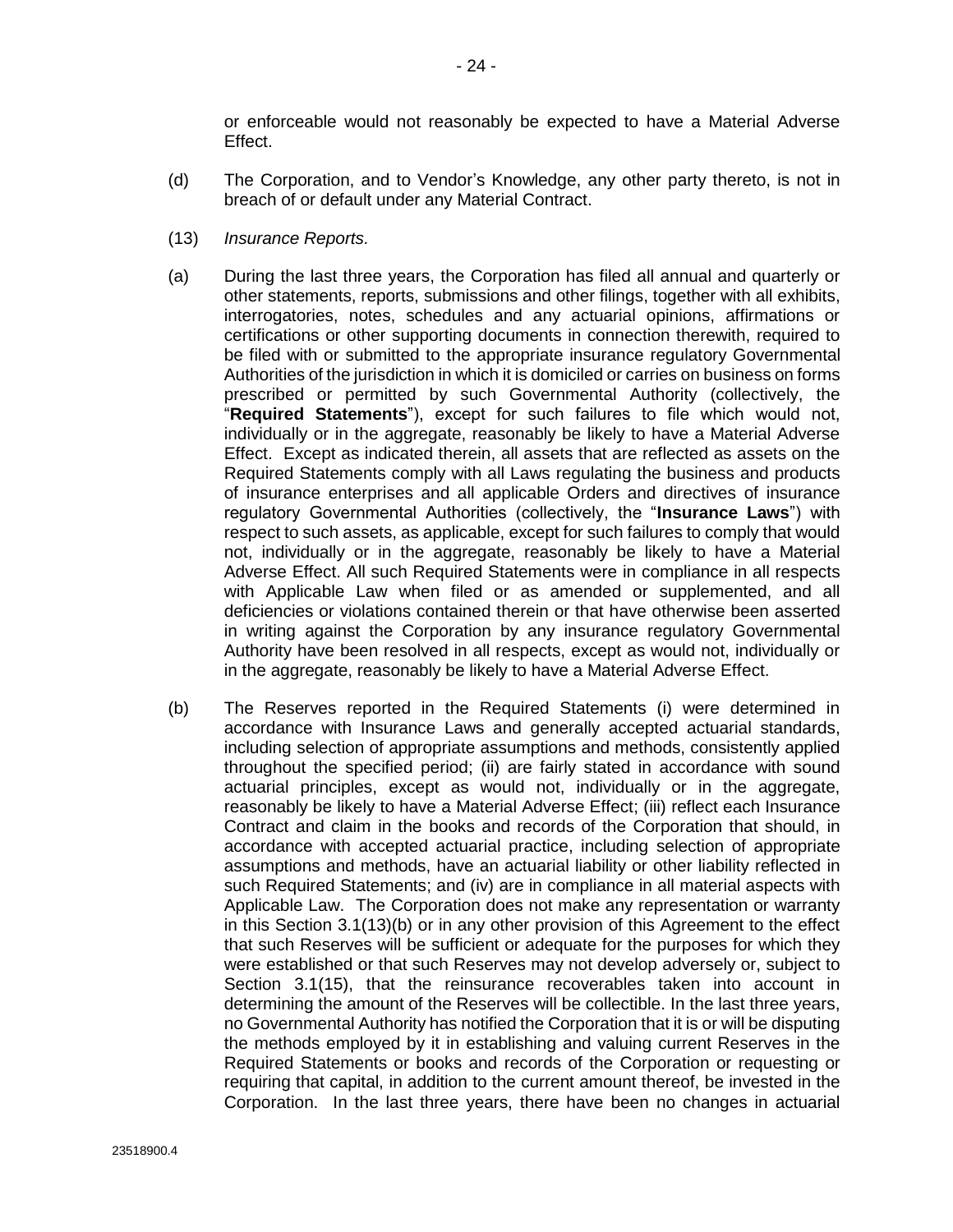<span id="page-32-0"></span>assumptions or methods used in the determination of such Reserves other than changes in the Ordinary Course of Business that are consistent with accepted actuarial practice. To the Knowledge of the Vendor, no circumstances have arisen during the last three years which are adversely inconsistent with such actuarial assumptions and methods and changes, and which would, individually or in the aggregate, reasonably be likely to have a Material Adverse Effect.

- (c) Complete and correct copies of the Reports of the Appointed Actuary have been provided to the Purchaser. Except as qualified in the Reports of the Appointed Actuary, the information and data furnished by the Corporation to its actuaries (independent or otherwise) in connection with the preparation of the Reports of the Appointed Actuary were (a) accurate in all respects, except for inaccuracies that would not, individually or in the aggregate, reasonably be likely to have a Material Adverse Effect; (b) derived from the books and records of the Corporation; and (c) generated from the same underlying sources and systems that were utilized by the Corporation to prepare Required Statements. Each Report of the Appointed Actuary was based upon an inventory of Insurance Contracts in force for the Corporation that was accurate at the relevant time of preparation, except for inaccuracies that would not, individually or in the aggregate, reasonably be likely to have a Material Adverse Effect. The Reports of the Appointed Actuary were prepared in accordance with the accepted actuarial practice in the applicable jurisdiction including selection of appropriate assumptions and methods. There have been no changes in actuarial assumptions or methods during the last three years other than changes in the Ordinary Course of Business that are consistent with accepted actuarial practice. To the Knowledge of the Vendor, no circumstances have arisen during the last three years which are adversely inconsistent with such actuarial assumptions and methods and changes, and which would, individually or in the aggregate, reasonably be likely to have a Material Adverse Effect.
- (14) *Insurance Business*.
- (a) All Insurance Contracts, and any and all related marketing materials, are and were, to the extent required under applicable Insurance Laws, on forms and at rates approved by the insurance regulatory Governmental Authorities of the jurisdiction where issued or, to the extent required by Applicable Laws, have been filed with and not objected to by such Governmental Authority within the period provided for objection, except that would not, individually or in the aggregate, reasonably be likely to have a Material Adverse Effect.
- (b) Except to the extent prohibited by Applicable Law, the Vendor has made available to the Purchaser true and complete copies of (i) any material reports on financial examination by any insurance regulatory Governmental Authority; (ii) any material reports on market conduct examination by any insurance regulatory Governmental Authority; and (iii) all other material correspondence with insurance regulatory Governmental Authorities, in each case in respect of the Corporation during the last three years. Except as set forth in Schedule 3.1(14)(b), all material deficiencies or violations noted in such reports or correspondence have been resolved to the reasonable satisfaction of the applicable insurance regulatory Governmental Authority.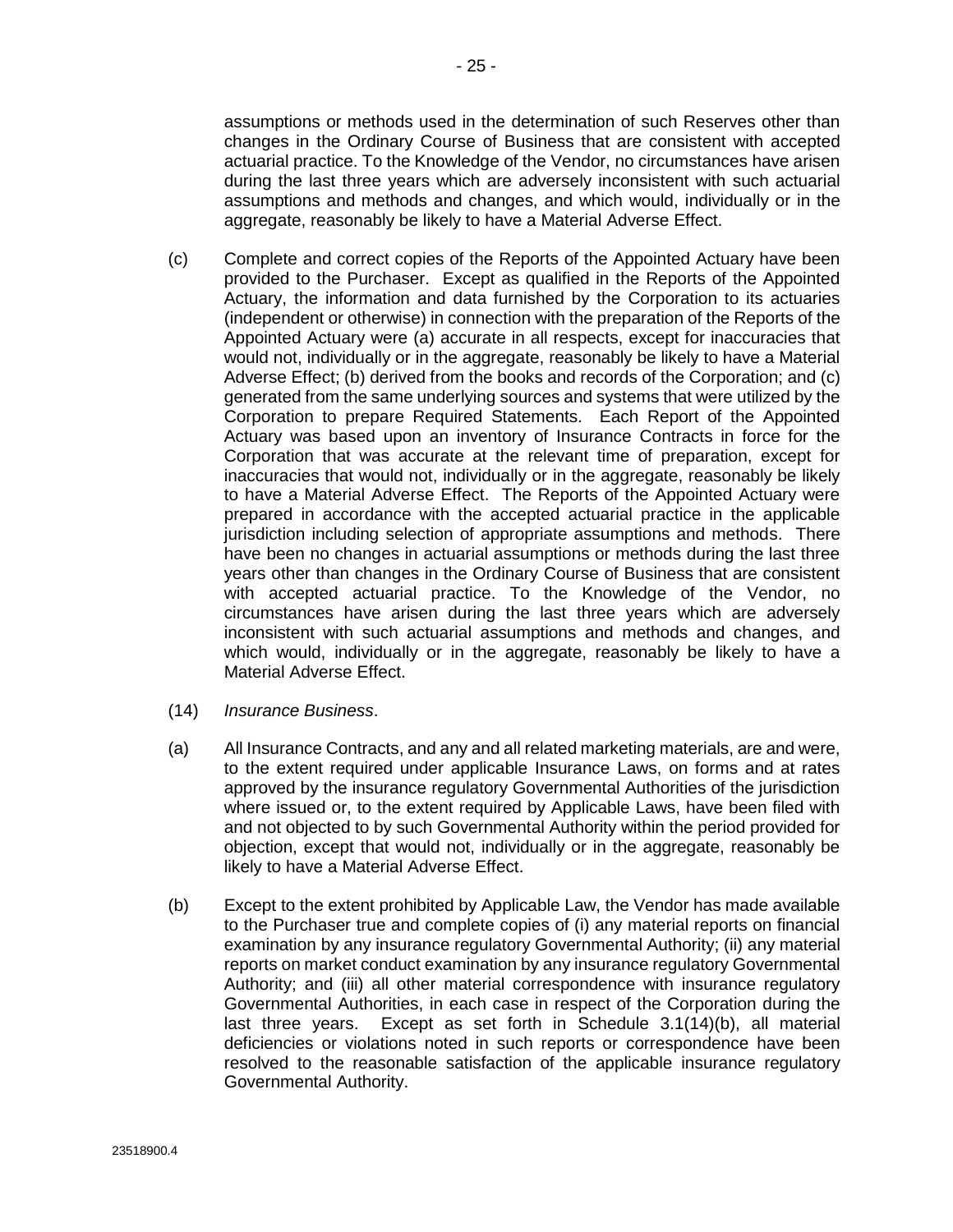- (c) Except as would not, individually or in the aggregate, reasonably be likely to have a Material Adverse Effect, during the last three years, to the Knowledge of the Vendor, (i) each Producer, at the time such Producer sold or produced any Insurance Contract, was duly and appropriately appointed by the Corporation, in compliance with Applicable Law, to act as a Producer for the Corporation and was duly and appropriately licensed as a Producer (for the type of business sold or produced by such Producer on behalf of the Corporation), in each jurisdiction in which such Producer was required to be so licensed and no such Producer violated any term or provision of Applicable Law relating to the sale or production of any Insurance Contract; (ii) no Producer has breached the terms of any agency or broker contract with the Corporation or violated any Applicable Law or policy of the Corporation in the solicitation, negotiation, writing, sale or production of business for the Corporation; and (iii) no Producer has been enjoined, indicted, convicted or made the subject of any consent decree or judgment on account of any violation of Applicable Law in connection with such Producer's actions in his, her or its capacity as a Producer for the Corporation or any enforcement or disciplinary Proceeding alleging any such violation. The Corporation has and has had procedures in place to ascertain whether the conduct of each of its Producers is and was in compliance with Applicable Law relating to any aspect of the Business of the Corporation.
- (d) The Market Conduct Claims disclosed in Schedule 3.1(14)(d) constitute the only Market Conduct Claims during the last three years.
- (e) Except as set forth in Schedule 3.1(14)(e), all Insurance Contracts, Insurance Contract forms, Insurance Contract wording and Business Practices are in compliance with Applicable Law, the Corporation has not received a written objection from any Governmental Authority to the use of such Insurance Contracts, Insurance Contract forms, Insurance Contract wording or Business Practices and the Insurance Contracts have been issued, maintained and serviced in accordance with their terms, except as would not, individually or in the aggregate, reasonably be likely to have a Material Adverse Effect.
- (f) The Corporation has, in respect of the Insurance Contracts issued by the Corporation, complied in all material respects with the Corporation's underwriting guidelines applicable to the Corporation at the time of issuance.
- (g) In the last three years, all benefits due and payable under the Insurance Contracts issued by the Corporation, or issued or assumed by a third party and subsequently assumed by the Corporation, have, except as would not, individually or in the aggregate, reasonably be likely to have a Material Adverse Effect, been paid in accordance with the terms of the Insurance Contracts under which they arose, except for such benefits for which the Corporation believes there is a reasonable basis to contest payment.
- (h) In the last three years, any written representation, illustration or projection or material written communication provided by the Corporation to any holder of any Insurance Contract respecting such Insurance Contract (including any premium, policy loan or other benefit or amount in respect thereof) or its acquisition, disposition or transfer was, at the time of sale of such Insurance Contract accurate in all respects under Applicable Law at the time provided, except as would not,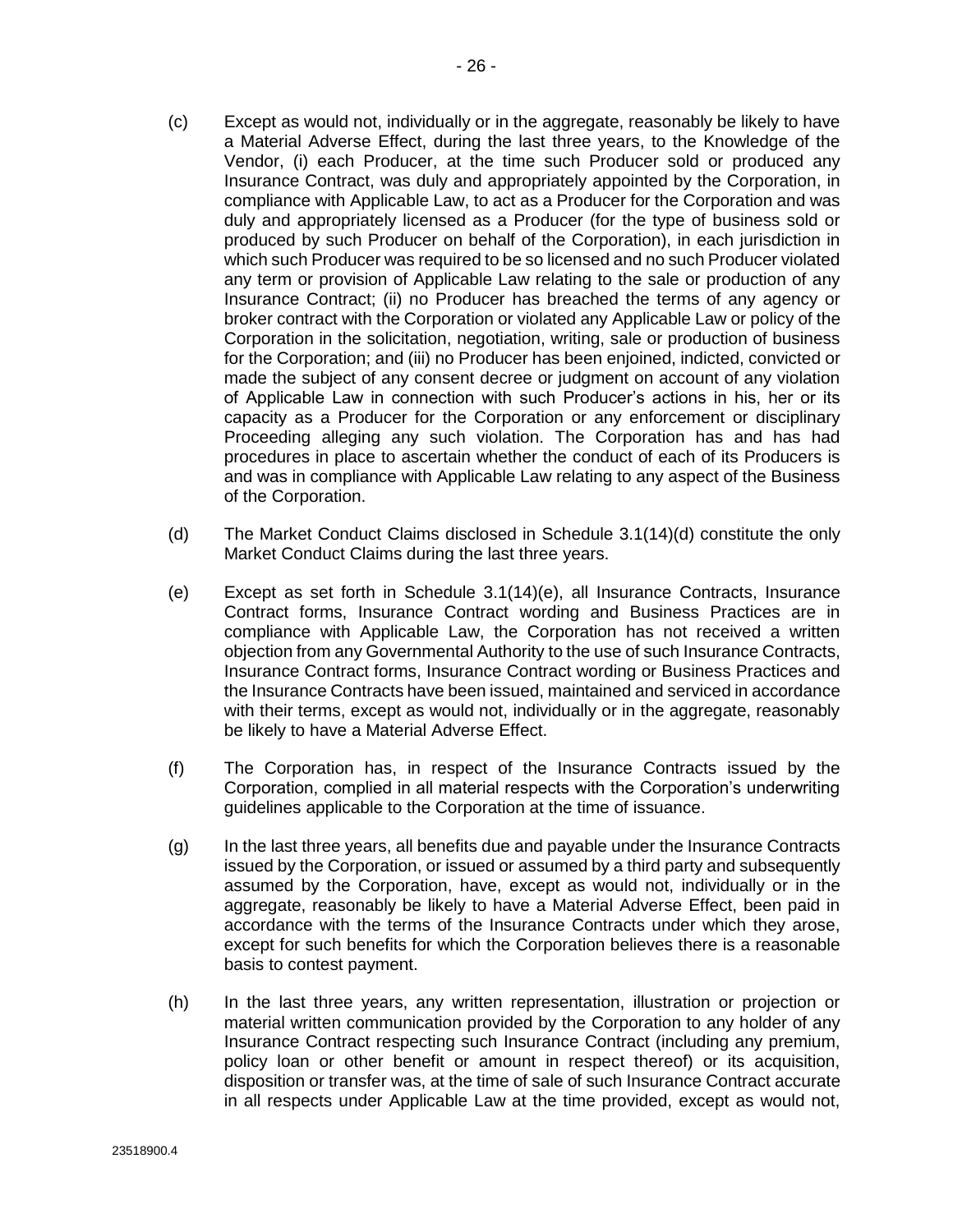individually or in the aggregate, reasonably be likely to have a Material Adverse Effect.

<span id="page-34-0"></span>(15) *Reinsurance.* Except as would not, individually or in the aggregate, reasonably be likely to have a Material Adverse Effect, (a) the Corporation has appropriately taken credit in the Required Statements pursuant to Insurance Laws for all reinsurance, coinsurance or excess insurance ceded pursuant to any reinsurance, coinsurance, excess insurance, ceding of insurance, assumption of insurance or indemnification with respect to insurance or similar arrangements (the "**Reinsurance Contracts**") to which it is a party; (b) none of the Corporation or, to the Knowledge of the Vendor, any counterparty to any Reinsurance Contract is (with or without notice or lapse of time or both) in default or breach under the terms of such Reinsurance Contract; (c) none of the Corporation or, to the Knowledge of the Vendor, any reinsurer under any Reinsurance Contract, is insolvent or the subject of a rehabilitation, liquidation, conservatorship, receivership, bankruptcy or similar Proceeding and the financial condition of any such reinsurer is not impaired to the extent that a default thereunder is reasonably anticipated; and (d) no written notice of intended cancellation has been received by the Corporation from any such reinsurer, and there are no disputes under any Reinsurance Contract. Each Reinsurance Contract is evidenced by a signed agreement or treaty. The Corporation is in compliance, in all material respects, with all Applicable Law relating to reinsurance. The Corporation has performed in all material respects all of the obligations required to be performed by it and is entitled to all material benefits under the Reinsurance Contracts to which it is a party. The Corporation is entitled to take the amount of credit claimed in the Required Statements pursuant to Applicable Laws for all reinsurance and coinsurance ceded by it pursuant to any Reinsurance Contract. All of the Reinsurance Contracts will be given effect to as bona fide reinsurance treaties, with real transfer of risk for all accounting, Tax, regulatory and actuarial purposes. No side agreements or letters exist that alter any terms of any Reinsurance Contracts in any material respect. In the last three years, there has been no material change, including cancellation, commutation, recapture or repricing, to any Reinsurance Contract. Except as disclosed in Schedule 3.1(15), to the Knowledge of the Vendor, there are no circumstances or events which are likely to lead to the cancellation or suspension of any Reinsurance Contract or to the termination of any such Reinsurance Contract at a date earlier than the date otherwise provided under such Reinsurance Contract.

- (16) *Investment Assets*.
- (a) Except as would not, individually or in the aggregate, reasonably be likely to have a Material Adverse Effect, (i) each of the investment assets owned by the Corporation (the "**Investment Assets**") complied in all respects with the investment policies and guidelines and Applicable Laws in effect at the time such Investment Asset was acquired by the Corporation and has so complied in respect of such policies and guidelines and Applicable Laws in effect since such time and (ii) the Corporation has good and marketable title in and to all of the Investment Assets it purports to own, free and clear of all Liens, other than Permitted Liens. Schedule 3.1(16)(a) sets forth a list of all Investment Assets as of the Balance Sheet Date, with information included therein as to the book value of each such Investment Asset, the face amount, interest rate, term and amortization period thereof, in each case, as of the Balance Sheet Date. Schedule 3.1(16)(a) is true and complete in all material respects. None of the Investment Assets is in material default in the payment of principal or interest or dividends or, to the Knowledge of the Vendor, permanently impaired to any extent, except as would not, individually or in the aggregate, have a Material Adverse Effect.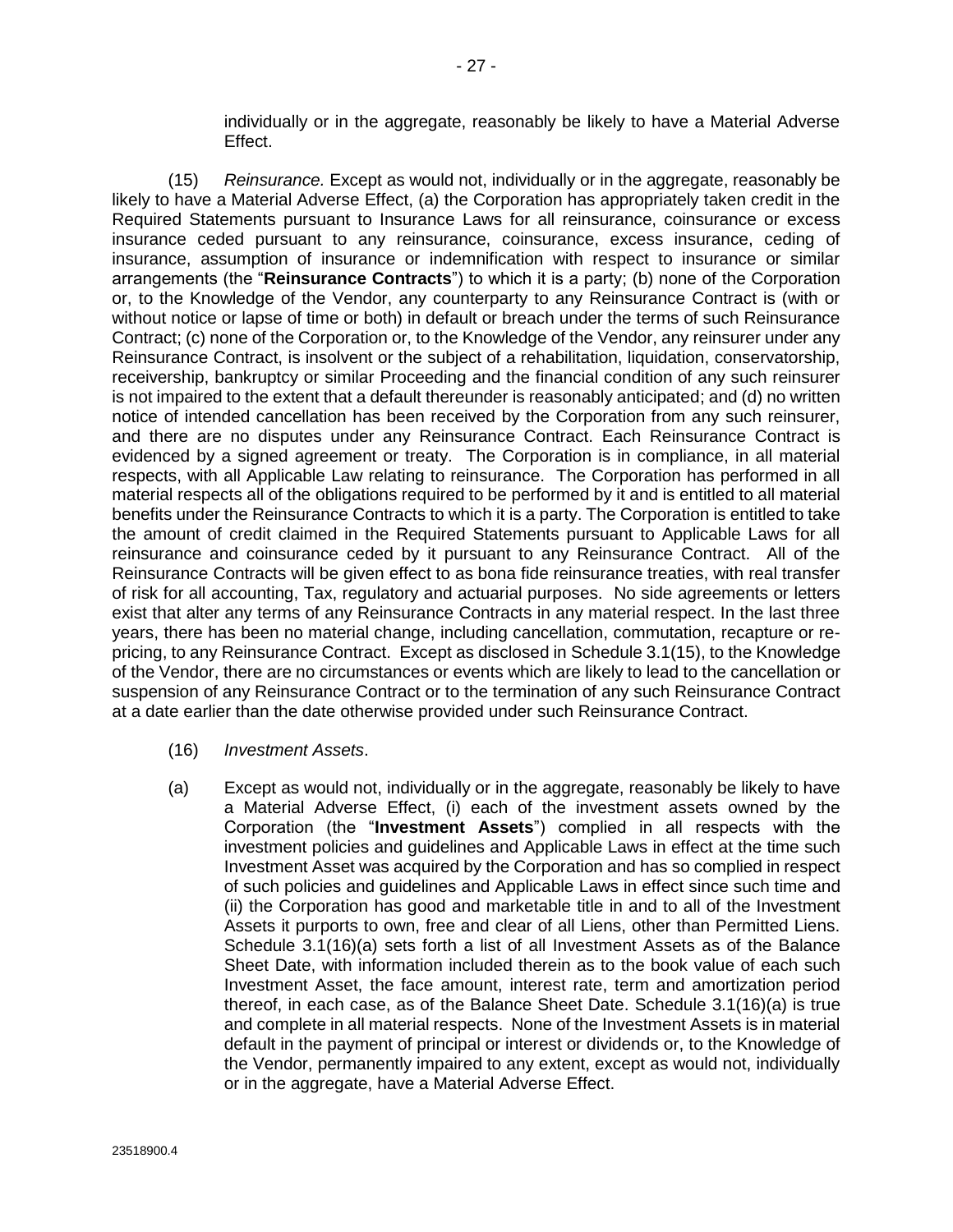<span id="page-35-0"></span>(b) Except as set forth in Schedule 3.1(16)(b) or as would not, individually or in the aggregate, reasonably be likely to have a Material Adverse Effect, (i) the Corporation does not have any material funding obligations of any kind, or material obligation to make any additional advances or investments (including any obligation relating to any currency or interest rate swap, hedge or similar arrangement) in respect of, any of the Investment Assets; and (ii) there are no material outstanding commitments, options, put agreements or other arrangements relating to the Investment Assets to which the Corporation may be subject upon or after the Closing Time.

(17) *Agreements and Filings with Applicable Regulators*. Except as set forth in Schedule 3.1(17), the Corporation is not a party to any written agreement or memorandum of understanding with, or a party to any commitment letter or similar undertaking to, or is a recipient of any extraordinary supervisory letter from, or has adopted any board resolutions at the request of, any Applicable Regulator which restrict materially the conduct by the Corporation, or in any manner relates to its capital adequacy, credit policies or management, nor has the Corporation been advised by any Applicable Regulator that it is contemplating issuing or requesting any such agreement, memorandum of understanding, extraordinary supervisory letter, commitment letter or similar undertaking, or any such board resolutions. Except as disclosed in Schedule 3.1(17), the Corporation has filed all reports required by any Applicable Regulator as of the date of filing of such reports in all material respects.

(18) *Real Property.* Except as would not, individually or in the aggregate, reasonably be expected to have a Material Adverse Effect, (a) the Corporation has a good and valid leasehold interest in each Lease, free and clear of all Liens (other than Permitted Liens), and (b) the Corporation does not own any real property.

- (19) *Compliance with Laws; Governmental Authorizations*.
- (a) Except as set forth in Schedule 3.1(19) or where the effect of any such noncompliance would not, individually or in the aggregate, reasonably be expected to have a Material Adverse Effect: (i) the Corporation (and/or the Vendor, in respect of Seconded Employees) is in compliance with all Applicable Laws (including Environmental Law); and (ii) during the last three years, the Corporation (and/or the Vendor, in respect of Seconded Employees) has not, (A) received any written notice from any Governmental Authority regarding any actual or possible violation of, or failure to comply with, any Applicable Law (including Environmental Law), or (B) provided any written notice to any Governmental Authority regarding any violation by Corporation (and/or the Vendor, in respect of Seconded Employees) of any Applicable Law in any material respect (including Environmental Law).
- (b) Except as set forth in Schedule 3.1(19)(b) or as would not, individually or in the aggregate, reasonably be expected to have a Material Adverse Effect: (i) the Corporation holds all Governmental Authorizations (including the Governmental Authorizations listed in Schedule 3.1(19)(b)) necessary to enable the Corporation to conduct the Business in the manner in which the Business is currently being conducted; (ii) all such Governmental Authorizations are valid and in full force and effect; and (iii) the Corporation is, and has been, in compliance with the terms and requirements of such Governmental Authorizations. To the Knowledge of the Vendor, no Governmental Authority has threatened to revoke, amend or impose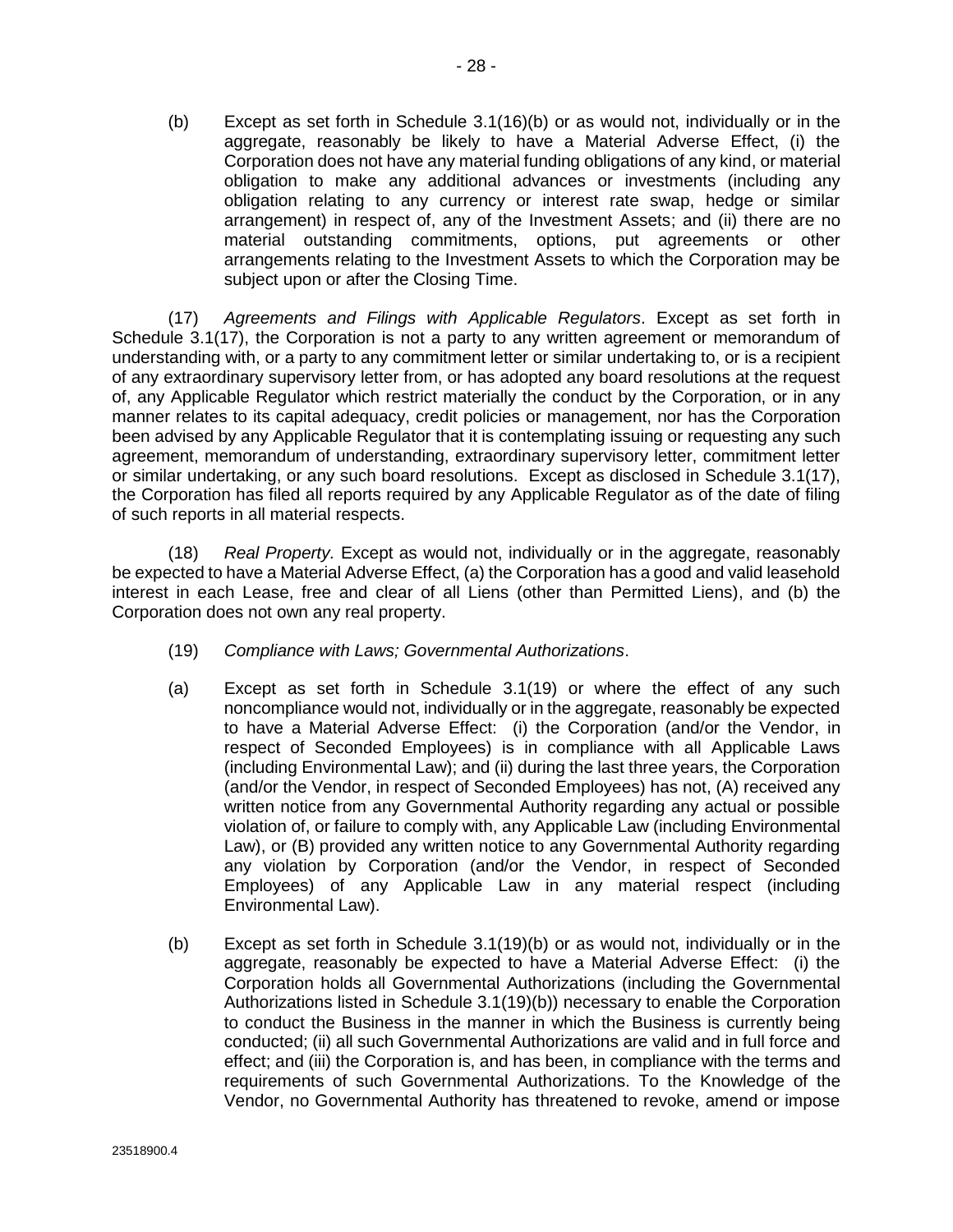any condition in respect of, or commenced Proceedings to revoke, amend or impose conditions in respect of, any such Governmental Authorizations. There are no outstanding Orders or material notices, deficiency letters, similar communications or requests relating to the Corporation (and/or the Vendor, in respect of Seconded Employees) issued by any Governmental Authority, which have been received by the Corporation (and/or the Vendor, in respect of Seconded Employees) and to, the Knowledge of the Vendor, there are no matters under discussion with any such Governmental Authority, which could reasonably be expected to result in such an Order. The Corporation has not adopted, in the last three years, any policies, procedures or board resolutions at the written request of any Governmental Authority that restricts the conduct of the Corporation (including with respect to its capital adequacy, credit or risk management policies or management), nor has the Corporation been advised by any Governmental Authority that such Governmental Authority is contemplating making any such requests, except as would not, individually or in the aggregate, have a Material Adverse Effect.

- (20) *Labour and Employee Benefit Matters.*
- (a) Except as set forth in Schedule 3.1(20), the Corporation (or the Vendor in respect of the Employees) does not have any labour union or any other collective bargaining unit, and, to the Vendor's Knowledge, there are no threatened in writing attempts to organize a labour union or for collective bargaining purposes by any group of Employees. Except as set forth in Schedule 3.1(20), there is no collective bargaining agreement or any other contract with a union or other labour organization that covers any Employees and no such Contract is currently being negotiated. There is no pending or, to the Vendor's Knowledge, threatened in writing strike, work stoppage, slowdown or lockout against the Corporation (or the Vendor in respect of the Employees).
- (b) With respect to each material benefit (including pension, severance, bonus, profitsharing, incentive, stock purchase, stock option, welfare, retirement, defined benefit, salary reduction, deferred compensation, savings, insurance, worker's compensation, disability benefits, vacation and holiday but excluding arrangements maintained by a Governmental Authority or mandated by Applicable Law) plan that (i) is maintained, administered or contributed to by the Corporation or the Vendor in respect of Employees and (ii) covers any current or former Employee (each an "**Employee Plan**"), such Employee Plan is maintained in all material respects in compliance with its terms and with the requirements prescribed by all Applicable Laws, except as would not reasonably be expected to have a Material Adverse Effect. Except as would not reasonably be expected to have a Material Adverse Effect or as required by Applicable Law, the Corporation has no current projected liability with respect to post-employment or postretirement health or medical or life insurance benefits for retired or former Employees.
- (c) Except as set forth in Schedule 3.1(20), each Employee Plan that is a funded plan or that is a defined benefit pension plan is fully funded on both a going concern and solvency basis pursuant to the actuarial assumptions and methodology utilized in the most recent actuarial valuation for that Employee Plan.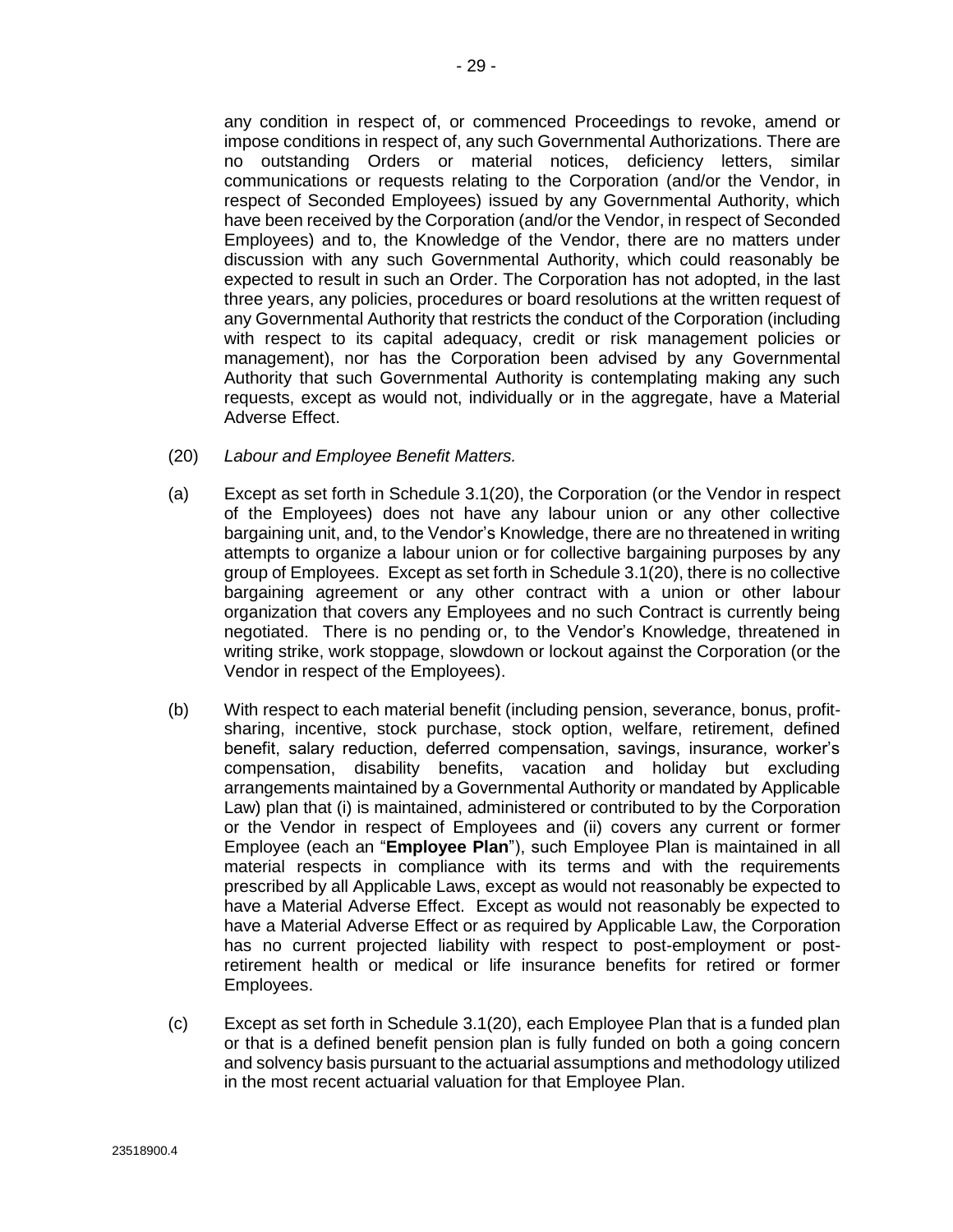- <span id="page-37-0"></span>(d) Apart from the Employees, there are no other employees that are employed by the Corporation.
- (21) *Taxes*.

In each case, except as set forth in Schedule 3.1(21) and except as would not reasonably be expected to have, individually or in the aggregate, a Material Adverse Effect:

- (a) The Corporation has filed all Tax Returns required to be filed by it and all such Tax Returns are true and accurate in all material respects and in compliance with all Applicable Laws. All Taxes shown as due on such Tax Returns have been paid, other than any Taxes for which adequate reserves have been established in accordance with IFRS.
- (b) All Taxes required by Applicable Law to be withheld and paid by or on behalf of the Corporation have been withheld and paid to the appropriate authorities or set aside in an account for such purpose pursuant to Applicable Law.
- (c) There are no pending audits, examinations or other Proceedings in respect of Taxes payable by the Corporation and the Corporation has received no written communication that any such audits, examinations or other Proceedings in respect of Taxes are threatened by any Governmental Authority responsible for the administration of Taxes.
- (d) No written claim has been made by any Governmental Authority in a jurisdiction where the Corporation does not file a Tax Return that the Corporation is or may be subject to Tax by that jurisdiction.
- (e) There are no Liens for Taxes on the assets of the Corporation other than Permitted Liens and other than those described in Schedule 3.1(21)(e).

(22) *Environmental Matters.* (a) The Corporation has not received written notice of any actual or potential liability under Environmental Law relating to a Release of Hazardous Materials, and, to the Knowledge of the Vendor, there is no event or condition that would reasonably be expected to result in any such notice in each case that individually or in the aggregate would reasonably be expected to have a Material Adverse Effect; and (b) there are no costs or liabilities associated with liabilities under, violations of, or compliance with Environmental Laws relating to the Corporation, except as would not, individually or in the aggregate, have a Material Adverse Effect.

(23) *No Unlawful Payments*. *Neither the Corporation, nor any director, officer or Employee* of the Corporation nor, to the Knowledge of the Vendor, any agent, Affiliate or other Person associated with or acting on behalf of the Corporation has at any time in the past five years (a) used any corporate funds for any unlawful contribution, gift, entertainment or other unlawful expense relating to political activity; (b) made or taken an act in furtherance of an offer, promise or authorization of any direct or indirect unlawful payment or benefit to any foreign or domestic government official or employee, including of any government-owned or controlled entity or of a public international organization, or any person acting in an official capacity for or on behalf of any of the foregoing or any political party or party official or candidate for political office; (c) violated or is in violation of any provision of the U.S. Foreign Corrupt Practices Act of 1977, as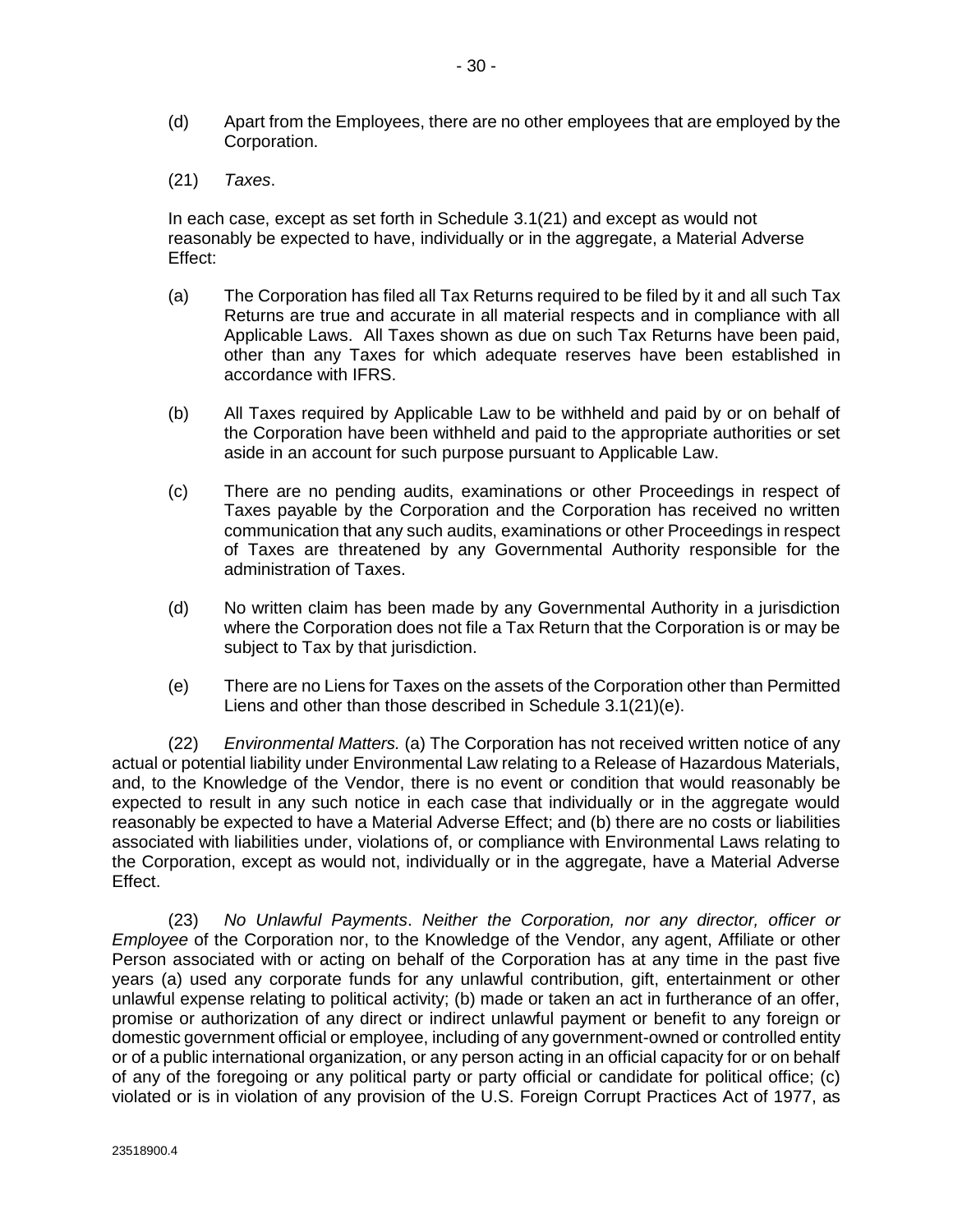<span id="page-38-0"></span>amended, or any Applicable Law or regulation implementing the OECD Convention on Combating Bribery of Foreign Public Officials in International Business Transactions, or any other applicable anti-bribery or anti-corruption law; or (d) made, offered, agreed or requested or taken an act in furtherance of any unlawful bribe or other unlawful benefit, including any rebate, payoff, influence payment, kickback or other unlawful or improper payment or benefit. The Corporation has instituted, maintained and enforced, and will continue to maintain and enforce, policies and procedures designed to promote and ensure compliance with all applicable anti-bribery and anticorruption laws.

(24) *Prospectus.* The Scotia Information will not, as of the date provided or re-certified by the Vendor pursuant to Section [7.1\(5\),](#page-55-0) contain any untrue statement of a material fact or omit to state a material fact necessary in order to make the statements in the Scotia Information, in light of the circumstances in which they are made, not misleading.

(25) *Compliance with Money Laundering Laws*. Except as set forth in Schedule 3.1(25), the operations of the Corporation are and have been conducted at all times during the past five years in compliance with applicable financial recordkeeping and reporting requirements, money laundering, proceeds of crime, anti-terrorist financing and similar Laws, including the applicable money laundering proceeds of crime, anti-terrorist financing and similar statutes of all jurisdictions where the Corporation is located or conducts business (collectively, the "**Anti-Money Laundering Laws**"), no action, suit, Proceeding or investigation by or before any court or Governmental Authority or any arbitrator involving the Corporation with respect to the Anti-Money Laundering Laws is pending or, to the Knowledge of the Vendor, threatened, nor has the Corporation received written notice of non-compliance with any Anti-Money Laundering Laws, and the Corporation has implemented appropriate compliance policies and procedures designed to ensure compliance with Anti-Money Laundering Laws and Sanctions.

(26) *No Conflicts with Sanctions Laws.* Neither the Corporation, nor, to the Knowledge of the Vendor, any director, officer, Employee, agent, Affiliate or other Person associated with or acting on behalf of the Corporation is currently the subject or the target of any sanctions, including economic and trade sanctions, asset-freezing, export controls or similar restrictions administered or enforced by the U.S. government (including the Office of Foreign Assets Control of the U.S. Department of the Treasury or the U.S. Department of State and including the designation as a "specially designated national" or "blocked person"), the United Nations Security Council, the European Union, Her Majesty's Treasury, or other relevant sanctions Governmental Authority (collectively, "**Sanctions**"), nor is the Corporation located, organized or resident in a country or territory that is the subject or target of Sanctions, including Crimea, Cuba, Iran, North Korea and Syria (each, a "**Sanctioned Country**"). For the past five years, the Corporation has not knowingly engaged in and is not knowingly engaged in any dealings or transactions with any Person that at the time of the dealing or transaction is or was the subject or the target of Sanctions or located in or resident in any Sanctioned Country or with any Sanctioned Country.

(27) *Brokers and Other Advisors*. Except as set forth in Schedule 3.1(27), no broker, investment banker, financial advisor or other Person is entitled to any broker's, finder's or financial advisor's fee or commission in connection with this Agreement and the transactions contemplated by this Agreement based upon arrangements made by or on behalf of the Corporation.

(28) *Non-Arm's Length Transactions*. Except as set forth in Schedule 3.1(28), the Corporation is not indebted to any director, officer or Employee of the Corporation or any of their respective Affiliates (including The Bank of Nova Scotia) or Associates (except for amounts due in the Ordinary Course of Business as salaries, bonuses and directors' fees or the reimbursement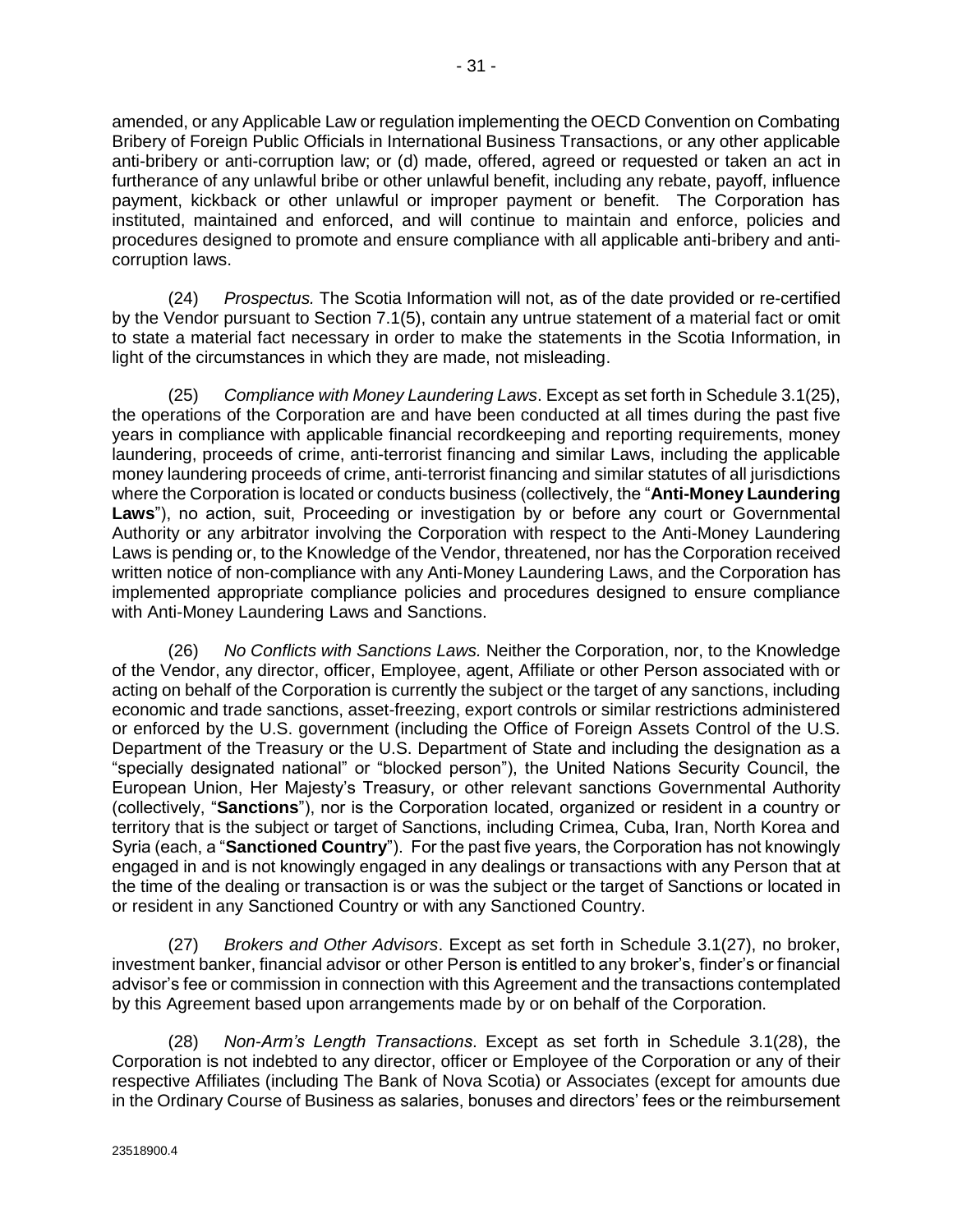of Ordinary Course of Business expenses). Except for employment or indemnity arrangements entered into in the Ordinary Course of Business or pursuant to the Corporation's Constitutive Documents, there are no Contracts (excluding enterprise agreements listed in Schedule [3.1\(28\)\)](#page-38-0) with, or advances, loans, guarantees, liabilities or other obligations to, on behalf or for the benefit of, any officer or director of the Corporation, or any of their respective Affiliates (including The Bank of Nova Scotia) or Associates, on the one hand, and the Corporation, on the other hand.

**3.2 Representations and Warranties of the Purchaser**. As a material inducement to the Vendor's entering into this Agreement and completing the transactions contemplated by this Agreement and acknowledging that the Vendor is entering into this Agreement in reliance upon the representations and warranties of the Purchaser set out in this Section 3.2, the Purchaser represents and warrants to the Vendor as follows:

(1) *Formation, Power and Solvency.* The Purchaser is duly continued, validly existing and in good standing under the Laws of Bermuda. No Proceedings have been taken or authorized by the Purchaser or, to the knowledge of the Purchaser, by any other Person, with respect to the bankruptcy, insolvency, liquidation, dissolution or winding-up of the Purchaser.

- (2) *Authority; Binding Nature of Agreement.*
- (a) The Purchaser has all requisite corporate power and authority to execute and deliver this Agreement and to perform its obligations hereunder and under the Transaction Agreements. The execution, delivery and performance by the Purchaser of this Agreement, the Transaction Agreements, and the consummation of the transactions completed hereby, have been duly authorized by any necessary corporate action on the part of the Purchaser. The board of directors of the Purchaser, at a meeting duly called and held on or prior to the date hereof, duly adopted resolutions by which such board unanimously determined that the transactions contemplated herein are in the best interests of the Purchaser and fair to the shareholders of the Purchaser and recommended that the shareholders of the Purchaser vote in favour of the transactions contemplated herein, and directed that this Agreement be submitted to the Purchaser's shareholders for their approval.
- (b) Other as may be necessary to consummate the Sagicor Acquisition Closing, no other corporate Proceedings on the part of the Purchaser are necessary to authorize, adopt or approve, as applicable, this Agreement or to consummate the transactions contemplated hereunder or in the Transaction Agreements. Assuming this Agreement constitutes the valid and binding obligation of the Vendor, this Agreement constitutes the valid and binding obligation of the Purchaser, enforceable against the Purchaser in accordance with its terms, subject to the Bankruptcy and Equity Exception.
- (3) *Non-Contravention; Consents.*
- (a) The execution and delivery of this Agreement by the Purchaser does not, and the consummation of the transactions contemplated herein and in the Transaction Agreements and compliance with the provisions of this Agreement will not, in the case of each of the following clauses (i), (ii) and (iii): (i) violate or conflict with the Constitutive Documents of the Purchaser; (ii) subject to obtaining the Regulatory Approvals, violate or conflict with any Applicable Law applicable to the Purchaser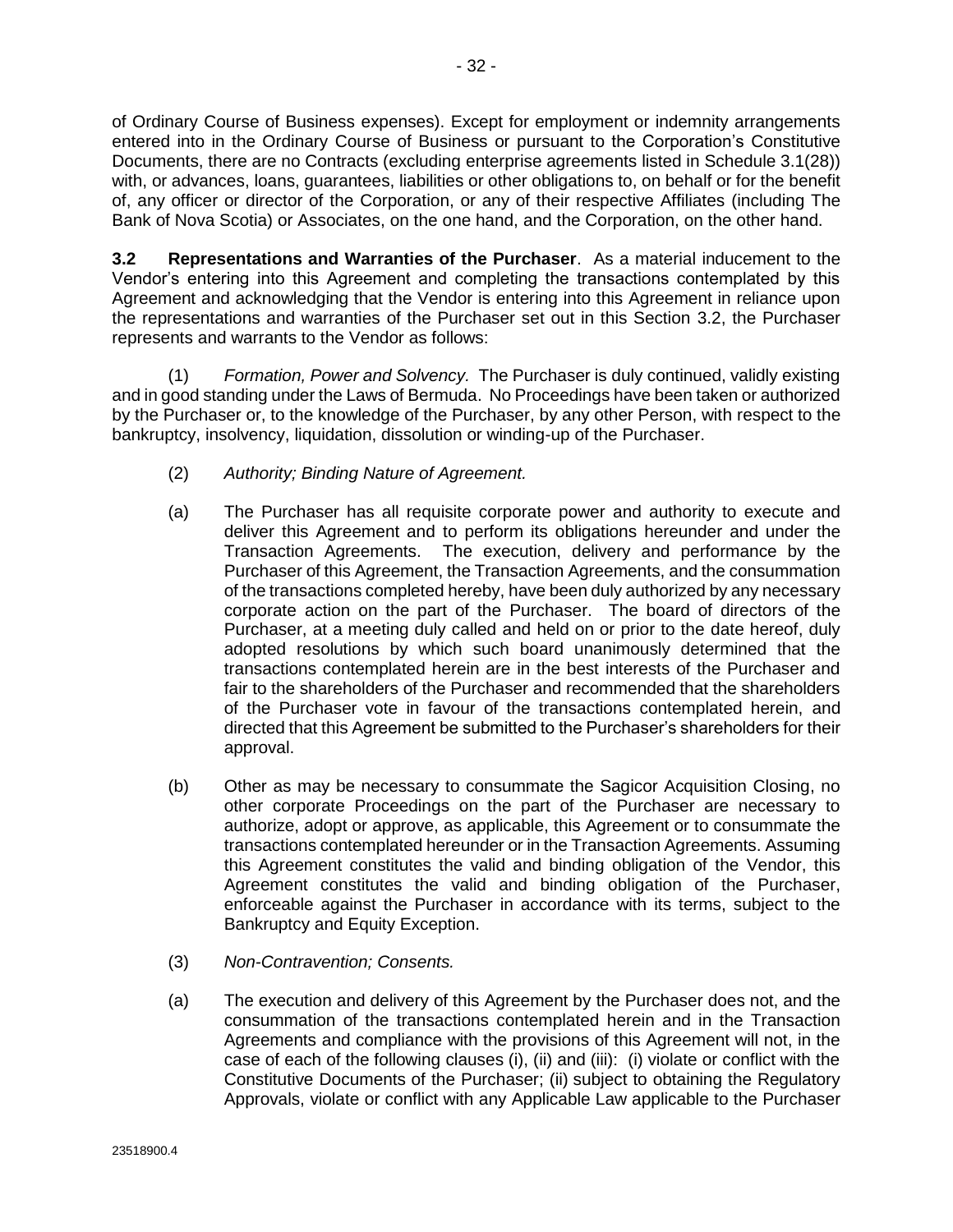- 33 -

<span id="page-40-0"></span>or any of its properties or assets; or (iii) violate, conflict with or result in a breach of, constitute a default (or an event that, with notice or lapse of time or both, would constitute a default) under or give rise to any obligation to obtain any third-party Consent or provide any notice to any Person under, any of the terms, conditions or provisions of any Governmental Authorization or Contract to which the Purchaser is a party except, with respect to clause (iii), such violations, conflicts, breaches, defaults, Consents or notices that would not reasonably be expected to have, individually or in the aggregate, a material adverse effect on the ability of the Purchaser to consummate the transactions contemplated by this Agreement and the Transaction Agreements ("**Purchaser Material Adverse Effect**").

(b) No declaration, filing or registration with, or notice to, or authorization, permit, Consent or approval, of any Governmental Authority is required to be obtained or made by or with respect to the Purchaser in connection with the execution and delivery of this Agreement by the Purchaser or the consummation by Purchaser of the transactions contemplated by this Agreement or the Transaction Agreements, except for (i) the Regulatory Approvals set forth on Schedule 3.2(3)(b); (ii) such Consents or approvals as may be required to be obtained by the Vendor or its Affiliates; or (iii) where the failure to make such declaration, filing, delivery or registration or notifications to obtain such authorization, permits, Consents or approvals would not, individually or in the aggregate, reasonably be expected to, individually or in the aggregate, have a Purchaser Material Adverse Effect.

(4) Brokers and Other Advisors. Except as set forth in Schedule 3.2(4), no broker, investment banker, financial advisor or other Person is entitled to any broker's, finder's or financial advisor's fee or commission in connection with this Agreement and the transactions contemplated by this Agreement based upon arrangements made by or on behalf of the Purchaser.

(5) Signing Date Sagicor Arrangement Agreement*.* The Purchaser has provided to the Vendor, on the date hereof, a true and complete copy of the Signing Date Sagicor Arrangement Agreement.

**3.3 Representations and Warranties of Alignvest**. As a material inducement to the Vendor's entering into this Agreement and completing the transactions contemplated by this Agreement and acknowledging that the Vendor is entering into this Agreement in reliance upon the representations and warranties of Alignvest set out in this Section 3.3, Alignvest represents and warrants to the Vendor as of the date hereof, as follows:

(1) *Incorporation, Power and Solvency.* Alignvest is a corporation incorporated, organized and subsisting under the laws of the jurisdiction of its incorporation. Alignvest has the corporate power, authority and capacity to execute and deliver this Agreement and the Transaction Agreements and to perform its obligations hereunder and thereunder. No proceedings have been taken or authorized by Alignvest or, to the knowledge of Alignvest, by any other Person, with respect to the bankruptcy, insolvency, liquidation, dissolution or winding-up of Alignvest.

(2) *Authorization by Alignvest*. The execution and delivery of this Agreement and the Transaction Agreements to be executed by it and the completion of the transactions contemplated hereby and thereby have been duly authorized by all necessary corporate action on the part of Alignvest.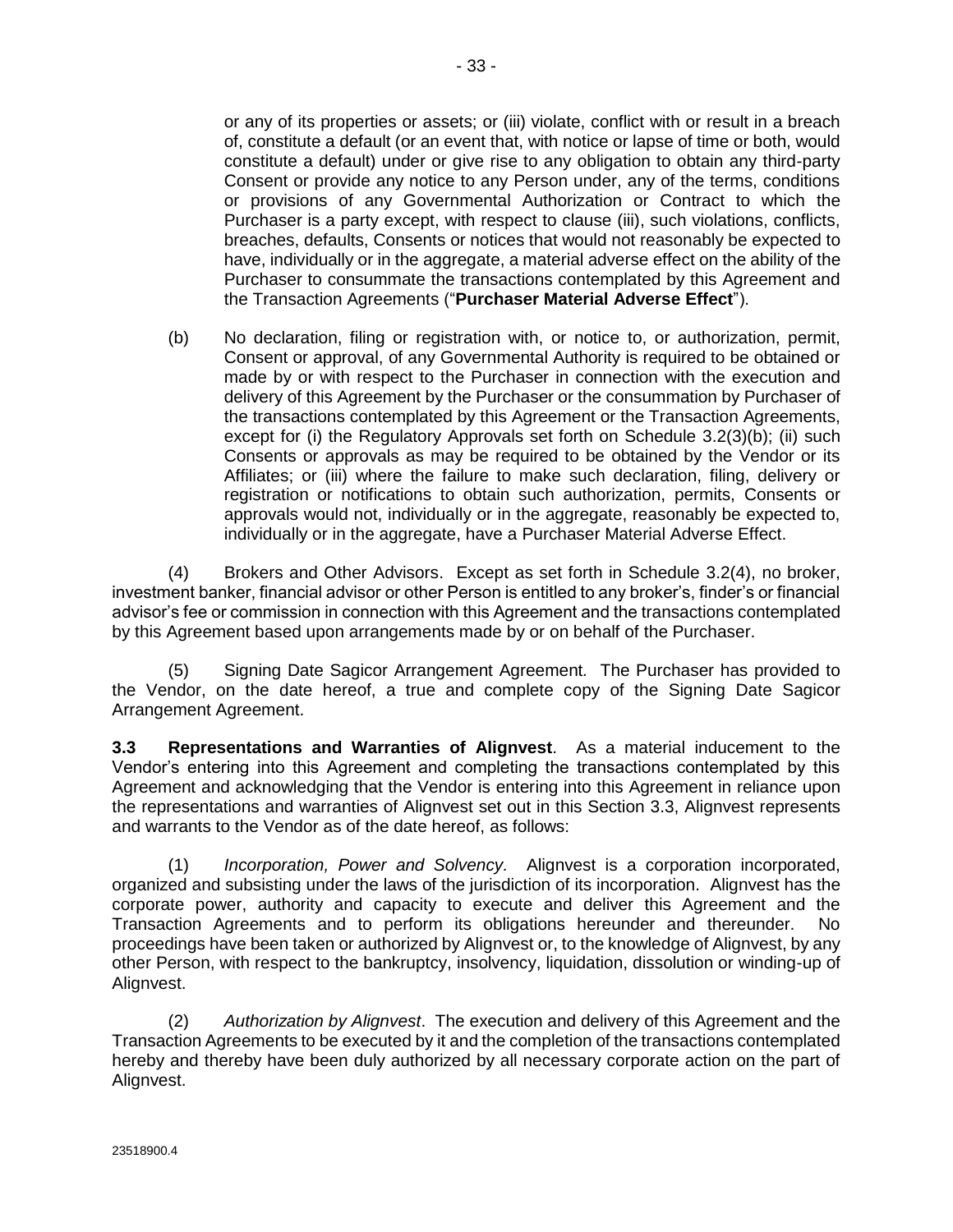<span id="page-41-0"></span>(3) *Enforceability of Obligations.* This Agreement constitutes a valid and binding obligation of Alignvest enforceable against Alignvest in accordance with its terms, subject to the Bankruptcy and Equity Exception.

(4) *Absence of Conflicting Agreements.* The execution, delivery and performance by Alignvest of this Agreement and the Transaction Agreements to be executed by it do not result in or constitute:

- (a) a default, breach or violation or an event that, with notice or lapse of time or both, would be a default, breach or violation of any of the terms, conditions or provisions of the Organizational Documents of Alignvest or any agreement to which Alignvest is a party; or
- (b) provided the Required Regulatory Approvals and, if required by Applicable Laws or stock exchange rules, any approval of the Alignvest Shareholders are obtained, the violation of any Applicable Law applicable to Alignvest.

## **3.4 No Other Representations and Warranties.**

Except for the representations and warranties expressly set forth in this [Article 3](#page-25-0) (as qualified by the Schedules), the Purchaser, Alignvest, the Corporation, their respective Affiliates and their respective Representatives make no express or implied representation or warranty (and there is and has been no reliance by any Party or any of their respective Representatives or Affiliates on any such representation or warranty) with respect to the Purchaser, Alignvest, the Corporation or its businesses or with respect to any other information provided, or made available, to any Party or any of their respective Representatives or Affiliates in connection with the transactions contemplated hereby, including the accuracy or completeness thereof. Without limiting the foregoing, no Party nor any other Person will have or be subject to any liability or other obligation to other Party or any of the other Party's Representatives or their Affiliates or any other Person resulting from any Party's or their Representatives' or their Affiliates' use of any information, documents, projections, forecasts or other material made available to them or any of their Representatives or their Affiliates, including information memorandums (or similar documents) relating to the Business, any management presentations (including any questions posed or answers given and any related discussions, whether formal or informal) and any other information made available in the Data Room, unless and to the extent any such information is expressly included in a representation or warranty contained in thi[s Article 3](#page-25-0) (as qualified by the Schedules).

#### **ARTICLE 4 CLOSING ARRANGEMENTS**

**4.1 Closing.** The Closing shall take place at 9 a.m. on the Closing Date at the offices of the Blake, Cassels & Graydon LLP in Toronto, Ontario, or at such other time on the Closing Date or such other place as may be agreed orally or in writing by the Vendor and the Purchaser.

**4.2 Vendor's Closing Deliveries.** At the Closing, the Vendor shall deliver or cause to be delivered to the Purchaser the following documents:

- (a) the certificate or certificates representing the Shares;
- (b) a transfer form with respect to the Shares, duly executed by the Vendor;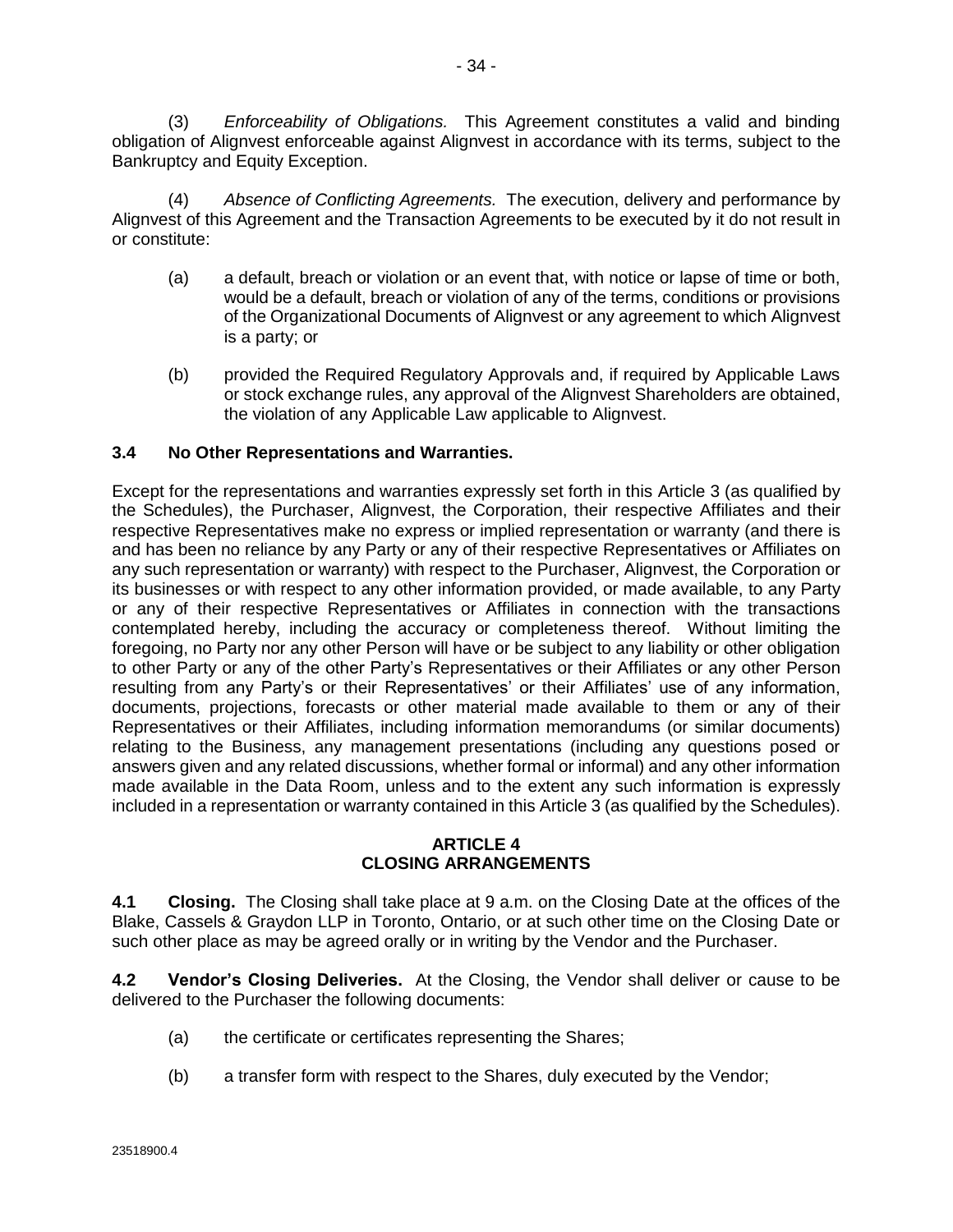- <span id="page-42-0"></span>(c) the minute books and share certificate books of the Corporation;
- (d) a bring-down certificate of a senior officer of the Vendor dated as of the Closing Date certifying as to the factual matters in Sectio[n 5.1\(1\)](#page-43-0) and Sectio[n 5.1\(1\);](#page-43-0)
- (e) the written resignation of each director and officer of the Corporation designated by the Purchaser or the Vendor and a mutual release of all claims between such directors and officers and the Corporation in the form of Exhibit B;
- (f) certificate of Good Standing issued by the Registrar of Companies of the Republic of Trinidad and Tobago in respect of the Corporation;
- (g) a resolution of the board of directors of the Corporation by which the board of directors of the Corporation resolves to approve and record the transfer of shares of the Corporation (subject only to stamp duty being paid on the share transfer forms);
- (h) a copy, in a form mutually satisfactory to the Vendor and Purchaser (each acting in a commercially reasonable manner), duly executed by the Vendor (or such of its Affiliates as may be appropriate having regard to the Distribution Agreement Term Sheet) and the Purchaser, of a Distribution Agreement reflective of the terms, conditions, and parameters set out in Exhibit A (such Exhibit, the "**Distribution Agreement Term Sheet**" and such agreement, the "**Distribution Agreement**");
- (i) a copy, in a form mutually satisfactory to the Vendor and Purchaser (each acting in a commercially reasonable manner), duly executed by the Vendor or such of its Affiliates as may be appropriate having regard to the TSA Term Sheet, and the Purchaser, of a Transition Services Agreement reflective of the terms, conditions, and parameters set out in Exhibit C (such Exhibit, the "**TSA Term Sheet**", and such agreement, the "**Transition Services Agreement**");
- (j) a copy of termination and release agreements with respect to the enterprise agreements identified on Schedule 4.2(j), substantially in the form of Exhibit D (the "**Termination and Release Agreements**"); and
- $(k)$  the items referenced in Schedule 4.2 $(k)$ .

**4.3 Purchaser's Closing Deliveries.** At the Closing, the Purchaser shall deliver or cause to be delivered to the Vendor the following documents and payments:

- (a) a bring-down certificate of a senior officer of the Purchaser dated as of the Closing Date certifying as to the factual matters in Sectio[n 5.3\(1\)](#page-45-0) and Sectio[n 5.3\(2\);](#page-45-0)
- (b) a bring-down certificate of a senior officer of Alignvest dated as of the Closing Date certifying that the representations and warranties of Alignvest in Section [3.3](#page-40-0) were true and correct as of the date of this Agreement and are true and correct as of the Closing Date, with the same force and effect as if such representations and warranties had been made on and as of such date, except, in all cases, where the failure of any such representations and warranties to be so true and correct would not reasonably be expected to have a material adverse effect on the ability of Alignvest to perform its obligations hereunder;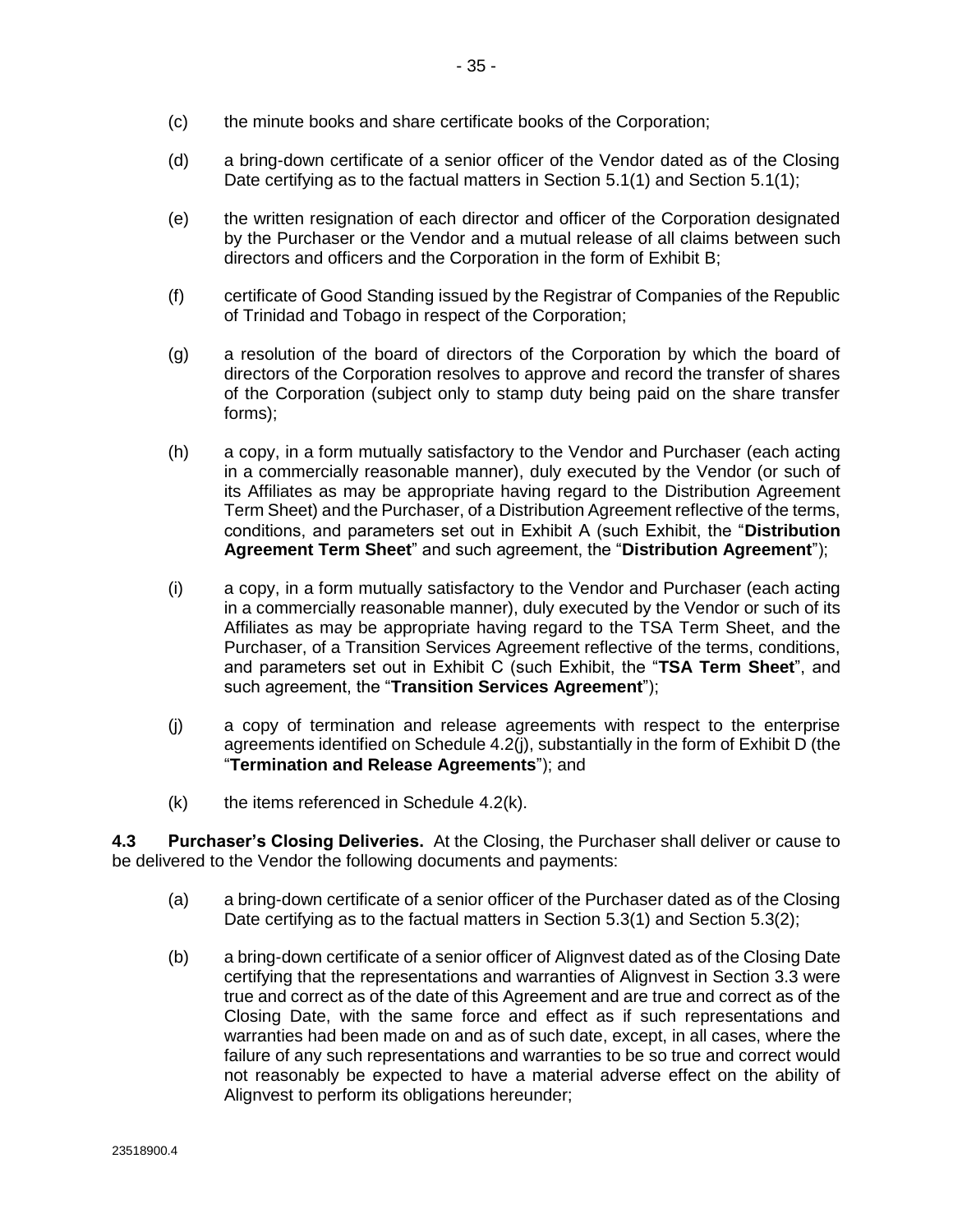- <span id="page-43-0"></span>(c) the payment referred to in Section [2.6;](#page-24-0)
- (d) a copy, duly executed by the Purchaser or such of its Affiliates as may be appropriate having regard to the Distribution Agreement Term Sheet, of the Distribution Agreement;
- (e) a copy, duly executed by the Purchaser or such of its Affiliates as may be appropriate having regard to the TSA Term Sheet, of the Transition Services Agreement; and
- (f) the items referenced in Schedule 4.3(f).

#### **ARTICLE 5 CONDITIONS OF CLOSING**

**5.1 Purchaser's Conditions.** The Purchaser shall not be obligated to complete the transactions contemplated by this Agreement, including the purchase of the Shares, unless, at or before the Closing Time, each of the conditions listed below in this Section 5.1 has been satisfied, it being understood that the conditions in Sections 5.1(1) and 5.1(1) are included for the exclusive benefit of the Purchaser. The Vendor shall take all such actions, steps and proceedings as are reasonably within its control as may be necessary to ensure that the conditions listed below in this Section 5.1 are fulfilled at or before the Closing Time.

(1) *Representations and Warranties*. The representations and warranties of the Vendor in Section [3.1](#page-25-0) were true and correct as of the date of this Agreement and are true and correct as of the Closing Date (except to the extent that any such representation or warranty speaks as of any other specific date, in which case such representation and warranty shall have been true and correct as of such date), with the same force and effect as if such representations and warranties had been made on and as of such date, except, in all cases but for the Vendor Fundamental Representations, where the failure of any such representations and warranties to be so true and correct has not had a Material Adverse Effect. With respect to the Vendor Fundamental Representations (except for the Vendor Fundamental Representation in Section [3.1\(3\)\)](#page-26-0), as of the Closing Date, such representations and warranties are true and correct in all material respects. With respect to the Vendor Fundamental Representation in Section [3.1\(3\),](#page-26-0) as of the Closing Date, such representation and warranty is true and correct in all respects.

(2) *Vendor's Compliance and Deliverables.* The Vendor shall have performed and complied in all material respects with all of the terms, covenants and conditions in this Agreement on its part to be performed or complied with at or before the Closing Time, including, for the avoidance of doubt, delivery of the items referenced in Sectio[n 4.2,](#page-41-0) provided that in respect of the Closing Date, to the extent any such terms, covenants and conditions of the Vendor contain any materiality qualification, such terms, covenants and conditions are performed or complied with in all material respects without regard to such qualification.

(3) *No Law.* During the Interim Period, no Governmental Authority of competent jurisdiction shall have enacted, issued or promulgated any statute, rule, regulation, judgment, decree, injunction or other order (whether temporary, preliminary or permanent) that prohibits consummation of the transactions contemplated by this Agreement to be completed on or before the Closing Time.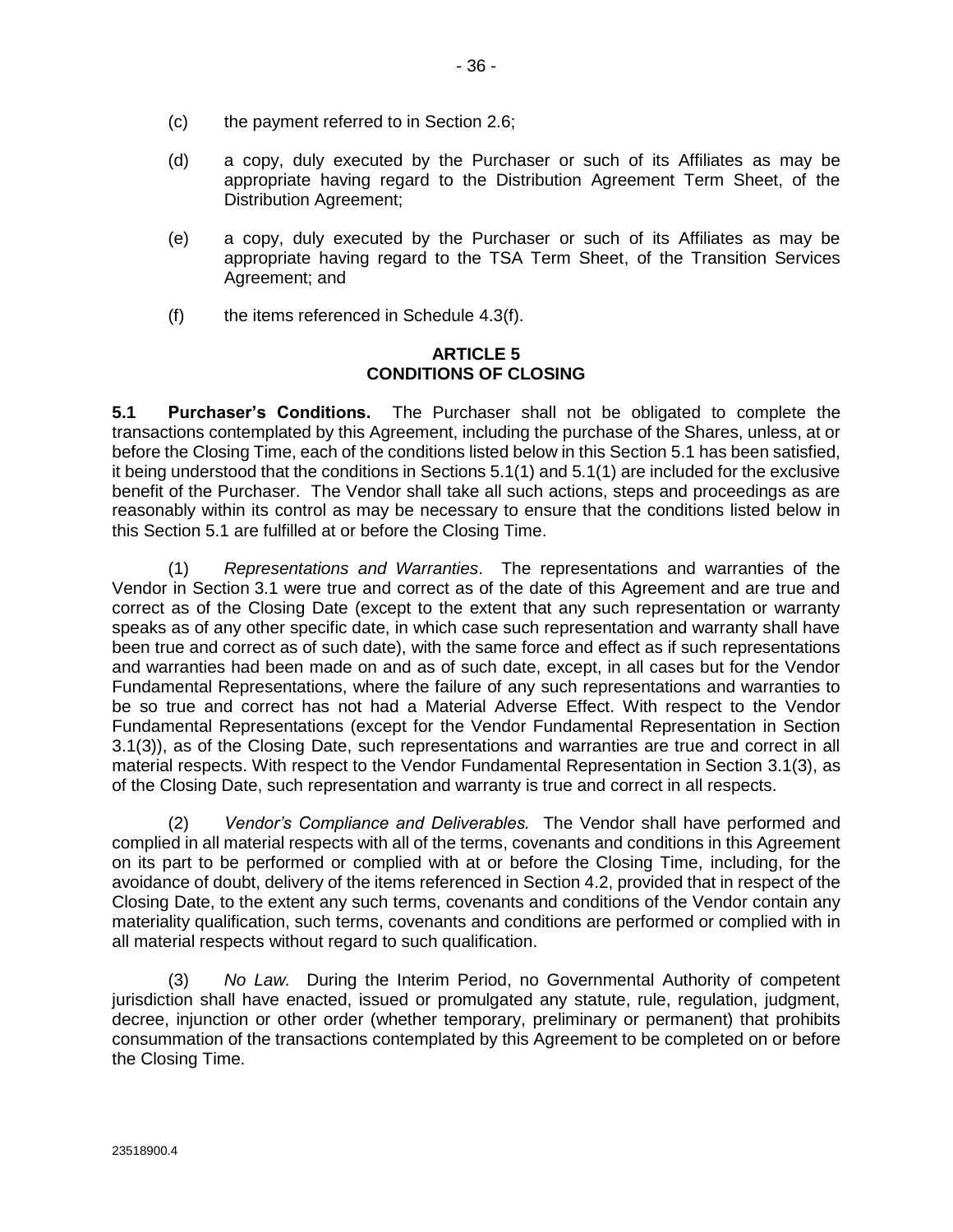<span id="page-44-0"></span>(4) *Insurance Sales Entity.* Establishment by the Vendor of a licensed insurance entity in Trinidad and Tobago (with the final form of such entity to be determined by the Parties based on the distribution/sales model agreed to in the Distribution Agreement), to carry on the business of such entity under the *Insurance Act* (Trinidad and Tobago).

(5) *Financial Holding Company.* Establishment by the Vendor of a financial holding company in Trinidad and Tobago as required to allow the parties to the Distribution Agreement and their relevant affiliates to undertake the activities contemplated thereunder immediately upon effectiveness of the Distribution Agreement.

(6) *Mortgage Servicing*. The Vendor and the Corporation shall have entered into such mortgage servicing agreement or agreements, in a form mutually satisfactory to the Vendor and Purchaser (each acting in a commercially reasonable manner), as would be necessary to allow for the Vendor to continue to service the Vendor's mortgages that are held by the Corporation, with such agreement or agreements providing, among other things, that (a) the Vendor shall be the only servicer for the implicated mortgages, (b) the Corporation shall be prohibited from sharing, selling or utilizing customer data pertaining to the mortgages except as provided therein or required by Applicable Law, (c) the fees to be charged thereunder shall be on prevailing market terms typically governing similar arrangements between similar parties, having regard to geography, volume, and other considerations, and (d) the Corporation shall be prohibited from transferring, selling or disposing of the mortgages in any manner without allowing the Vendor 30 days to exercise a right of first refusal with respect thereto, provided that, in the event the Vendor exercises its right of first refusal, the Vendor shall in good faith pay to the Purchaser the fair market value of the applicable mortgages, even if the value to be received by the Purchaser upon transferring, selling or disposing of such mortgages to the potential third party purchaser would have been less than the fair market value of such mortgages; provided further that, in the event that the Parties cannot agree upon the fair market value of such mortgages, the Parties will refer the determination of such fair market value to a third party valuator.

(7) *Required Regulatory Approvals*. Subject to Sectio[n 7.6,](#page-60-0) the Regulatory Approvals set out in Schedule 5.1(7) (collectively, the "**Required Regulatory Approvals**") on terms and conditions satisfactory to the Purchaser acting reasonably.

(8) *No Order*. No Applicable Regulator or a Governmental Authority (with respect to any anti-trust or competition approvals), whether the approval from such Applicable Regulator or Governmental Authority is a Required Regulatory Approval or otherwise, (a) shall have enacted, issued, promulgated, enforced or entered any Order which has the effect of making the transactions contemplated by this Agreement illegal, otherwise restraining or prohibiting consummation of the transactions contemplated by this Agreement or causing any of the transactions contemplated by this Agreement to be rescinded following completion thereof, or (b) having been notified of the transactions contemplated hereby, shall have raised any material regulatory objection that the Parties, acting reasonably and in accordance with the terms of this Agreement, have not been able to address to their reasonable satisfaction.

(9) *Sagicor Acquisition Closing*. The Sagicor Acquisition Closing shall have occurred.

**5.2 Condition Not Fulfilled.** If any condition in Section [5.1](#page-43-0) has not been fulfilled at the Closing Time (or Outside Date, if applicable) or if any such condition is, or becomes, impossible to satisfy, other than as a result of the failure of the Purchaser to comply with its obligations under this Agreement, then the Purchaser in its sole discretion (subject to Section [5.2\(b\)\)](#page-45-0) may either: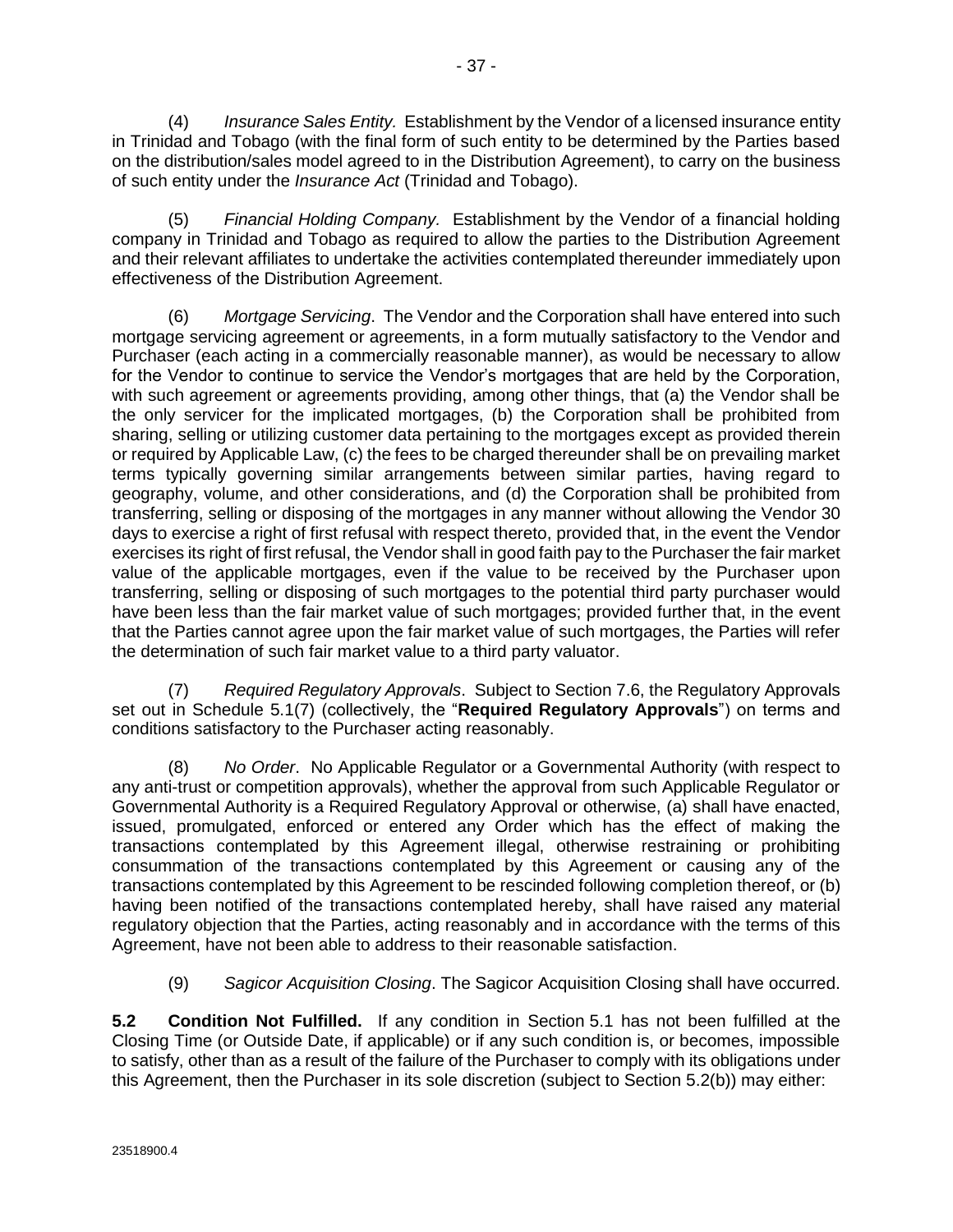<span id="page-45-0"></span>(b) waive compliance with any such condition without prejudice to its right of termination in the event of non-fulfilment of any other condition. For greater certainty, both the Purchaser and Alignvest must waive the condition in Section [5.1\(8\)](#page-44-0) for it to be considered waived under this Agreement.

**5.3 Vendor's Conditions.** The Vendor shall not be obligated to complete the transactions contemplated by this Agreement unless, at or before the Closing Time, each of the conditions listed below in this Section 5.3 has been satisfied, it being understood that the conditions in Sections 5.3(1) and 5.3(2) are included for the exclusive benefit of the Vendor. The Purchaser shall take all such actions, steps and proceedings as are reasonably within the Purchaser's control as may be necessary to ensure that the conditions listed below in this Section 5.3 are fulfilled at or before the Closing Time.

(1) *Representations and Warranties.* The representations and warranties of the Purchaser contained in this Agreement were true and correct as of the date of this Agreement and are true and correct as of the Closing Date (except to the extent that any such representation or warranty speaks as of any other specific date, in which case such representation and warranty shall have been true and correct as of such date) with the same force and effect as if such representations and warranties had been made on and as of such date, except, in all cases, where the failure of any such representations and warranties to be so true and correct has not had a Purchaser Material Adverse Effect.

(2) *Purchaser's Compliance and Deliverables.* Except to the extent pertaining to the Purchaser's obligation to pay the Purchase Price pursuant to [Article 2,](#page-23-0) the Purchaser shall have performed and complied in all material respects with all of the terms, covenants and conditions in this Agreement on its part to be performed or complied with at or before the Closing Time, including, for the avoidance of doubt, delivery of the items referenced in Section [4.3,](#page-42-0) provided that in respect of the Closing Date, to the extent any such terms, covenants and conditions of the Purchaser contain any materiality qualification, such terms, covenants and conditions are performed or compiled with in all material respects without regard to such qualification. With respect to the Purchaser's obligation to pay the Purchase Price pursuant to [Article 2,](#page-23-0) the Purchaser shall have performed and complied with such covenant and condition in all respects.

(3) *No Law.* During the Interim Period, no Governmental Authority of competent jurisdiction shall have enacted, issued, promulgated, enforced or entered any statute, rule, regulation, judgment, decree, injunction or other order (whether temporary, preliminary or permanent) that prohibits consummation of the transactions contemplated by this Agreement to be completed on or before the Closing Time.

(4) *Insurance Sales Entity.* Establishment by the Vendor of a licensed insurance entity in Trinidad and Tobago (with the final form of such entity to be determined by the Parties based on the distribution/sales model agreed to in the Distribution Agreement), to carry on the business of such entity under the *Insurance Act* (Trinidad and Tobago).

(5) *Financial Holding Company*. Establishment by the Vendor of a financial holding company in Trinidad and Tobago as required to allow the parties to the Distribution Agreement and their relevant affiliates to undertake the activities contemplated thereunder immediately upon effectiveness of the Distribution Agreement.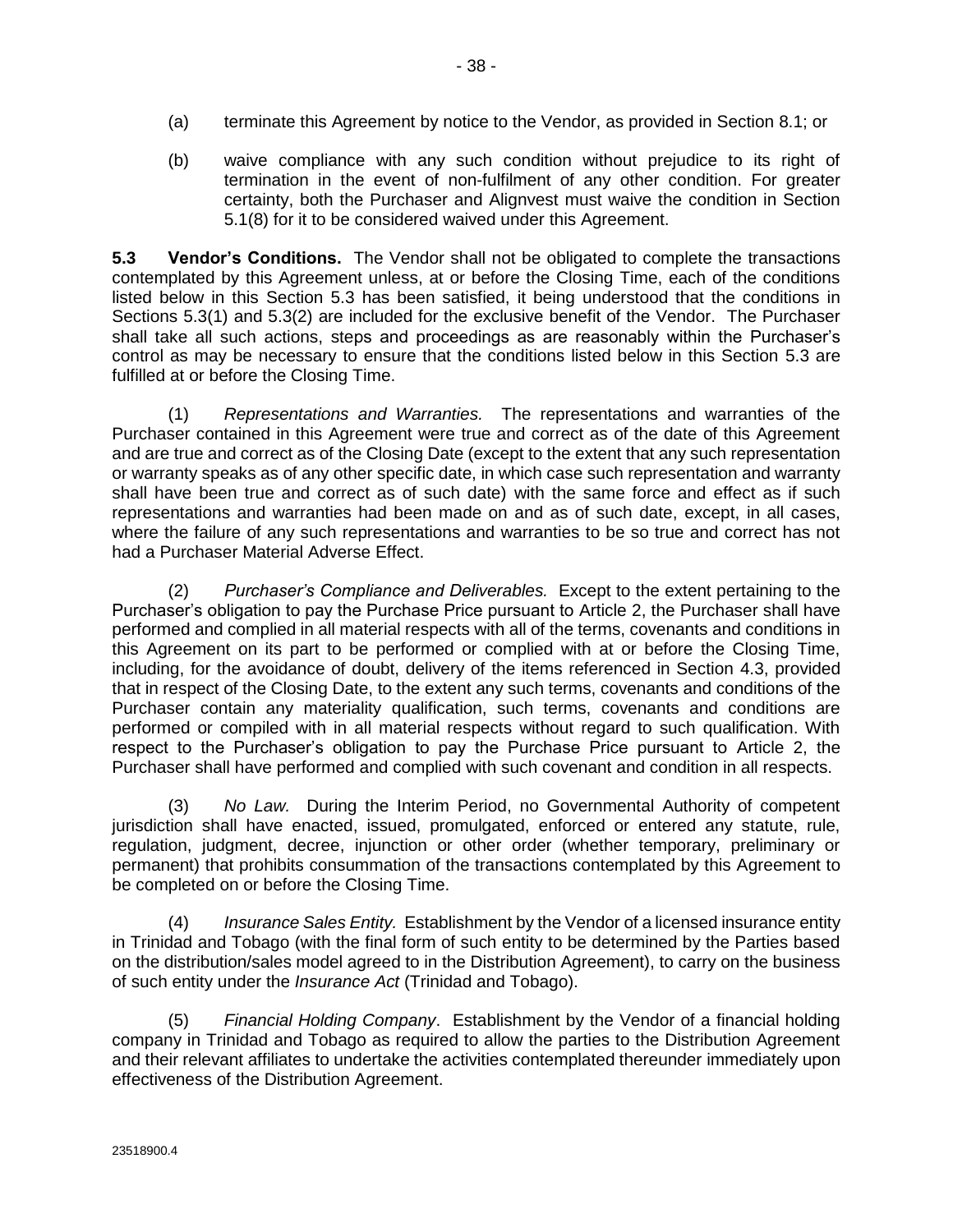<span id="page-46-0"></span>(6) *Mortgage Servicing*. The Vendor and the Corporation shall have entered into such mortgage servicing agreement or agreements, in a form mutually satisfactory to the Vendor and Purchaser (each acting in a commercially reasonable manner), as would be necessary to allow for the Vendor to continue to service the Vendor's mortgages that are held by the Corporation, with such agreement or agreements providing, among other things, that (a) the Vendor shall be the only servicer for the implicated mortgages, (b) the Corporation shall be prohibited from sharing, selling or utilizing customer data pertaining to the mortgages except as provided therein or required by Applicable Law, (c) the fees to be charged thereunder shall be on prevailing market terms typically governing similar arrangements between similar parties, having regard to geography, volume, and other considerations, and (d) the Corporation shall be prohibited from transferring, selling or disposing of the mortgages in any manner without allowing the Vendor 30 days to exercise a right of first refusal with respect thereto, provided that, in the event the Vendor exercises its right of first refusal, the Vendor shall in good faith pay to the Purchaser the fair market value of the applicable mortgages, even if the value to be received by the Purchaser upon transferring, selling or disposing of such mortgages to the potential third party purchaser would have been less than the fair market value of such mortgages; provided further that, in the event that the Parties cannot agree upon the fair market value of such mortgages, the Parties will refer the determination of such fair market value to a third party valuator.

(7) *Required Regulatory Approvals.* Subject to Section [7.6,](#page-60-0) the Required Regulatory Approvals shall have been obtained on or prior to the Outside Date.

(8) *No Order*. No Applicable Regulator or a Governmental Authority (with respect to any anti-trust or competition approvals), whether the approval from such Applicable Regulator or Governmental Authority is a Required Regulatory Approval or otherwise, (a) shall have enacted, issued, promulgated, enforced or entered any Order which has the effect of making the transactions contemplated by this Agreement illegal, otherwise restraining or prohibiting consummation of the transactions contemplated by this Agreement or causing any of the transactions contemplated by this Agreement to be rescinded following completion thereof, or (b) having been notified of the transactions contemplated hereby, shall have raised any material regulatory objection that the Parties, acting reasonably and in accordance with the terms of this Agreement, have not been able to address to their reasonable satisfaction.

(9) *Sagicor Acquisition Closing*. The Sagicor Acquisition Closing shall have occurred.

**5.4 Condition Not Fulfilled.** If any condition in Section [5.3](#page-45-0) has not been fulfilled at the Closing Time (or Outside Date, if applicable) or if any such condition is, or becomes, impossible to satisfy, other than as a result of the failure of the Vendor to comply with its obligations under this Agreement, then the Vendor in its sole discretion may either:

- (a) terminate this Agreement by notice to the Purchaser as provided in Sectio[n 8.1;](#page-69-0) or
- (b) waive compliance with any such condition without prejudice to its right of termination in the event of non-fulfilment of any other condition.

### **ARTICLE 6 INDEMNIFICATION**

**6.1 Survival**. All provisions of this Agreement, other than the conditions in [Article 5,](#page-43-0) shall not merge on Closing but shall survive the execution, delivery and performance of this Agreement, the Closing and the payment of the consideration for the Shares, subject to the terms of this Agreement.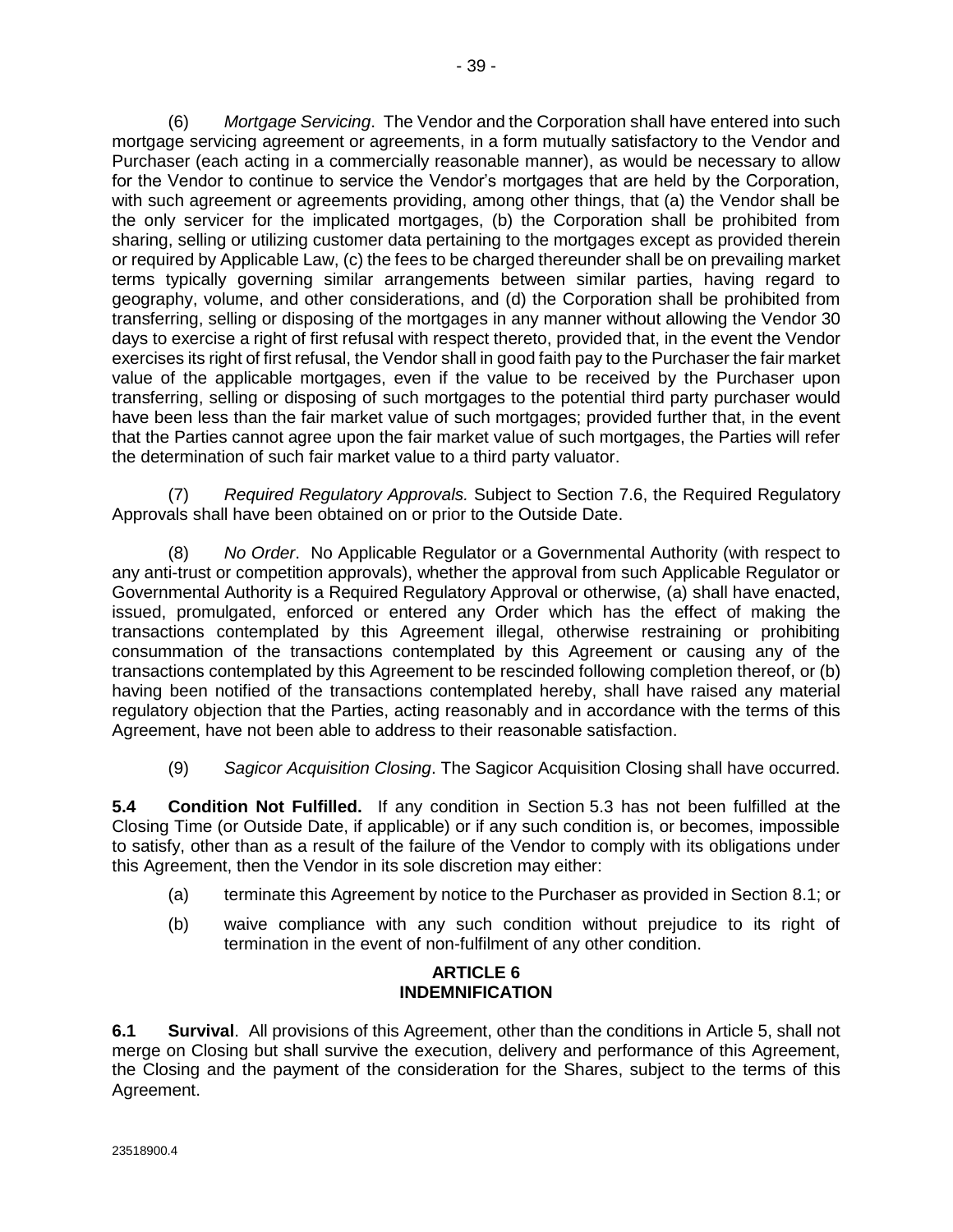<span id="page-47-0"></span>**6.2 Indemnity by the Vendor**. The Vendor shall indemnify the Purchaser Indemnified Parties and save them fully harmless against, and will reimburse or compensate them for, any Damages arising from, or in connection with:

- (a) any breach of any representation or warranty of the Vendor contained in this Agreement;
- (b) any breach or any non-fulfilment of any covenant or agreement on the part of the Vendor contained in this Agreement that by its terms applies or is to be performed in whole or in part prior to or on the Closing Date;
- (c) any breach or any non-fulfilment of any covenant or agreement on the part of the Vendor contained in this Agreement that by its terms applies or is to be performed in whole after the Closing Date;
- (d) any Pre-Closing Taxes, except to the extent any such Taxes were taken into account in computing the Closing Date Total Capital Available; and
- (e) except to the extent set out in Section 6.3(f) or the Distribution Agreement, all Employee Liabilities for the Seconded Employees arising in respect of the period prior to Closing, and all Employee Liabilities related to any Offered Employees that remain employed with the Vendor or any of its Affiliates following the Closing.

**6.3 Indemnity by the Purchaser**. The Purchaser shall indemnify the Vendor Indemnified Parties and save them fully harmless against, and will reimburse or compensate them for, any Damages arising from, or in connection with:

- (a) any breach of any representation or warranty of the Purchaser contained in this Agreement;
- (b) any breach or non-fulfilment of any covenant or agreement on the part of the Purchaser contained in this Agreement that by its terms applies or is to be performed in whole or in part prior to or on the Closing Date;
- (c) any breach or any non-fulfilment of any covenant or agreement on the part of the Purchaser contained in this Agreement that by its terms applies or is to be performed in whole after the Closing Date;
- (d) any claims pertaining to (i) information contained in the Prospectus or related public filings, other than Scotia Information, (ii) Alignvest's Qualifying Acquisition (as such term is defined in the Signing Date Sagicor Arrangement Agreement), other than related to Scotia Information;
- (e) actions taken at the request of the Purchaser pursuant to Section [7.2\(1\);](#page-55-0) and
- (f) (i) with respect to Offered Employees (whether offers pursuant to Section 7.6(1) or transfers pursuant to Section 7.6(5) are accepted or rejected by any Offered Employee), notice, pay in lieu of notice, severance or termination pay or other payments or benefits in connection with the cessation or change to the terms and conditions of, their employment with the Vendor resulting from the transactions contemplated by this Agreement and (ii) all Employee Liabilities arising following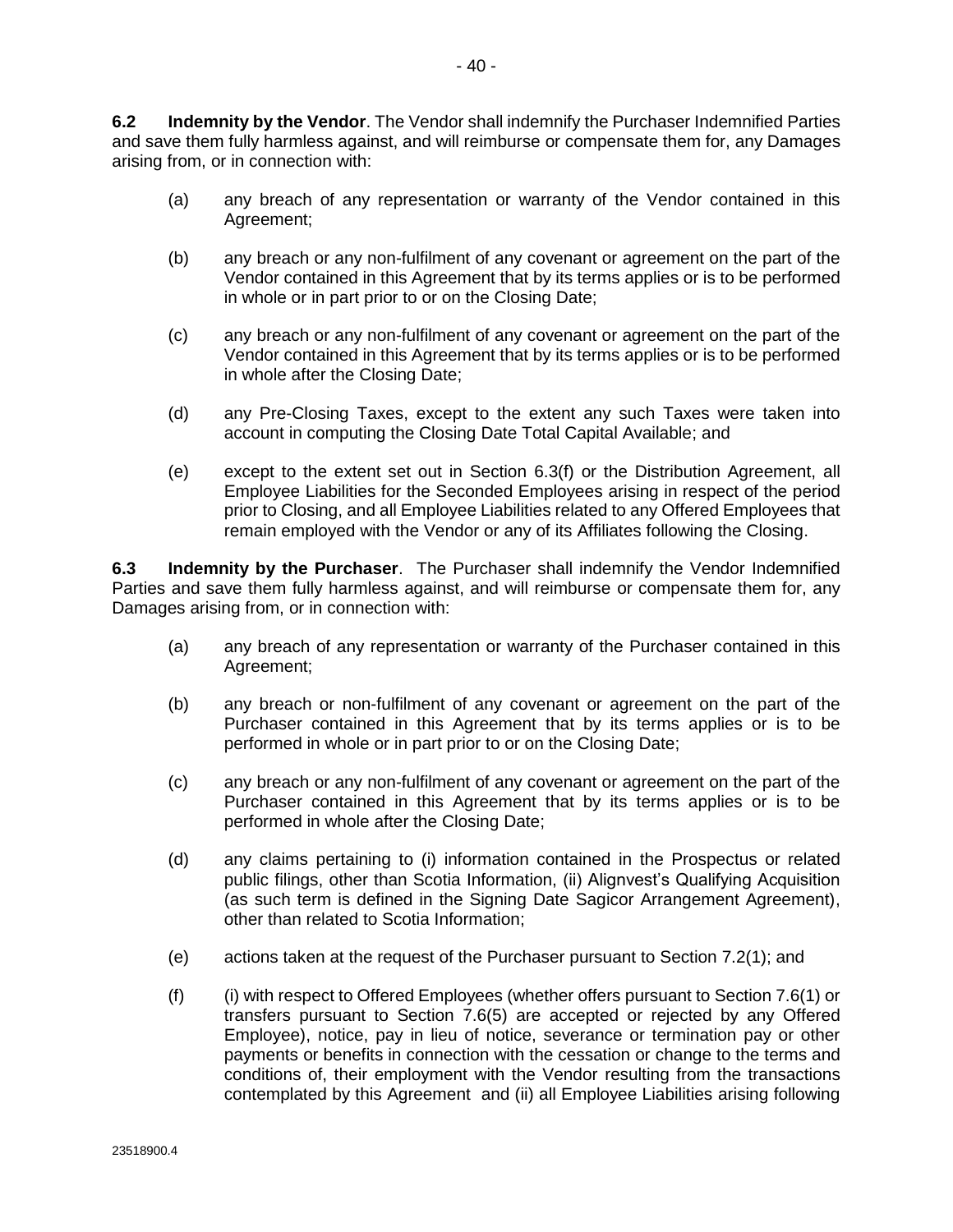Closing in respect of Offered Employees who accept offers of employment or are transferred to employment with the Corporation,

<span id="page-48-0"></span>but, for greater certainty, Sections [6.3\(d\)](#page-47-0) and [6.3\(f\)](#page-47-0) shall not apply to the extent the applicable Damages arise as a result of fraud, negligence or intentional misrepresentation by the Vendor.

**6.4 Claim Notice**. If an Indemnified Party becomes aware of any act, omission or state of facts that may reasonably be expected to give rise to Damages in respect of which a right of indemnification is provided for under thi[s Article 6](#page-46-0) (irrespective of any monetary limitations under this Agreement that may apply), the Indemnified Party shall within 20 days of becoming so aware give written notice thereof (a "**Claim Notice**") to the Indemnifying Party. The Claim Notice shall specify whether the potential Damages arise as a result of a claim by a Person against the Indemnified Party (a **"Third Party Claim"**) or whether the potential Damages arise as a result of a claim directly by the Indemnified Party against the Indemnifying Party (a **"Direct Claim"**), and shall also specify with reasonable particularity (to the extent that the information is available):

- (a) the factual basis for the Direct Claim or Third Party Claim, as the case may be;
- (b) the specific sections of this Agreement pursuant to which indemnification is being sought;
- (c) the estimated amount of the potential Damages arising therefrom; and
- (d) such other information as is reasonably necessary to enable the Indemnifying Party to assess the merits of the potential claim.

Following receipt of notice of a Direct Claim, the Indemnifying Party has 60 days to investigate the Direct Claim and respond in writing. For purposes of the investigation, the Indemnified Party shall make available to the Indemnifying Party the information relied upon by the Indemnified Party to substantiate the Direct Claim, together with such other information as the Indemnifying Party may reasonably request. If the Indemnifying Party disputes the validity or amount of the Direct Claim, the Indemnifying Party shall provide written notice of the dispute to the Indemnified Party within the 60 day period specified in this Section 6.4. The dispute notice must describe in reasonable detail the nature of the Indemnifying Party's dispute. During the 30 day period immediately following receipt of a dispute notice by the Indemnified Party, the Indemnifying Party and the Indemnified Party shall attempt in good faith to resolve the dispute. If the Indemnifying Party and the Indemnified Party fail to resolve the dispute within that 30 day time period, the Indemnified Party is free to pursue all rights and remedies available to it, subject only to this Agreement.

The omission to notify the Indemnifying Party of a Direct Claim or a Third Party Claim shall not relieve the Indemnifying Party from any obligation to indemnify the Indemnified Party, unless the notification occurs after the expiration of the specified period set out in Section [6.5](#page-49-0) or if (and only to that extent that) the omission to notify materially prejudices the Indemnifying Party.

Nothing in this Section 6.4 shall be construed to affect the time within which a Claim Notice must be delivered pursuant to Sections [6.5\(1\)](#page-49-0) and [6.5\(2\)](#page-49-0) in order to permit recovery pursuant to Sections [6.2\(a\), 6.2\(b\), 6.3\(a\)](#page-47-0) or [6.3\(b\),](#page-47-0) as the case may be. In respect of any Claim Notice concerning Taxes required to be paid by the Corporation, a Purchaser's Indemnified Party shall deliver with its Claim Notice a copy of any assessment, reassessment, notice of confirmation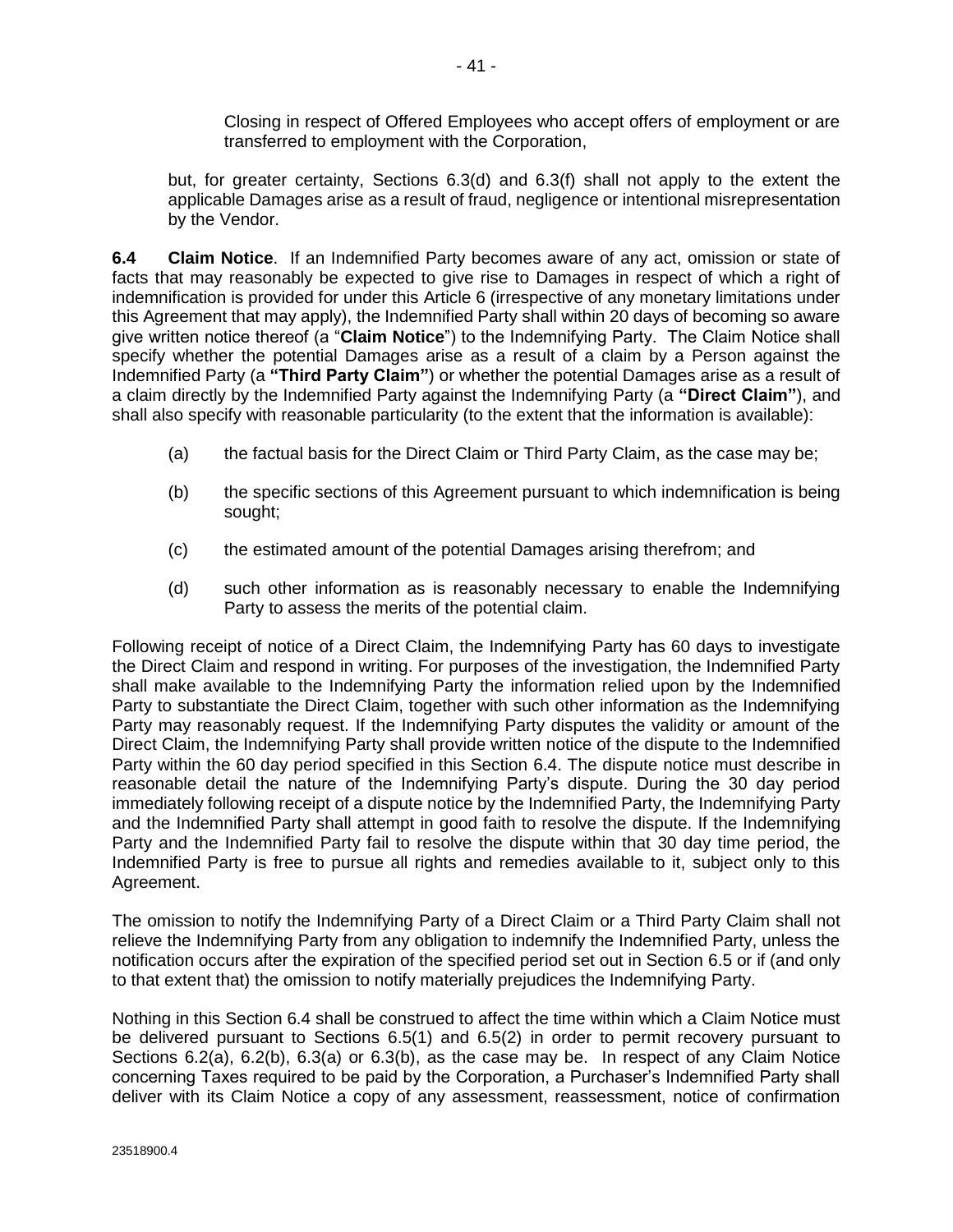<span id="page-49-0"></span>thereof, proposal to assess or reassess, appeal or notification of a similar Proceeding, together with all correspondence related to such documents.

#### **6.5 Time Limits for Claim Notice for Breach of Representations and Warranties and Covenants**.

(1) *Notice by the Purchaser*. No Damages may be recovered from the Vendor pursuant to Section [6.2](#page-47-0) unless a Claim Notice is delivered by the Purchaser in accordance with the timing set out below:

- (a) with respect to claims arising in connection with Section [6.2\(a\)](#page-47-0) (except with respect to the Vendor Fundamental Representations or the representations and warranties in Section [3.1\(21\)\(](#page-37-0)*Taxes*)) and with Sectio[n 6.2\(b\),](#page-47-0) within 18 months of the Closing Date:
- (b) with respect to claims arising in connection with Section [6.2\(a\)](#page-47-0) in connection with the Vendor Fundamental Representations, on or before the sixth anniversary of the Closing Date;
- (c) with respect to claims arising in connection with Section [6.2\(a\)](#page-47-0) in connection with the representations and warranties in Section [3.1\(21\)\(](#page-37-0)*Taxes*), and with respect to claims arising in connection with Sectio[n 6.2\(d\),](#page-47-0) any time before the date that is 90 days after the relevant Governmental Authorities are no longer entitled to assess or reassess the Corporation in respect of the Taxes in question; and
- (d) with respect to claims arising in connection with Section [6.2\(c\),](#page-47-0) for the period of time contemplated by the applicable covenant or agreement in this Agreement or until fully performed.

Unless a Claim Notice has been given in accordance with the timing set out in this Section 6.5(1), the Vendor shall be released on the date contemplated in this Section 6.5(1) from the obligation to indemnify the Purchaser's Indemnified Parties pursuant to Section [6.2;](#page-47-0) provided, however, that in the event of fraud relating to a representation or warranty of the Vendor in this Agreement, then notwithstanding the foregoing time limitations, the Purchaser Indemnified Parties shall be entitled to deliver a Claim Notice at any time for purposes of such a claim.

(2) *Notice by the Vendor.* No Damages may be recovered from the Purchaser pursuant to Section [6.3](#page-47-0) unless a Claim Notice is delivered by the Vendor:

- (a) with respect to claims arising in connection with Sectio[n 6.3\(a\)](#page-47-0) (except with respect to the Purchaser Fundamental Representations) and Section [6.3\(b\),](#page-47-0) within 18 months of the Closing Date;
- (b) with respect to claims arising in connection with Section [6.3\(a\)](#page-47-0) in connection with the Purchaser Fundamental Representations, on or before the sixth anniversary of the Closing Date; and
- $(c)$  with respect to claims arising in connection with Section 6.3 $(c)$ , for the period of time contemplated by the applicable covenant or agreement in this Agreement or until fully performed; and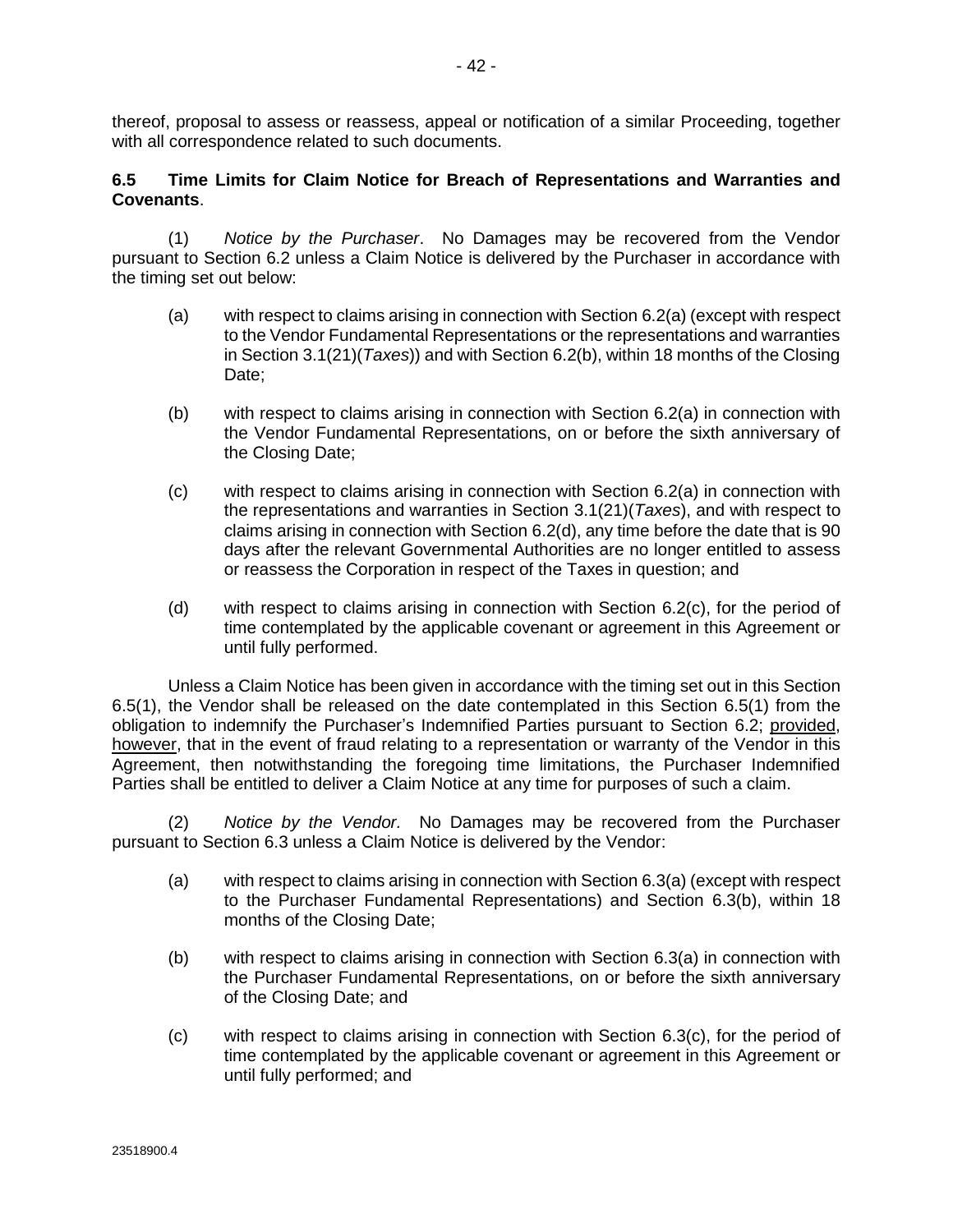<span id="page-50-0"></span>(d) with respect to claims arising in connection with Sections [6.3\(d\), 6.3\(e\)](#page-47-0) and [6.3\(f\),](#page-47-0) at any time.

Unless a Claim Notice has been given in accordance with the timing set out in this Section [6.5\(2\),](#page-49-0) the Purchaser shall be released on the date contemplated in this Section [6.5\(2\)](#page-49-0) from the obligation to indemnify the Vendor's Indemnified Parties pursuant to Section [6.3;](#page-47-0) provided, however, that in the event of fraud relating to a representation or warranty of the Purchaser in this Agreement, then notwithstanding the foregoing time limitations, the Vendor shall be entitled to deliver a Claim Notice at any time for purposes of such a claim.

### **6.6 Monetary Limitations**.

(1) *Damages from Vendor.* Notwithstanding anything contained in this Agreement to the contrary, (i) the Vendor shall not be liable for any amounts for which the Purchaser's Indemnified Parties are otherwise entitled to indemnification pursuant to Section [6.2\(a\)](#page-47-0) unless the aggregate amount of all Damages for which the Purchaser's Indemnified Parties are entitled to indemnification pursuant to Section [6.2\(a\)](#page-47-0) exceeds, on a cumulative basis, \$960,000, and then only to the extent of such excess, (ii) no Damages may be claimed by a Purchaser's Indemnified Party under Section [6.2\(a\),](#page-47-0) and no Damages shall be included in calculating the aggregate Damages set forth in clause (i) of this Section 6.6(1), other than Damages in excess of \$100,000 resulting from any single claim or series of claims arising from the same or related facts (it being understood that more than one claim from customers with respect to the same or related facts shall be deemed to be related), and (iii) the Vendor shall not be required to make indemnification payments pursuant to Section [6.2](#page-47-0) to the extent the indemnification payments thereunder would exceed:

- (a) in the case of a claim under Section [6.2\(a\),](#page-47-0) except those arising from a breach of the Vendor Fundamental Representations, 15% of the Purchase Price; provided, however, that in the event such limitation is reached, the limitation on indemnification payments applicable to claims under Section [6.2\(a\)](#page-47-0) relating only to a breach of the representations set out in Section [3.1\(17\)](#page-35-0) (*Agreements and Filings with Applicable Regulators*), Section [3.1\(19\)\(](#page-35-0)*Compliance with Laws; Governmental Authorizations*) to the extent relating to breaches of Applicable Laws promulgated by Applicable Regulators, Section [3.1\(23\)\(](#page-37-0)*No Unlawful Payments*), [3.1\(25\)\(](#page-38-0)*Compliance with Money Laundering Laws*) and [3.1\(26\)\(](#page-38-0)*No Conflicts with Sanctions Laws*) as they relate to the Vendor's compliance with Applicable Laws, shall be increased by 10% of the Purchase Price to equal an aggregate amount of 25% of the Purchase Price; or
- (b) in the case of a claim under Section [6.2\(a\)](#page-47-0) arising from a breach of the Vendor Fundamental Representations, and in the case of a claim under Sections [6.2\(b\)](#page-47-0) and [6.2\(c\),](#page-47-0) the Purchase Price.

For the avoidance of doubt, in no event, subject to the following sentence, shall the Vendor's aggregate liability pursuant to Section [6.2](#page-47-0) exceed the Purchase Price, notwithstanding the breach of more than one subsection of Section [6.2.](#page-47-0) Notwithstanding the foregoing, the caps, thresholds and limitations in this Section 6.6(1) shall not apply in the case of fraud of the Vendor or a breach of the representations and warranties in Section [3.1\(21\)\(](#page-37-0)*Taxes*).

(2) *Damages from Purchaser.* Notwithstanding anything contained in this Agreement to the contrary, (i) the Purchaser shall not be liable for any amounts for which the Vendor's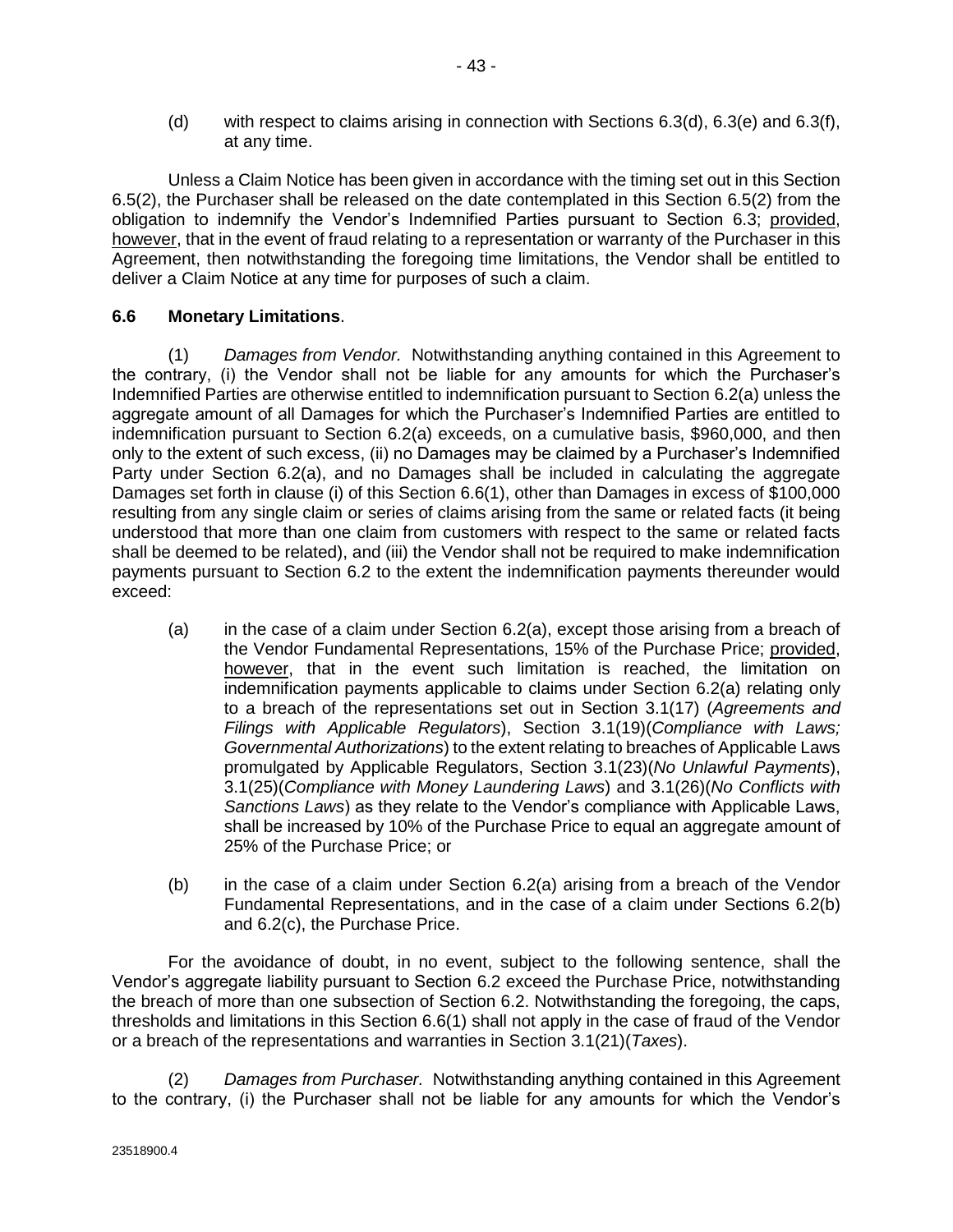Indemnified Parties are otherwise entitled to indemnification pursuant to Sections [6.3\(a\), 6.3\(b\),](#page-47-0) or [6.3\(e\)](#page-47-0) unless the aggregate amount of all Damages for which the Vendor's Indemnified Parties are entitled to indemnification pursuant to Sections [6.3\(a\),](#page-47-0) [6.3\(b\),](#page-47-0) or [6.3\(e\)](#page-47-0) exceeds, on a cumulative basis, \$960,000, and then only to the extent of such excess, (ii) no Damages may be claimed by a Vendor's Indemnified Party under Section[s 6.3\(a\), 6.3\(b\),](#page-47-0) o[r 6.3\(e\),](#page-47-0) and no Damages shall be included in calculating the aggregate Damages set forth in clause (i) of this Sectio[n 6.6\(2\),](#page-50-0) other than Damages in excess of \$100,000 resulting from any single claim or series of claims arising from the same or related facts (it being understood that more than one claim from customers with respect to the same or related facts shall be deemed to be related), and (iii) the Purchaser shall not be required to make indemnification payments pursuant to Section [6.3](#page-47-0) to the extent the indemnification payments thereunder would exceed:

- (a) in the case of a claim under Section [6.3\(a\),](#page-47-0) except those arising from a breach of the Purchaser Fundamental Representations, 15% of the Purchase Price; or
- (b) in the case of a claim under Sectio[n 6.3\(a\)](#page-47-0) arising from a breach of the Purchaser Fundamental Representations, and in the case of a claim under Sections [6.3\(b\),](#page-47-0) [6.3\(c\), 6.3\(d\)](#page-47-0) and [6.3\(e\),](#page-47-0) the Purchase Price.

For the avoidance of doubt, in no event, subject to the following sentence, shall the Purchaser's aggregate liability pursuant to Section [6.3\(a\)](#page-47-0) to Section [6.3\(e\)](#page-47-0) exceed the Purchase Price, notwithstanding the breach of more than one subsection of Section [6.3.](#page-47-0) Notwithstanding the foregoing, the caps, thresholds and limitations in this Section [6.6\(2\)](#page-50-0) shall not apply in the case of fraud of the Purchaser.

**6.7 Agency for Non-Parties**. Notwithstanding Section [10.14,](#page-75-0) each Party hereby accepts each indemnity in favour of each of its Indemnified Parties who are not Parties as agent and trustee of that Indemnified Party. Each Party may enforce an indemnity in favour of any of that Party's Indemnified Parties on behalf of each such Indemnified Party.

**6.8 Mitigation**. Each Indemnified Party shall use reasonable efforts to mitigate any claim or liability that such Indemnified Party asserts or is reasonably likely to assert under this [Article 6.](#page-46-0) In the event that any Indemnified Party shall fail to make such reasonable efforts to mitigate any such claim or liability, then notwithstanding anything contained in this Agreement to the contrary, the Indemnifying Party shall not be required to indemnify the Indemnified Party for that portion of any Damages that could reasonably be expected to have been avoided if the Indemnified Party had made such efforts.

**6.9 Provisions**. No Indemnifying Party shall be liable under this [Article 6](#page-46-0) in respect of any Damages to the extent that the fact, matter, event or circumstance giving rise to the claim or on which it is based is allowed, provided, accrued and reserved for in the Financial Statements.

**6.10 Contingent Liabilities.** No Indemnifying Party shall be liable under this [Article 6](#page-46-0) in respect of any Damages which are contingent unless and until such contingent Damages become an actual liability and are due and payable. Contingent Damages which become due and payable shall not be excluded from this [Article 6](#page-46-0) because the Damages become due and payable after the time limitations set out in this [Article 6](#page-46-0) so long as a claim in respect thereof was begun within the time limitations set out in thi[s Article 6](#page-46-0) by delivery of a Claim Notice, that reasonably identified, to the extent known at the time, the contingent Damages sought in accordance with Sectio[n 6.4.](#page-48-0)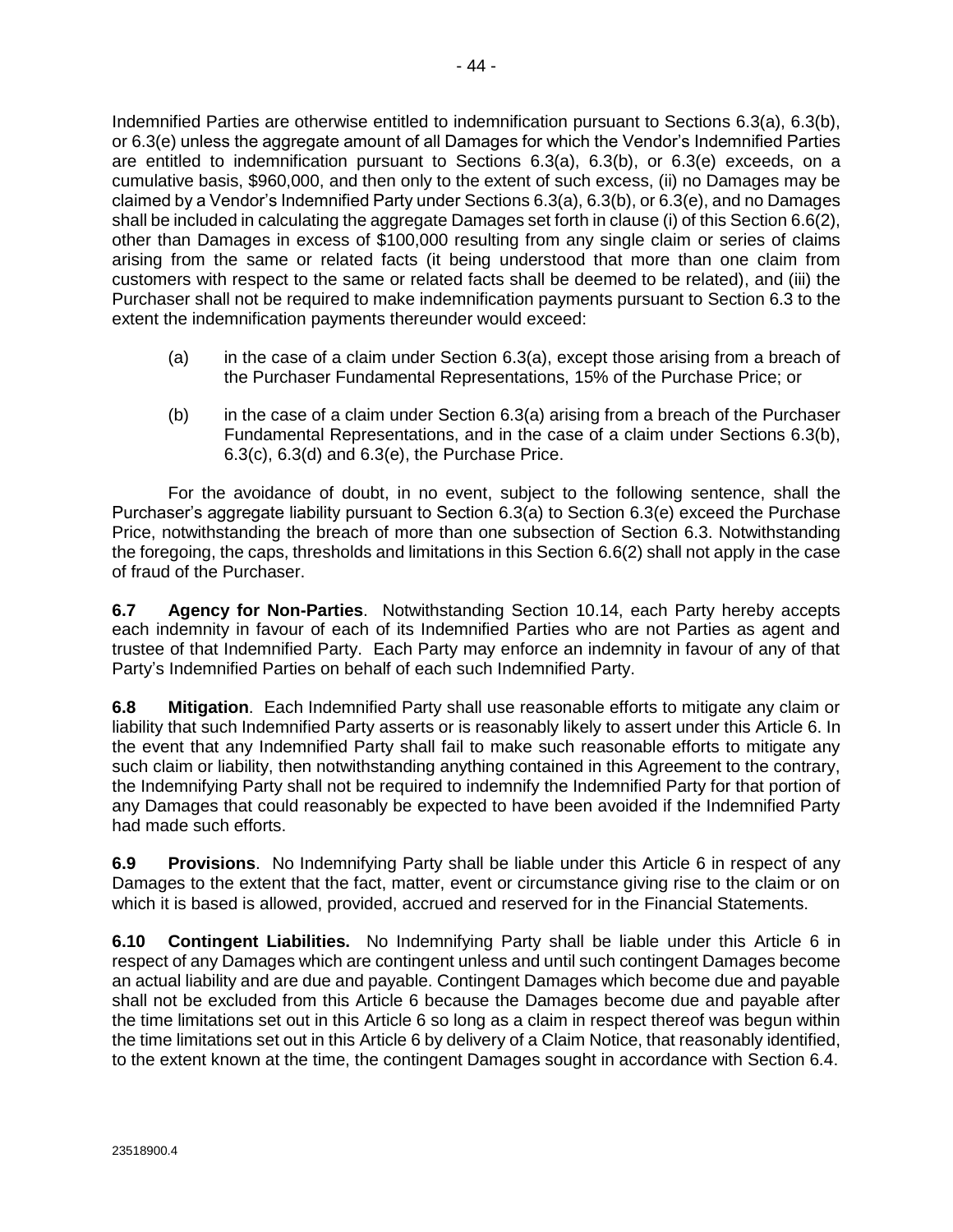<span id="page-52-0"></span>**6.11 No Double Recovery**. No Indemnified Party shall be entitled to recover from any Indemnifying Party under this [Article 6](#page-46-0) or under any other agreement delivered pursuant to this Agreement more than once in respect of the same Damages (notwithstanding that such Damages may result from breaches of multiple provisions of this Agreement and/or other agreements delivered pursuant to this Agreement). For greater certainty, no Damages may be claimed under thi[s Article 6](#page-46-0) by any Indemnified Party to the extent such amounts are included in any adjustment amount to the Purchase Price paid under Section [2.7.](#page-24-0)

**6.12 Direct Claims**. In the case of a Direct Claim, the Indemnifying Party shall have 60 days from receipt of a Claim Notice in respect thereof within which to make such investigation as the Indemnifying Party considers necessary or desirable. For the purpose of such investigation, the Indemnified Party shall make available to the Indemnifying Party the information relied upon by the Indemnified Party to substantiate its right to be indemnified under this [Article 6,](#page-46-0) together with all such other information as the Indemnifying Party may reasonably request. If the Parties fail to agree at or before the expiration of such 60 day period (or any mutually agreed upon extension thereof), the Indemnified Party shall be free to pursue such remedies as may be available to it.

## **6.13 Third Party Claims**.

(1) *Rights of Indemnifying Party.* In the case of a Third Party Claim which has the potential to involve Damages payable by the Indemnifying Party which are not excluded as a result of the application of the monetary limitations set out in Section [6.6\(1\),](#page-50-0) the Indemnifying Party shall have 60 days from receipt of a Claim Notice to elect, at its option, to exercise its right to assume and control the defense of, at its own expense and by counsel of its own choosing, any such Third Party Claim, and shall be entitled to assert any and all defences available to the Indemnified Party to the fullest extent permitted by Applicable Law; provided that the Indemnifying Party shall not have the right to make such election if such Third Party Claim exclusively: (i) relates to an injunction or other equitable relief against the Indemnified Party, (ii) involves a finding or admission of any violation of Applicable Law or admission of any wrongdoing of the Indemnified Party, (iii) involves a Claim by a Governmental Authority (other than a Third Party Claim for Taxes) or involves a criminal or quasi-criminal Proceeding, or (iv) would reasonably be expected to materially and negatively impact or affect the reputation of any Indemnified Party.

(2) *Respective Rights on Indemnifying Party's Assumption of Control.* If the Indemnifying Party elects to assume control of any such Third Party Claim as contemplated by Section 6.13(1), the Indemnified Party shall reasonably cooperate with the Indemnifying Party and its counsel in the defence of such Third Party Claim. Such reasonable cooperation shall include (a) allowing the Indemnifying Party and its Representatives to investigate the fact, matter, event or circumstance alleged to give rise to the Third Party Claim and using commercially reasonable efforts to make available to the Indemnifying Party, its then current officers, directors and employees to act as witnesses (including interviews, the preparation and submission of witness statements and the giving of evidence at any related hearing); (b) promptly furnishing all material and information relating to the Third Party Claim; (c) preserving all material evidence relating to the Third Party Claim; and (d) providing reasonable access to any Representatives of the Parties as reasonably needed; provided that, in each case, such reasonable cooperation shall not unduly interfere with the operation of the Indemnified Party's business. The Indemnifying Party shall not consent to the settlement or discharge of such Third Party Claim without the prior written consent of the Indemnified Party (which consent shall not be unreasonably withheld, conditioned or delayed), unless (i) the relief consists solely of money Damages to be paid by the Indemnifying Party and does not include an injunction or other equitable relief against the Indemnified Party, (ii) the settlement or discharge does not involve any finding or admission of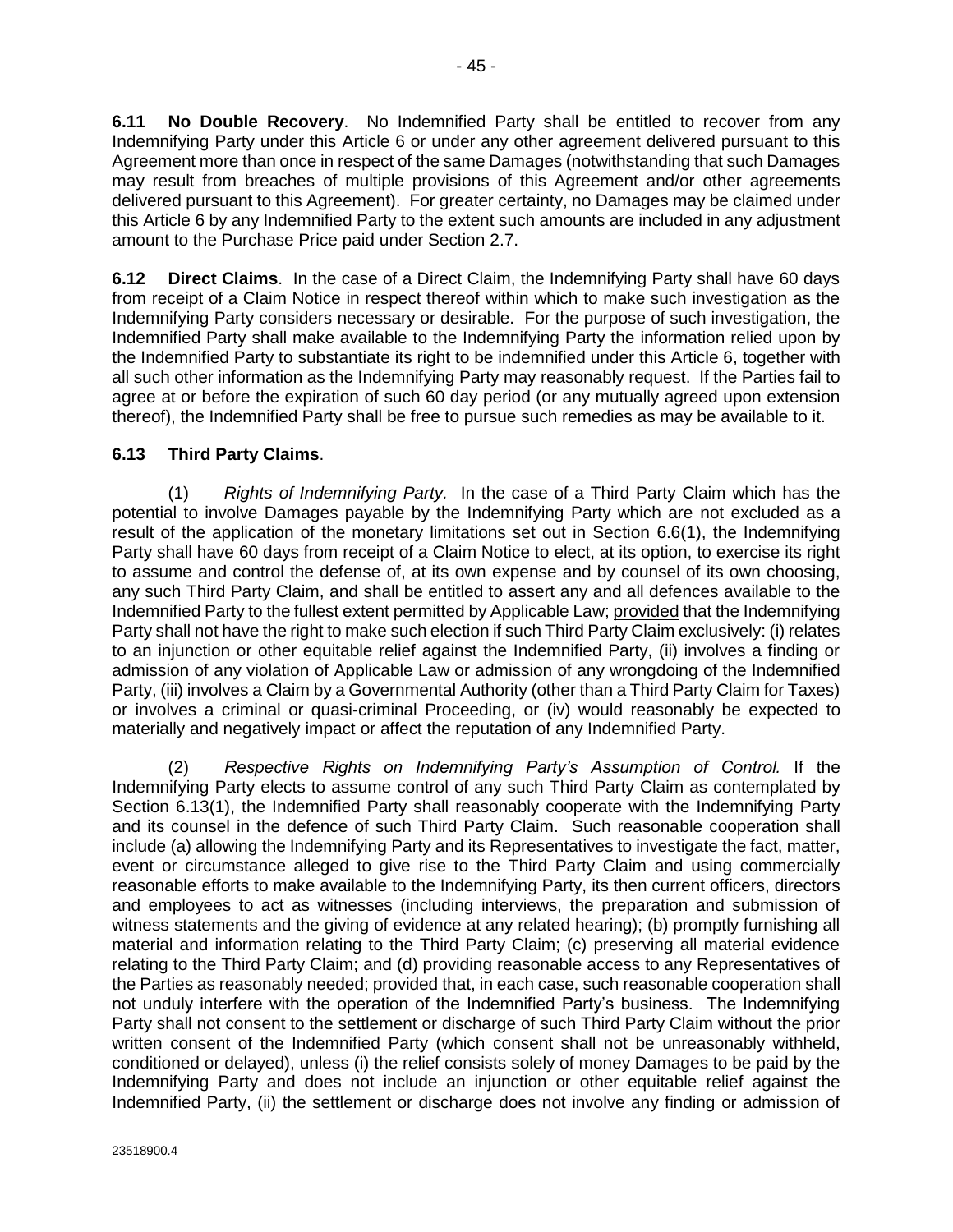any violation of Applicable Law or admission of any wrongdoing of the Indemnified Party, (iii) such Third Party Claim was not initiated by a Governmental Authority (other than a Third Party Claim for Taxes) and does not involve any criminal or quasi-criminal Proceeding, and (iv) the settlement and discharge would not reasonably be expected to materially and negatively impact or affect the reputation of any Indemnified Party. Notwithstanding the Indemnifying Party's election to assume the defense of such Third Party Claim, the Indemnified Party shall have the right to employ separate counsel and to monitor the defence of such Third Party Claim, and the Indemnified Party shall bear the fees, costs and expenses of such separate counsel.

(3) R*ights of Vendor in Respect of Certain Claims.* Notwithstanding anything to the contrary in this Section [6.13](#page-52-0) but without limiting the rights of an Indemnifying Party under Section [6.13\(1\),](#page-52-0) in the case of a Third Party Claim where the Claim Notice is delivered by a Purchaser Indemnified Party and which relates to or arises in connection with any of: (a) a claim or inquiry by a Governmental Authority, (b) any potential or actual criminal liability, (c) a claim that may reasonably be expected to adversely affect the reputation or involve an admission of fault or liability of the Vendor or any of its Affiliates or their respective Representatives, (d) a claim involving a conflict of interest between the Vendor and the Purchaser, or (e) a claim in respect of any Excluded Intellectual Property, then, in each such case, the Purchaser shall reasonably cooperate with the Vendor and its counsel in the defence of such Third Party Claim. Such reasonable cooperation shall include (i) allowing the Vendor and its Representatives to investigate the fact, matter, event or circumstance alleged to give rise to the Third Party Claim and using commercially reasonable efforts to make available to the Vendor, its then current officers, directors and employees to act as witnesses (including interviews, the preparation and submission of witness statements and the giving of evidence at any related hearing); (ii) promptly furnishing all material and information relating to the Third Party Claim; (iii) preserving all material evidence relating to the Third Party Claim; and (iv) providing reasonable access to any Representatives of the Purchaser or its Affiliates as reasonably needed; provided that, in each case, such cooperation shall not unduly interfere with the operation of the Purchaser's business. The Vendor shall have the right to employ separate counsel and to monitor the defence of such Third Party Claim, and the Vendor shall bear the fees, costs and expenses of such separate counsel.

(4) *No Assumption of Control by Indemnifying Party.* If the Indemnifying Party, after receiving a Claim Notice with respect to a Third Party Claim, does not elect to assume control of such Third Party Claim within 60 days after receipt thereof, the Indemnified Party shall have the right to continue to control such Third Party Claim or if the Indemnifying Party fails to conduct the defence with reasonable diligence, the Indemnified Party shall have the right to assume control of such Third Party Claim (upon providing further written notice thereof to the Indemnifying Party). The Indemnified Party shall not:

- (a) agree to the settlement or discharge of, or admit any liability with respect to, any such Third Party Claim; or
- (b) during such 60 day period following notification being received by the Indemnifying Party, make any decisions in respect of such Third Party Claim,

without the prior written consent of the Indemnifying Party (which consent shall not be unreasonably withheld, conditioned or delayed). Notwithstanding anything to the contrary contained in this [Article 6,](#page-46-0) no Indemnifying Party shall have any liability under thi[s Article 6](#page-46-0) for any Damages arising out of or in connection with any Third Party Claim that is settled or discharged by an Indemnified Party without the prior, written consent of such Indemnifying Party.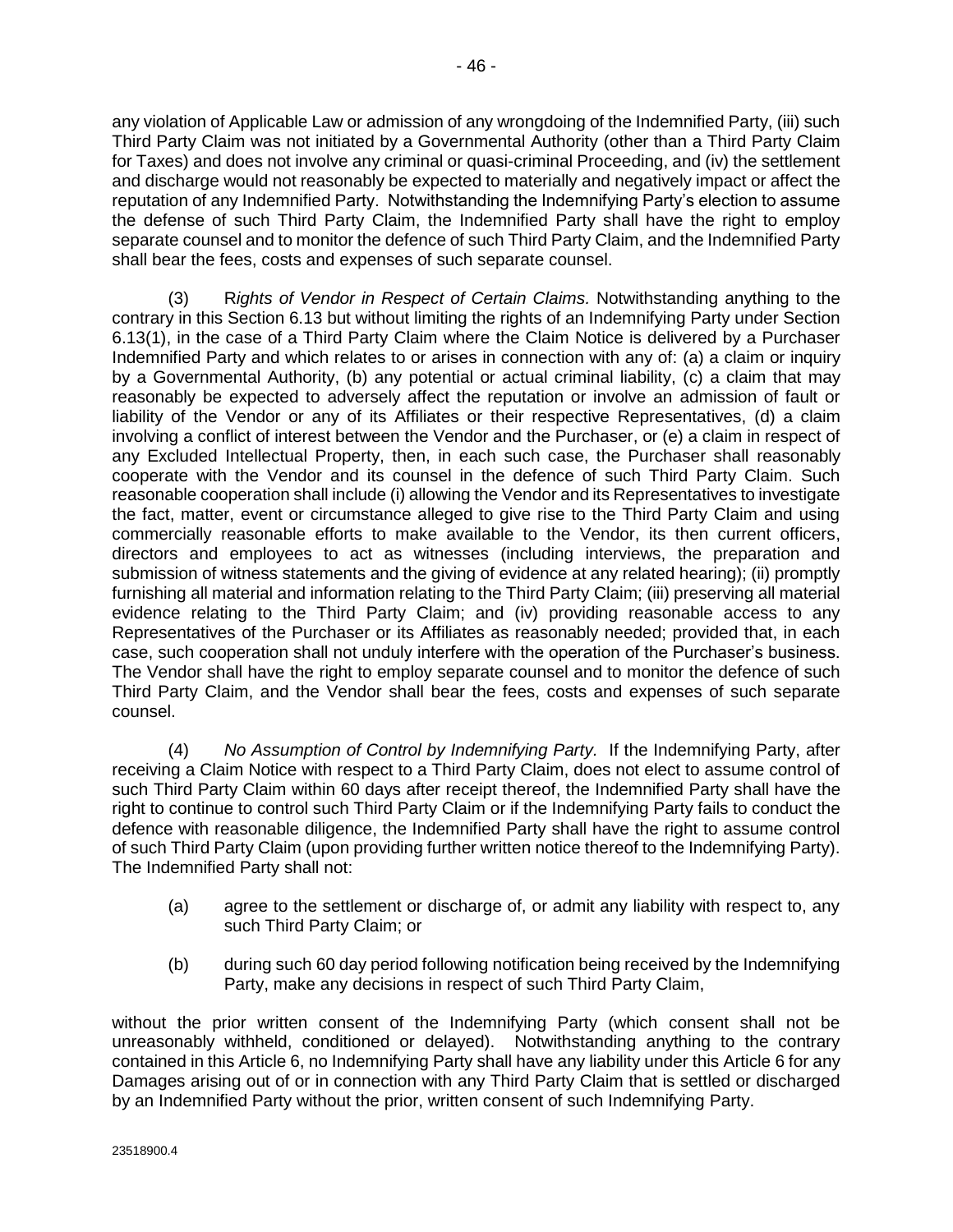<span id="page-54-0"></span>**6.14 Net Financial Benefit**. No Indemnifying Party shall be liable under thi[s Article 6](#page-46-0) in respect of any Damages suffered by any Indemnified Party to the extent there are any resulting deductions or credits actually available and capable of being used to reduce the Taxes payable by the Corporation for a taxation year or period ending after Closing that would not have been available had such Damages not been sustained; provided, that, subject to Sectio[n 6.11,](#page-52-0) Damages suffered by any Indemnified Party shall include an amount equal to any additional Tax costs actually paid by the Indemnified Party with respect to a taxation year or period ending after Closing, that resulted from receipt of an indemnity payment under this [Article 6.](#page-46-0)

**6.15 Insurance and Other Recoveries**. Notwithstanding anything contained in this Agreement to the contrary, Damages of all Indemnified Parties shall be net of any insurance or other prior or subsequent recoveries (including under or pursuant to any insurance policy, indemnity, reimbursement agreement or contract pursuant to which or under which any Indemnified Party is a party or has rights) actually paid to and received by the Indemnified Parties in connection with the facts giving rise to the right of indemnification, less any costs and expenses incurred in obtaining such recovery (including any insurance deductibles and reasonable and documented out-of-pocket costs). The applicable Indemnified Parties shall use commercially reasonable efforts to recover from insurance policies or other applicable sources of recovery the maximum portion of any Damages of such Indemnified Parties. If the applicable Indemnified Parties shall have used commercially reasonable efforts to recover any amounts recoverable under insurance policies or other applicable sources of recovery and shall not have recovered the applicable Damages, the applicable Indemnifying Party shall be liable for the amount by which such Damages exceeds the amounts actually recovered subject to the limitations on indemnification set out in Section [6.6.](#page-50-0)

**6.16 Characterization of Indemnification Payments**. Unless otherwise required by Law, any payment made pursuant to this [Article 6,](#page-46-0) shall be treated for all Tax purposes as an adjustment to the Purchase Price.

### **ARTICLE 7 COVENANTS**

# **7.1 IPO Prospectus**.

(1) The Vendor agrees to provide (and to cause the Corporation to provide) such assistance and information as may be reasonably required in connection with the preparation of the Prospectus, and Alignvest agrees that all information relating to the Vendor and/or the Corporation in the Prospectus, including the financial statements referred to in Section 7.1(2), must be in a form and content satisfactory to the Vendor and/or the Corporation, acting reasonably.

(2) The Vendor shall provide (and will cause the Corporation to provide) Alignvest and its auditor access to and the opportunity to review all financial statements and financial information of the Vendor and/or the Corporation that is required in connection with the preparation of the Prospectus. The Vendor (on its own behalf and on behalf of the Corporation) hereby: (a) consents to the inclusion of any such financial statements in the Prospectus to the extent required to be included therein; and (b) agrees to provide appropriate signatures where required and to obtain any necessary consents from any of its auditors and any other advisors to the use of any financial or other expert information required to be included in the Prospectus. The Vendor further agrees to provide (and to cause the Corporation to provide) such financial information and assistance as may be reasonably required in connection with any pre-filing or exemptive relief application in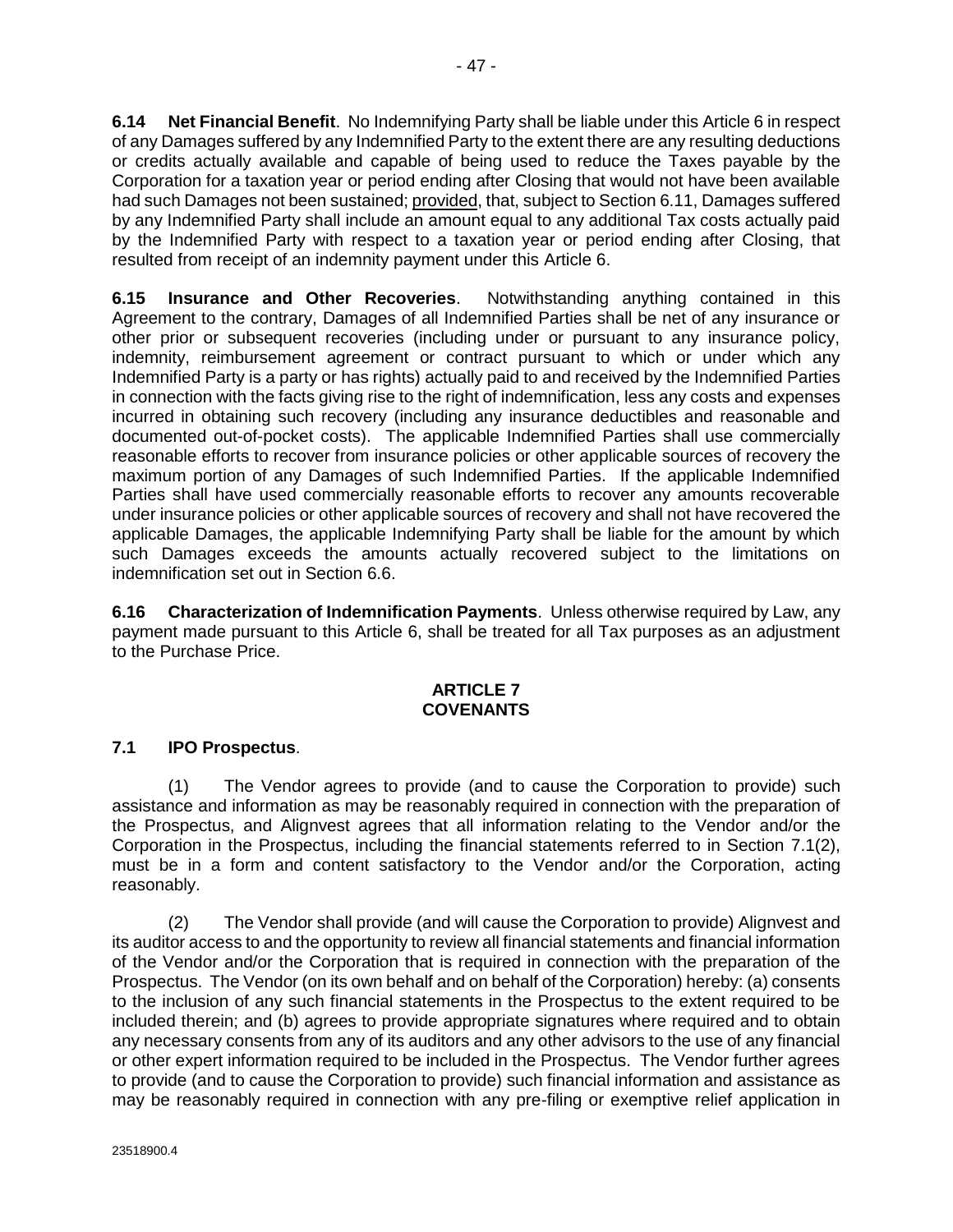<span id="page-55-0"></span>respect of disclosure in the Prospectus and in connection with the preparation of any pro-forma financial statements for inclusion in the Prospectus. The Purchaser shall promptly reimburse the Vendor for all reasonable and documented out-of-pocket costs, other than costs of legal counsel or any amounts that would have been incurred in the ordinary course independent of obligations under this Sectio[n 7.1,](#page-54-0) incurred by the Vendor and Corporation in connection with the compliance by the Vendor with its obligations under this Section [7.1,](#page-54-0) up to a maximum aggregate amount of \$100,000.

(3) Alignvest and Sagicor shall jointly seek to ensure that the Prospectus complies in all material respects with Applicable Law, does not contain any misrepresentations, and is in a form satisfactory to the Toronto Stock Exchange and to the Alignvest Securities Authorities in order to obtain a receipt from the Alignvest Securities Authorities in respect thereof. For greater certainty, the Vendor and/or the Corporation shall not be responsible for any information or financial statements in the Prospectus other than Scotia Information pursuant to Section [3.1\(24\).](#page-38-0) As between the parties hereto, the Purchaser shall be entitled to rely on the representations and warranties of the Vendor in Section [3.1\(24\).](#page-38-0) For greater certainty, in no case shall the Vendor and/or the Corporation be responsible for any *pro forma* financial statements included in the Prospectus.

(4) Alignvest shall give the Vendor and/or the Corporation and its auditors and legal counsel a reasonable opportunity to review and comment on drafts of the Prospectus and other related documents as it relates to the Corporation or the Scotia Information, and shall give reasonable consideration to any comments made by the Vendor and/or the Corporation and its auditors and legal counsel and agrees that, without prejudice to the representations and warranties set out in Sectio[n 3.1\(24\),](#page-38-0) all information relating to the Vendor and/or the Corporation included in the Prospectus must be in a form and content satisfactory to the Vendor and/or the Corporation, acting reasonably.

(5) The Vendor covenants to re-certify or update the Scotia Information, as required and requested by the Purchaser upon reasonable notice, for any Prospectus.

# **7.2 Financing Cooperation**.

(1) Prior to the Closing, the Vendor shall (and shall cause the Corporation to), at the sole cost and expense of the Purchaser (subject to Section [7.2\(2\)](#page-56-0) below), use their commercially reasonable efforts to cause the applicable officers, Employees and advisors, including legal and accounting, of the Corporation, to cooperate with the Purchaser as necessary in connection with the arrangement of any financing as may be customary and reasonably requested by the Purchaser (provided that such requested cooperation does not unreasonably interfere with the ongoing operations of the Corporation), including using their commercially reasonable efforts to: (a) participate at reasonable times in a reasonable number of meetings, presentations and due diligence sessions; (b) assist the Purchaser and any financing sources in the preparation of bank information memoranda, private placement memoranda and similar documents for any portion of financing; (c) take all corporate actions reasonably requested by the Purchaser to permit the consummation of a financing and to permit the proceeds thereof to be made available to the Purchaser at Closing; (d) execute and deliver any customary credit agreements and pledge and security documents and otherwise reasonably facilitate the granting of a security interest (and perfection thereof) in collateral, guarantees, mortgages, other definitive financing documents or other certificates, customary closing certificates (including a solvency certificate) and documents as may be reasonably requested by the Purchaser (provided that no obligation of the Corporation under any agreement or financing document contemplated in this Section 7.2(1) shall be effective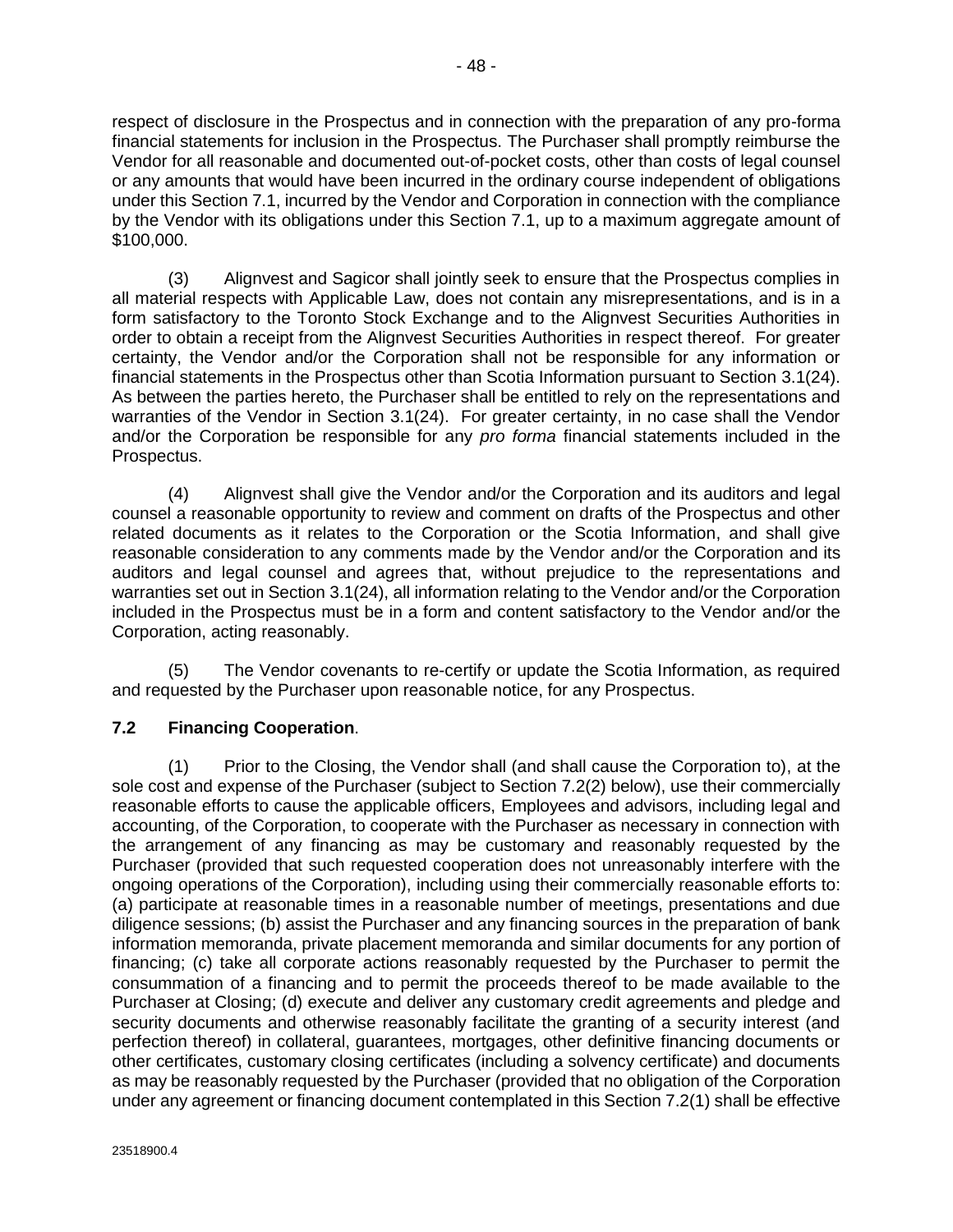<span id="page-56-0"></span>until Closing); (e) obtain customary authorization letters with respect to the bank information memoranda and consents of accountants to the use of their reports in any materials relating to a financing; and (f) cooperate reasonably with the due diligence of financing sources, to the extent customary and reasonable and to the extent not unreasonably interfering with the business of the Corporation; provided, however, that the Vendor and the Corporation shall not be obligated to provide or be responsible for any post-Closing or *pro forma* statements, information, or adjustments desired to be incorporated into any information used in connection with procurement of the financing unless already required to be provided by the Vendor for the Prospectus.

(2) The Purchaser shall promptly reimburse the Vendor for all reasonable and documented out-of-pocket costs incurred by the Corporation or the Vendor in connection with such cooperation (it being understood and agreed, however, that the Purchaser shall not be responsible for any amounts that would have been incurred in connection with the transactions contemplated hereby regardless of efforts to obtain financing, or otherwise incurred independently of the transactions contemplated hereby).

(3) In the event that the minimum cash requirement in section 7.03(E) of the Signing Date Sagicor Arrangement Agreement is not met due to excessive redemptions of Alignvest Class A Shares, (a) Alignvest shall use reasonable commercial efforts to seek to obtain additional debt or equity or other financing sufficient to restore Alignvest's cash level to meet such minimum cash requirement, or make other appropriate arrangements to seek to complete the Sagicor Acquisition Closing, and (b) Sagicor shall use reasonable commercial efforts to cooperate with Alignvest's efforts to seek to obtain such financing.

**7.3 Access for Integration Planning**. During the Interim Period, subject to the requirements of Applicable Law and any confidentiality obligations or restrictions on access contained in any Contract, the Vendor shall give, or cause to be given, to the Purchaser and its Representatives reasonable access during normal business hours, on not less than two Business Days' notice, to the Corporation, the Business, including the Books and Records, the Real Property (together with any existing surveys and title opinions in the Corporation's possession), the property subject to Leases and current members of the management team of the Corporation or the Business, in each case as the Purchaser reasonably requires solely for the purpose of enabling the Purchaser to plan and implement its integration strategy as of the Closing for the Business. The Vendor may in its sole discretion refuse to provide access or information if it is not satisfied that such information or access is required for the purposes of the Purchaser's integration planning. Such investigations shall be carried out during normal business hours and without undue interference with the operations of the Corporation and the Business, and the Vendor shall co-operate in facilitating such access and investigations. Notwithstanding anything to the contrary in this Agreement, neither the Vendor nor the Corporation shall be required to disclose any information to the Purchaser if such disclosure would, in the Vendor's sole discretion: (a) cause significant competitive harm to the Vendor if the transactions contemplated by this Agreement are not consummated; (b) jeopardize any solicitor-client or other privilege; or (c) contravene any Applicable Law, fiduciary duty or binding agreement entered into prior to the date of this Agreement. Prior to the Closing, without the prior written consent of the Vendor, which may be withheld for any reason, the Purchaser shall not contact any suppliers to, or customers of, the Corporation and the Purchaser shall have no right to perform invasive or subsurface investigations of the Real Property. The Vendor may establish access protocols and designate access coordinators to further supplement the terms of this Sectio[n 7.1](#page-54-0) and the Purchaser agrees to be bound by and comply with such further terms. Notwithstanding the generality of the foregoing, all information received pursuant to this Section [7.1](#page-54-0) shall be held in confidence in accordance with the Confidentiality Agreements.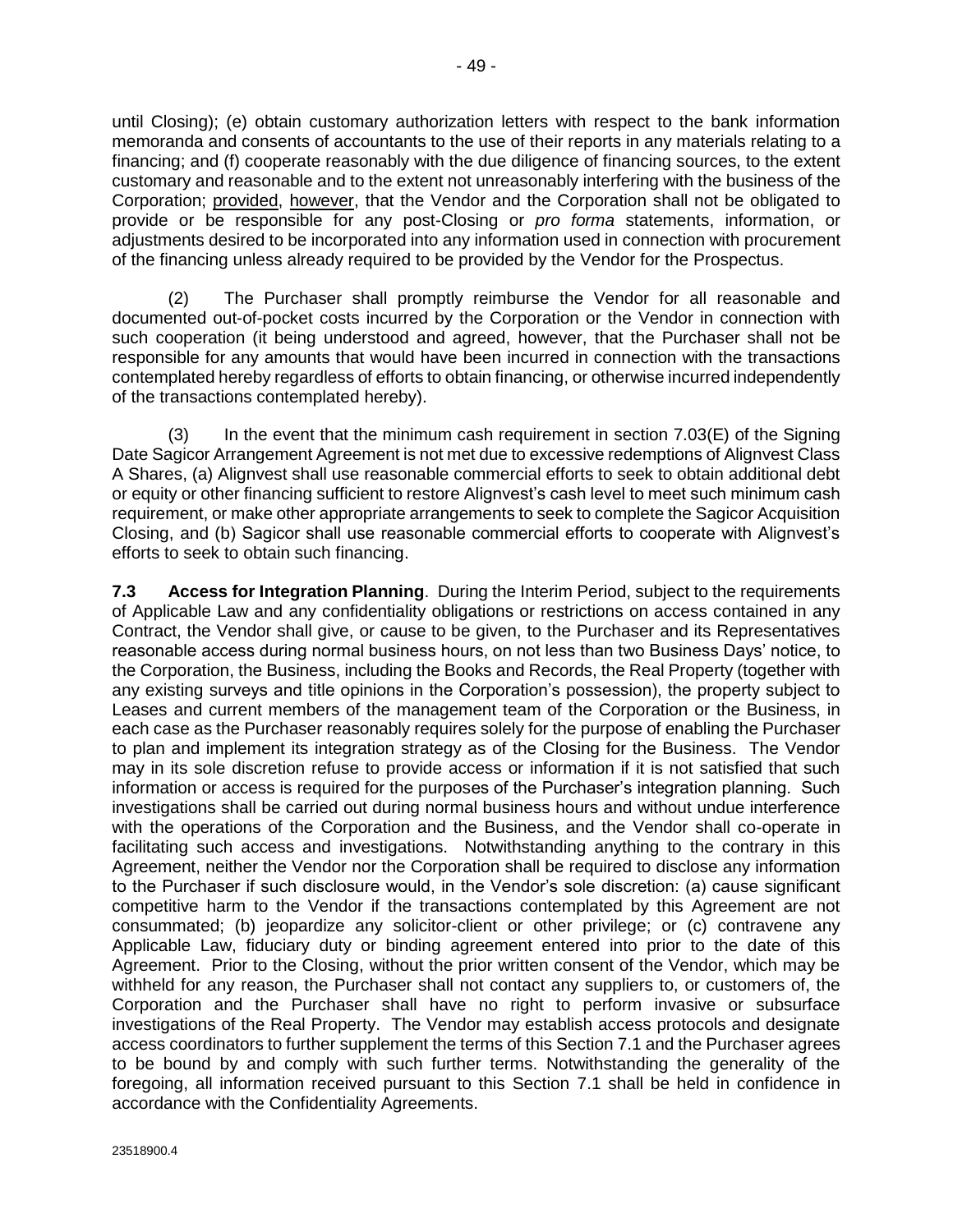<span id="page-57-0"></span>**7.4 Transaction Personal Information**. The Purchaser shall collect Transaction Personal Information prior to Closing only as necessary for purposes related to the transactions contemplated by this Agreement and for the completion of such transactions. The Purchaser shall not disclose Transaction Personal Information to any Person other than to its Representatives who are evaluating and advising on the transactions contemplated by this Agreement. The Purchaser shall not, following the Closing, without the consent of the individuals to whom such Personal Information relates or as permitted or required by Applicable Law, use or disclose Transaction Personal Information for purposes other than those for which such Transaction Personal Information was collected by the Vendor or the Corporation prior to the Closing, and shall give effect to any withdrawal of consent made in accordance with Privacy Law.

The Purchaser shall protect and safeguard the Transaction Personal Information against unauthorized collection, use or disclosure, as provided by Privacy Law. The Purchaser shall cause its Representatives to observe the terms of this Section 7.4 and to protect and safeguard Transaction Personal Information in their possession. If the Vendor or the Purchaser terminates this Agreement as provided herein, the Purchaser shall promptly deliver to the Vendor all Transaction Personal Information in its possession or in the possession of any of its Representatives, including all copies, reproductions, summaries or extracts thereof.

**7.5 Action During Interim Period.** During the Interim Period, except as otherwise expressly set forth in Schedule 7.5 and Section [7.6,](#page-60-0) as required by Applicable Law or as consented to in writing in advance by the Purchaser (such consent not to be unreasonably withheld, conditioned or delayed, and in the event the Purchaser does not acknowledge receiving a request for consent within 10 Business Days after such consent is requested in writing by the Vendor, the Purchaser shall be deemed to have consented to such request) or as otherwise contemplated, permitted or required by this Agreement or the Transaction Agreements,

- (a) subject to Section 7.5(b), the Vendor shall use its commercially reasonable efforts to cause the Corporation to carry on its business in all material respects in the Ordinary Course of Business and use commercially reasonable efforts to preserve intact its current business organization, keep available the services of its current key officers and other key Employees and maintain its existing material business relationships with customers, suppliers, distributors, licensors (of Intellectual Property material to the conduct of the Business), and others having material business dealings with the Corporation; and
- (b) notwithstanding Section 7.5(a), the Vendor shall not, directly or indirectly, cause or permit the Corporation do any of the following:
	- (i) amend any Constitutive Documents of the Corporation in any respect that would be material to the Purchaser;
	- (ii) grant any options to acquire capital stock in the Corporation or grant to any Person any right to acquire any ordinary shares in the capital stock of the Corporation;
	- (iii) (A) directly or indirectly issue, sell or grant any Corporation Securities or any other equity interests in the Corporation, (B) redeem, purchase or otherwise reacquire any issued and outstanding Corporation Securities, or (C) subdivide, consolidate or reclassify any Corporation Securities;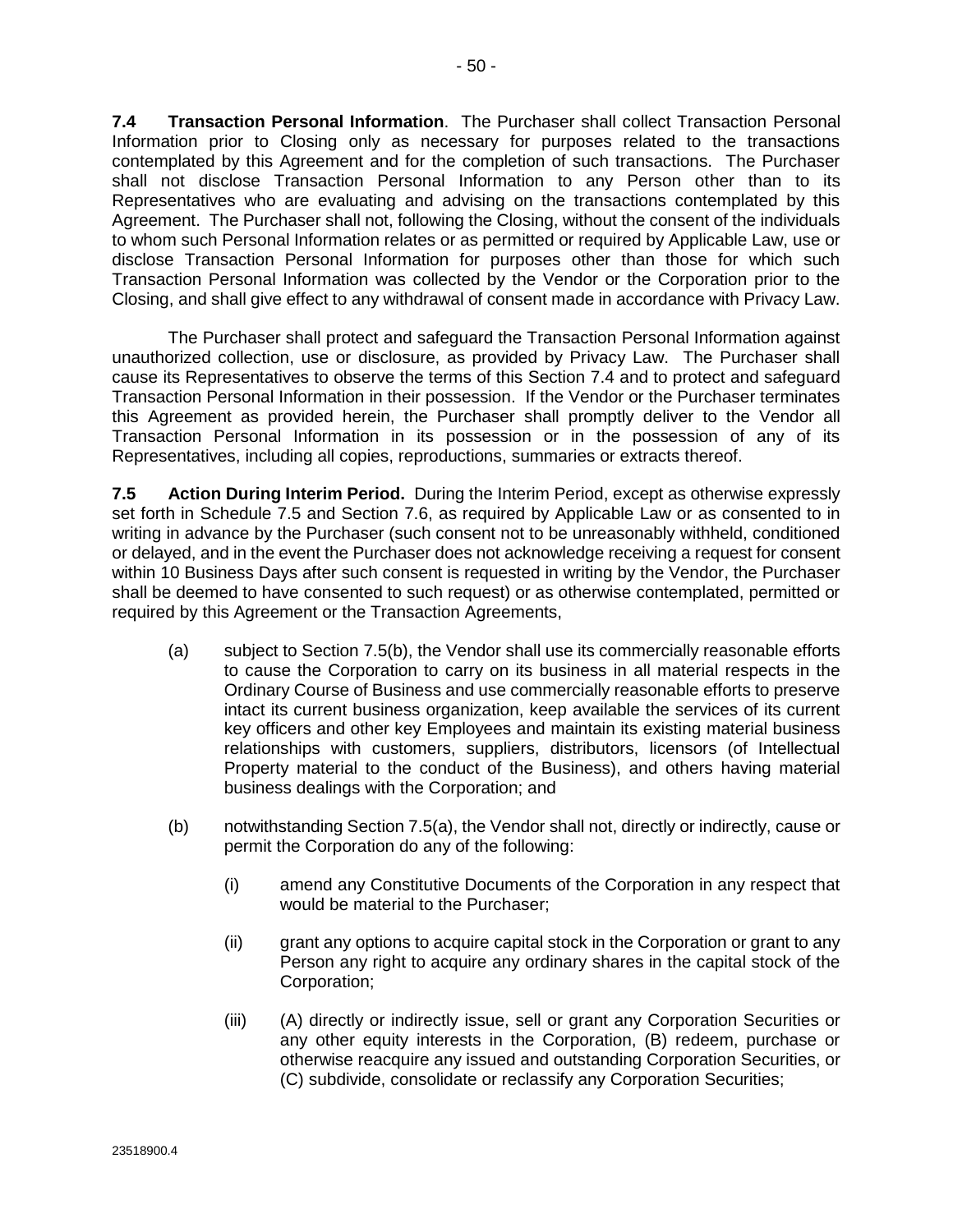- (iv) declare, set aside, make or pay any dividend or other distribution, whether payable in cash, shares, property or otherwise, in respect of the Shares;
- (v) make, by contribution to capital, property transfers, purchase of securities or otherwise, any material investment (other than investments in marketable securities and cash equivalents) in any Person, other than investment portfolio transactions in the Ordinary Course of Business;
- (vi) sell, license, pledge, dispose of or lease any property, right or other asset (in each of the foregoing, excluding Intellectual Property) to any Person, except in each case for properties, rights or assets: (A) sold, licensed, leased or disposed of by the Corporation in the Ordinary Course of Business (including investment portfolio transactions); or (B) that are not material to the Business;
- (vii) lend money to any Person, other than (A) advances to its Employees in the Ordinary Course of Business, (B) in connection with loan transactions to customers in the Ordinary Course of Business or (C) in connection with investment portfolio transactions in the Ordinary Course of Business;
- (viii) except (A) for indebtedness that is outstanding as of the date hereof, (B) in connection with transactions in the Ordinary Course of Business (including investment portfolio transactions, banking arrangements with other financial institutions or customers, insurance premium financing arrangements, or hedging arrangements), (C) for indebtedness to fund the investments, (D) for obligations in respect of letters of credit, surety bonds and similar instruments entered into in the Ordinary Course of Business, and in each case guarantees thereof, incur any indebtedness for borrowed money (including by way of issuing any debt securities), or assume, guarantee or endorse, or otherwise as an accommodation become responsible for, any material indebtedness for borrowed money;
- (ix) except as contemplated by Section [7.6,](#page-60-0) (A) pay any bonus or make any profit-sharing payment to, or increase the amount of the wages, salary, commissions, fringe benefits or other compensation (including equitybased compensation) or remuneration payable to, any of its Employees, former Employees, consultants, former consultants or directors, except that the Corporation may provide any routine salary increases to its Employees in the Ordinary Course of Business and in connection with the Corporation's customary employee review process and may make customary bonus and profit-sharing payments in accordance with plans or arrangements existing on the date hereof, (B) hire any employee with an annual base salary in excess of \$100,000, except (1) for employees hired pursuant to offers of employment outstanding on the date hereof or (2) in order to fill a position vacated after the date hereof to the extent necessary to fulfill an essential function or retain any independent contractor, or, except in the Ordinary Course of Business or for cause, terminate the employment or services of any director, officer, Employee or consultant or (C) except as required by any Contract in effect on the date hereof, grant or pay any change of control, severance, retention or termination compensation or benefits to, or increase in any manner the change of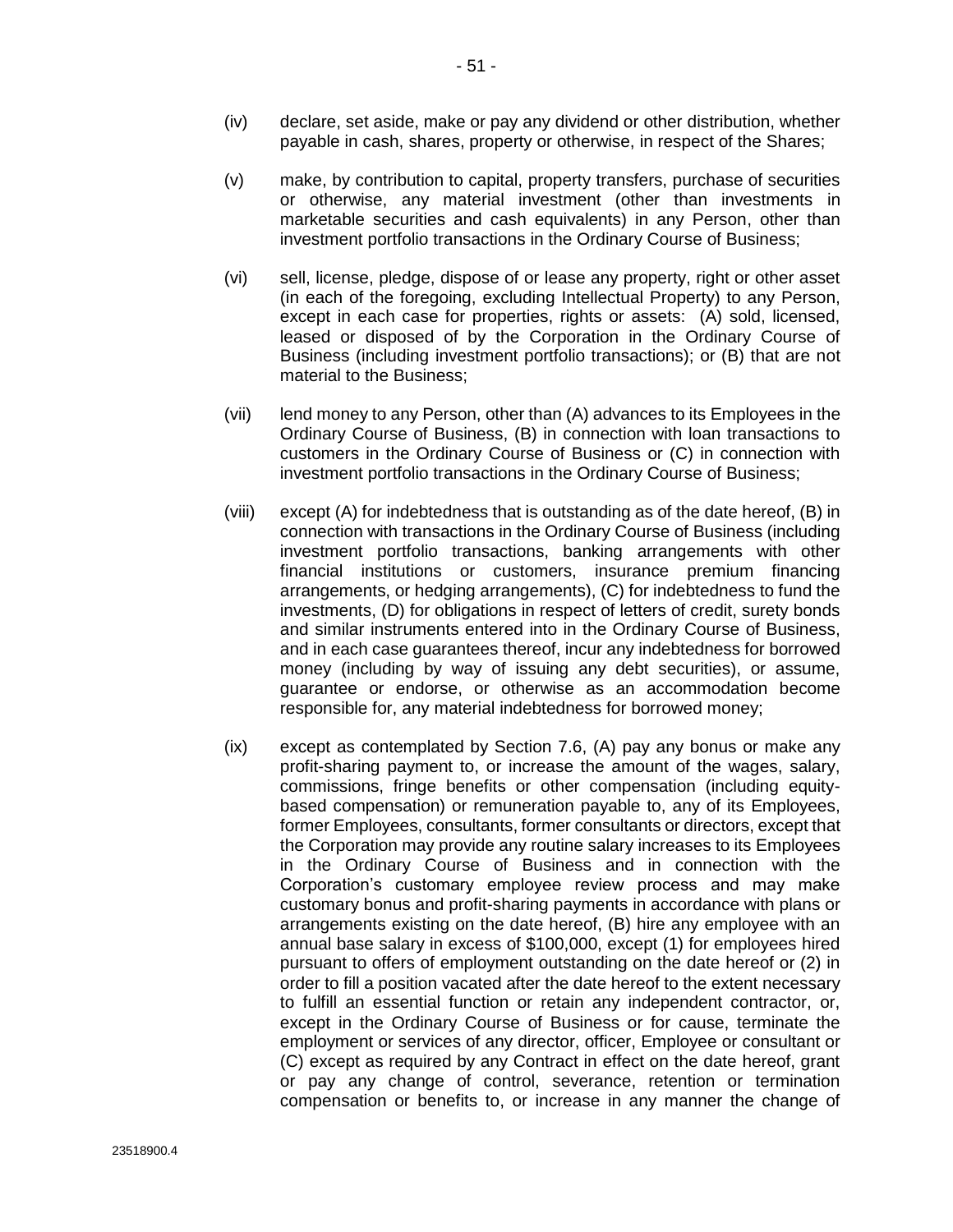control, severance or termination compensation or benefits of, any director, officer, Employee, consultant or former Employee or consultant;

- (x) make any material changes to its methods of accounting or accounting practices, except as required by IFRS;
- (xi) make any material changes to the actuarial assumptions or methods used by the Business other than changes in the Ordinary Course of Business that are consistent with accepted actuarial practice;
- (xii) commence, settle, compromise or otherwise resolve any Proceeding, except: (A) with respect to routine matters in the Ordinary Course of Business, (B) in such cases where the Corporation reasonably determines in good faith that the failure to commence suit would result in a material impairment of a valuable aspect of its Business, or (C) in connection with a breach of this Agreement;
- (xiii) (A) make, change or revoke any Tax election or adopt or change any method of Tax accounting, (B) settle or compromise any liability with respect to Taxes or surrender any claim for a refund of Taxes, (C) file any amended Tax Return or (D) consent to any extension or waiver of the limitations period applicable to any claim or assessment with respect to Taxes;
- (xiv) make any capital expenditure other than (A) in the Ordinary Course of Business and to the extent not exceeding \$100,000 in the aggregate or (B) as set forth in the Budgets;
- (xv) except as contemplated by Section [7.6,](#page-60-0) (A) enter into or terminate (other than expiration in accordance with its terms) any Material Contract or other Contract that would constitute a Material Contract if entered into prior to the Agreement Date or (B) modify or amend or renew (other than renewal in accordance with its terms and in the Ordinary Course of Business consistent with past practice), or waive any material right or remedy under, any Material Contract;
- (xvi) distribute or dispose of Investment Assets other than (A) in the Ordinary Course of Business consistent with past practice, or (B) in accordance with the principles outlined on Schedule 7.5(b)(xvi);
- (xvii) authorize any of, or commit, resolve or agree in writing or otherwise to take any of, the foregoing actions.
- (c) Notwithstanding anything to the contrary contained in this Section 7.5, Purchaser acknowledges that it is anticipated, and permitted hereunder, that the shareholders of the Corporation pass a resolution (in writing or at a duly convened meeting) at or prior to Closing adopting a new name which shall exclude the word "Scotia" or any Vendor Marks, and shall seek the written approval of the Registrar of Companies to the adoption of such new name; provided, that the Vendor has received the written approval of the Purchaser, not to be unreasonably withheld, to such name.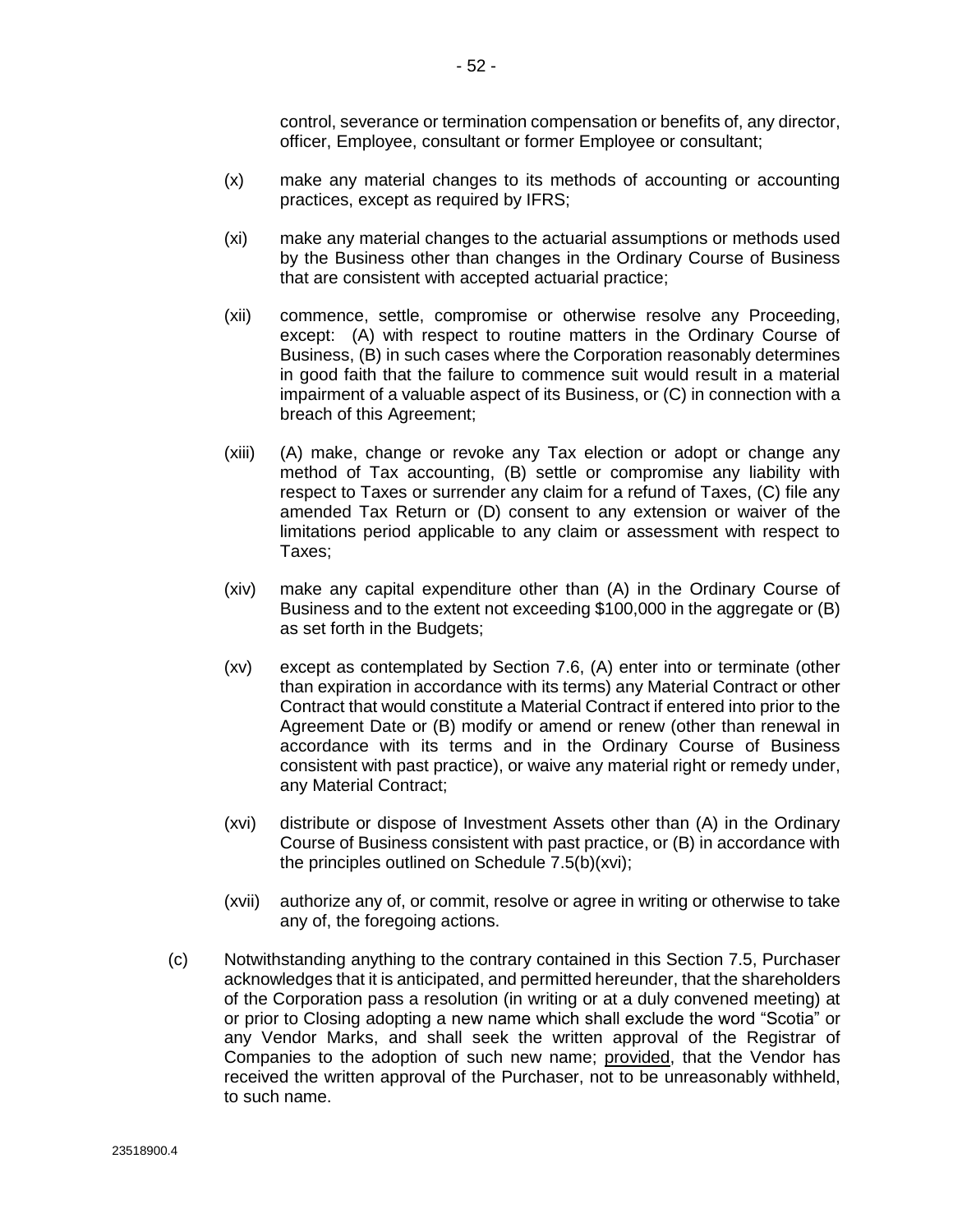<span id="page-60-0"></span>(1) Subject to Section [7.6\(5\),](#page-61-0) the Purchaser shall prepare offers of employment, on behalf of the Corporation, for those Employees listed on an employee list to be provided by the Vendor as soon as practicable following the date hereof, which offers shall be made to such Employees at least two (2) weeks prior to the Closing Date, provided that such Employees are still employed by the Vendor on such date (such Employees, the "**Offered Employees**") with employment to be effective as of the Closing and conditional on the Closing. Such offers shall be on terms, which are, at a minimum, in the aggregate equal to or better and without any break in service between employment with the Vendor and employment with the Corporation, and provide past service recognition to the extent such past service factors into compensation, pension and benefit plans, and rights on termination.

(2) The Vendor and the Purchaser shall reasonably cooperate to effect an orderly transition of the Offered Employees to employment with the Corporation as contemplated by Section 7.6(1). Without limiting the generality of the foregoing, the Vendor and the Purchaser shall reasonably cooperate with respect to the communication of the offers of employment to the Offered Employees prior to the Closing, which shall include the Vendor providing the names and contact information of such employees to the Purchaser upon request. The Vendor shall be provided with a reasonable opportunity to review and comment on offers of employment (and other information as reasonably requested by the Vendor to consider the Purchaser's compliance with Section 7.6(1)), made to the Offered Employees in advance of their distribution, which comments will be considered by the Purchaser in good faith.

(3) Effective as of the Closing Date, the Offered Employees who become employed by the Corporation shall cease to participate in the Employee Plans and all other benefit plans, programs and arrangements of the Vendor. The benefits accrued by each such Offered Employee who participates in a pension plan maintained by Vendor shall be fully vested on Closing. The Vendor shall ensure that all Employee and employer contributions to the pension plan have been paid up to the Closing Date.

(4) Purchaser shall or shall cause the Corporation to provide each of the Offered Employees who become employed by the Corporation participation in employee pension, benefit and welfare plans, policies and practices in accordance with Section 7.6(1). With respect to each such employee benefit plan, policy and practice made available or applicable to such Offered Employees from and after the Closing Date, the Purchaser and the Corporation shall cause all such Offered Employees to receive credit for all service with the Vendor and its Affiliates and predecessors prior to the Closing Date, for all purposes (including eligibility to participate, vesting credit, eligibility to commence benefits, and benefit accrual), except as would otherwise result in the duplication of any benefit and, where any such plan, policy or practice contains any preexisting condition exclusion to coverage, evidence of insurability provision, actively at work requirement or waiting period, continued employment or other service requirement that did not exist or had been waived or otherwise satisfied under the corresponding Employee Plan, the Purchaser and the Corporation shall ensure that such exclusion, evidence of insurability provision, actively at work requirement, waiting period, continued employment or other service requirement is waived with respect to the Employees. For greater certainty, the Employee Plans and other benefit plans, programs and arrangements of the Vendor shall have no liability for claims incurred by any Offered Employee who becomes employed by the Corporation or his or her dependant or beneficiary on or after the Closing Date. For purposes of this Section 7.6(4), claims shall be considered to be incurred as follows: (a) health and dental care benefits, upon provision of the services, materials or supplies comprising any such benefits, (b) short-term and long-term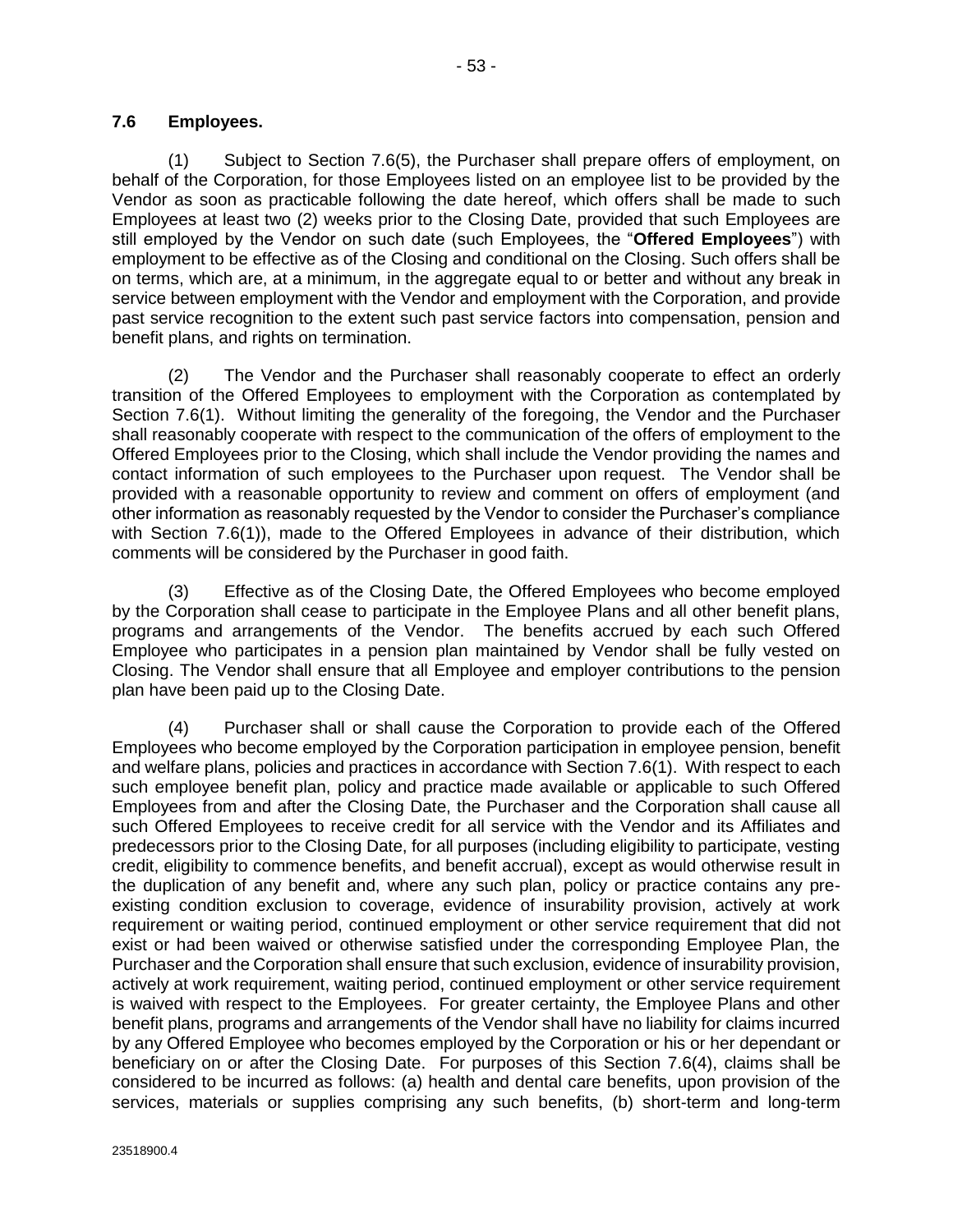<span id="page-61-0"></span>disability, upon the date of diagnoses of the illness or other event giving rise to such claim, and (c) life insurance and accidental death and dismemberment insurance, upon the death, illness, dismemberment, injury or accident giving rise to such claim.

(5) Notwithstanding Section [7.6\(1\),](#page-60-0) as soon as practical following the date hereof, the Vendor and the Purchaser will undertake consultations to evaluate and determine, acting reasonably and in good faith, whether it would be advantageous to the Parties for the Vendor to transfer to, or continue the employment of the Offered Employees with, the Corporation following the date of such determination, and in any event prior to the Closing, with such transfer or continuation to be on identical terms of employment but with notice of the transactions contemplated by this Agreement and information regarding the Offered Employees' post-Closing compensation package, which will be in accordance with terms required pursuant to the final sentence of Section [7.6\(1\)](#page-60-0) (the "**Pre-Closing Transfer**"). The determination required by this Section 7.6(5) shall be made by the Parties having regard to whether the Pre-Closing Transfer will: (a) result in lower costs and expenses for the Parties; (b) minimize the risk of liability exposure of the Vendor and/or the Purchaser to claims from the Offered Employees (including termination payments and benefits); (c) facilitate an orderly transition for the Offered Employees; and (d) not unduly or unreasonably delay the completion of the transactions contemplated by this Agreement. To the extent that the Vendor and Purchaser agree to proceed with the Pre-Closing Transfer, the Purchaser shall be relieved of its obligations pursuant to Section [7.6\(1\)](#page-60-0) and Section [7.6\(2\),](#page-60-0) and the Vendor and the Purchaser shall reasonably cooperate to effect the Pre-Closing Transfer in accordance with this Section 7.6(5).

(6) The Vendor acknowledges that the Vendor's accrued pension liabilities for Seconded Employees currently take into account the impact on the Employees' pension entitlements of projected salary increases over the Employees' expected period of employment with the Vendor. However, pension entitlements of the Seconded Employees under the Vendor's pension plan who become employed by the Corporation will not in fact increase after Closing because only increases in salary while employed by the Vendor are actually recognized in the Vendor's pension plan. In recognition of this "break in the salary link", the Vendor will pay an amount to a Seconded Employee, conditional upon him/her accepting an offer of employment with the Corporation referred to in Section [7.6\(1\)](#page-60-0) or Section 7.6(5), determined by the Vendor on a reasonable basis, that takes into account the fact the actual liability for the Seconded Employees' accrued pension benefits at Closing will be less than the liability for such pension benefits as reflected in the Financial Statements due to the use of salary projections in calculating the liabilities for financial statement purposes.

# **7.7 Filings with Governmental Authorities**.

### (1) *Required Regulatory Approvals.*

- (i) As soon as practicable following the date of this Agreement (as is prudent taking into account the timing of the Sagicor Acquisition Closing), the Purchaser or the Vendor, or, if required, both, shall make or file with the applicable Governmental Authority such applications, and related submissions, to obtain the Required Regulatory Approvals.
- (ii) With respect to the Required Regulatory Approvals required to be obtained by Purchaser, the Purchaser shall use its commercially reasonable efforts to obtain (and the Vendor shall and shall cause the Corporation to use its reasonable commercial efforts to assist the Purchaser to obtain) such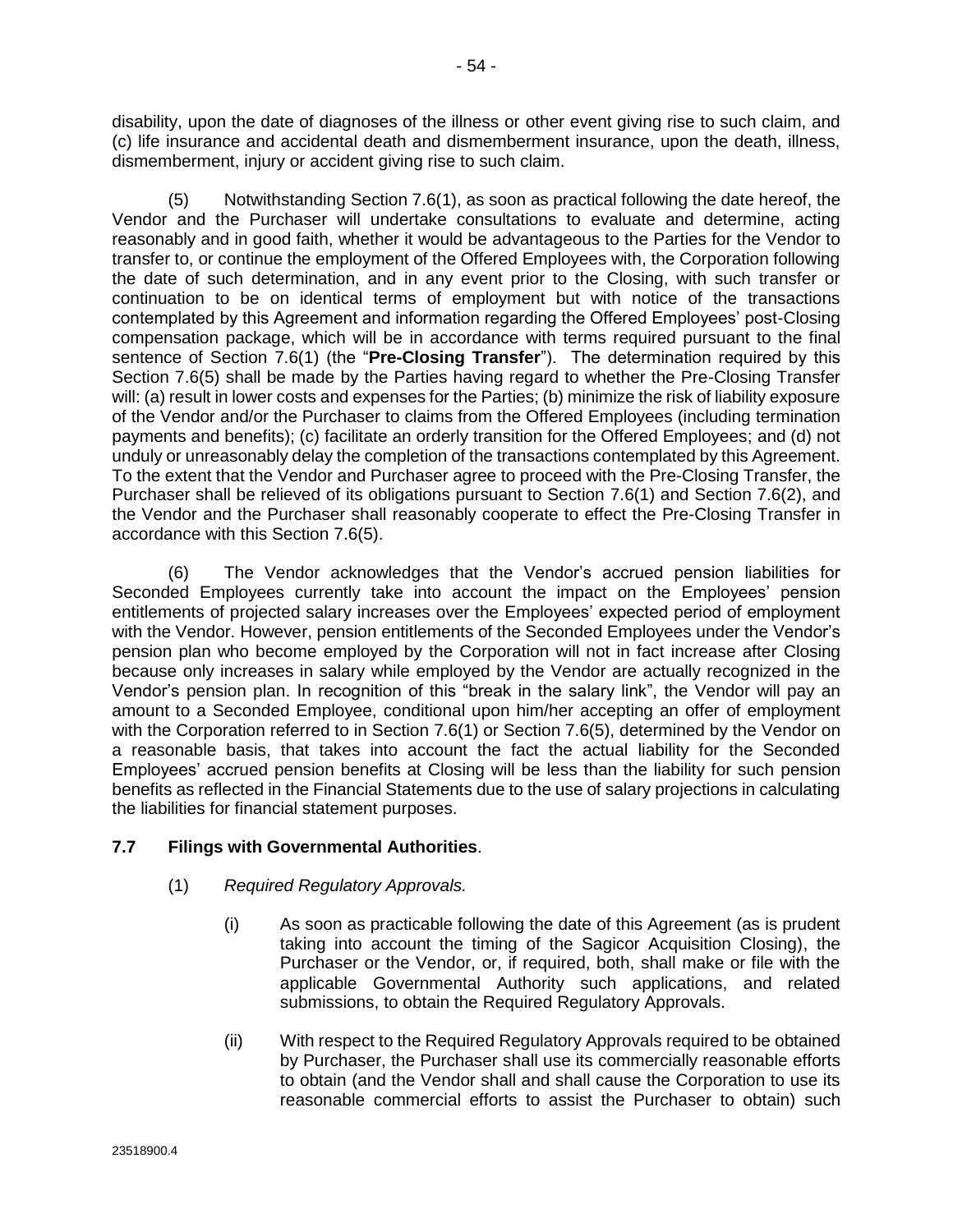- 55 -

Required Regulatory Approvals as soon as is reasonably practicable after the date of this Agreement. For greater certainty, in connection with obtaining the Required Regulatory Approvals, the commercially reasonable efforts of the Purchaser shall include proposing, negotiating, agreeing to or effecting, by undertaking, consent agreement, hold separate agreement or otherwise:

- (A) the sale, divestiture, licensing or disposition of all or any part of the assets of the Purchaser, Alignvest or their Affiliates;
- (B) the termination or amendment of any existing contractual rights, relationships and obligations, or entry into or amendment of any licensing arrangements of the Purchaser, Alignvest and their Affiliates; and
- (C) the taking of any action that, after consummation of the transactions contemplated by this agreement, would limit the freedom of action of, or impose any other requirement on the Purchaser, Alignvest or their Affiliates with respect to the operations of the Purchaser, Alignvest or their Affiliates;

provided, that Purchaser shall not be required to undertake any of the actions listed under items (A) through (C) of this paragraph to obtain the Required Regulatory Approvals if such actions could reasonably be expected to have a material adverse effect on the core business (including either the insurance or bank business) of the Purchaser, its Affiliates, the Corporation, or Sagicor Group Jamaica Limited or any of its wholly-owned subsidiaries, as currently carried out by the Purchaser, its Affiliates, the Corporation or Sagicor Group Jamaica Limited or any of its wholly-owned subsidiaries, as the case may be, in Trinidad and Tobago.

(iii) Other Regulatory Approvals. As soon as practicable following the date of this Agreement (as is prudent taking into account the timing of the Sagicor Acquisition Closing), the Parties shall make such other applications to obtain all other Regulatory Approvals and in doing so, each Party will use its commercially reasonable efforts and keep the other Party informed as to the status of those applications. Notwithstanding the generality of the foregoing, the Purchaser shall make commercially reasonable efforts to cooperate with and facilitate the Vendor's application process for a licensed insurance entity in Trinidad and Tobago, as contemplated by Sections [5.1\(4\)](#page-44-0) and [5.3\(4\);](#page-45-0) provided, however, that the Purchaser shall not be responsible for any filing, application or similar fees**.**

(2) *Information and Requests.* The Vendor and the Purchaser shall furnish each other or the applicable Governmental Authority with such information and assistance as the other Party or Governmental Authority may reasonably request in order to obtain a Regulatory Approval. For greater certainty, the Vendor shall not be required to provide to any Person any of its Tax Returns or any Tax Returns of any of its Affiliates (other than the Corporation). All requests and enquiries from any Governmental Authority shall be dealt with by the Purchaser and the Vendor in consultation with the other.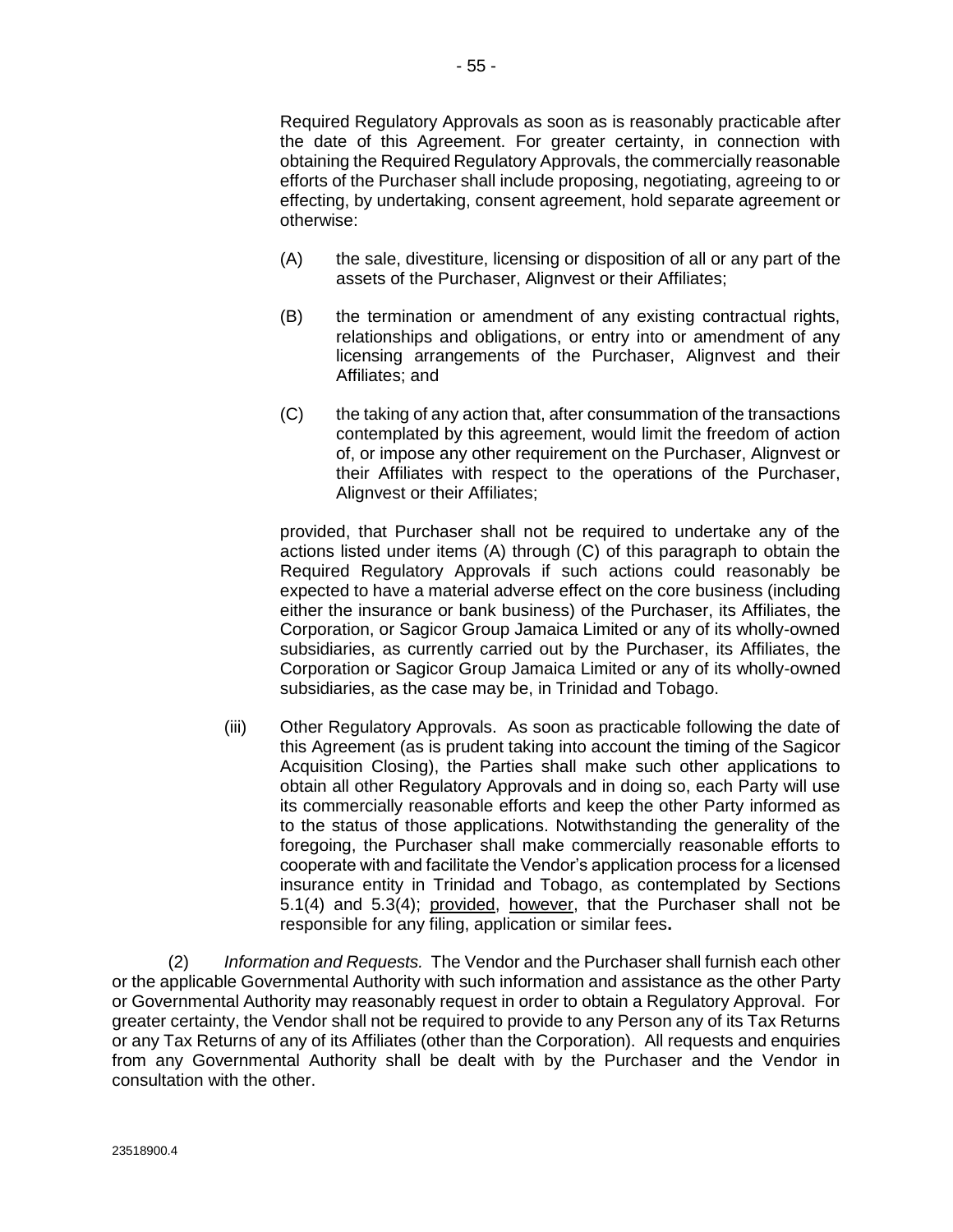(3) *Requirements and Restrictions with respect to Required Regulatory Approvals.* With respect to obtaining the Required Regulatory Approvals, the Parties shall:

- (a) not extend or consent to any extension of any applicable waiting period or enter into any agreement with a Governmental Authority to not consummate the transactions contemplated herein, except with the prior written consent of the other Party;
- (b) promptly notify each other of substantive written communications of any nature from a Governmental Authority relating to the Required Regulatory Approvals and provide the other Party with copies thereof, except to the extent of competitively sensitive information, which competitively sensitive information will be provided only to the external legal counsel or external expert of the other Party and shall not be shared by such counsel or expert with any other Person;
- (c) respond as promptly as reasonably possible to any inquiries or requests received from a Governmental Authority in respect of the Required Regulatory Approvals;
- (d) permit the other Party to review in advance any proposed substantive written communications of any nature with a Governmental Authority in respect of the Required Regulatory Approvals, and provide the other Party with final copies thereof, except to the extent of competitively sensitive information, which competitively sensitive information will be provided only to the external legal counsel or external expert of the other Party and shall not be shared by such counsel or expert with any other Person; and
- (e) not participate in any substantive meeting or discussion (whether in person, by telephone or otherwise) with a Governmental Authority in respect of the Required Regulatory Approvals unless it consults with the other Party in advance and gives the other Party the opportunity to attend and participate thereat (except where a Governmental Authority expressly requests that the other Party should not be present at the meeting or discussion or part or parts of the meeting or discussion, or except where competitively sensitive information may be discussed, commercially reasonable efforts will be made to allow external legal counsel to participate).

(4) *Filing Fees.* All filing fees and applicable Taxes in respect of any filing made with a Governmental Authority in order to obtain the Required Regulatory Approvals or other Regulatory Approvals shall be shared equally by the Purchaser and the Vendor, provided that each of the Purchaser and the Vendor shall be responsible for its own legal fees relating to the foregoing.

**7.8 Exclusivity**. During the Interim Period, none of the Vendor or the Corporation shall (and the Vendor and the Corporation shall cause their respective Affiliates and Representatives not to), directly or indirectly: (a) solicit, initiate or encourage (including by way of furnishing any information relating to the Corporation), or induce or take any other action which could reasonably be expected to lead to the making, submission or announcement of, any proposal or inquiry that constitutes, or could reasonably be likely to lead to, an Acquisition Proposal; (b) other than informing Persons of the provisions contained in this Section 7.8, enter into, continue or participate in any discussions or any negotiations regarding any Acquisition Proposal or otherwise take any action to facilitate or induce any effort or attempt to make or implement an Acquisition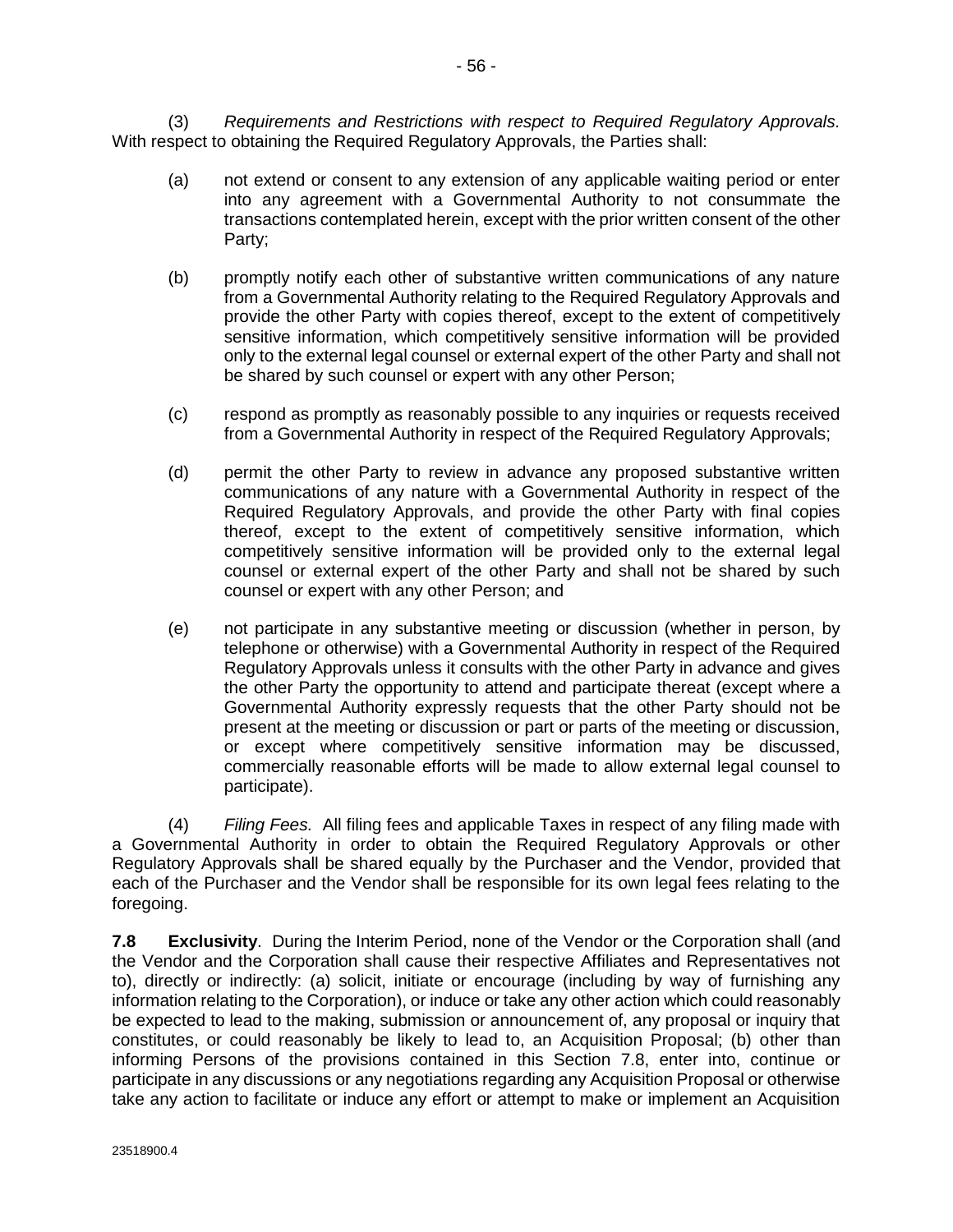Proposal; (c) approve, endorse, recommend or enter into any Acquisition Proposal or any letter of intent, memorandum of understanding or Contract contemplating an Acquisition Proposal or requiring the Corporation or the Vendor to abandon or terminate its obligations under this Agreement, or (d) agree, resolve or commit to do any of the foregoing. The Vendor and the Corporation agree to notify the Purchaser immediately if any Person makes any proposal, offer, inquiry or contact with respect to an Acquisition Proposal and provide the Purchaser with a description of the material terms and conditions thereof, including the identity of such Person. The Vendor and the Corporation shall immediately cease and cause to be terminated any existing discussions with any Person (other than the Purchaser) concerning any proposal relating to an Acquisition Proposal. With respect to the Persons with whom discussions or negotiations have been terminated, the Vendor and the Corporation shall use their respective commercially reasonable efforts to obtain the return or destruction of, in accordance with the terms of any applicable confidentiality agreement, any confidential information previously furnished to any such Person by the Vendor, the Corporation or any of their respective Representatives. The Vendor

shall not, and shall cause the Corporation not to, release any Person from, or waive any provision of, any confidentiality or standstill agreement to which the Vendor or the Corporation is a party, and that relates to an Acquisition Proposal without the prior written consent of the Purchaser.

**7.9 Related Party Transactions**. Subject to any contractual arrangements to be made in connection with the Transaction Agreements, the Vendor shall take, or cause the Corporation to take, all necessary actions to terminate prior to the Closing all Contracts between Vendor or any Affiliate thereof (other than the Corporation), on the one hand, and the Corporation, on the other hand, except for those Contracts set forth on Schedule [4.2\(j\).](#page-42-0)

# **7.10 Tax Matters.**

(1) *Stub Period Tax Returns.* The Purchaser shall cause to be prepared at the Corporation's expense and filed on a timely basis all Tax Returns for the Corporation for (a) any Pre-Closing Tax Period for which Tax Returns are not required to be filed as of the Closing Date and (b) for any Straddle Period for which Tax Returns are required to be prepared and filed (all Tax Returns referred to in clause (a) and (b) above collectively being referred to herein as the **"Stub Period Returns"**). The Purchaser shall prepare each Stub Period Return on a basis consistent with (i) Applicable Law, (ii) the Closing Date Balance Sheet, and (iii) the past practices and procedures of the Corporation. The Purchaser shall provide to the Vendor for its review a draft of each Stub Period Return no later than 30 days in the case of an income Tax Return, and 20 days in the case of any other Tax Return, prior to the due date for filing such Tax Return with the appropriate Governmental Authorities. The Vendor shall notify the Purchaser in writing within 10 days in the case of an income Tax Return, and 5 days in the case of any other Tax Return, after delivery to it of a Stub Period Return if it has any comments with respect to items set forth in such Stub Period Return, including the substance of its comments. The Purchaser shall accept the Vendor's comments to any Stub Period Return provided they are reasonable and consistent with Applicable Law. The Tax Returns shall be filed on a basis that reflects the Vendor's comments. The Purchaser will cause the Corporation to timely file all Stub Period Returns in the form provided to the Vendor by the Purchaser, and to remit any Taxes shown as owing on such Stub Period Returns on a timely basis.

(2) *Payment of Stub Period Returns*. Other than Taxes which were taken into account in computing the Closing Date Excess Capital, the Vendor shall be responsible for (a) all Taxes shown as due on any Stub Period Return for the Corporation for a Pre-Closing Tax Period and (b) with respect to any Stub Period Return for the Corporation for a Straddle Period, Taxes shown as due on such Stub Period Return that are allocable to the portion of the Straddle Period ending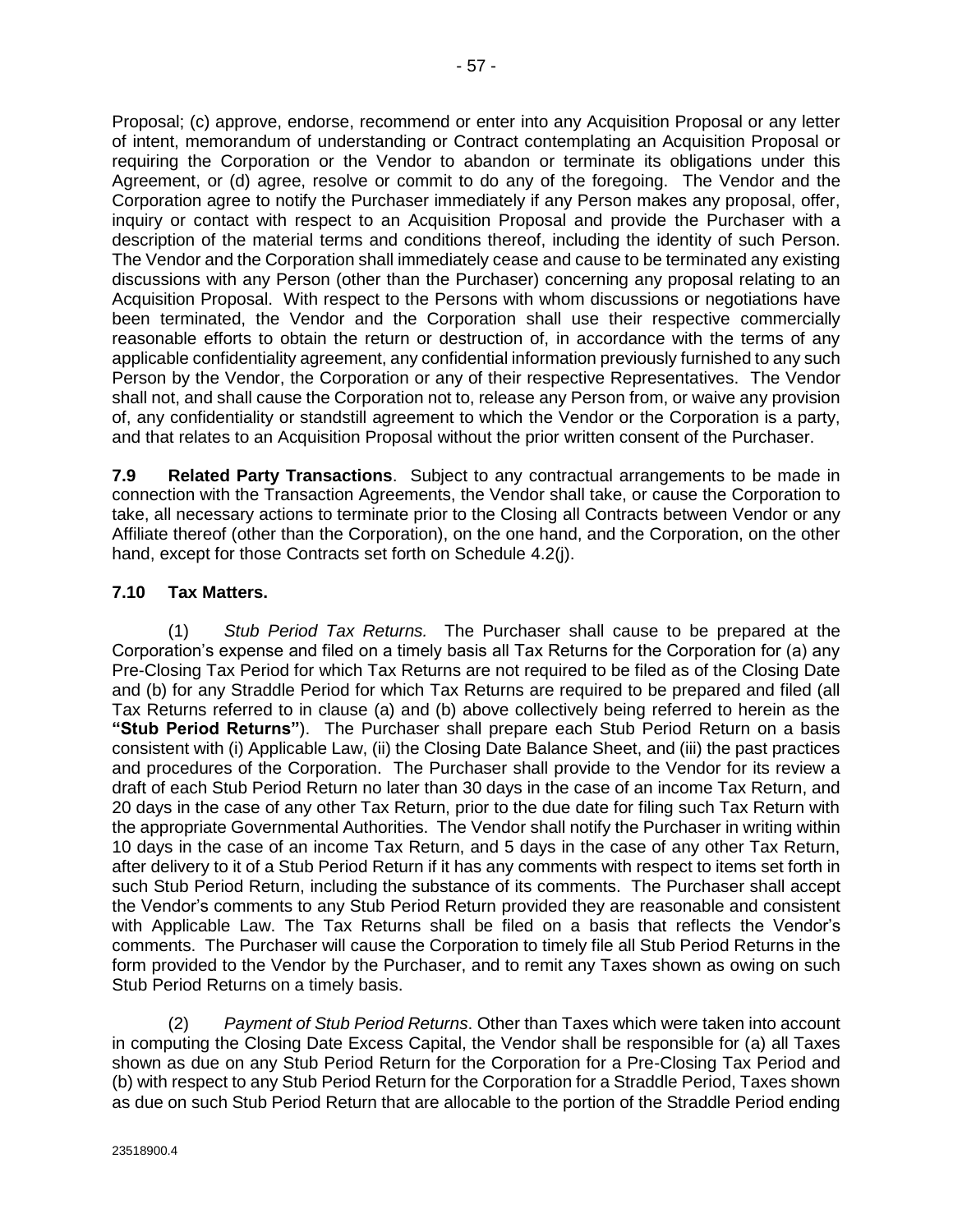<span id="page-65-0"></span>immediately prior to the Closing Date (as determined under Section 7.10(3)). The Vendor shall pay to the Purchaser the amount of any Taxes described in the foregoing sentence at least five days prior to the applicable due date and the Purchaser will cause the Corporation to timely remit any Taxes shown as owing on any Stub Period Return.

(3) *Straddle Periods*. In the case of any Straddle Period, the amount of Taxes shown as due on a Stub Period Return that are allocable to the portion of the Straddle Period ending immediately prior to the Closing Date shall be:

- (a) In the case of Taxes imposed on a periodic basis (such as real or personal property Taxes), the amount of such Taxes for the entire period (or, in the case of such Taxes determined on an arrears basis, the amount of such Taxes for the immediately preceding period) multiplied by a fraction, the numerator of which is the number of calendar days in the Straddle Period prior to the Closing Date and the denominator of which is the number of calendar days in the entire relevant Straddle Period; and
- (b) In the case of Taxes not described in (a) above (such as franchise Taxes, Taxes that are based upon or related to income or receipts, or Taxes that are based upon occupancy or imposed in connection with any sale or other transfer or assignment of property), the amount of any such Taxes shall be determined as if such taxable period ended immediately prior to the Closing Date.

(4) *Cooperation Respecting Tax Matters.* Each Party shall provide reasonable cooperation to the other Party (and following the Closing, the Purchaser shall cause the Corporation to provide reasonable cooperation to the Vendor) and their respective counsel in respect of Tax matters arising under this Agreement, including making available to each other in a timely fashion such data and other information as may reasonably be required for the preparation, review and filing of all Stub Period Returns and in order to contest any Tax matter, prepare for any audit by a Governmental Authority or to pursue any refund including the 2016 Tax Refund, objection or appeal; and preserving such data and other information until the expiry of any applicable limitation period under Applicable Law with respect to such Stub Period Returns of the Corporation; provided that, for the avoidance of doubt, neither the Vendor nor any Affiliate of the Vendor shall have any obligation to provide or make available to any Person all or any portion of any Tax Return of the Vendor or of any Affiliate of the Vendor (other than the Corporation). This Section 7.10(4) is subject to section [7.10\(6\)](#page-66-0) in respect of the 2016 Tax Refund.

(5) *Tax Refunds.* Any refunds including the 2016 Tax Refund or credits of Taxes (including any interest paid or credited with respect thereto net of any Taxes paid by the Corporation on such interest) of, or with respect to, the Corporation for any Pre-Closing Tax Period or the portion of any Straddle Period ending immediately prior to the Closing Date (determined in accordance with 7.10(3)), will be for the account of the Vendor (except to the extent such refunds or credits were reflected on the Closing Date Balance Sheet and reflected in the calculation of Closing Date Excess Capital). The Purchaser shall promptly inform the Vendor of any such refunds or credits to which the Vendor may be entitled hereunder and shall pay to the Vendor an amount equal to the amount of any such refunds or credits within 10 days following the date such refunds were paid to the Corporation or if credited by the relevant Governmental Authority to the Corporation within 10 days following the date such credit was applied by the Corporation in respect of any year of income. Any payment made pursuant to this Section 7.10(5) shall constitute an increase to the Purchase Price.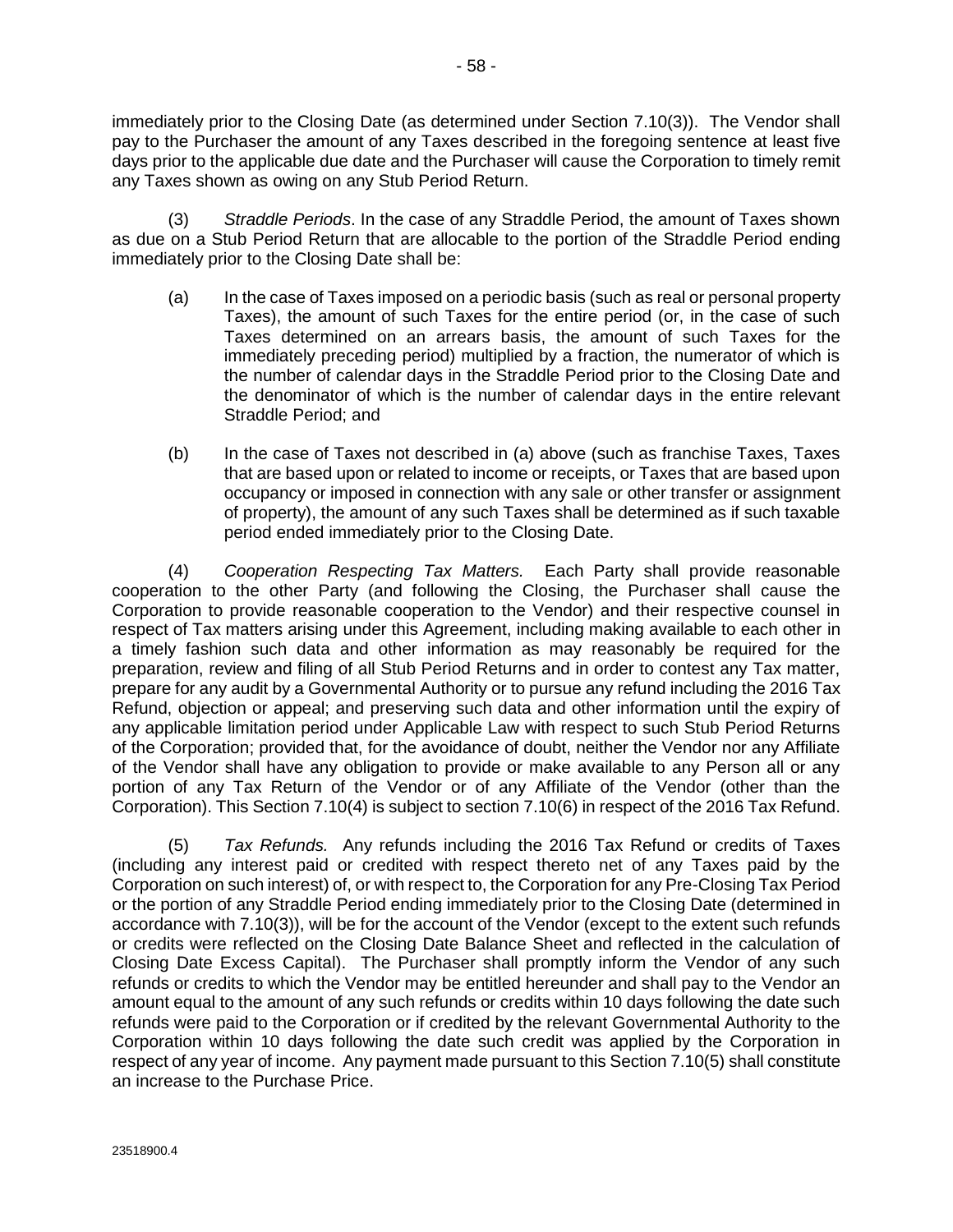<span id="page-66-0"></span>(6) *2016 Tax Refund*. Following the Closing, the Vendor shall have the right to pursue, and the Purchaser shall cause the Corporation to use reasonable commercial efforts to cooperate with the Vendor in pursuing, the 2016 Tax Refund. Without limiting the foregoing, the Vendor shall have the right to make all submissions on behalf of the Corporation to the relevant Governmental Authorities in respect of the 2016 Tax Refund, to conduct meetings and telephone calls with the relevant Governmental Authorities, and to control any audit or other legal Proceeding in respect of the 2016 Tax Refund; provided, that the Purchaser shall have the right to review any such submissions made on behalf of the Corporation to a Governmental Authority in respect of the 2016 Tax Refund and to participate in any such meetings or telephone calls with a Governmental Authority at the Purchaser's sole cost. The Vendor shall have the sole right to determine whether the Corporation shall agree to any adjustment to the 2016 Tax Refund proposed by a Governmental Authority as a result of an audit, or to contest, object or appeal any decision by a Governmental Authority in respect of the 2016 Tax Refund (a "**2016 Tax Refund Contest**"). The Vendor shall control all matters and Proceedings relating to a 2016 Tax Refund Contest; provided, that in the course of exercising such control the Vendor shall not take any actions that would have a material adverse effect on the Purchaser. Each of the Purchaser, the Corporation and Alignvest shall use reasonable commercial efforts to cooperate with the Vendor in accordance with Section [7.10\(4\)](#page-65-0) hereof in obtaining the 2016 Tax Refund or in respect of any 2016 Tax Refund Contest and the Purchaser shall cause the Corporation to provide Vendor with all necessary authorizations, powers of attorney and other necessary documents and assistance to allow Vendor to effectively pursue the 2016 Tax Refund or conduct and control a 2016 Tax Refund Contest. All external costs of the Corporation, the Purchaser or Alignvest incurred at the request of the Vendor in connection with the 2016 Tax Refund or any 2016 Tax Refund Contest shall be reimbursed by the Vendor to the Corporation, the Purchaser or Alignvest, as applicable, within ten Business Days of receipt of notice in writing of such expenses, accompanied by reasonable supporting documentation. To the extent of any inconsistency between this Section 7.10(6) and Section [6.13,](#page-52-0) the provisions of this Section 7.10(6) shall prevail.

(7) Amendments to Tax Returns. Except as required by Applicable Law, none of the Purchaser, the Corporation shall, or cause or permit their Affiliates to, without the prior written consent of the Vendor, (a) refile, amend or otherwise modify any Tax Return of the Corporation filed for a Pre-Closing Tax Period or Straddle Period, or (b) make any Tax election that would have any retroactive effect to any Pre-Closing Tax Period. The Vendor shall have no liability whatsoever resulting from any action by the Purchaser, the Corporation contrary to this Section 7.10(7).

**7.11 Third Party Consents**. The Vendor shall, and the Purchaser shall cooperate, in each case using commercially reasonable efforts, to obtain all material Consents on or prior to Closing, provided however, none of the Vendor, the Corporation or the Purchaser shall be obligated to pay any consideration therefor to any Person.

# **7.12 Access to and Retention of Books and Records after Closing.**

(1) *Access.* The Purchaser shall use reasonable commercial efforts to maintain, and the Vendor and its Representatives shall be allowed reasonable access to, the Books and Records, for a period of seven years from the Closing Date or for such longer period of time as may be required by Applicable Law or in connection with any claim made against the Vendor Indemnified Parties. During such time, the Purchaser shall provide the Vendor and its Representatives with such reasonable assistance, at the expense of the Vendor, as the Vendor and its Representatives may require in connection with the review and use of such Books and Records.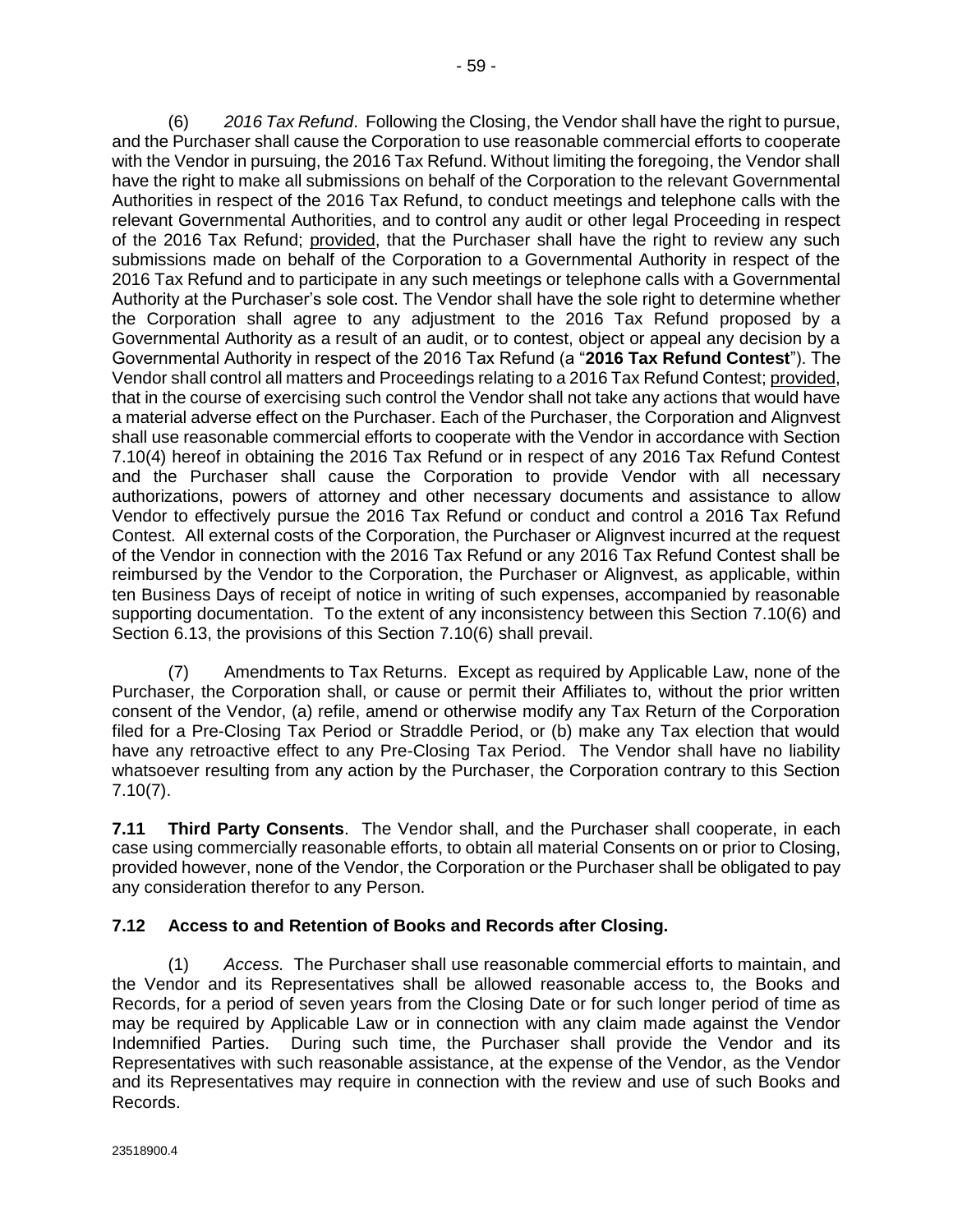<span id="page-67-0"></span>(2) *Retention Rights*. The Purchaser acknowledges that the Vendor shall be entitled to retain copies of any of the Books and Records, in its discretion, acting reasonably, for accounting, tax, litigation and regulatory purposes and, without limiting the generality of the foregoing, the Vendor shall be also entitled to retain copies (electronic or otherwise) of the materials posted to the Data Room or otherwise provided or made available by the Vendor to the Purchaser in connection with the transactions contemplated by this Agreement.

(3) *Excluded Books and Records*. For a period of seven years from the Closing Date, the Vendor shall use reasonable efforts to maintain and provide the Purchaser with reasonable access to the Excluded Books and Records promptly upon the Purchaser's reasonable request and, to the extent requested by the Purchaser, promptly produce copies of those portions of the Excluded Books and Records which are related to the Business of the Corporation even if not exclusively or primarily related to the Business of the Corporation (with such redactions or deletions as may be necessary to exclude such information not primarily related to the Business of the Corporation).

**7.13 Sagicor Acquisition Agreement**. Sagicor and Alignvest each covenant to consult with the Vendor and consider, in good faith, the comments provided by the Vendor prior to amending the Sagicor Arrangement Agreement in a manner that would reasonably be expected to cause the transactions contemplated by this Agreement not to be consummated, though, for greater certainty, the prior consent of the Vendor shall not be required for such amendment.

# **7.14 Trademarks and Other Intellectual Property.**

(1) The Purchaser acknowledges and agrees that, it is not acquiring any rights in or to any Excluded Intellectual Property, and following the Closing, none of the Purchaser or any of its Affiliates shall have any right, title or interest in or to, or right to use, and the Purchaser covenants that it and its Affiliates will not hereafter adopt, use, apply to register or register, or authorize others to adopt, use, apply to register or register, any Trademarks consisting of, incorporating or confusingly similar to any Vendor Marks except as expressly permitted by the Transition Services Agreement or Distribution Agreement. Nothing in this Agreement shall prevent (x) the Purchaser and its Affiliates from adopting, using, applying to register or registering any Trademark consisting of or containing any generic term contained in any Vendor Mark registration or application, (y) the Vendor and its Affiliates from adopting, using, applying to register or registering any Trademark consisting of or containing any generic term contained in any Trademark registration or application included in the Intellectual Property, or (z) the Purchaser and its Affiliates from using in the Business any Books and Records rightfully used by the Purchaser and its Affiliates and necessary for the continued operation of the Business notwithstanding that such items may have displayed thereon or embodied therein a Vendor Mark, so long as such use does not constitute use as a Trademark of a Vendor Mark under Applicable Law.

(2) The Purchaser covenants and agrees to, (a) effective as of or immediately following the Closing, change, or cause its applicable Affiliates to change, the name of the Corporation to a name that does not include anything confusingly similar to any Vendor Mark, (b) within 60 days following the Closing, change, or cause its applicable Affiliates to change, the name(s) of the Corporation on Licences or any business name local registrations to name(s) that do not include anything confusingly similar to any Vendor Mark, subject to any requirements of any Governmental Authority for approval of change of such name(s) of the Corporation on Licences or any business name local registrations, and where necessary, such 60 day period shall be extended to comply with requirements of any such Governmental Authority (but further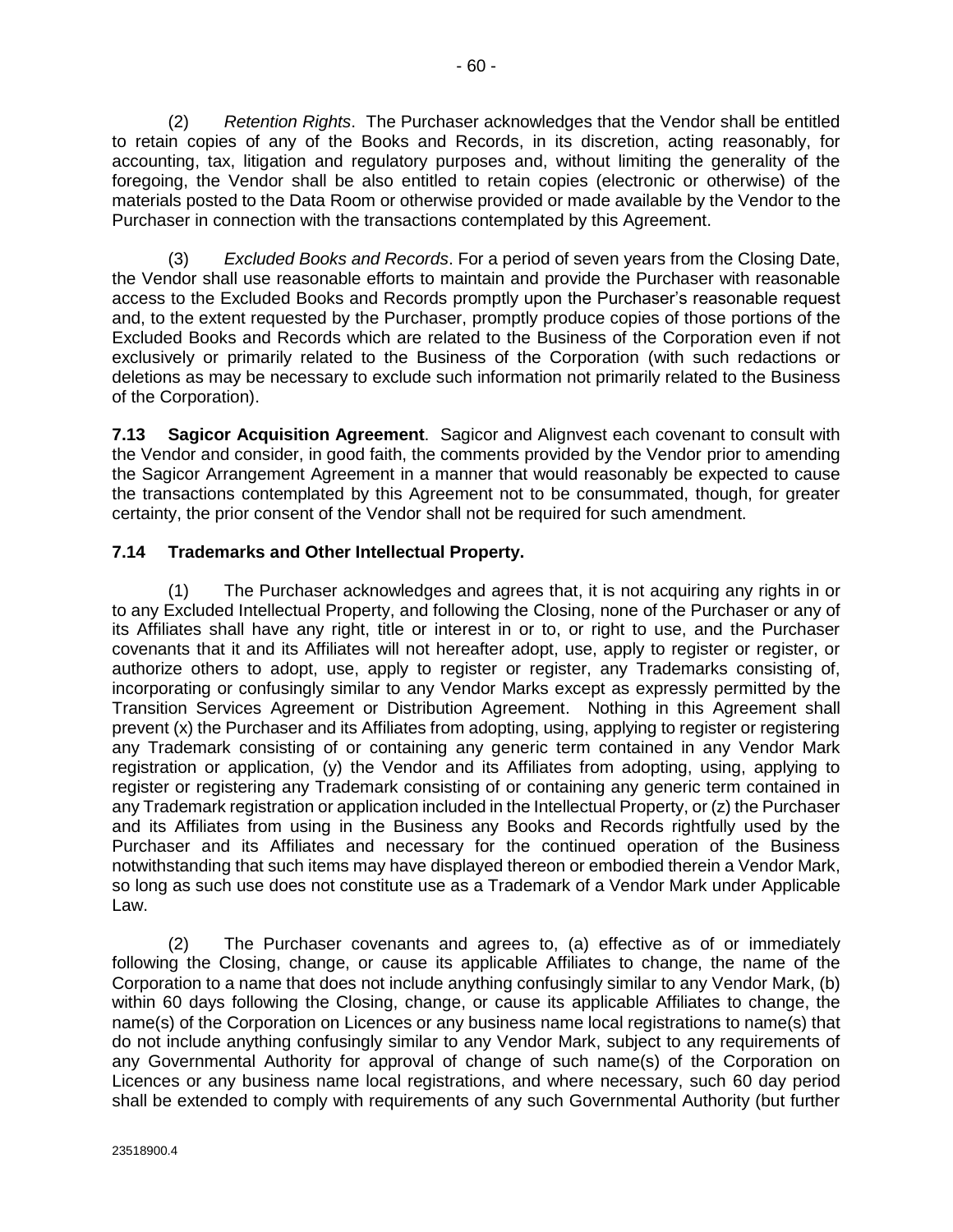subject to the Purchaser's and the applicable Affiliates' use of their reasonable efforts to complete such change of the name(s) of the Corporation on Licences or any business name local registrations as soon as practicable), and (c) at all times following the Closing, refrain from using the current names of the Vendor or any name that includes reference to any Vendor Mark in any materials or assets, except as expressly permitted by the Transition Services Agreement or Distribution Agreement. Prior to the Closing, to the extent permitted or practicable under Applicable Law, the Vendor may file requests to change the name(s) of the Corporation on Licences or any business name local registrations, effective as of the Closing, as part of the requests for the Required Regulatory Approvals pertaining to the Vendor or the Business, and to take all other necessary corporate action to effect such change of names.

(3) The Purchaser acknowledges and agrees that, prior to the Closing, the Vendor and/or its Affiliates shall be permitted to remove from, or obscure in the internal space of, the Business any signage or other displays visible to the public that bear the Vendor Marks.

(4) If at any time following the Closing, any of the Purchaser, the Corporation, the Vendor or any of its Affiliates discovers any Trademark registration or application (including any internet domain name registration) for any Intellectual Property used exclusively by the Business (other than Excluded Intellectual Property) that is owned or registered in the name of any of the Vendor or its Affiliates, the Vendor shall, or shall to the extent practicable cause the applicable Affiliate to, take all actions, including executing any documents, to promptly transfer and assign all right, title and interest in and to such Trademark registrations and applications (including any internet domain name registration) to the Corporation or a designee specified by the Purchaser.

(5) The entirety of this [7.14](#page-67-0) is subject to the terms and conditions of the Distribution Agreement and the Transition Services Agreement.

### **7.15 Release.**

(1) Effective upon the Closing, the Vendor, on its own behalf and on behalf of its Affiliates, heirs, successors, trustees, executors, administrators, assigns and any other Person that may claim by, through or under Vendor (collectively, the "**Releasing Parties**"), hereby (a) irrevocably waives, releases, acquits and forever discharges the Corporation and each of its present and former officers, directors, managers, employees and other agents (collectively, the "**Releasees**") from, any and all claims, demands, rights, causes of action, Proceedings, Orders, remedies, obligations, damages and liabilities of any kind or nature whatsoever, whether absolute, accrued, contingent, known or unknown, fixed or otherwise, disputed or undisputed, liquidated or unliqudated, secured or unsecured, joint or several, vested or unvested, due or to become due, executor, determined determinable or otherwise since the beginning of time and (b) agrees that no Releasing Party will bring or voluntarily participate in or assist any Proceeding that relates to any matter released pursuant to this Section 7.15. Notwithstanding the foregoing, the Releasing Parties do not waive or release (i) any rights based upon, arising out of or relating to rights in favour of the Releasing Parties created pursuant to the terms of this Agreement and the Transaction Agreements, or (ii) any rights to indemnification as a result of such Releasing Party's service as an officer or director of the Corporation pursuant to constituent documents unless such rights to indemnification are related to or arise from a breach of this Agreement or any Transaction Agreement.

(2) It is the intention of the Releasing Parties through this Agreement and with the advice of counsel to fully, finally and forever settle and release the claims set forth above. In furtherance of such intention, the releases herein given shall be and remain in effect as full and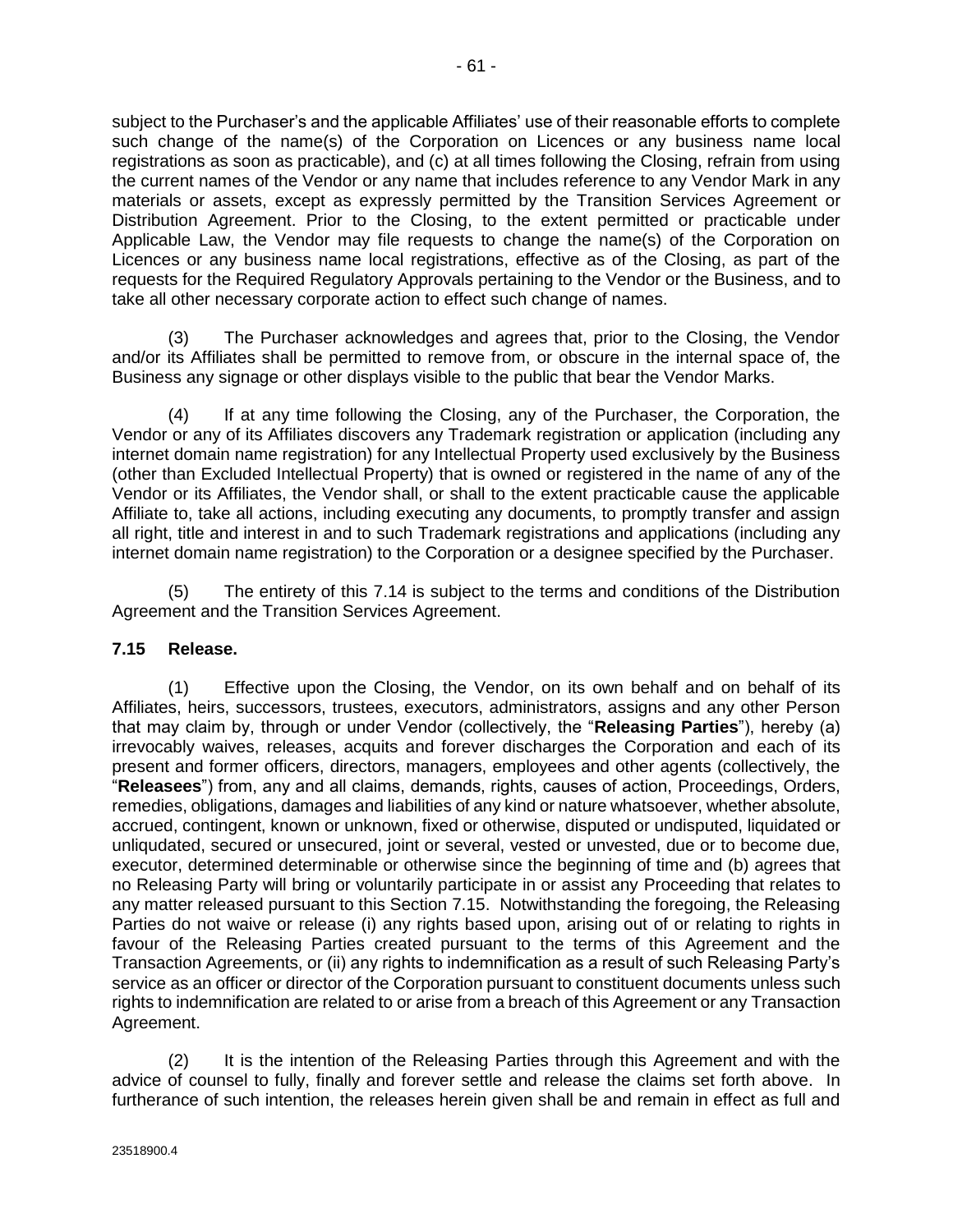<span id="page-69-0"></span>complete releases of such matters notwithstanding the discovery of any additional claims or facts relating thereto.

**7.16 Confidentiality.** Effective as of the Closing, the Vendor hereby assigns to the Purchaser all of the Vendor's right, title and interest in and to any confidentiality agreements entered into by the Vendor (or its Affiliates, officers, directors, managers, employees, attorneys, accountants, consultants, financial advisors, or other agents) and each Person (other than the Purchaser, Alignvest, and their Affiliates, officers, directors, managers, employees, attorneys, accountants, consultants, financial advisors, and other agents) who entered into any such agreement or to whom confidential information of the Corporation was provided in connection with an acquisition transaction or business combination involving the Corporation or its Affiliates. From and after the Closing, the Vendor will take all actions reasonably requested by the Purchaser, at the Purchaser's expense, in order to assist in enforcing the rights so assigned.

#### **ARTICLE 8 TERMINATION**

### **8.1 Grounds for Termination**.

This Agreement may be terminated on or prior to the Closing Date:

- (a) by the mutual written agreement of the Vendor and the Purchaser;
- (b) by written notice from the Purchaser to the Vendor as permitted in Section [5.2;](#page-44-0) or
- (c) by written notice from the Vendor to the Purchaser as permitted in Section [5.4.](#page-46-0)

#### **8.2 Effect of Termination.** If this Agreement is terminated:

- (a) by the Vendor or by the Purchaser under Section 8.1, subject to Section 8.2(b), all further obligations of the Parties under this Agreement shall terminate, except for the obligations under this Article 8 and Section [7.4,](#page-57-0) Section [10.1,](#page-71-0) Section [10.2,](#page-71-0) and Sectio[n 10.6,](#page-74-0) which shall survive such termination; and
- (b) by a Party under Section 8.1(b) or Section 8.1(c) and the right to terminate arose because of a breach of this Agreement by the other Party (including a breach by the other Party resulting in a condition in favour of the terminating Party failing to be satisfied), then, the other Party shall remain fully liable for any and all Damages sustained or incurred by the terminating Party directly or indirectly as a result thereof, subject to the limitations set out in [Article 6.](#page-46-0)

#### **8.3 Termination Fees.**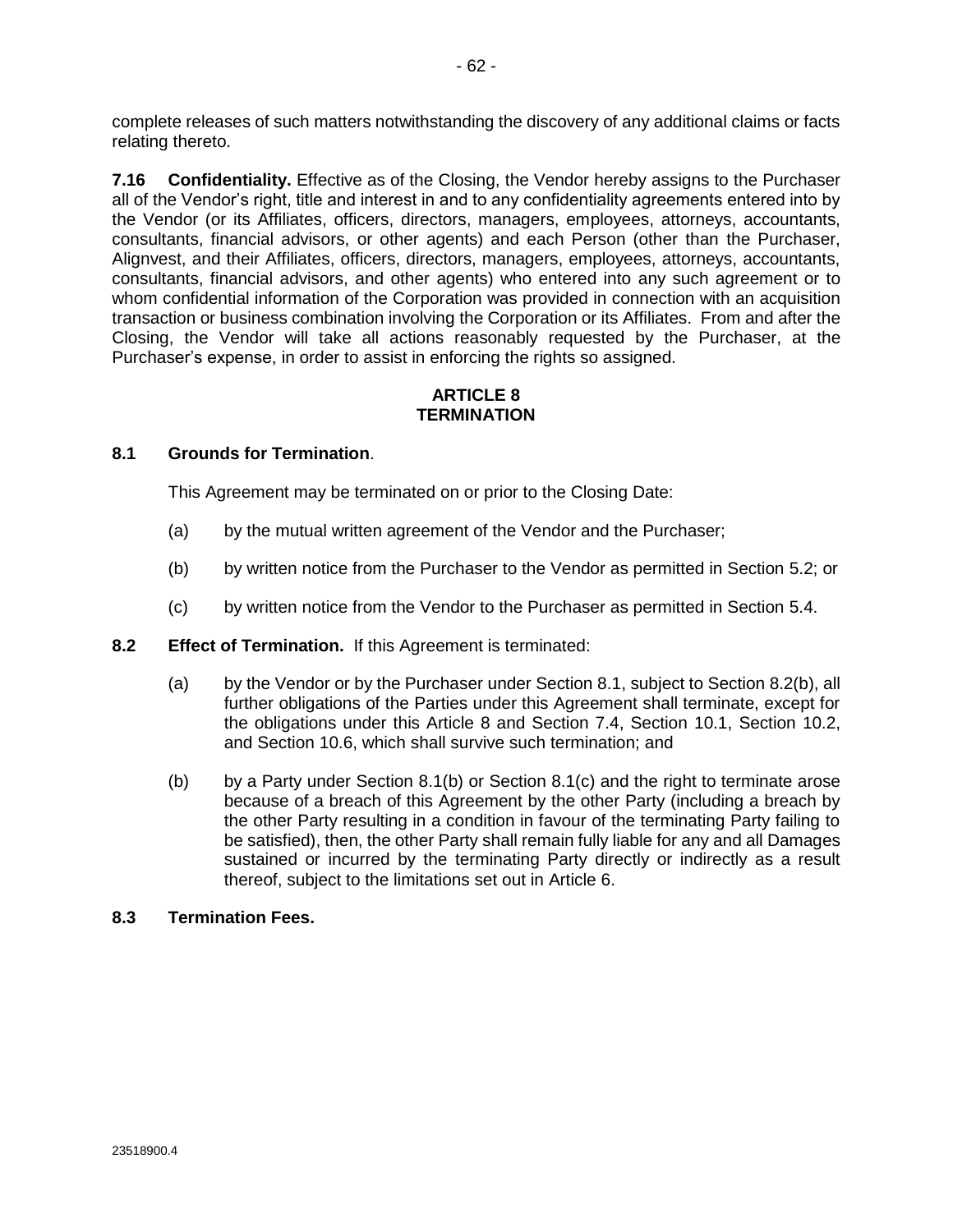<span id="page-70-0"></span>(1) Notwithstanding anything to the contrary in this Agreement (including Section [8.2\)](#page-69-0), if a Termination Fee Event occurs, whichever of the Purchaser or Alignvest is required (or would have been required) to pay the fee or expense reimbursement amount under the Signing Date Sagicor Arrangement Agreement shall pay the Vendor the Termination Fee in accordance with Section 8.3(2).

(2) The Termination Fee shall be paid by the Purchaser to the Vendor by wire transfer of immediately available funds within two Business Days after the date of the Termination Fee Event.

(3) The Purchaser acknowledges that the agreements contained in this Section [8.3](#page-69-0) are an integral part of the transactions contemplated by this Agreement, and that without these agreements the Vendor would not enter into this Agreement, and that the amounts set out in this Section [8.3](#page-69-0) represent liquidated damages which are a genuine pre-estimate of the damages, including opportunity costs, which the Vendor will suffer or incur as a result of the event giving rise to such damages and resultant termination of this Agreement, and is not a penalty. The Purchaser irrevocably waives any right it may have to raise as a defence that any such liquidated damages are excessive or punitive.

(4) The Purchaser agrees that the payment of the Termination Fee pursuant to this Section [8.3](#page-69-0) is in addition to any damages or other payment or remedy to which the Vendor may be entitled, but, for greater certainty, the limitations set out in [Article 6](#page-46-0) shall still be applicable and be inclusive of such Termination Fee, and such Termination Fee shall be deducted from the amount of any Damages sustained by the Vendor.

## **ARTICLE 9 RESTRICTIVE COVENANTS**

**9.1 Non-Competition.** Subject to Section 9.2 and without limiting anything provided for in the Distribution Agreement, the Vendor shall not, and shall ensure that its Affiliates do not, without the prior written consent of the Purchaser, at any time during the Restricted Period, either individually or in partnership or jointly or in conjunction with each other or any Person, as principal, agent, consultant, contractor, employer, employee, investor or shareholder, or in any other manner, directly or indirectly, advise, manage, carry on, establish, acquire control of, be engaged in, invest in, guarantee the debts or obligations of, any Person that operates, is engaged in or has an interest in, a business anywhere within Trinidad and Tobago that engages in the underwriting or manufacturing of insurance (a "**Restricted Business**"). For greater certainty, "Restricted Business" does not include the sales, marketing or distribution of Insurance Contracts or other insurance products and nothing in this Article 9 shall prohibit the Vendor or its Affiliates from entering into an insurance distribution agreement with any other Person in the event that the Distribution Agreement is terminated or is otherwise no longer in effect.

**9.2 Permitted Competition.** Notwithstanding Section 9.1 above, nothing herein shall prohibit the Vendor or its Affiliates from:

- (a) owning, as a passive investor, not more than 5% of the shares or other securities of any class of any publicly traded issuer;
- (b) performing any act expressly required by this Agreement or any other agreement contemplated under this Agreement; or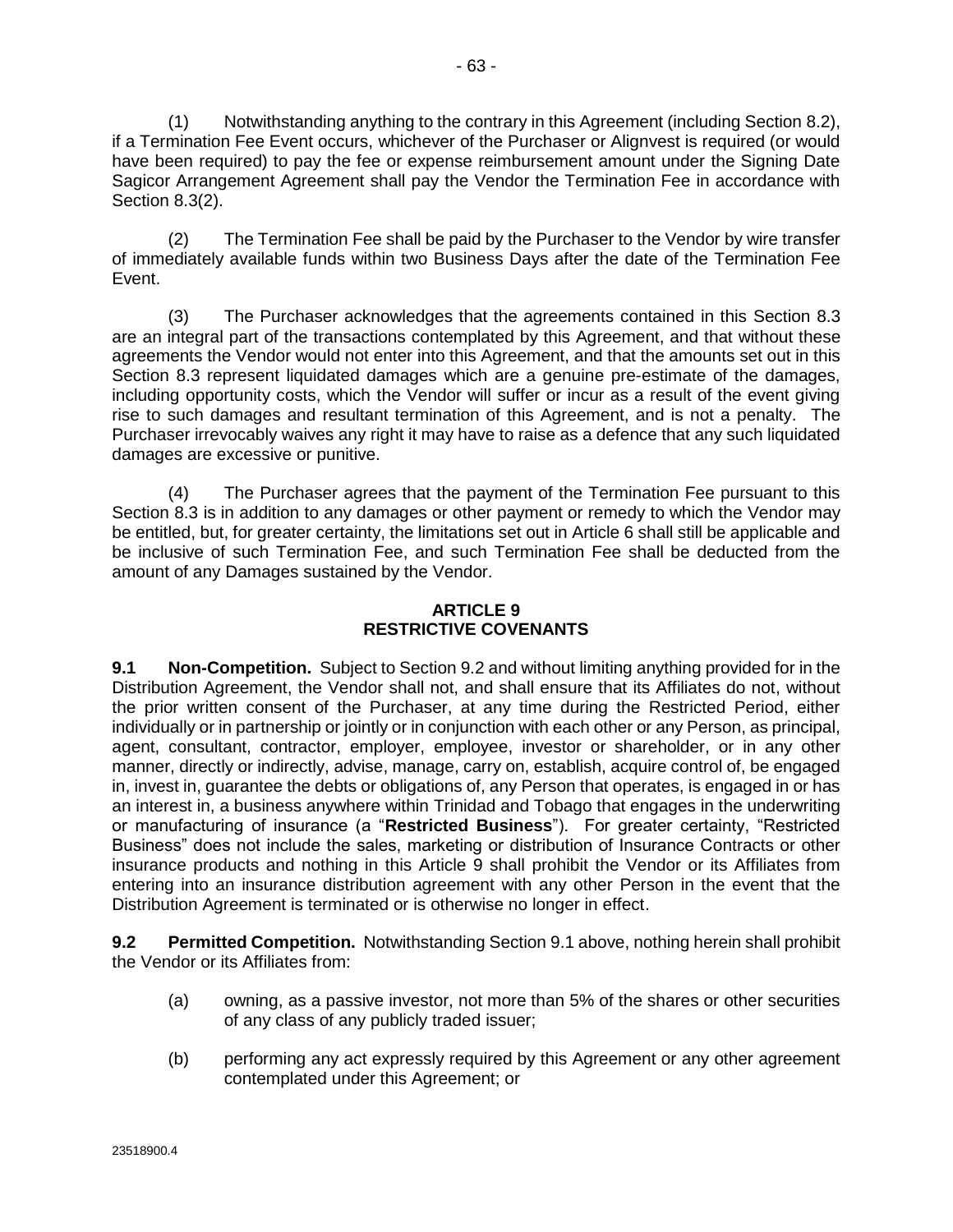<span id="page-71-0"></span>(c) conducting any business other than a Restricted Business, which includes, for greater certainty, the soliciting of existing and prospective customers of the Business, whether in Trinidad and Tobago or elsewhere, in respect of any business other than a Restricted Business.

**9.3 Reasonableness of Restrictions.** The Parties agree that all restrictions in this [Article 9](#page-70-0) are necessary, fundamental and integral to this Agreement and are reasonable and valid.

#### **ARTICLE 10 GENERAL**

**10.1 Expenses.** Except as otherwise expressly provided herein or any Transaction Agreement, each Party shall be responsible for all costs and expenses (including any Taxes imposed on such expenses) incurred by it in connection with the negotiation, preparation, execution, delivery and performance of this Agreement and the transactions contemplated by this Agreement (including the fees and disbursements of legal counsel, bankers, investment bankers, accountants, brokers and other advisers), the Corporation shall not be responsible for or charged any costs incurred by the Vendor in connection with the negotiation, preparation, execution, delivery and performance of this Agreement (in the case of the Corporation, to the extent such costs are incurred prior to or at Closing) and the transactions contemplated by this Agreement (including the fees and disbursements of legal counsel, bankers, investment bankers, accountants, brokers and other advisers).

**10.2 Payment of Transfer Taxes**. Taxes payable by the Vendor pursuant to Applicable Law shall be paid by the Vendor and stamp duty Taxes shall be borne equally by the Purchaser and the Vendor.

**10.3 Public Announcements.** Except to the extent otherwise required by Applicable Law or as contemplated herein, by the Sagicor Arrangement Agreement, the Prospectus or a management information circular of Alignvest in connection with the Sagicor Arrangement Agreement, or upon the consent of the other Party, not to be unreasonably withheld, neither Party shall make any public announcement regarding this Agreement or the transactions contemplated by this Agreement.

# **10.4 Notices**.

(1) Mode of Giving Notice*.* Any notice, direction, certificate, consent, determination or other communication required or permitted to be given or made under this Agreement shall be in writing and shall be effectively given and made if (a) delivered personally, (b) sent by prepaid courier service or mail, or (c) sent by e-mail (return receipt requested) or other similar means of electronic communication, in each case to the applicable address set out below:

(a) if to the Vendor, to:

Scotiabank Trinidad and Tobago Limited Senior Vice President and Managing Director Executive Offices, 56-58 Richmond St. Port of Spain, Trinidad

Attention: Stephen Bagnarol Email: stephen.bagnarol@scotiabank.com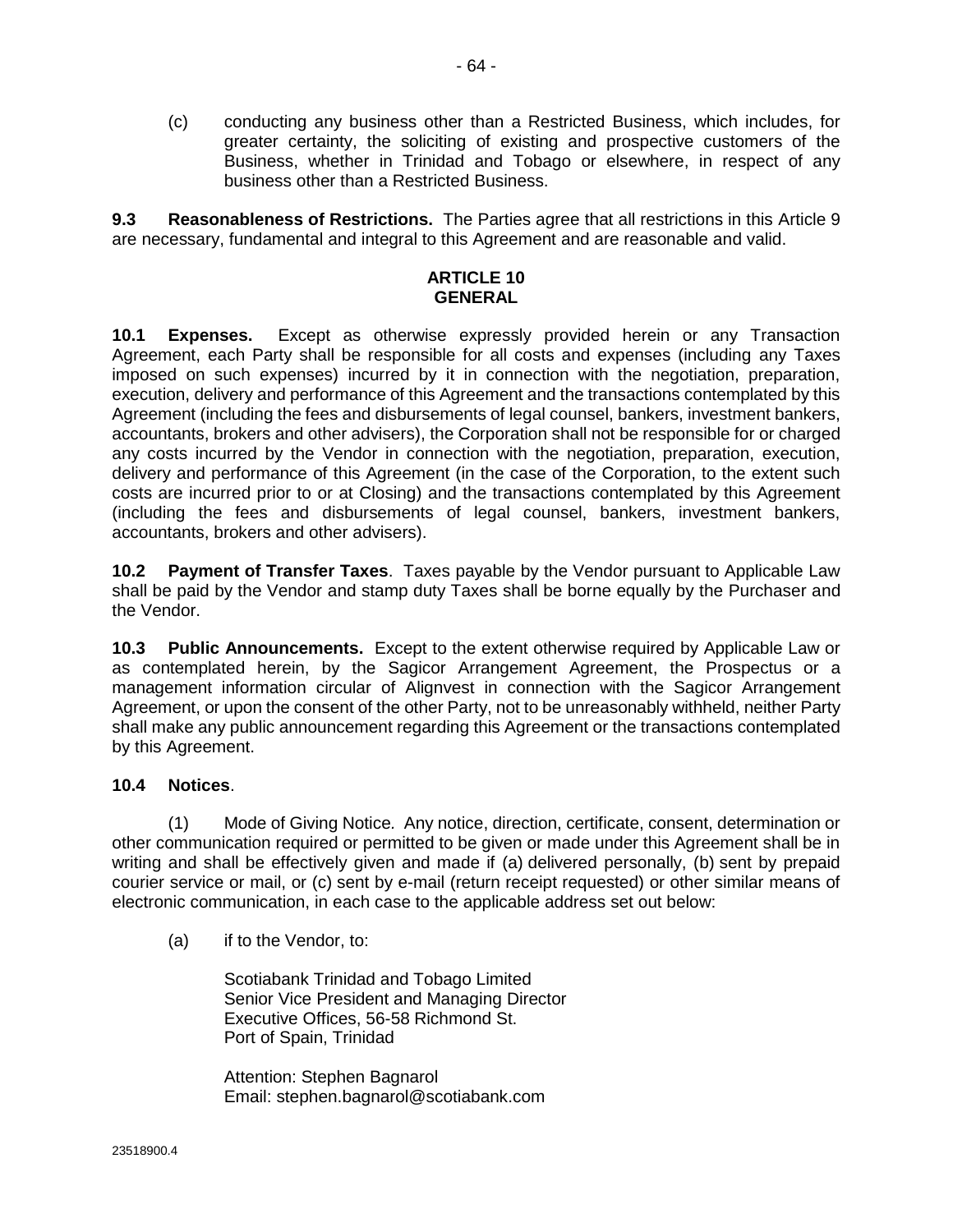with a copy (which shall not constitute notice) to:

Fitzwilliam, Stone, Furness-Smith & Morgan 48-50 Sackville Street Port of Spain, Trinidad

Attention: Mark Ramkerrysingh Email: mramkerrysingh@fitzwilliamstone.com

And to:

The Bank of Nova Scotia Scotia Plaza 44 King Street West Toronto, Ontario M5H 1H1

Attention: Charles Emond (Executive Vice President Finance); Vik Sharma (Senior Vice-President, Strategic Transactions & Review); Ian Arellano (Executive Vice President and General Counsel)

Email: charles.emond@scotiabank.com; vikas.sharma@scotiabank.com; ian.arellano@scotiabank.com

And to

Blake, Cassels & Graydon LLP 199 Bay Street, Suite 4000 Commerce Court West Toronto, Ontario M5L 1A9

Attention: Alex Moore; David Kruse Email: alex.moore@blakes.com; david.kruse@blakes.com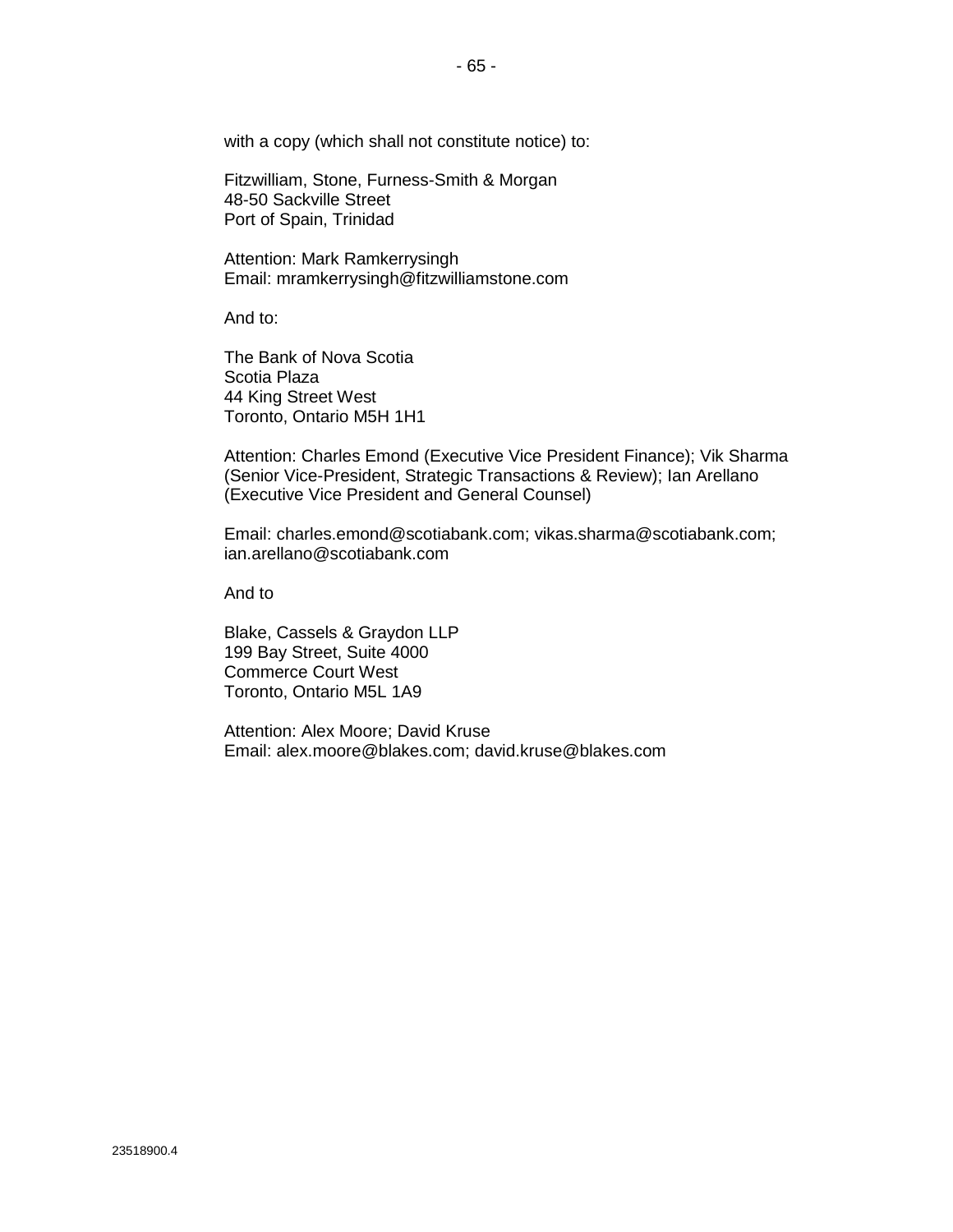(b) if to the Purchaser, to:

Sagicor Financial Corporation Limited Cecil F De Caires Building Wildey, St. Michael Barbados

Attention: Dodridge Miller Email: Dodridge\_Miller@Sagicor.com

with a copy (which shall not constitute notice) to: Paul Hastings LLP 200 Park Avenue New York, NY 10166

Attention: Cathleen McLaughlin; Robert Leung Email: cathleenmclaughlin@paulhastings.com; robertleung@paulhastings.comwith

with a copy (which shall not constitute notice) to:

Alignvest Acquisition II Corporation 100 King Street West, Suite 7050 Toronto ON M5X 1C7

Attention: Timothy Hodgson Email: thodgson@alignvest.com

with a copy (which shall not constitute notice) to:

Stikeman Elliott LLP 199 Bay Street Commerce Court West Toronto, Ontario M5L 1A9

Attention: Simon Romano Email: sromano@stikeman.com

with a copy (which shall not constitute notice) to:

M. Hamel-Smith & Co. Eleven Albion Corner Dere & Albion Streets Port of Spain **Trinidad** 

Attention: Melissa Inglefield Email: melissa@trinidadlaw.com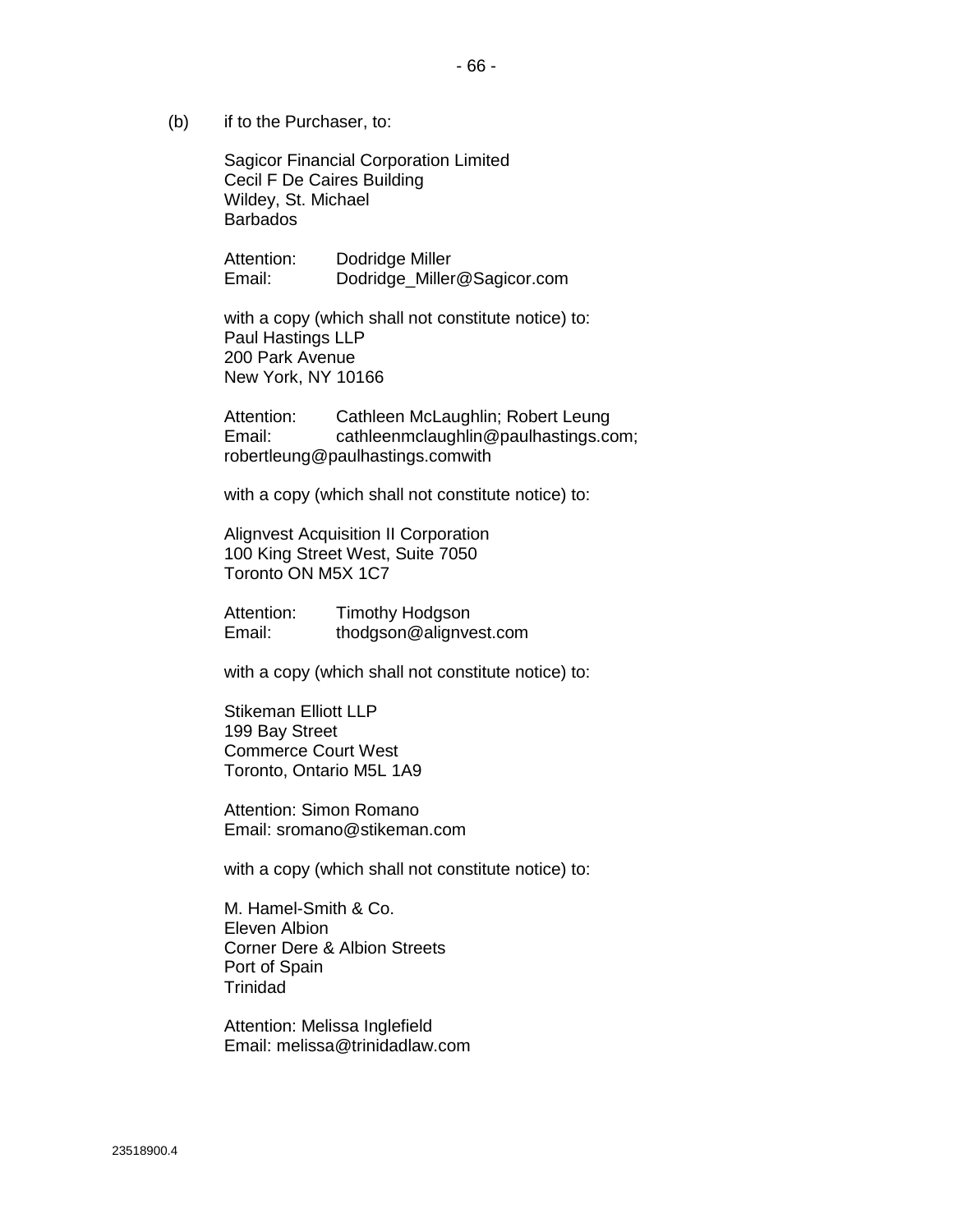<span id="page-74-0"></span>(2) *Deemed Delivery of Notice.* Any such communication so given or made shall be deemed to have been given or made and to have been received on the day of delivery if delivered, or on the day of e-mailing or sending by other means of recorded electronic communication, provided that such day in either event is a Business Day and the communication is so delivered, faxed, e-mailed or sent before 4:30 p.m. on such day. Otherwise, such communication shall be deemed to have been given and made and to have been received on the next following Business Day. Any such communication sent by mail shall be deemed to have been given and made and to have been received on the fifth Business Day following the mailing thereof; provided however that no such communication shall be mailed during any actual or apprehended disruption of postal services. Any such communication given or made in any other manner shall be deemed to have been given or made and to have been received only upon actual receipt.

(3) *Change of Address.* Any Party may from time to time change its address under this Section [10.4](#page-71-0) by notice to the other Party given in the manner provided by this Section [10.4.](#page-71-0)

**10.5 Time of Essence.** Time shall be of the essence of this Agreement in all respects.

**10.6 Entire Agreement.** This Agreement, together with the Transaction Agreements and the Confidentiality Agreements, constitutes the entire agreement between the Parties pertaining to the subject matter of this Agreement and supersedes all prior agreements, understandings, negotiations and discussions, whether oral or written. There are no conditions, representations, warranties, obligations or other agreements between the Parties in connection with the subject matter of this Agreement (whether oral or written, express or implied, statutory or otherwise) except as explicitly set out in this Agreement or in the Transaction Agreements. In the event of any conflict or inconsistency between the provisions of this Agreement and the provisions of the Transaction Agreements, the provisions of this Agreement shall govern to the extent necessary to remove the conflict or inconsistency.

**10.7 Amendment.** No amendment of this Agreement shall be effective unless made in writing and signed by the Parties.

**10.8 Waiver.** A waiver of any default, breach or non-compliance under this Agreement shall not be effective unless in writing and signed by the Party to be bound by the waiver, and then only in the specific instance and for the specific purpose for which it has been given. No waiver shall be inferred from or implied by any failure to act or delay in acting by a Party in respect of any default, breach or non-observance or by anything done or omitted to be done by the other Party. The waiver by a Party of any default, breach or non-compliance under this Agreement will not operate as a waiver of that Party's rights under this Agreement in respect of any continuing or subsequent default, breach or non-observance (whether of the same or any other nature).

**10.9 Severability.** Any provision of this Agreement which is prohibited or unenforceable in any jurisdiction will, as to that jurisdiction, be ineffective to the extent of such prohibition or unenforceability and will be severed from the balance of this Agreement, all without affecting the remaining provisions of this Agreement or affecting the validity or enforceability of such provision in any other jurisdiction.

**10.10 Remedies.** The Parties acknowledge that the failure to comply with a covenant or obligation contained in this Agreement may give rise to irreparable injury to a party inadequately compensable in damages. Accordingly, a Party may seek to enforce the performance of this Agreement (including, without limitation, by injunction, specific performance, set-off, or other remedy) upon application to a court of competent jurisdiction without proof of actual damage (and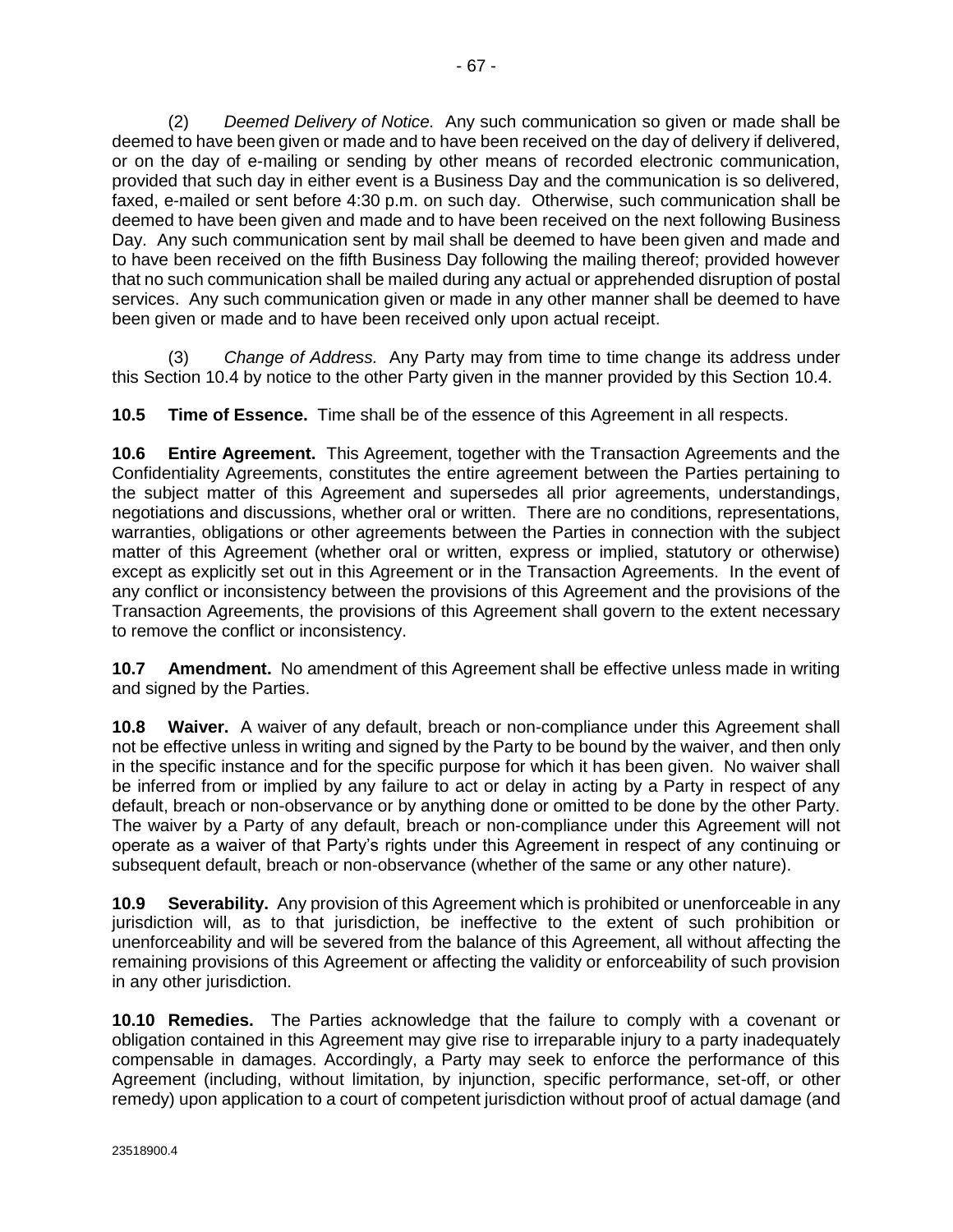without the requirement of posting a bond or other security). Except for the foregoing rights in respect of equitable relief, the Parties acknowledge and agree that their sole rights to monetary damages with respect to any and all claims (other than claims arising from fraud, criminal activity or wilful misconduct on the part of a Party in connection with the transactions contemplated by this Agreement) for any breach of any representation, warranty, covenant, agreement or obligation set forth herein or otherwise relating to the subject matter of this Agreement shall be under the provisions set forth i[n Article 6,](#page-46-0) [Article 8,](#page-69-0) Sectio[n 10.1](#page-71-0) and Section [10.16.](#page-76-0) In furtherance of the foregoing, each party hereby waives, to the fullest extent permitted under Law, any and all rights, claims and causes of action for any breach of any representation, warranty, covenant, agreement or obligation set forth herein or otherwise relating to the subject matter of this Agreement it may have against the other parties hereto and their Affiliates and each of their respective Representatives arising under or based upon any Law, except as provided in [Article](#page-46-0)  [6,](#page-46-0) [Article 8,](#page-69-0) Section [10.1,](#page-71-0) and this Section [10.10.](#page-74-0)

**10.11 Attornment**. Each Party agrees (a) that any Proceeding relating to this Agreement may (but need not) be brought in any court of competent jurisdiction in the Province of Ontario, and for that purpose now irrevocably and unconditionally attorns and submits to the jurisdiction of such Ontario court; (b) that it irrevocably waives any right to, and shall not, oppose any such Proceeding in the Province of Ontario on any jurisdictional basis, including forum non conveniens; and (c) not to oppose the enforcement against it in any other jurisdiction of any Order duly obtained from an Ontario court as contemplated by this Section 10.11. Each of the Parties irrevocably appoints the Persons listed in Section [10.4](#page-71-0) as its agent to receive on its behalf service of summons and any other legal process which may be served in any Proceeding. Such service may be made by mailing or delivering a copy of such process to the applicable party in care of its agent at the address given in this Section 10.11 and each of the Parties hereby irrevocably authorizes and directs the respective agents to accept such service on their behalf. If and to the extent that such service and any summons or other legal process cannot for any reason be effected upon the applicable agent as in this Agreement provided, each of the Parties further irrevocably consents to the service of any and all legal process in any such Proceeding by the mailing of copies of such process in the manner specified in Section [10.4.](#page-71-0) Nothing in this Section 10.11 shall affect the rights of the Parties to serve legal process in any other manner permitted by Applicable Law.

**10.12 Governing Law.** This Agreement shall be governed by and construed in accordance with the laws of the Province of Ontario and the laws of Canada applicable in such Province and this Agreement shall be treated, in all respects, as an Ontario contract.

**10.13 Successors and Assigns; Assignment.** This Agreement shall enure to the benefit of, and be binding on, the Parties and their respective successors and permitted assigns. Neither Party may assign or transfer, whether absolutely, by way of security or otherwise, all or any part of its respective rights or obligations under this Agreement without the prior written consent of the other Party, not to be unreasonably withheld, but consent of the Vendor shall not be required in the case of any of an assignment by the Purchaser to: (i) an Affiliate that is directly majority-owned by the Purchaser, provided, that, such Affiliate and the Purchaser shall be jointly and severally liable with respect to all of the obligations of the Purchaser, including the representations, warranties, covenants, indemnities and agreements of the Purchaser; or (ii) a lender or lenders as continuing collateral security for obligations owed to it or them.

**10.14 Third Party Beneficiaries**. This Agreement is for the sole benefit of the Parties, and except as specifically provided for in Sections [6.7](#page-51-0) and [7.1,](#page-54-0) nothing in this Agreement, express or implied, is intended to or shall confer upon any other Person any legal or equitable right, benefit or remedy of any nature whatsoever under or by reason of this Agreement.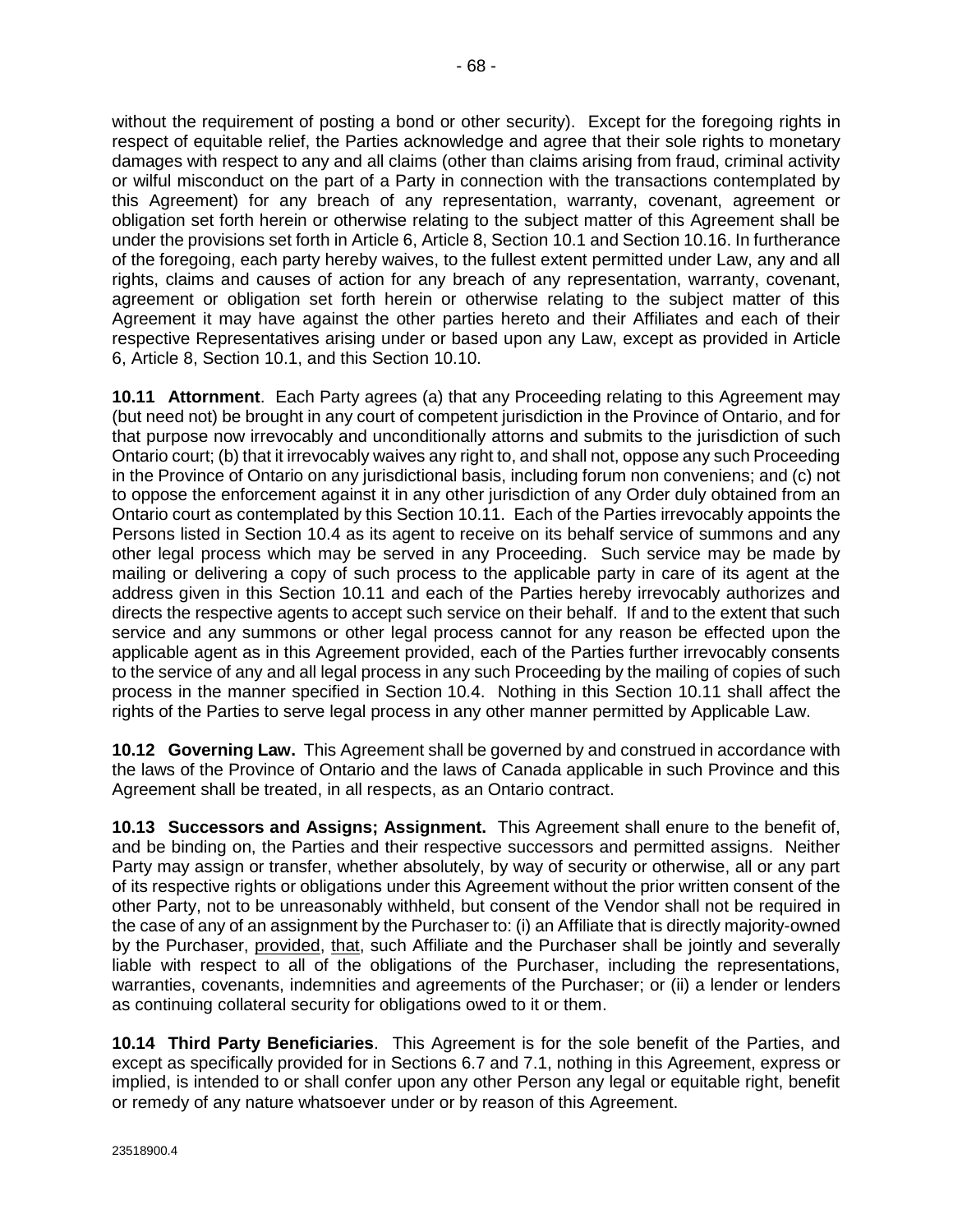<span id="page-76-0"></span>**10.15 Counterparts.** This Agreement may be executed in counterparts, each of which shall be deemed to be an original and both of which taken together shall be deemed to constitute one and the same instrument. To evidence its execution of an original counterpart of this Agreement, a Party may send a copy of its original signature on the execution page hereof to the other Party by facsimile, e-mail in pdf format or by other electronic transmission (including "docusign" or similar mechanisms) and such transmission shall constitute delivery of an executed copy of this Agreement to the receiving Party.

**10.16 Characterization.** Unless otherwise required by Law, any Shareholder Equity Adjustment shall be treated for all Tax purposes as an adjustment to the Purchase Price.

**10.17 Waiver of Access to Escrow Account**. Notwithstanding anything to the contrary in this Agreement, the Vendor and the Corporation each hereby irrevocably waive and release, and shall cause any Affiliate of each of the Vendor and the Corporation, in connection with this Agreement, to waive and release, on substantially similar terms, any and all right, title, interest, causes of action and claims of any kind, whether in tort or contract or otherwise (each, a "**Claim**"), in or to, and any and all right to seek payment of any amounts due to it in connection with this Agreement, out of the Escrow Account, or from monies or other assets released from the Escrow Account that are payable to Alignvest Shareholders or IPO Underwriters, and further agrees not to seek recourse, reimbursement, payment or satisfaction of any Claim against the Escrow Account, any monies or other assets released from the Escrow Account that are payable to Alignvest Shareholders or IPO Underwriters or any monies or other assets in the Escrow Account for any reason whatsoever or to bring any Proceedings against the Escrow Account or the Escrow Agent.

**[Signature Pages Follow.]**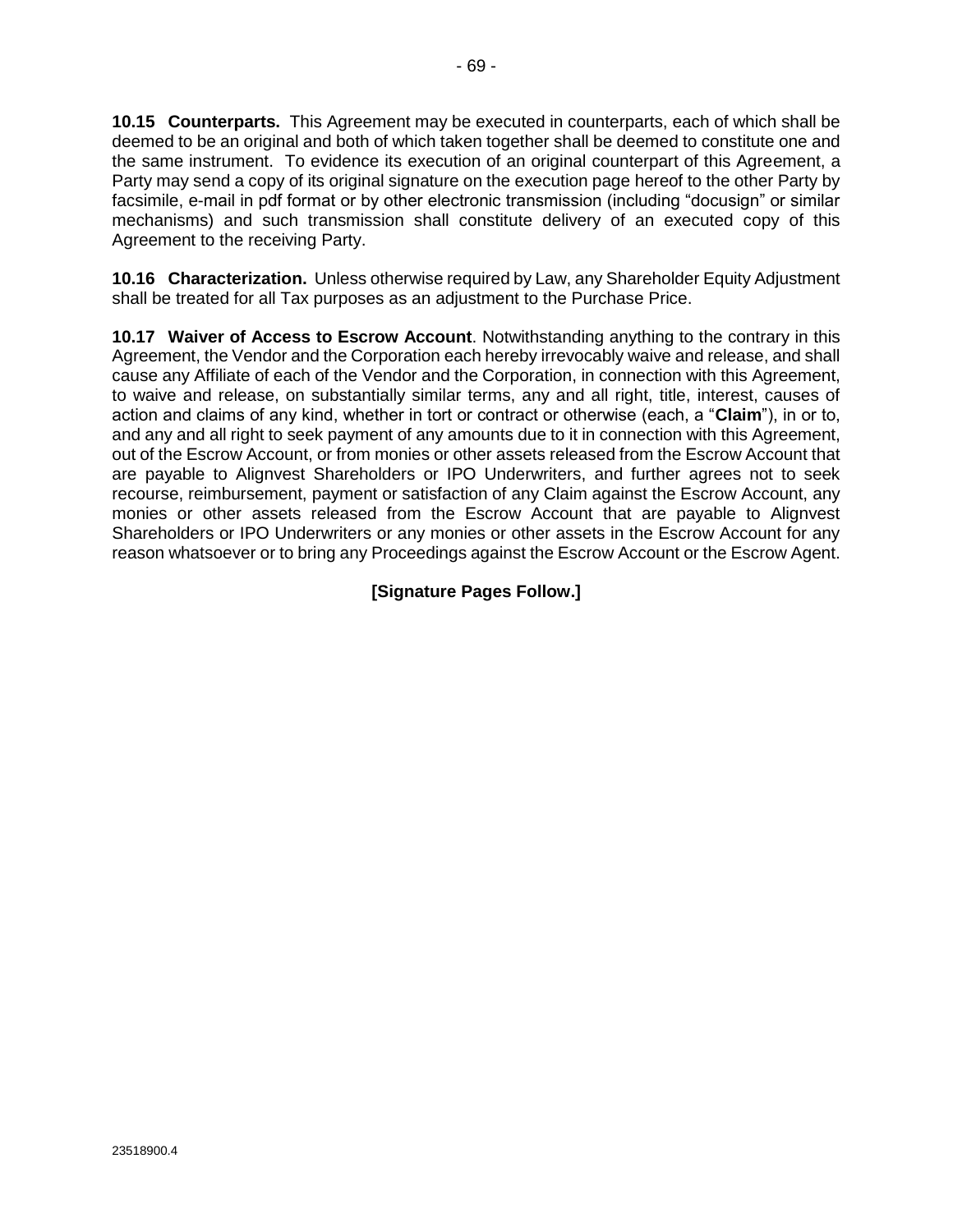IN WITNESS WHEREOF the Parties have executed this Agreement as of the date first above written.

## **SCOTIABANK TRINIDAD AND TOBAGO LIMITED**

By: <u>"Brendan King"</u>\_\_\_\_\_\_\_\_\_\_\_\_\_\_\_\_\_\_\_\_\_\_\_\_\_\_\_\_\_\_

Name: Brendan King Title: Director